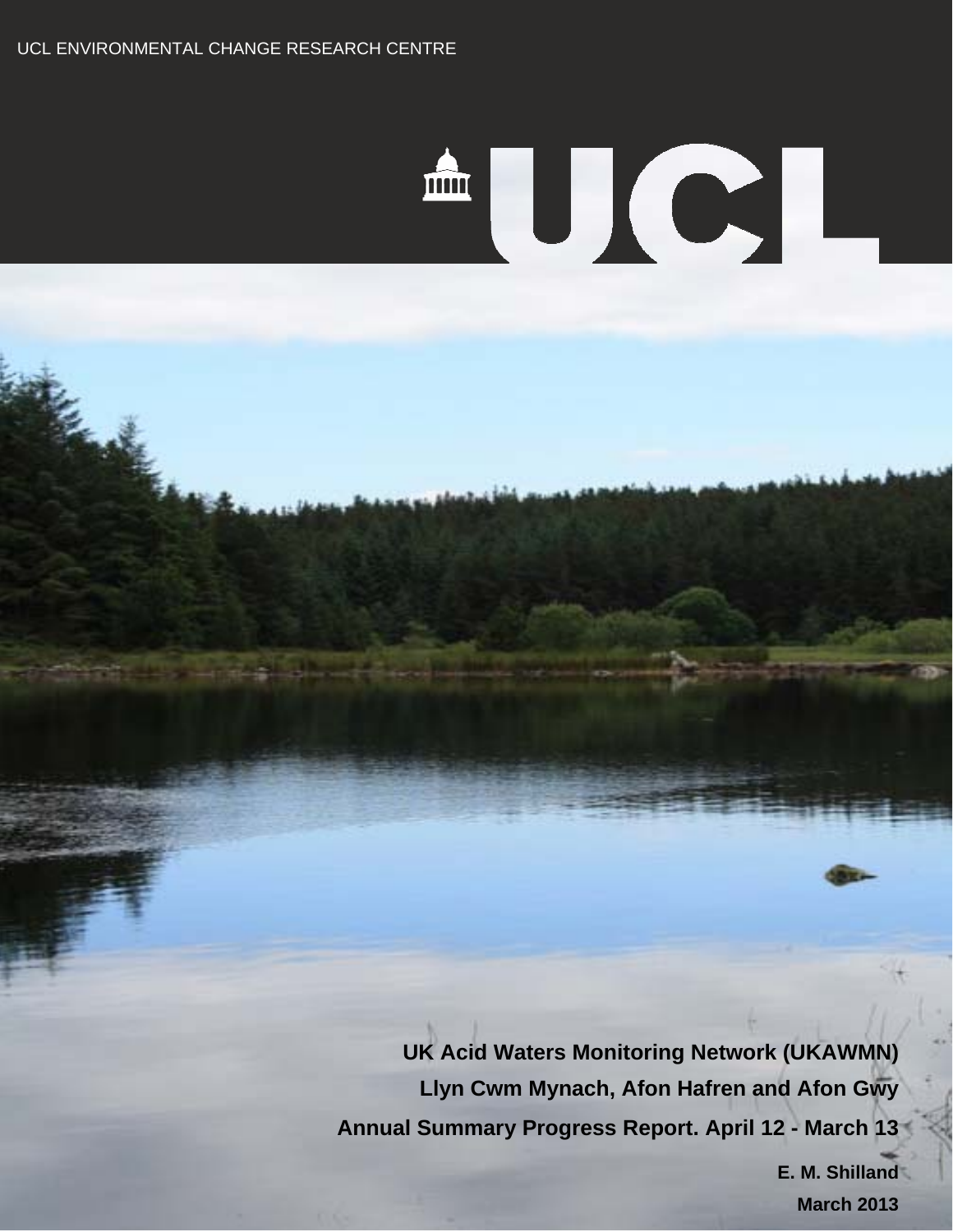# **UK ACID WATERS MONITORING NETWORK (UKAWMN) – CONTRACT 22 01 249**

# **LLYN CWM MYNACH, AFON HAFREN AND AFON GWY**

**ANNUAL SUMMARY PROGRESS REPORT April 2012 - March 2013** 

# **REPORT TO THE WELSH GOVERNMENT, COUNTRYSIDE COUNCIL FOR WALES AND ENVIRONMENT AGENCY, WALES**

**Ewan M. Shilland** 

**March 2013**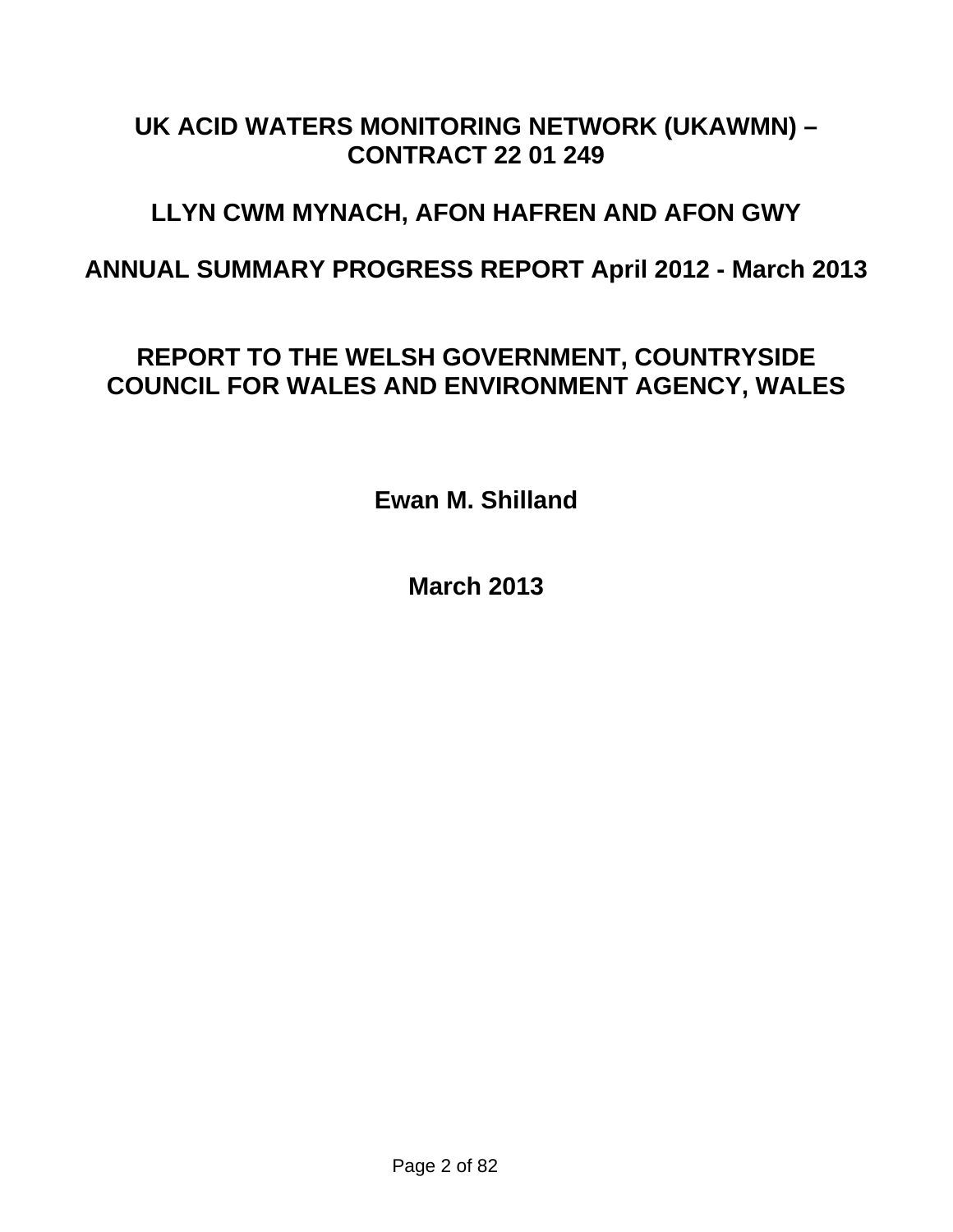#### <span id="page-2-0"></span>**Table of Contents**  $\mathbf 1$

| 1              |      |  |
|----------------|------|--|
| $\overline{2}$ |      |  |
| 3              |      |  |
|                | 3.1  |  |
|                | 3.2  |  |
|                | 3.3  |  |
|                | 3.4  |  |
|                | 3.5  |  |
|                | 3.6  |  |
|                | 3.7  |  |
|                | 3.8  |  |
|                | 3.9  |  |
|                | 3.10 |  |
|                | 3.11 |  |
| 4              |      |  |
|                | 4.1  |  |
|                | 4.2  |  |
|                | 4.3  |  |
|                | 4.4  |  |
|                | 4.5  |  |
|                | 4.6  |  |
|                | 4.7  |  |
|                | 4.8  |  |
|                | 4.9  |  |
|                | 4.10 |  |
| 5              |      |  |
|                | 5.1  |  |
|                | 5.2  |  |
|                | 5.3  |  |
|                | 5.4  |  |
|                | 5.5  |  |
|                | 5.6  |  |
|                | 5.7  |  |
|                | 5.8  |  |
|                | 5.9  |  |
|                | 5.10 |  |
|                |      |  |

#### **List of Figures**  $\overline{\mathbf{2}}$

| Figure 1 Llyn Cwm Mynach. Looking southwest from the north east end of the lake, 24 <sup>th</sup> July 2012.  4 |  |
|-----------------------------------------------------------------------------------------------------------------|--|
|                                                                                                                 |  |
|                                                                                                                 |  |

Cover photo: Llyn Cwm Mynach, July 2012. © Charlotte Hall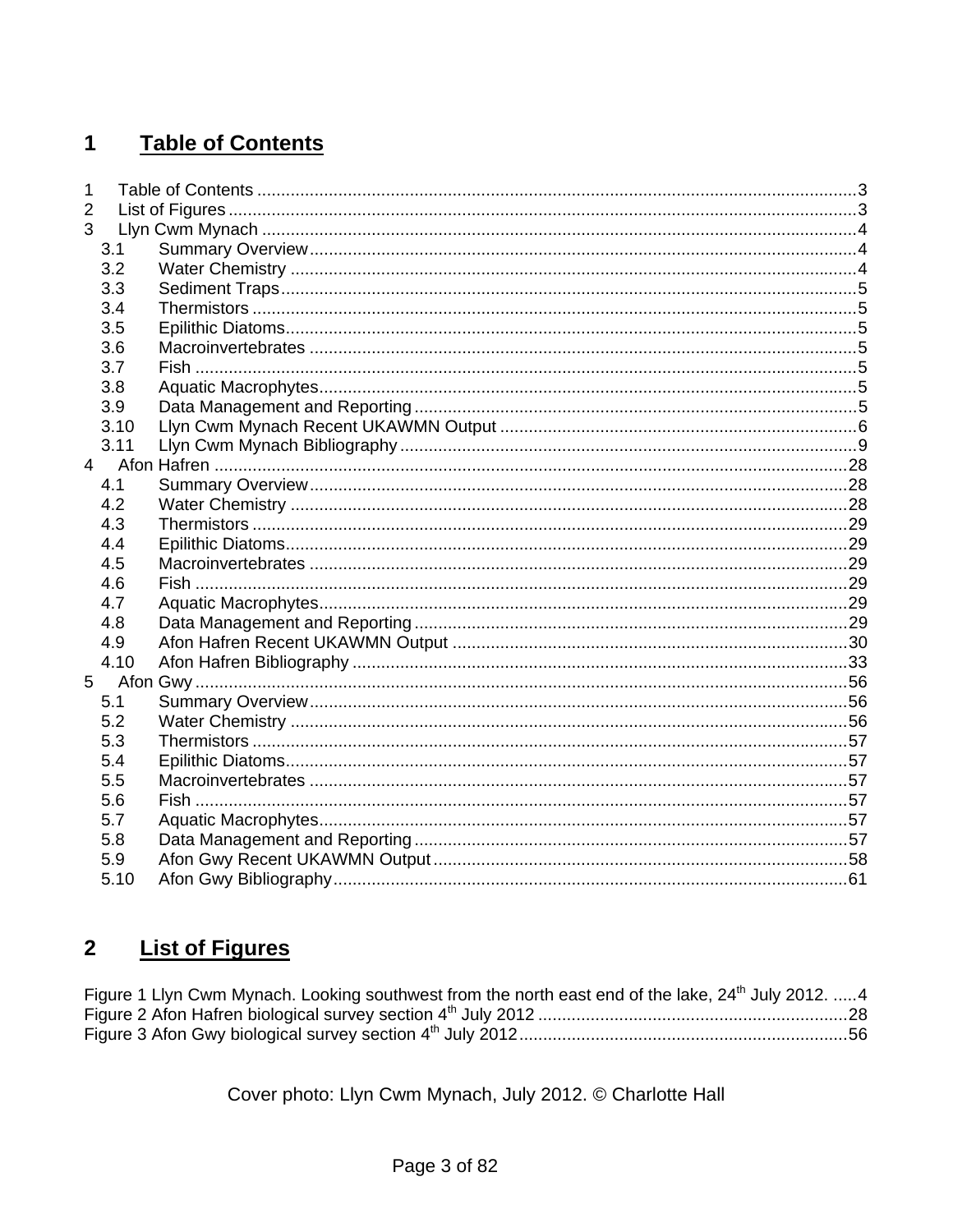# <span id="page-3-0"></span>**3 Llyn Cwm Mynach**



**Figure 1 Llyn Cwm Mynach. Looking southwest from the north east end of the lake, 24th July 2012.** 

#### **3.1 Summary Overview**

Chemical and biological sample collection, analysis and data collation, quality control and archiving proceeded without any problems at Llyn Cwm Mynach during the period from April 2012 to March 2013.

#### **3.2 Water Chemistry**

Samples were collected by CEH in early June, September and December 2012, delivered to the analytical laboratories on schedule and have been analysed, quality controlled and archived in the UKAWMN central chemistry database at CEH Lancaster. March 2013 samples have been collected and are in the process of being analysed.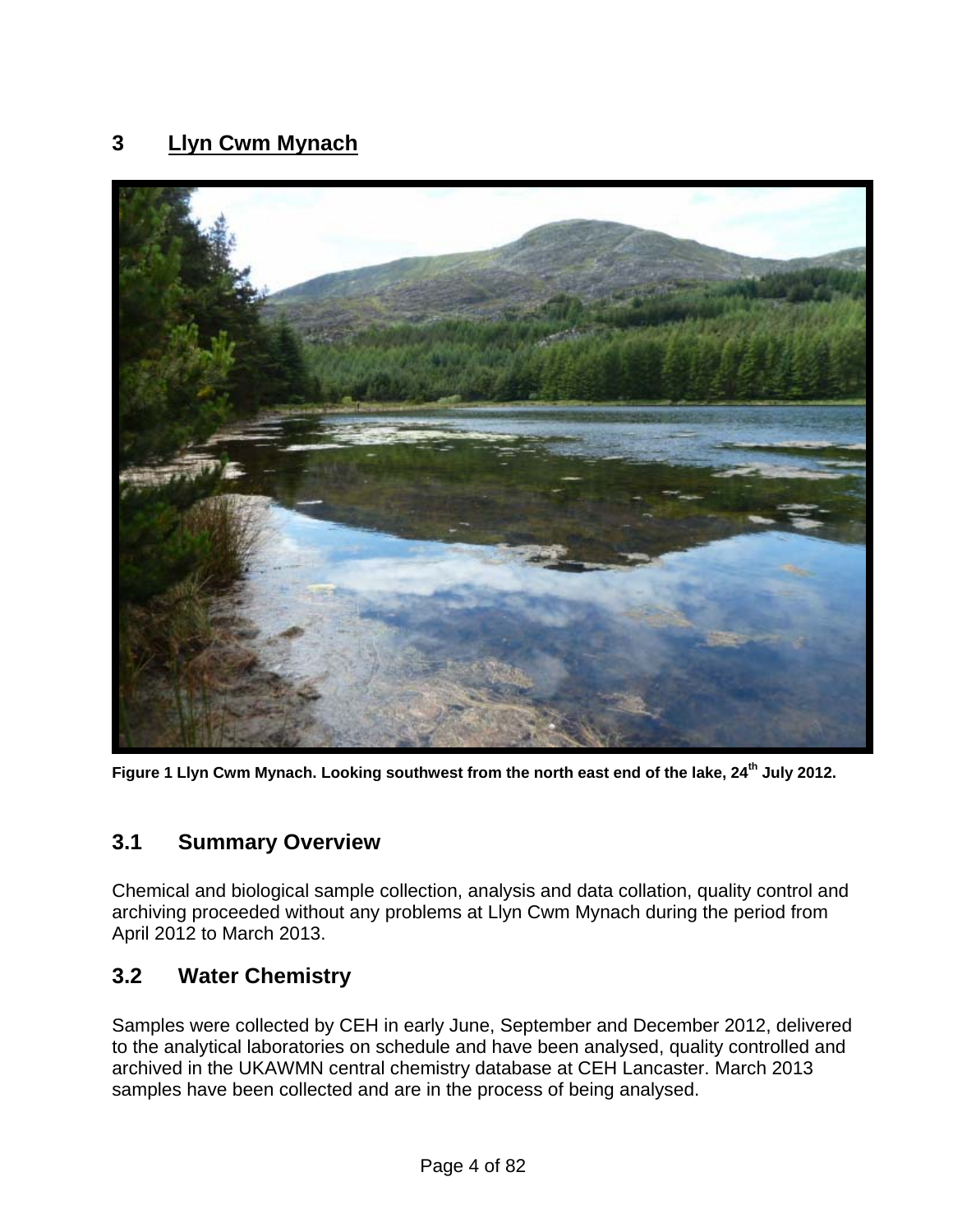# <span id="page-4-0"></span>**3.3 Sediment Traps**

Sediment traps were recovered and replaced on the  $24<sup>th</sup>$  of July 2012 by a team from ENSIS. Diatoms in the sediment retrieved from the traps have being analysed and await quality screened before being added to the UKAWMN biological database at ENSIS.

### **3.4 Thermistors**

Lake top and bottom thermistors were removed and replaced on the  $24<sup>th</sup>$  of July 2012 by a team from ENSIS. Both had functioned well during the previous year and the data were added to the ENSIS thermistor water temperature database.

### **3.5 Epilithic Diatoms**

Epilithic diatoms were retrieved by a team from ENSIS from three sampling points around the lake on the  $24<sup>th</sup>$  of July 2012. The samples have being analysed and await quality screened before being added to the UKAWMN biological database at ENSIS.

#### **3.6 Macroinvertebrates**

Aquatic macroinvertebrates were sampled on the 18<sup>th</sup> April 2012 by a team from QMuL. Five 1 minute kick samples were performed. The samples were counted and the data sent to ENSIS Ltd. The data is in the process of being quality screened before being added to the UKAWMN biological database at ENSIS.

#### **3.7 Fish**

Fish surveying was performed on the  $11<sup>th</sup>$  October 2012 by the Game and Wildlife Conservation Trust. The data have been forwarded to ENSIS Ltd, quality screened and added to the UKAWMN biological database at ENSIS.

#### **3.8 Aquatic Macrophytes**

Aquatic macrophytes were surveyed by a team from ENSIS on 24<sup>th</sup> of July 2012 using both UKAWMN and CSM standard methodologies. Data will be added to the ENSIS biological database after microscope confirmation of bryophyte identifications.

#### **3.9 Data Management and Reporting**

No problems or hiatus occurred with the collation and transfer of data within methodological programmes, or to the UKAWMN databases, during the reporting period.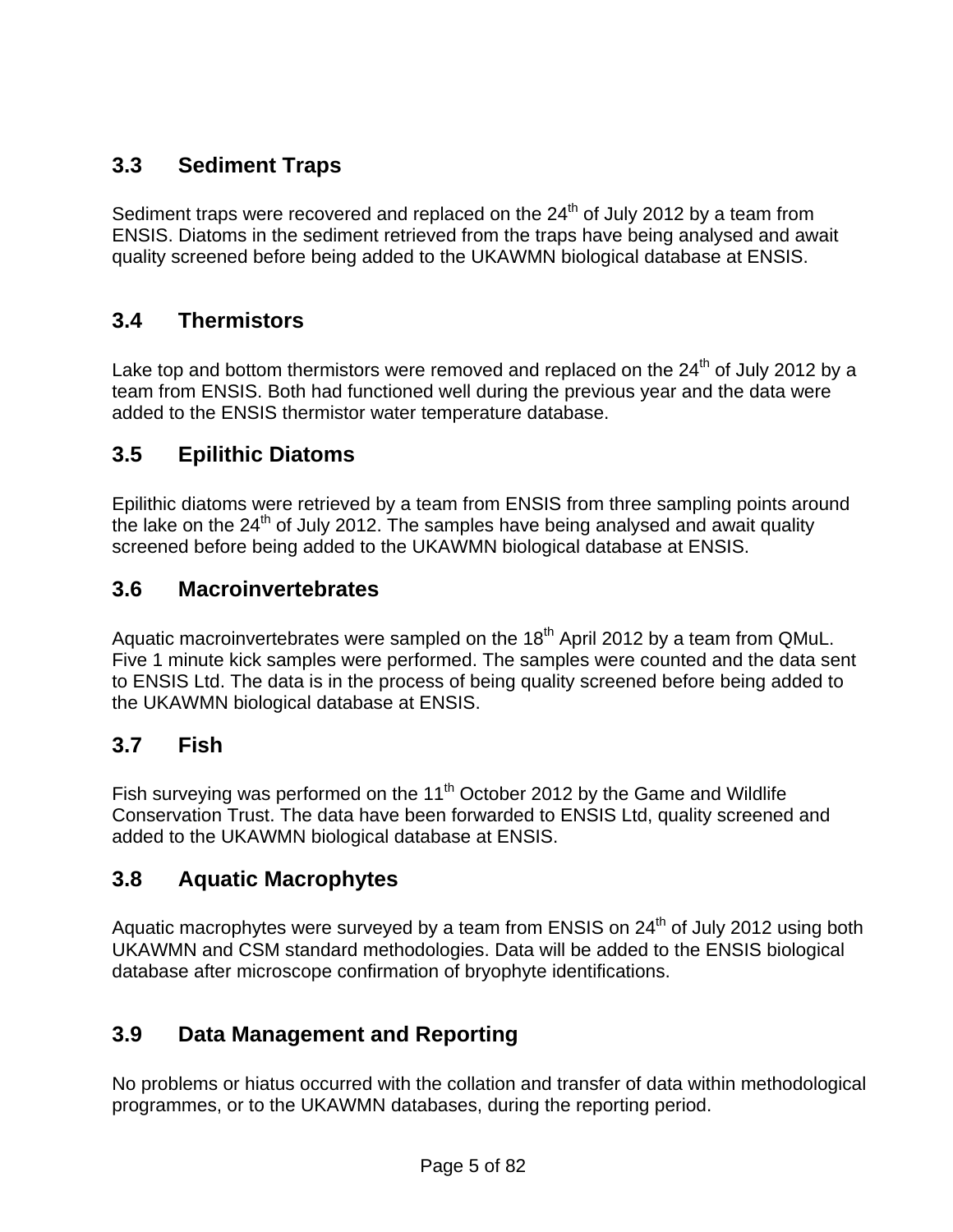<span id="page-5-0"></span>Work on the 2011-2012 annual report is underway and it should be uploaded to the UKAWMN web page in April 2013.

The UKAWMN website page detailing Llyn Cwm Mynach is here: [http://awmn.defra.gov.uk/sites/site\\_16.php](http://awmn.defra.gov.uk/sites/site_16.php)

Further publications from the contract period utilizing UKAWMN data from Llyn Cwm Mynach are detailed in section 3.10 below. Section 3.11 provides a bibliography for the site.

# **3.10 Llyn Cwm Mynach Recent UKAWMN Output**

Shilland, E. M. (2013) 25 Years of the Acid Waters Monitoring Network in Wales. Marine and Freshwater Evidence Workshop, Countryside Council for Wales HQ, Bangor. February 20th 2013.

Allott, T. E. H., Evans, M., Rothwell, J., Evans, C. D., Monteith, D. T., Crouch, T., Walker, J., Shilland, E. M. & Battarbee, R. W. (2012) Peatlands and water quality: degradation, restoration and the Water Framework Directive. Reducing the cost of the Water Framework Directive through Payments for Water Services. Valuing Nature Network Meeting. Leeds. 9th May 2012.

Battarbee, R. W. & Shilland, E. M. (2012) Acid Waters Monitoring Network to Upland Waters Monitoring Network: tracking water quality and biodiversity in the Uplands. Plenary 2. The FBA Annual Scientific Meeting 2012. Glasgow. 11th July 2012.

Battarbee, R. W. (2012) Upland waters in the UK - plans for the future. West Midlands and North West England Freshwater Group, Bolton. 20th April 2012.

Battarbee, R. W. (2012) Lake sediments and the Anthropocene. University of Iceland, Reykjavik. November 9th 2012.

Battarbee, R. W. (2012) Acid Rain and acid lakes: an update. Cirencester Science and Technology Society, Royal Agricultural Society, Cirencester, June 13th 2012.

Battarbee, R. W. & Shilland, E. M. (2012) The Acid Waters Monitoring Network. Defra BICCO-Net Start-up Meeting, Thetford. November 14th 2012.

Battarbee, R. W. & Shilland, E. M. (2012) Acid Waters Monitoring Network (AWMN) to Upland Waters Monitoring Network (UWMN): tracking water quality and biodiversity in the Uplands. Joint EA/NE/CCW Lakes Workshop, Birmingham. Dec 4th 2012.

Battarbee, R. W. (2012) Lake sediments and the Anthropocene. Chinese Academy of Sciences, Lanzhou. October 25th 2012.

Battarbee, R. W. (2012) Lake sediments and the Anthropocene. Chinese Academy of Sciences, Nanjing. October 17th 2012.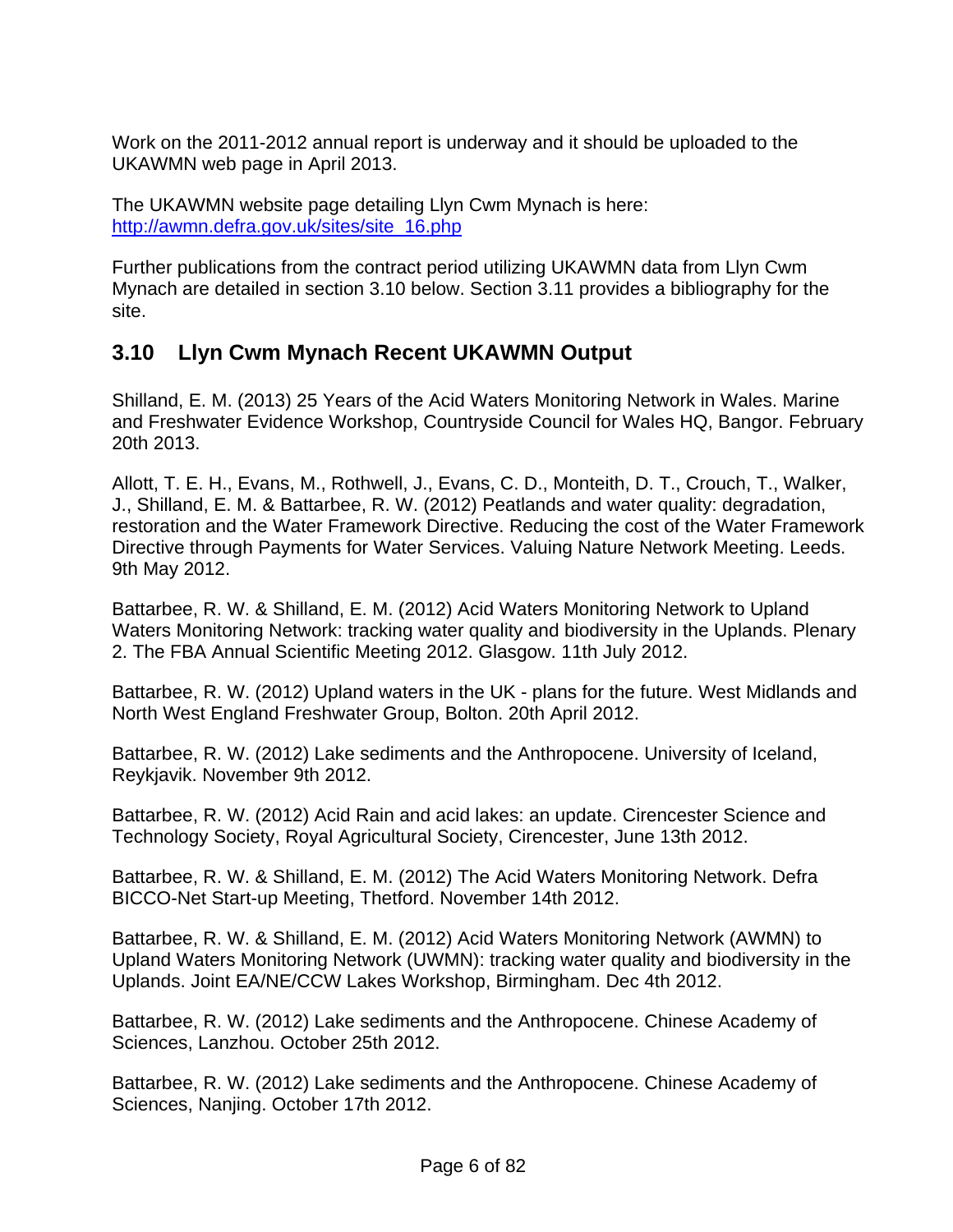Battarbee, R. W., Evans, C. D., Shilland, E. M. & Monteith, D. T. (2012) An Upland Waters Monitoring Network for the UK. Tracking changes in water quality and biodiversity in upland streams and lakes across the UK. Joint British Ecological Society and IUCN UK Peatland Programme Symposium 2012. Investing in Peatlands - Demonstrating Success. Poster. Bangor University. 26-28th June 2012.

Battarbee, R. W. (2012) Lake sediments and the Anthropocene. Chinese Academy of Sciences, Beijing. October 22nd 2012.

Evans, C. D., Curtis, C. J., Monteith, D. T. & Reynolds, B. (2012) An Assessment of the Draft Forestry-Acidification Guide. Report to the Environment Agency. 1-18. Centre for Ecology and Hydrology, Bangor.

Malcolm, I. A., Bacon, P., Middlemas, S., Fryer, R., Shilland, E. M. & Monteith, D. T. (2012) Relationships Between Hydrochemistry And The Presence Of Brown Trout (Salmo Trutta) In Headwater Streams Recovering From Acidification. 6th World Fisheries Congress: Sustainable Fisheries in a Changing World. Edinburgh, Scotland. 7th-11th May 2012.

RoTAP. (2012) Review of Transboundary Air Pollution: Acidification, Eutrophication,Ground Level Ozone and Heavy Metals in the UK. Contract Report to the Department for Environment, Food and Rural Affairs. 1-292. Centre for Ecology & Hydrology, Penicuik.

Shilland, E. M., Irvine, L. & Malcolm, I. A. (2012) UK Acid Waters Monitoring Network (UKAWMN) - Contract 22 01 249 Llyn Cwm Mynach, Afon Hafren and Afon Gwy Annual Summary Progress Report April 2011 - March 2012. Report to the Welsh Government, Countryside Council for Wales and Environment Agency, Wales. 1-104. ENSIS Ltd, Environmental Change Research Centre, University College London, London.

Shilland, E. M., Irvine, L., Malcolm, I. A., Marazzi, L., Panizzo, V. N. & Salgado, J. (2012) The United Kingdom Acid Waters Monitoring Network Data Report for 2010-2011 (year 23). Report to the Department for Environment, Food and Rural Affairs (Contract EPG 1/3/160). 1-239. ENSIS Ltd. Environmental Change Research Centre, University College London, London.

Winterbottom, J. H. & Orton, S. E. (2012) United Kingdom Acid Waters Monitoring Network Invertebrate Survey. Twenty Fifth Year: 2012. Summary of species identification and abundance. 1-12. School of Biological Sciences, Queen Mary University of London, London.

Battarbee, R. W., Simpson, G. L., Bennion, H. & Curtis, C. J. (2011) A reference typology of low alkalinity lakes in the UK based on pre-acidification diatom assemblages from lake sediment cores. *Journal of Paleolimnology*, **45**, 489-505.

Evans, C. D., Monteith, D. T., Fowler, D., Cape, J. N. & Brayshaw, S. (2011) Hydrochloric Acid: An Overlooked Driver of Environmental Change. *Environmental Science & Technology*, **45**, 1887-1894.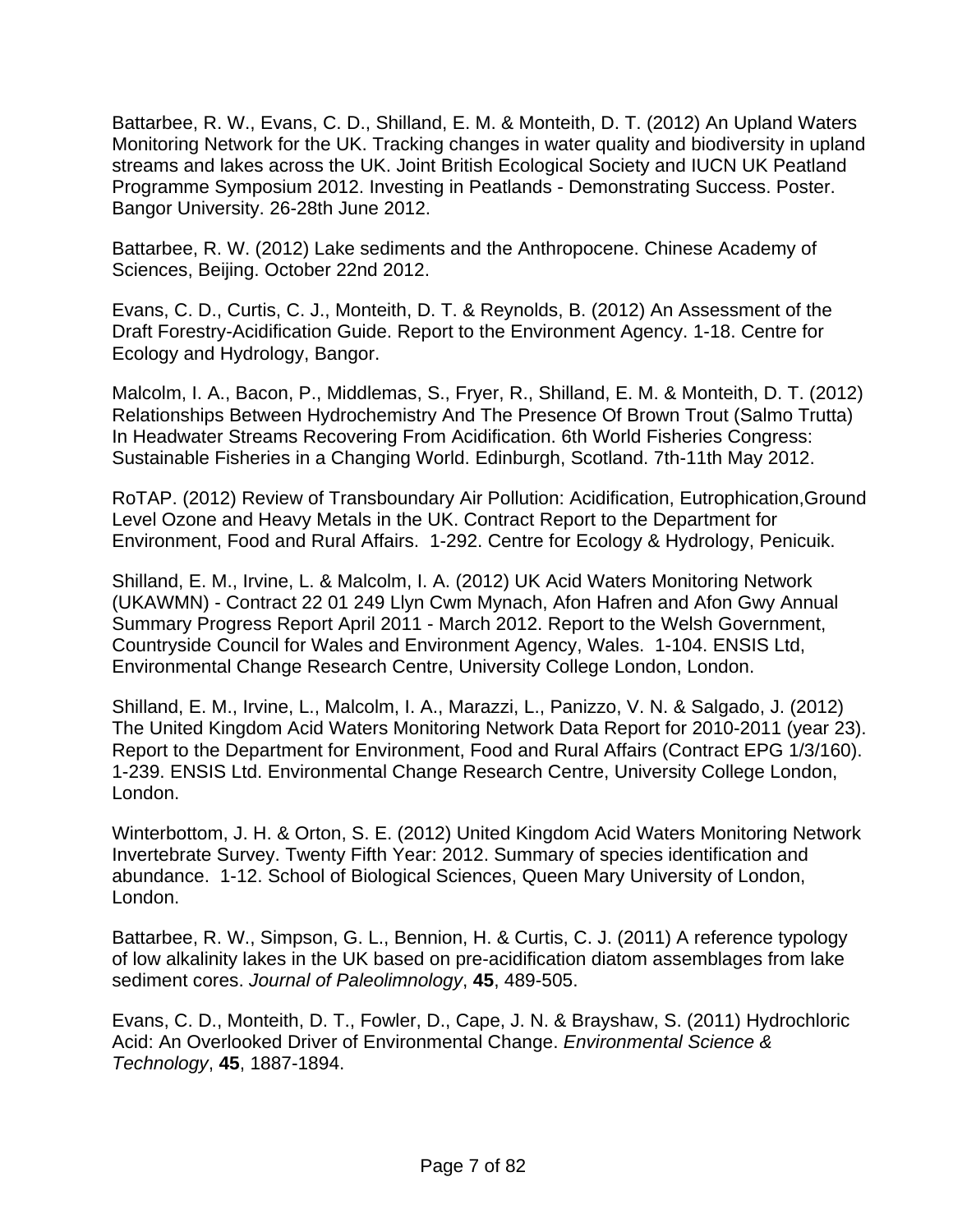Evans, C. D., Monteith, D. T., Simpson, G. L., Shilland, E. M., Curtis, C. J., Battarbee, R. W., Patrick, S. T., Reynolds, B. & Helliwell, R. C. (2011) The UK Acid Waters Monitoring Network: (20 years of research in 20 minutes…). 19th ICP Integrated Monitoring Task Force Meeting. Rome, Italy. 4-6th May 2011.

Fjellheim, A., Johannessen, A. & Svanevik Lndes, T. (2011) International Cooperative Programme on Assessment and Monitoring of Acidification of Rivers and Lakes. Biological intercalibration: Invertebrates 1511. 1-27. NIVA, Oslo, Norway.

Friberg, N., Bonada, N., Bradley, D. C., Dunbar, M. J., Edwards, F. K., Grey, J., Hayes, R. B., Hildrew, A. G., Lamouroux, N., Trimmer, M. & Woodward, G. (2011) Biomonitoring of Human Impacts in Freshwater Ecosystems: The Good, the Bad and the Ugly. *Advances in Ecological Research* 1-68.

Kernan, M., Battarbee, R. W., Curtis, C. J., Evans, C. D., Monteith, D. T., Shilland, E. M. & Simpson, G. L. (2011) Recovery of acidified lakes and streams in the UK, 1988-2009. 8th International Conference on Acid Deposition. Acid Rain 2011. Beijing, China. 15th-18th June 2011.

Neal, C., Rowland, P., Neal, M., Jarvie, H. P., Lawlor, A., Sleep, D. & Scholefield, P. (2011) Aluminium in UK rivers: a need for integrated research related to kinetic factors, colloidal transport, carbon and habitat. *Journal of Environmental Monitoring*, **13**, 2153-2164.

Pla-Rabes, S., Flower, R. J., Shilland, E. M. & Kreiser, A. M. (2011) Assessing microbial diversity using recent lake sediments and estimations of spatio-temporal diversity. *Journal of Biogeography*, **38**, 2033-2040.

Shilland, E. M., Irvine, L. & Malcolm, I. A. (2011) UK Acid Waters Monitoring Network (UKAWMN) - Contract 22 01 249 Llyn Cwm Mynach, Afon Hafren and Afon Gwy Annual Summary Progress Report April 2010 - March 2011. Report to the Welsh Assembly Government, Countryside Council for Wales and Environment Agency, Wales. 1-94. ENSIS Ltd, Environmental Change Research Centre, University College London, London.

Shilland, E. M., Irvine, L. & Malcolm, I. A. (2011) The United Kingdom Acid Waters Monitoring Network Data Report for 2009-2010 (year 22). Report to the Department for Environment, Food and Rural Affairs (Contract EPG 1/3/160). 1-237. ENSIS Ltd. Environmental Change Research Centre, University College London, London.

Smith, P., Ashmore, M., Black, H., Burgess, P., Evans, C. D., Hails, R., Potts, S., Quine, T. & Thomson, A. (2011) Regulating services. In: *The UK National Ecosystem Assessment Technical Report.*, 1-61, UNEP-WCMC, Cambridge.

Tipping, E. & Carter, H. T. (2011) Aluminium speciation in streams and lakes of the UK Acid Waters Monitoring Network, modelled with WHAM. *Science of the Total Environment*, **409**, 1550-1558.

Winterbottom, J. H. & Orton, S. E. (2011) United Kingdom Acid Waters Monitoring Network Invertebrate Survey. Twenty Fourth Year: 2011. Summary of species identification and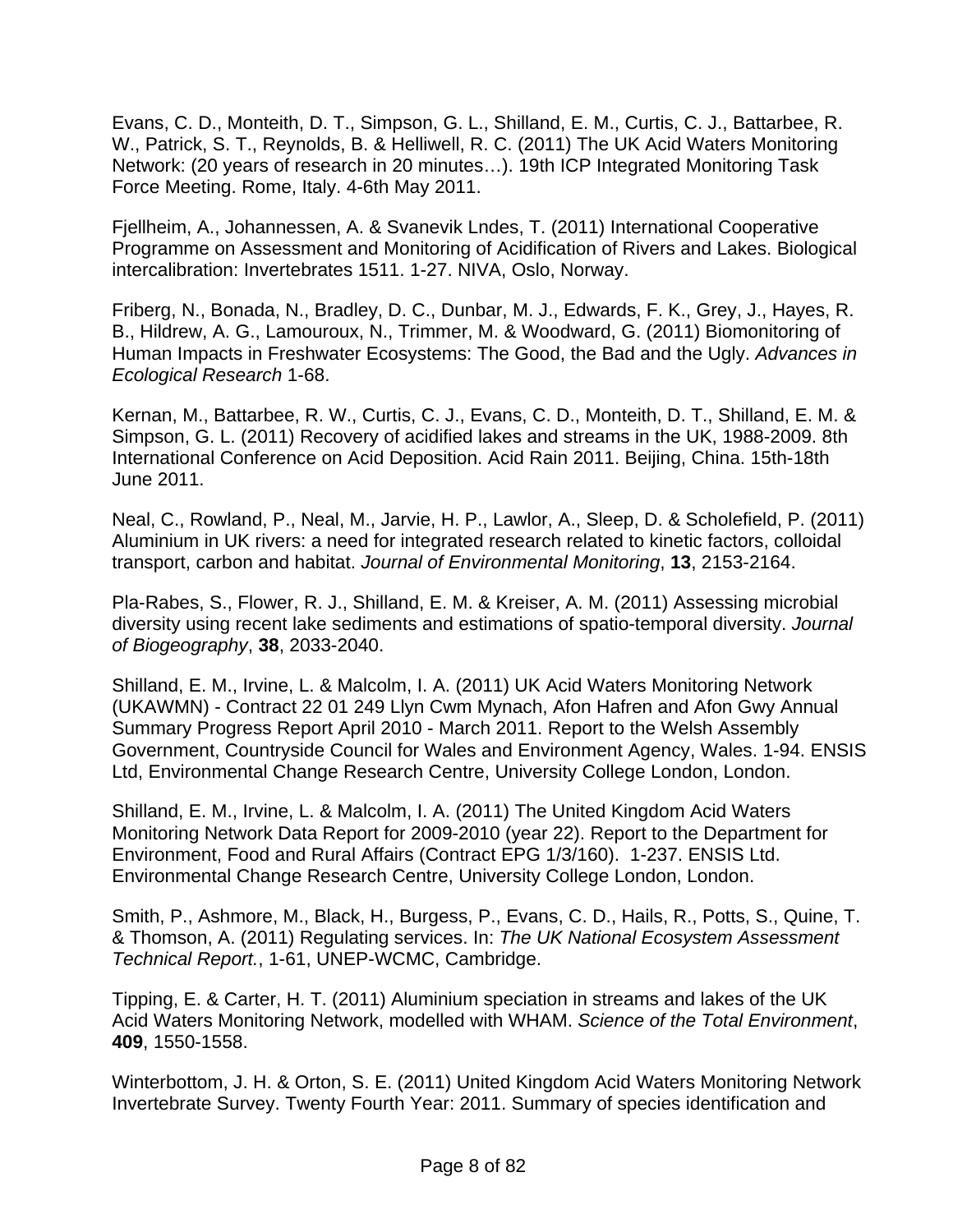<span id="page-8-0"></span>abundance. 1-12. School of Biological Sciences, Queen Mary University of London, London.

# **3.11 Llyn Cwm Mynach Bibliography**

Shilland, E. M. (2013) 25 Years of the Acid Waters Monitoring Network in Wales. Marine and Freshwater Evidence Workshop, Countryside Council for Wales HQ, Bangor. February 20th 2013.

Allott, T. E. H., Evans, M., Rothwell, J., Evans, C. D., Monteith, D. T., Crouch, T., Walker, J., Shilland, E. M. & Battarbee, R. W. (9-5-2012) Peatlands and water quality: degradation, restoration and the Water Framework Directive. Reducing the cost of the Water Framework Directive through Payments for Water Services. Valuing Nature Network Meeting. Leeds. 9th May 2012.

Battarbee, R. W. & Shilland, E. M. (2012) Acid Waters Monitoring Network to Upland Waters Monitoring Network: tracking water quality and biodiversity in the Uplands. Plenary 2. The FBA Annual Scientific Meeting 2012. Glasgow. 11th July 2012.

Battarbee, R. W. & Shilland, E. M. (2012) Acid Waters Monitoring Network (AWMN) to Upland Waters Monitoring Network (UWMN): tracking water quality and biodiversity in the Uplands. Joint EA/NE/CCW Lakes Workshop, Birmingham. Dec 4th 2012.

Battarbee, R. W. & Shilland, E. M. (2012) The Acid Waters Monitoring Network. Defra BICCO-Net Start-up Meeting, Thetford. November 14th 2012.

Battarbee, R. W. (2012) Acid Rain and acid lakes: an update. Cirencester Science and Technology Society, Royal Agricultural Society, Cirencester, June 13th 2012.

Battarbee, R. W., Evans, C. D., Shilland, E. M. & Monteith, D. T. (2012) An Upland Waters Monitoring Network for the UK. Tracking changes in water quality and biodiversity in upland streams and lakes across the UK. Joint British Ecological Society and IUCN UK Peatland Programme Symposium 2012. Investing in Peatlands - Demonstrating Success. Poster. Bangor University. 26-28th June 2012.

Battarbee, R. W. (2012) Lake sediments and the Anthropocene. University of Iceland, Reykjavik. November 9th 2012.

Battarbee, R. W. (2012) Lake sediments and the Anthropocene. Chinese Academy of Sciences, Nanjing. October 17th 2012.

Battarbee, R. W. (2012) Upland waters in the UK - plans for the future. West Midlands and North West England Freshwater Group, Bolton. 20th April 2012.

Battarbee, R. W. (2012) Lake sediments and the Anthropocene. Chinese Academy of Sciences, Lanzhou. October 25th 2012.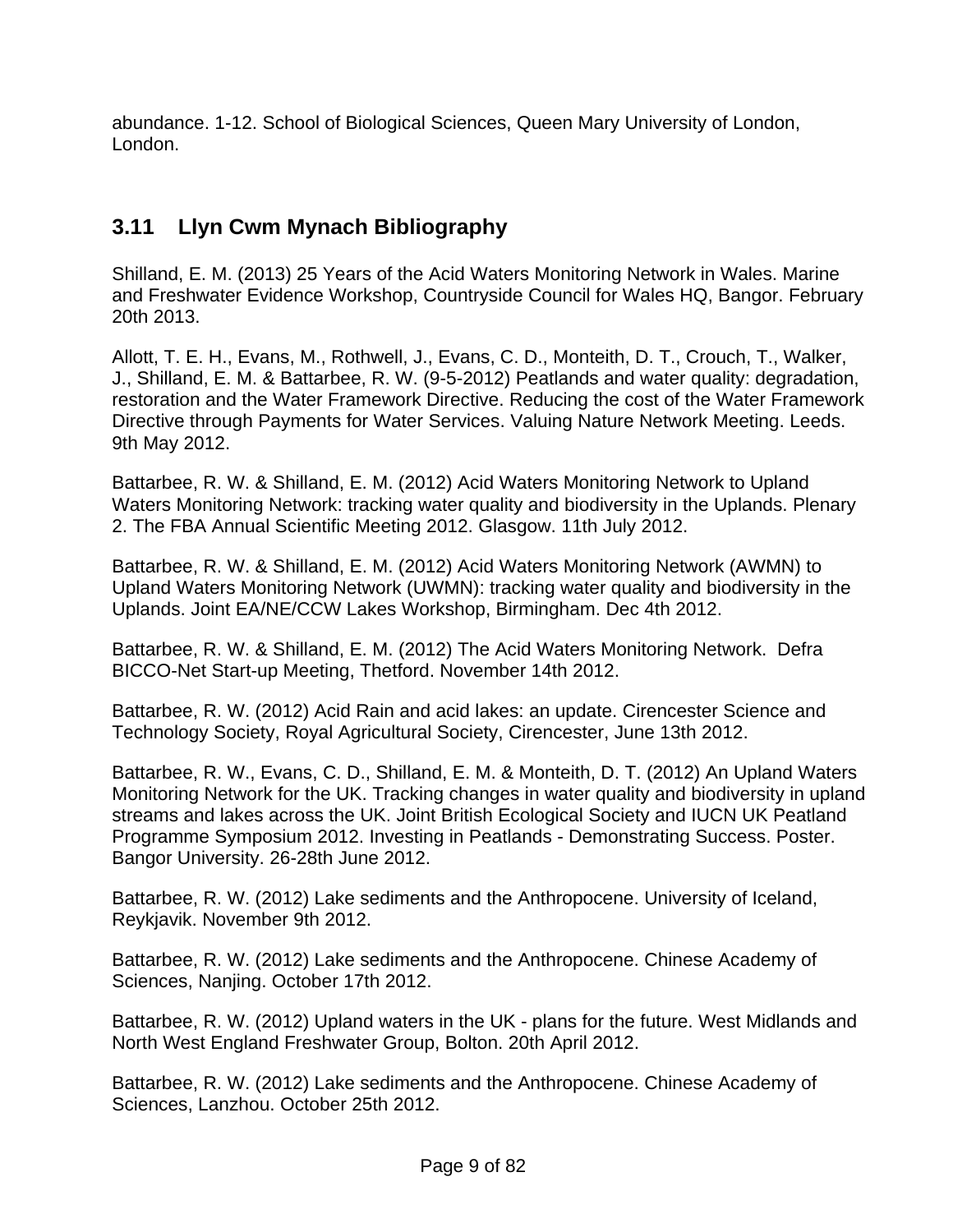Battarbee, R. W. (2012) Lake sediments and the Anthropocene. Chinese Academy of Sciences, Beijing. October 22nd 2012.

Evans, C. D., Curtis, C. J., Monteith, D. T. & Reynolds, B. (2012) An Assessment of the Draft Forestry-Acidification Guide. Report to the Environment Agency. 1-18. Centre for Ecology and Hydrology, Bangor.

Malcolm, I. A., Bacon, P., Middlemas, S., Fryer, R., Shilland, E. M. & Monteith, D. T. (2012) Relationships Between Hydrochemistry And The Presence Of Brown Trout (Salmo Trutta) In Headwater Streams Recovering From Acidification. 6th World Fisheries Congress: Sustainable Fisheries in a Changing World. Edinburgh, Scotland. 7th-11th May 2012.

RoTAP. (2012) Review of Transboundary Air Pollution: Acidification, Eutrophication,Ground Level Ozone and Heavy Metals in the UK. Contract Report to the Department for Environment, Food and Rural Affairs. 1-292. Centre for Ecology & Hydrology, Penicuik.

Shilland, E. M., Irvine, L., Malcolm, I. A., Marazzi, L., Panizzo, V. N. & Salgado, J. (2012) The United Kingdom Acid Waters Monitoring Network Data Report for 2010-2011 (year 23). Report to the Department for Environment, Food and Rural Affairs (Contract EPG 1/3/160). 1-239. ENSIS Ltd. Environmental Change Research Centre, University College London, London.

Shilland, E. M., Irvine, L. & Malcolm, I. A. (2012) UK Acid Waters Monitoring Network (UKAWMN) - Contract 22 01 249 Llyn Cwm Mynach, Afon Hafren and Afon Gwy Annual Summary Progress Report April 2011 - March 2012. Report to the Welsh Government, Countryside Council for Wales and Environment Agency, Wales. 1-104. ENSIS Ltd, Environmental Change Research Centre, University College London, London.

Winterbottom, J. H. & Orton, S. E. (2012) United Kingdom Acid Waters Monitoring Network Invertebrate Survey. Twenty Fifth Year: 2012. Summary of species identification and abundance. 1-12. School of Biological Sciences, Queen Mary University of London, London.

Battarbee, R. W., Simpson, G. L., Bennion, H. & Curtis, C. J. (2011) A reference typology of low alkalinity lakes in the UK based on pre-acidification diatom assemblages from lake sediment cores. *Journal of Paleolimnology*, **45**, 489-505.

Evans, C. D., Monteith, D. T., Fowler, D., Cape, J. N. & Brayshaw, S. (2011) Hydrochloric Acid: An Overlooked Driver of Environmental Change. *Environmental Science & Technology*, **45**, 1887-1894.

Evans, C. D., Monteith, D. T., Simpson, G. L., Shilland, E. M., Curtis, C. J., Battarbee, R. W., Patrick, S. T., Reynolds, B. & Helliwell, R. C. (2011) The UK Acid Waters Monitoring Network: (20 years of research in 20 minutes…). 19th ICP Integrated Monitoring Task Force Meeting. Rome, Italy. 4-6th May 2011.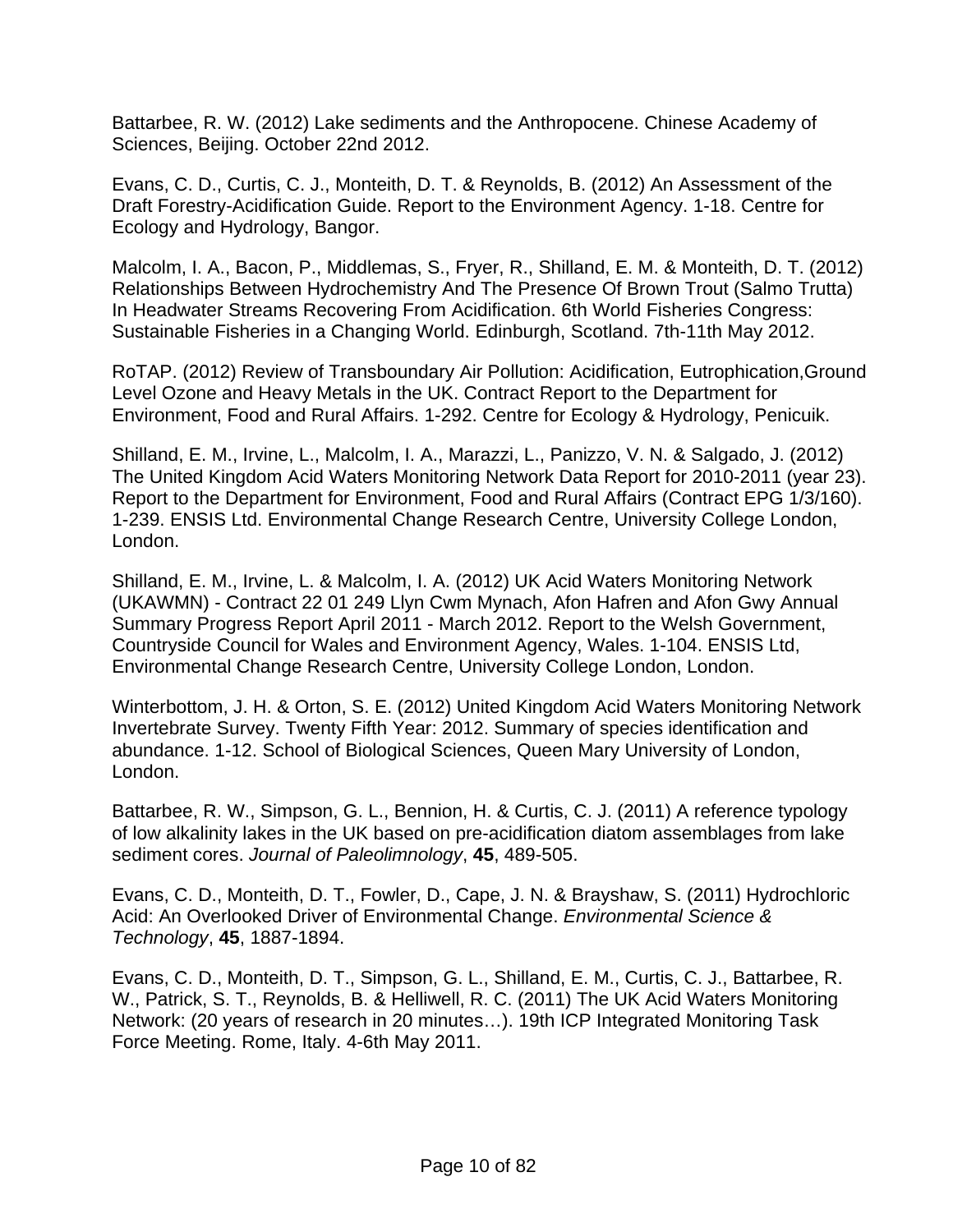Fjellheim, A., Johannessen, A. & Svanevik Lndes, T. (2011) International Cooperative Programme on Assessment and Monitoring of Acidification of Rivers and Lakes. Biological intercalibration: Invertebrates 1511. 1-27. NIVA, Oslo, Norway.

Friberg, N., Bonada, N., Bradley, D. C., Dunbar, M. J., Edwards, F. K., Grey, J., Hayes, R. B., Hildrew, A. G., Lamouroux, N., Trimmer, M. & Woodward, G. (2011) Biomonitoring of Human Impacts in Freshwater Ecosystems: The Good, the Bad and the Ugly. *Advances in Ecological Research* 1-68.

Kernan, M., Battarbee, R. W., Curtis, C. J., Evans, C. D., Monteith, D. T., Shilland, E. M. & Simpson, G. L. (2011) Recovery of acidified lakes and streams in the UK, 1988-2009. 8th International Conference on Acid Deposition. Acid Rain 2011. Beijing, China. 15th-18th June 2011.

Neal, C., Rowland, P., Neal, M., Jarvie, H. P., Lawlor, A., Sleep, D. & Scholefield, P. (2011) Aluminium in UK rivers: a need for integrated research related to kinetic factors, colloidal transport, carbon and habitat. *Journal of Environmental Monitoring*, **13**, 2153-2164.

Pla-Rabes, S., Flower, R. J., Shilland, E. M. & Kreiser, A. M. (2011) Assessing microbial diversity using recent lake sediments and estimations of spatio-temporal diversity. *Journal of Biogeography*, **38**, 2033-2040.

Shilland, E. M., Irvine, L. & Malcolm, I. A. (2011) The United Kingdom Acid Waters Monitoring Network Data Report for 2009-2010 (year 22). Report to the Department for Environment, Food and Rural Affairs (Contract EPG 1/3/160). 1-237. ENSIS Ltd. Environmental Change Research Centre, University College London, London.

Shilland, E. M., Irvine, L. & Malcolm, I. A. (2011) UK Acid Waters Monitoring Network (UKAWMN) - Contract 22 01 249 Llyn Cwm Mynach, Afon Hafren and Afon Gwy Annual Summary Progress Report April 2010 - March 2011. Report to the Welsh Assembly Government, Countryside Council for Wales and Environment Agency, Wales. 1-94. ENSIS Ltd, Environmental Change Research Centre, University College London, London.

Smith, P., Ashmore, M., Black, H., Burgess, P., Evans, C. D., Hails, R., Potts, S., Quine, T. & Thomson, A. (2011) Regulating services. In: *The UK National Ecosystem Assessment Technical Report.*, 1-61, UNEP-WCMC, Cambridge.

Tipping, E. & Carter, H. T. (2011) Aluminium speciation in streams and lakes of the UK Acid Waters Monitoring Network, modelled with WHAM. *Science of the Total Environment*, **409**, 1550-1558.

Winterbottom, J. H. & Orton, S. E. (2011) United Kingdom Acid Waters Monitoring Network Invertebrate Survey. Twenty Fourth Year: 2011. Summary of species identification and abundance. 1-12. School of Biological Sciences, Queen Mary University of London, London.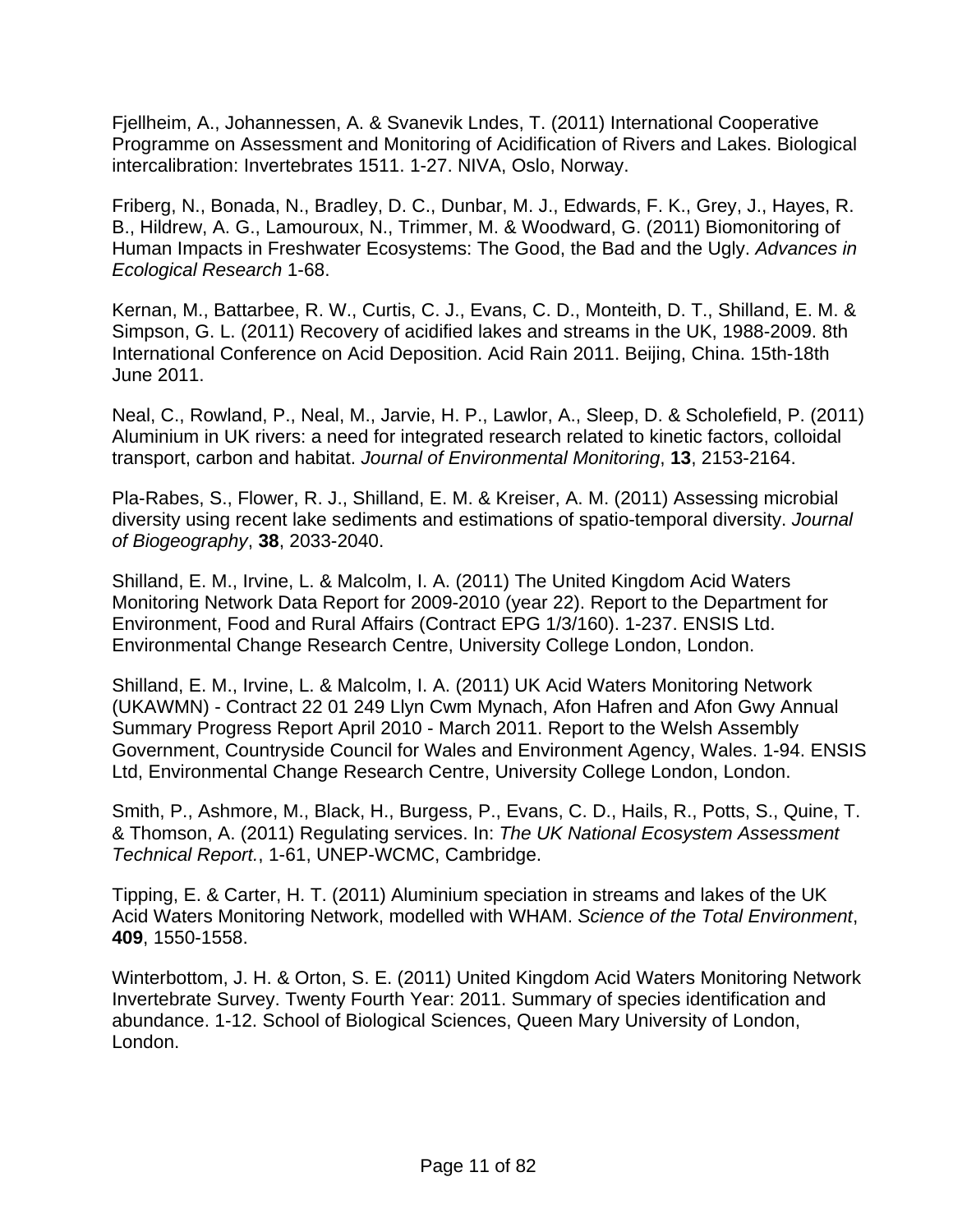Battarbee, R. W. (2010) Are our acidified upland waters recovering? Freshwater Biological Association News (No. 52. Winter 2010), 4-5. The Freshwater Biological Association, Ambleside.

Battarbee, R. W., Kernan, M., Monteith, D. T. & Curtis, C. J. (2010) Summary and Recommendations. In: *UK Acid Waters Monitoring Network 20 Year Interpretative Report*, 279-293, ENSIS Ltd, Environmental Change Research Centre, University College London, London.

Battarbee, R. W., Shilland, E. M. & Monteith, D. T. (2010) Tracking the biodiversity response of upland waters to environmental change: the value of the UK Acid Waters Monitoring Network. Presentation. Beyond 2010: strategies for understanding and responding to long-term trends in UK biodiversity. Natural History Museum, London, UK. 16-17 November 2010.

Curtis, C. J., Battarbee, R. W., Shilland, E. M., Simpson, G. L., Kernan, M. R. & Monteith, D. T. (2010) The UK Acid Waters Monitoring Network: 20 Year Interpretive Report – a brief summary. Skjelkvåle, B. L., de Wit, H., and Jeffries, D. Convention on Long-Range Transboundary Air Pollution International Cooperative Programme on Assessment and Monitoring of Acidification of Rivers and Lakes. Proceedings of the 25th Meeting of the ICP Waters Task Force in Burlington, Canada, October 19-21 2009, 29-35. NIVA, Oslo, Norway. NIVA Report No. 5995-2010.

Curtis, C. J. & Simpson, G. L. (2010) Acid Deposition Trends at AWMN Sites. In: *UK Acid Waters Monitoring Network 20 Year Interpretative Report*, 31-52, ENSIS Ltd, Environmental Change Research Centre, University College London, London.

Curtis, C. J., Battarbee, R. W., Heliwell, R., Flower, R. J., Simpson, G. L., Monteith, D. T., Shilland, E. M., Aherne, J. & MacDougall, G. (2010) Recovery Progress: Reference Conditions and Restoration Targets. In: *UK Acid Waters Monitoring Network 20 Year Interpretative Report*, 206-237, ENSIS Ltd, Environmental Change Research Centre, University College London, London.

Evans, C. D., Cooper, D. M., Monteith, D. T., Helliwell, R. C., Moldan, F., Hall, J. R., Rowe, E. C. & Cosby, B. J. (2010) Linking monitoring and modelling: can long-term datasets be used more effectively as a basis for large-scale prediction? *Biogeochemistry*, **101**, 211-227.

Flower, R. J., Simpson, G. L., Kreiser, A. M., Yang, H., Shilland, E. M. & Battarbee, R. W. (2010) Epilithic Diatoms. In: *UK Acid Waters Monitoring Network 20 Year Interpretative Report*, 97-111, ENSIS Ltd, Environmental Change Research Centre, University College London, London.

Hildrew, A. G., Winterbottom, J. H., Orton, S., Murphy, J., Simpson, G. L. & Shilland, E. M. (2010) Macroinvertebrates. In: *UK Acid Waters Monitoring Network 20 Year Interpretative Report*, 126-139, ENSIS Ltd, Environmental Change Research Centre, University College London, London.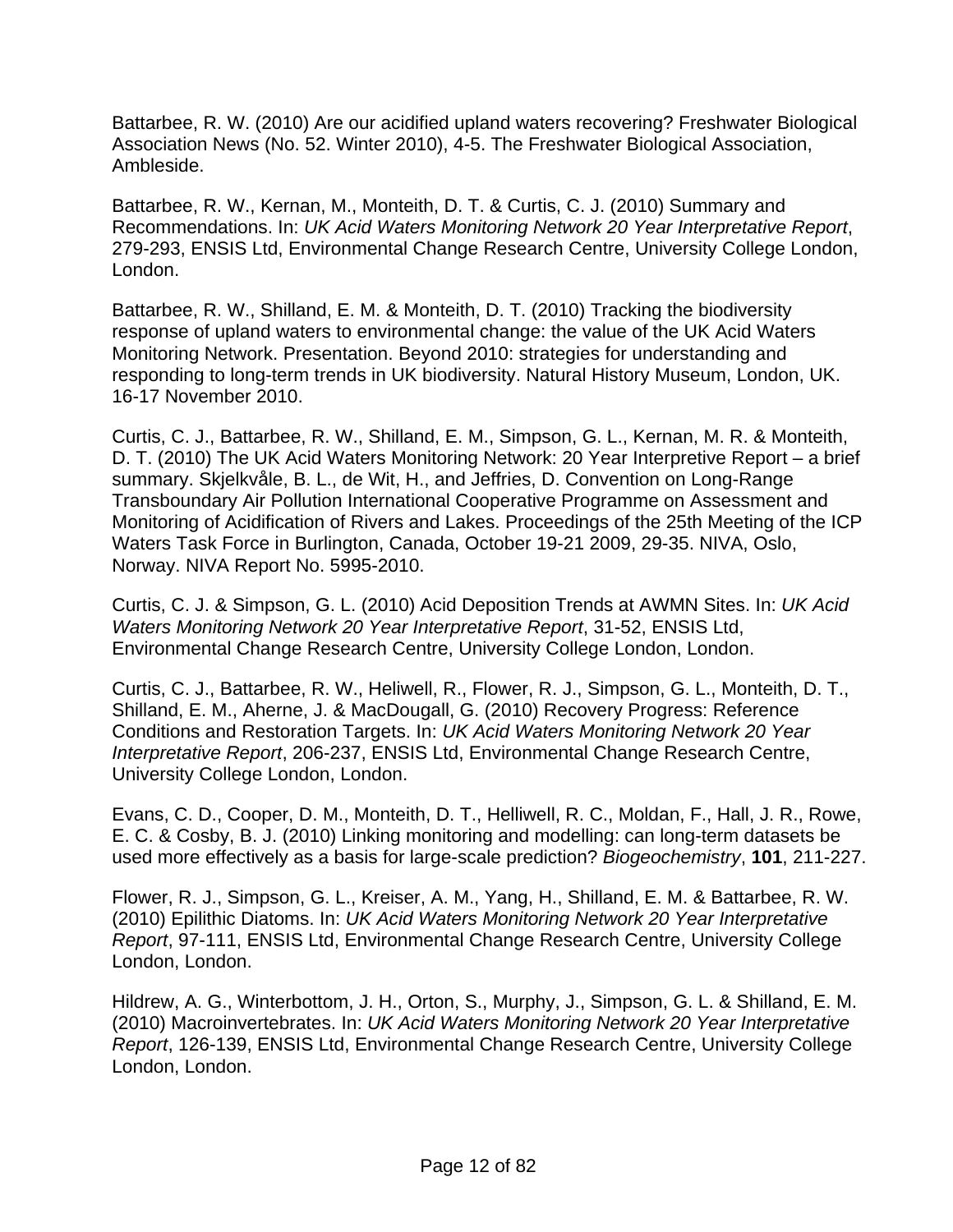Kernan, M., Battarbee, R. W., Curtis, C. J., Monteith, D. T.& Shilland, E. M. (2010) *UK Acid Waters Monitoring Network 20 Year Interpretative Report*, 1-483, ENSIS Ltd, Environmental Change Research Centre, University College London, London.

Kernan, M., Monteith, D. T., Battarbee, R. W., Curtis, C. J., Shilland, E. M. & Simpson, G. L. (2010) Introduction. In: *UK Acid Waters Monitoring Network 20 Year Interpretative Report*, 23-30, ENSIS Ltd, Environmental Change Research Centre, University College London, London.

Malcolm, I. A., Bacon, P., Middlemas, S., Collen, P. & Shilland, E. M. (2010) Acid Waters and salmonid populations. Presentation. Workshop on Forestry and Acidification at Forest Research, Northern Research Station, Midlothian, Scotland. Tue 9 Nov 2010.

Malcolm, I. A., Bacon, P., Middlemas, S., Collen, P. & Shilland, E. M. (2010) Salmonid Fish Populations. In: *UK Acid Waters Monitoring Network 20 Year Interpretative Report*, 140- 165, ENSIS Ltd, Environmental Change Research Centre, University College London, London.

McFarland, B., Carse, F. & Sandin, L. (2010) Littoral macroinvertebrates as indicators of lake acidification within the UK. *Aquatic Conservation: Marine and Freshwater Ecosystems*, **20**, S105-S116.

Monteith, D. T., Evans, C., Simpson, G. L. & Curtis, C. J. (2010) Hydrochemistry. In: *UK Acid Waters Monitoring Network 20 Year Interpretative Report*, 53-96, ENSIS Ltd, Environmental Change Research Centre, University College London, London.

Monteith, D. T., Evans, C. D., Malcolm, I. A., Simpson, G. L. & Curtis, C. J. (2010) Hydrochemical trends at UK Acid Waters Monitoring Network sites and associated Scottish sites. Presentation. Workshop on Forestry and Acidification at Forest Research, Northern Research Station, Midlothian, Scotland. Tue 9 Nov 2010.

Rose, N. L. & Yang, H. (2010) Trace Metals. In: *UK Acid Waters Monitoring Network 20 Year Interpretative Report*, 166-205, ENSIS Ltd, Environmental Change Research Centre, University College London, London.

Shilland, E. M., Irvine, L. & Malcolm, I. A. (2010) The United Kingdom Acid Waters Monitoring Network Data Report for 2008-2009 (year 21). Report to the Department for Environment, Food and Rural Affairs (Contract EPG 1/3/160). 1-237. ENSIS Ltd. Environmental Change Research Centre, University College London, London.

Shilland, E. M. & Monteith, D. T. (2010) Aquatic Macrophytes. In: *UK Acid Waters Monitoring Network 20 Year Interpretative Report*, 112-125, ENSIS Ltd, Environmental Change Research Centre, University College London, London.

Shilland, E. M., Curtis, C. J. & Kernan, M. R. (2010) UK Acid Waters Monitoring Network (UKAWMN). Llyn Llagi, Llyn Cwm Mynach, Afon Hafren and Afon Gwy. Sites Summary Report. Report to the Countryside Council for Wales. 1-103. ENSIS Ltd, Environmental Change Research Centre, University College London, London.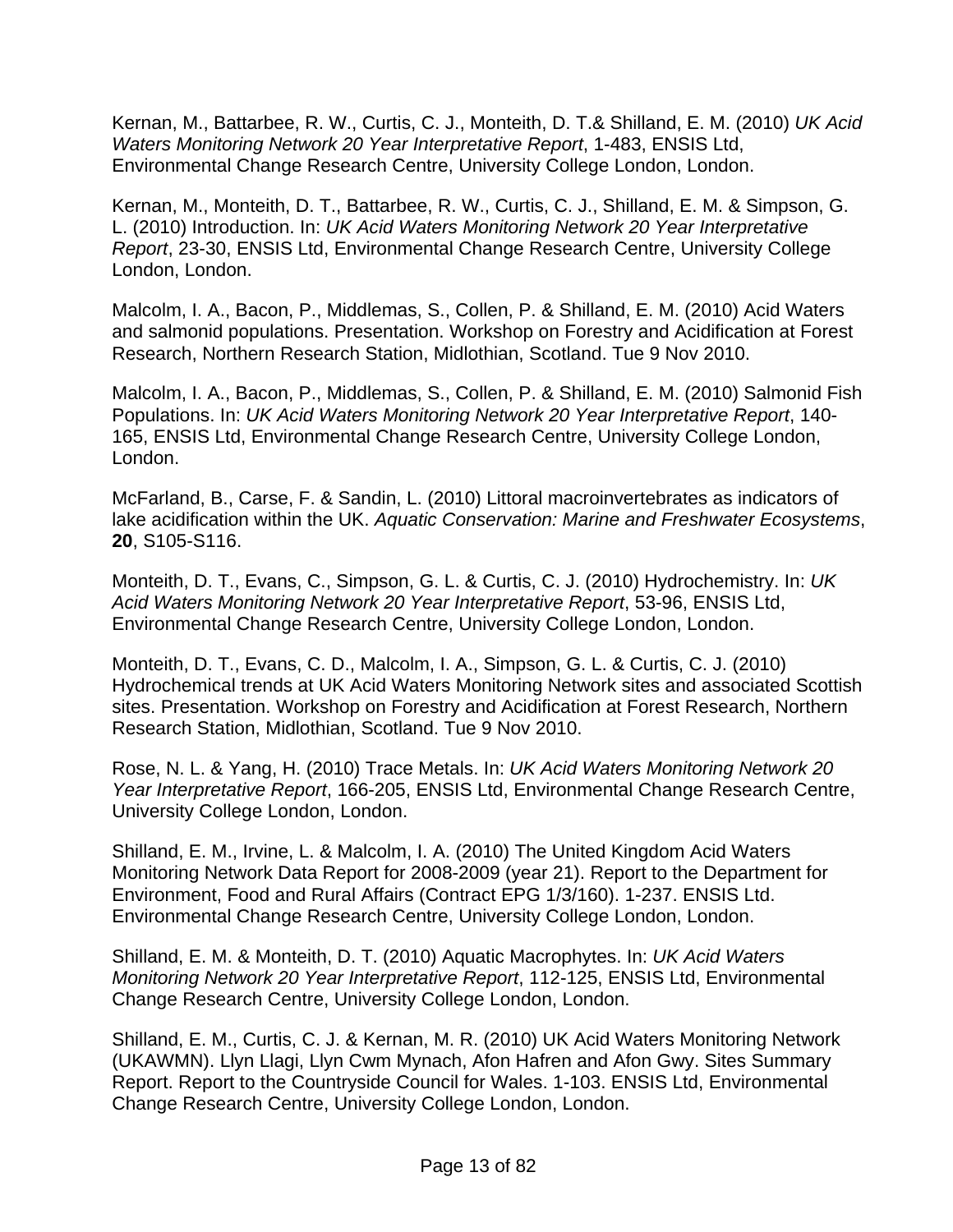Shilland, E. M., Irvine, L. & Malcolm, I. A. (2010) UK Acid Waters Monitoring Network (UKAWMN) - Contract 22 01 249 Llyn Cwm Mynach, Afon Hafren and Afon Gwy Annual Summary Progress Report April 2009 - March 2010. Report to the Welsh Assembly Government, Countryside Council for Wales and Environment Agency, Wales. 1-73. ENSIS Ltd, Environmental Change Research Centre, University College London, London.

Solheim, A. L., Austnes, K., Eriksen, T. E., Siefert, I. & Holen, S. (2010) Climate change impacts on water quality and biodiversity. Background Report for EEA European Environment State and Outlook Report 2010. ETC Water Technical Report 1/2010, 1-68. European Topic Centre on Water, Prague.

Winterbottom, J. H. & Orton, S. E. (2010) United Kingdom Acid Waters Monitoring Network Invertebrate Survey. Twenty Third Year: 2010. Summary of species identification and abundance. 1-12. School of Biological Sciences, Queen Mary University of London, London.

Evans, C. D., Cooper, D. M., Helliwell, R. C., Aherne, J., Moldan, F., Hall, J. R., Rowe, E. C., Monteith, D. T., Moldan, F. & Cosby, B. J. (2009) Removing the disconnect between maps and time series: can long-term monitoring data be used more effectively as a basis for model upscaling? BIOGEOMON 6th International Symposium on Ecosystem Behaviour, University of Helsinki, Finland, 29 June - 3 July 2009.

Fjellheim, A. (2009) International Cooperative Programme on Assessment and Monitoring of Acidification of Rivers and Lakes. Biological intercalibration: Invertebrates 1309. 1-32. NIVA, Oslo, Norway.

Hildrew, A. G. (2009) *Sustained Research on Stream Communities: A Model System and The Comparative Approach*, 175-312, Elsevier Academic Press Inc, San Diego.

Hovind, H. (2009) International Cooperative Programme on Assessment and Monitoring of Acidification of Rivers and Lakes. Intercomparison 0923: pH, Cond, HCO3, NO3-N, Cl, SO4, Ca, Mg, Na, K, TOC, Al, Fe, Mn, Cd, Pb, Cu, Ni, and Zn. 1-73. NIVA, Oslo, Norway.

Monteith, D. T. (2009) DOC losses: UK losses in an international context. Presentation, Inaugural Carbon Landscapes and Drainage (CLAD) meeting. Glasgow University, Glasgow, Scotland. 20 - 22 October 2009.

Monteith, D. T. (2009) Recovery from acidification in the UK: reversing into uncharted waters? Presentation. Gordon Conference; Catchment Science: Interactions of Hydrology, Biology & Geochemistry. Thresholds, Tipping Points and Non-Linearity: Integrated Catchment Science for the 21st Century. Proctor Academy. Andover, NH, USA. July 12-17, 2009.

Shilland, E. M. & Hutchins, M. (2009) UK Acid Waters Monitoring Network (UKAWMN) - Contract 22 01 249 Llyn Cwm Mynach, Afon Hafren and Afon Gwy Annual Summary Progress Report April 2008 - March 2009. Report to the Welsh Assembly Government, Countryside Council for Wales and Environment Agency, Wales. 1-61. ENSIS Ltd, Environmental Change Research Centre, University College London, London.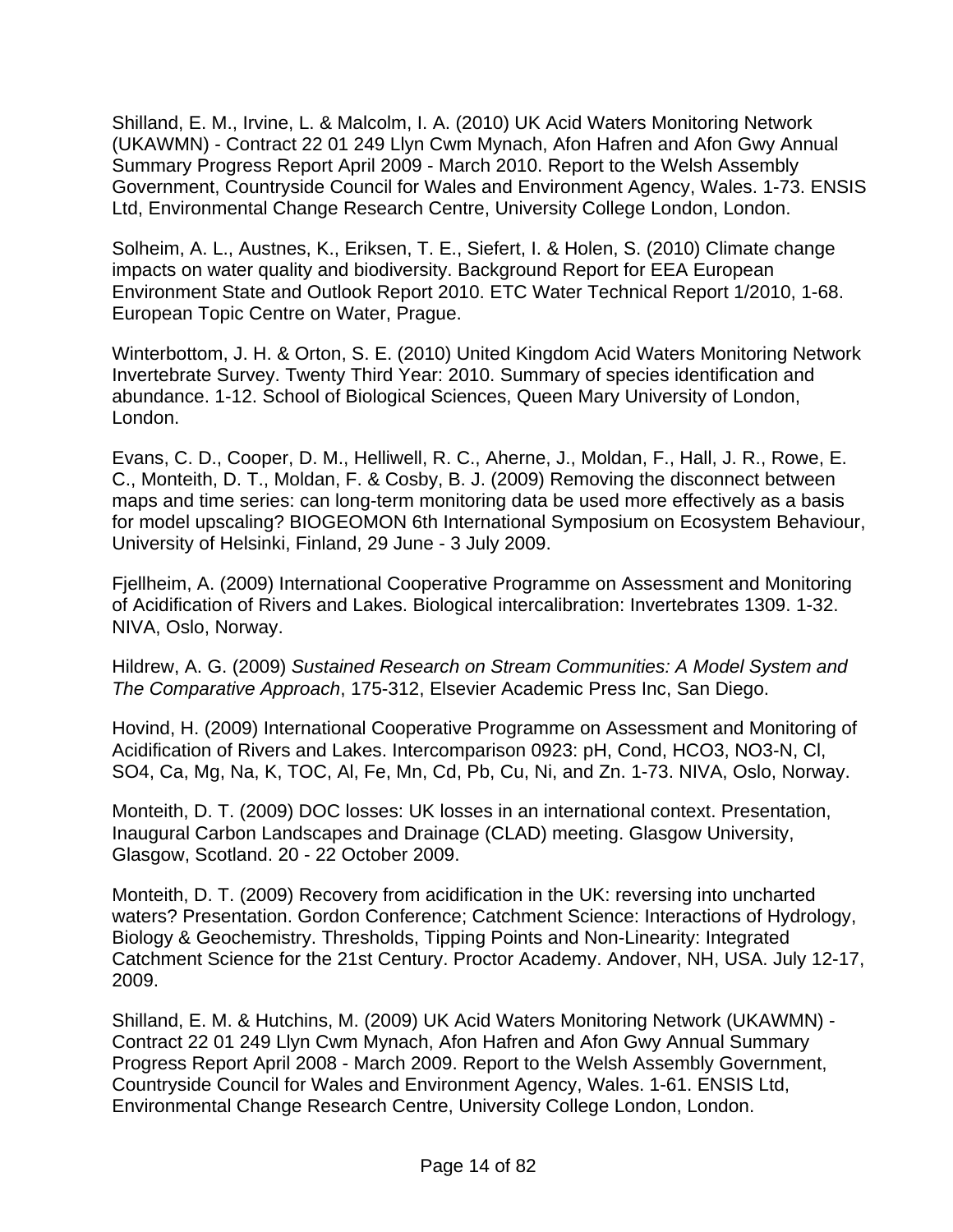Shilland, E. M., Monteith, D. T. & Hutchins, M. (2009) The United Kingdom Acid Waters Monitoring Network Data Report for 2007-2008 (year 20). Report to the Department for Environment, Food and Rural Affairs (Contract EPG 1/3/160). 1-205. ENSIS Ltd. Environmental Change Research Centre, University College London, London.

WFD-UKTAG. (2009) UKTAG River Assessment Methods Benthic Invertebrate Fauna. Scottish Acid Water Indicator Community (SAWIC). 1-20. Water Framework Directive - United Kingdom Advisory Group (WFD-UKTAG), SNIFFER, Edinburgh, Scotland.

Winterbottom, J. H. & Orton, S. E. (2009) United Kingdom Acid Waters Monitoring Network Invertebrate Survey. Twenty Second Year: 2009. Summary of species identification and abundance. 1-12. School of Biological Sciences, Queen Mary University of London, London.

Battarbee, R. W., Monteith, D. T., Juggins, S., Simpson, G. L., Shilland, E. M., Flower, R. J. & Kreiser, A. M. (2008) Assessing the accuracy of diatom-based transfer functions in defining reference pH conditions for acidified lakes in the United Kingdom. *The Holocene*, **18**, 57-67.

Evans, C. D., Monteith, D. T., Reynolds, B. & Clark, J. M. (2008) Buffering of recovery from acidification by organic acids. *Science of the Total Environment*, **404**, 316-325.

Gardner, M. J. (2008) Long-term proficiency testing for the UK Acid Waters Monitoring Network. *Accreditation and Quality Assurance: Journal for Quality, Comparability and Reliability in Chemical Measurement*, **13**, 255-260.

Monteith, D. T. (2008) An update of the state of chemical and biological recovery in the UK (1988-2006). de Wit, H. A., Skjelkvale, B. L., and Jenssen, M. T. S. 19-23. NIVA, Oslo. Convention on Long-Range Transboundary Air Pollution International Cooperative Programme on Assessment and Monitoring of Acidification of Rivers and Lakes. Proceedings of the 23 rd meeting of the ICP Waters Programme Task Force in Nancy, France, October 8 - 10, 2007.

Neal, C., Lofts, S., Evans, C. D., Reynolds, B., Tipping, E. & Neal, M. (2008) Increasing iron concentrations in UK upland waters. *Aquatic Geochemistry*, **14**, 263-288.

NERC. (2008) Clear to brown: upland waters return to natural state. NERC Annual Review 2007-2008 , 11. Natural Environment Research Council, Polaris House, North Star Avenue, Swindon.

Rippey, B., Rose, N., Yang, H. D., Harrad, S., Robson, M. & Travers, S. (2008) An assessment of toxicity in profundal lake sediment due to deposition of heavy metals and persistent organic pollutants from the atmosphere. *Environment International*, **34**, 345-356.

Shilland, E. M. (2008) UK Acid Waters Monitoring Network (UKAWMN) - Contract 22 01 249. Llyn Cwm Mynach - Annual Summary Progress Report. April 2007 - March 2008. Report to the Welsh Assembly Government. 1-20. ENSIS Ltd, University College London, London.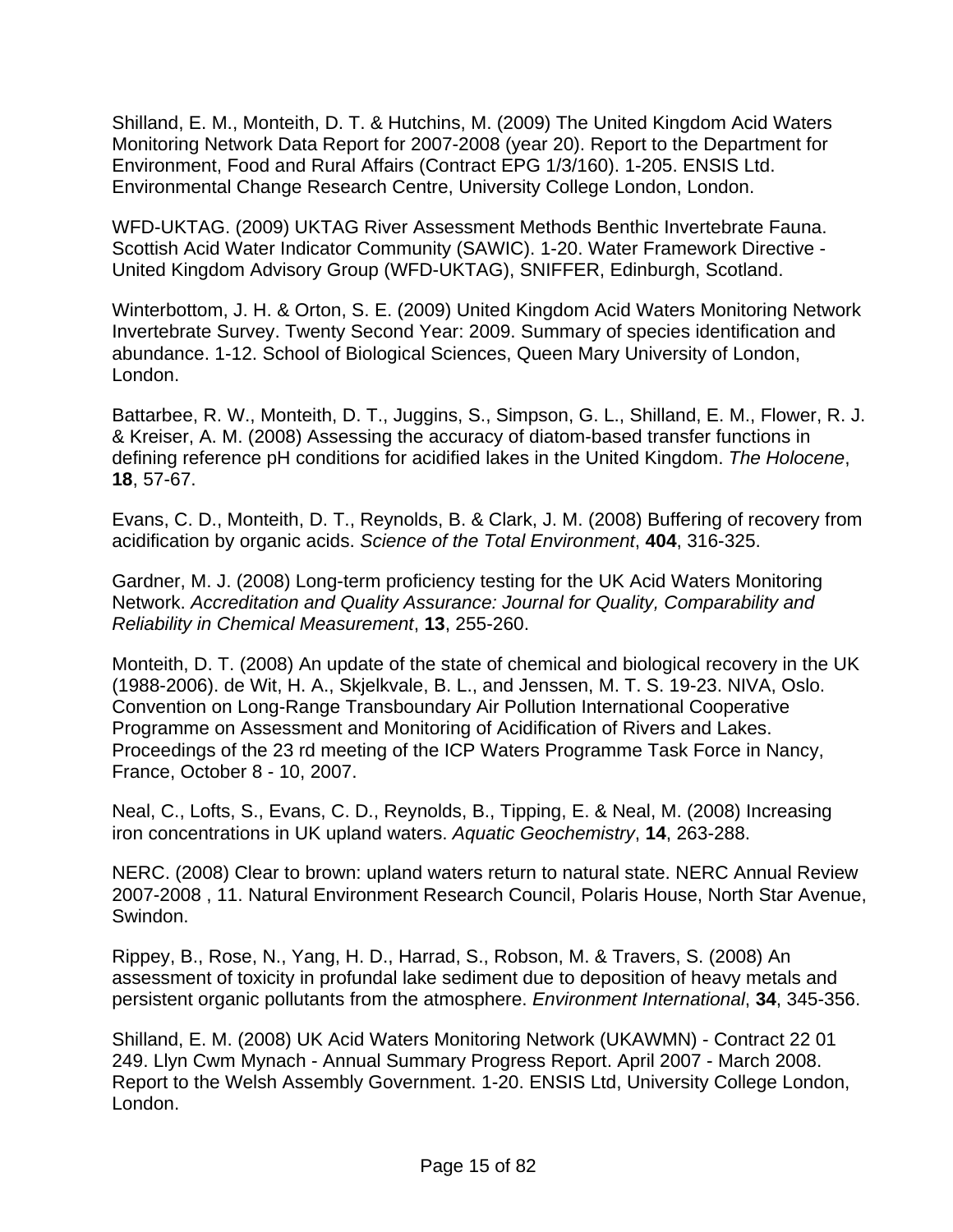Skjelkvale, B. L. & de Wit, H. A. (2008) ICP Waters. 20 year with monitoring effects of longrange transboundary air pollution on surface waters in Europe and North America. NIVA Report SNO: 5684-2008, 1-55. Norwegian Institute for Water Research, Oslo, Norway.

Winterbottom, J. H. & Orton, S. E. (2008) United Kingdom Acid Waters Monitoring Network Invertebrate Survey. Twenty First Year: 2008. Summary of species identification and abundance. 1-12. School of Biological Sciences, Queen Mary University of London, London.

Beaumont, W. R. C. (2007) Acid Waters Monitoring 2006 Report on Fish Studies. 1-34. Centre for Ecology & Hydrology, Dorset.

Curtis, C. J. & Simpson, G. L. (2007) Freshwater Umbrella - The effect of nitrogen deposition and climate change on freshwaters in the UK. Report to DEFRA under contract CPEA17. ECRC Research Report 115. ENSIS Ltd. University College London, London.

Evans, C. D., Hall, J. R., Rowe, E. C., Aherne, J., Helliwell, R. C., Jenkins, A., Hutchins, M., Cosby, J., Smart, S., Howard, D., Norris, D., Coull, M. C., Lilly, A., Bonjean, M. C., Broughton, R., O'Hanlon, S., Heywood, E. & Ullyett, J. (2007) Critical Loads and Dynamic Modelling Final Report. Report to the Department of the Environment, Food and Rural Affairs under Contract No. CPEA 19. 1-53. Centre for Ecology and Hydrology, Bangor, Wales.

Evans, C. D., Monteith, D. T., Wright, R. & Clark, J. (2007) Issues affecting upland water quality: Climate change, acidity, nitrogen and water colour. Kernan, M. R., Battarbee, R. W., and Binney, H. A. 21-25. ENSIS Publishing, University College London, London, London. Climate Change and Aquatic Ecosystems in the UK.

Hovind, H. (2007) International Cooperative Programme on Assessment and Monitoring of Acidification of Rivers and Lakes. Intercomparison 0721: pH, Cond, HCO3, NO3-N, C1, SO4, Ca, Mg, Na, K, Fe, Mn, Cd, Pb, Cu, Ni, and Zn. 1-68. NIVA, Oslo, Norway.

Monteith, D. T. & Simpson, G. L. (2007) Macroinvertebrate classification diagnostic tool development. Final report to SNIFFER, Project WFD60. 1-84. SNIFFER, Edinburgh.

Monteith, D. T. & Shilland, E. M. (2007) The United Kingdom Acid Waters Monitoring Network Assessment of the First 18 Years of Data. Data Summary Annex Accompanying Research Project Final Report. Report to the Department for Environment, Food and Rural Affairs (Contract EPG 1/3/160). 1-276. ENSIS Ltd. Environmental Change Research Centre, University College London, London.

Monteith, D. T., Stoddard, J. L., Evans, C. D., de Wit, H., Forsius, M., Hogasen, T., Jeffries, D. S., Kopacek, J., Skjelkvale, B. L., Vesely, J., Vuorenmaa, J. & Wilander, A. (2007) Increases in DOC in remote lakes and rivers. A signal of climate change or a return to preacidification conditions? In: *Trends in surface water chemistry and biota; The importance of confounding factors*, 39-49, NIVA, Oslo, Norway.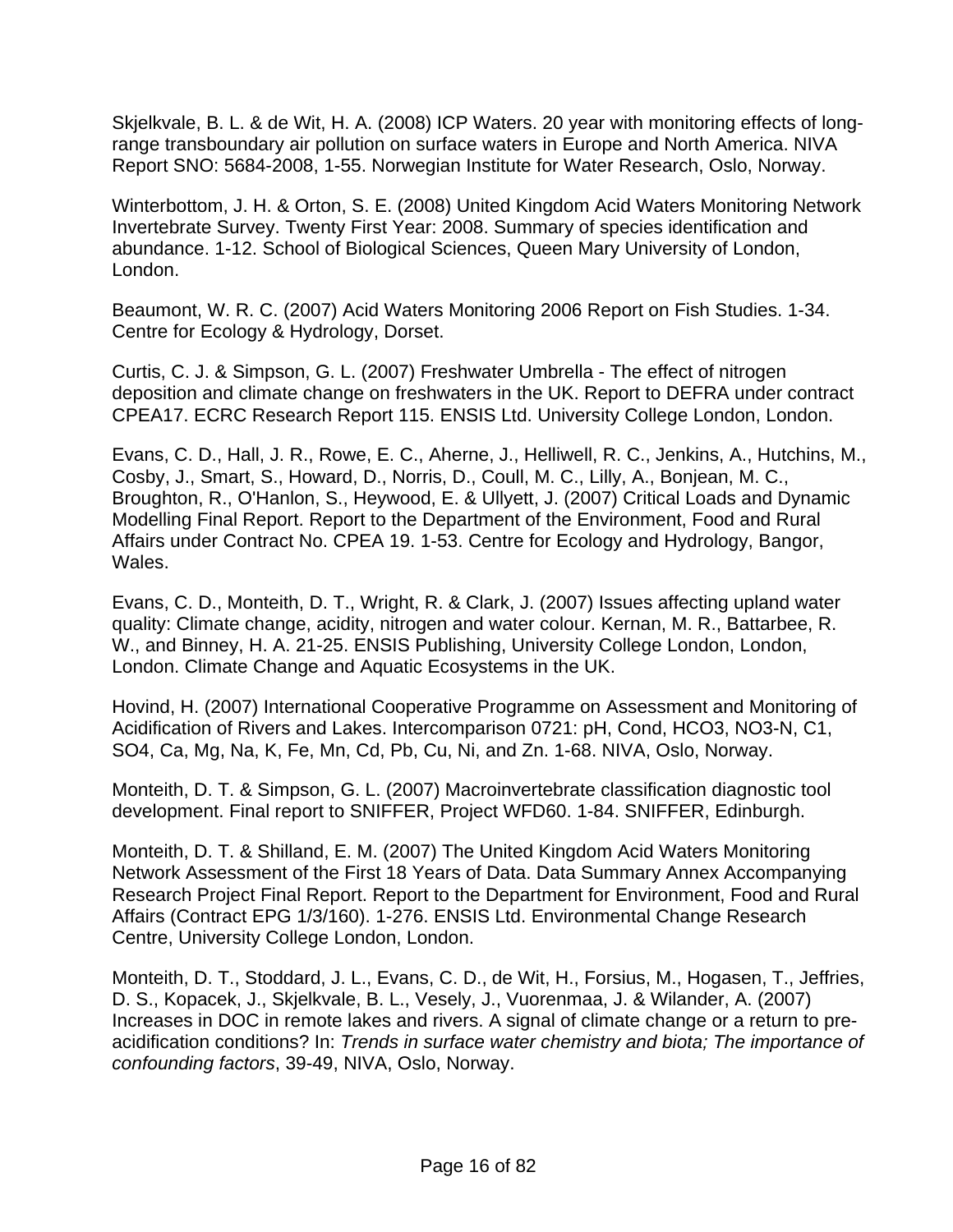Monteith, D. T., Stoddard, J. L., Evans, C. D., de Wit, H. A., Forsius, M., Hogasen, T., Wilander, A., Skjelkvale, B. L., Jeffries, D. S., Vuorenmaa, J., Keller, B., Kopacek, J. & Vesely, J. (2007) Dissolved organic carbon trends resulting from changes in atmospheric deposition chemistry. *Nature*, **450**, 537-540.

Shilland, E. M., Monteith, D. T., Hutchins, M. & Beaumont, W. R. C. (2007) The United Kingdom Acid Waters Monitoring Network Data Report for 2006-2007 (year 19). Report to the Department for Environment, Food and Rural Affairs (Contract EPG 1/3/160). 1-203. ENSIS Ltd. Environmental Change Research Centre, University College London, London.

Skjelkvale, B. L. & de Wit, H. (2007) Trends in surface water chemistry and biota; The importance of confounding factors. 1-86. NIVA, Oslo, Norway.

Winterbottom, J. H. & Orton, S. E. (2007) United Kingdom Acid Waters Monitoring Network Invertebrate Survey. Twentieth Year: 2007. Summary of species identification and abundance. 1-12. School of Biological Sciences, Queen Mary University of London, London.

Beaumont, W. R. C. (2006) Acid Waters Monitoring 2005 Report on Fish Studies. 1-30. Centre for Ecology & Hydrology, Dorset.

Evans, C. D., Chapman, P., Clark, J., Monteith, D. T. & Cresser, M. (2006) Alternative explanations for rising dissolved organic carbon export from organic soils. *Global Change Biology*, **12**, 2044-2054.

Evans, C. D., Monteith, D. T., Chapman, P. J. & Clark, J. M. (2006) Dissolved organic carbon, sulphur and nitrogen: is everything connected to everything else? Presentation, BIOGEOMON 5th International Symposium on Ecosystem Behaviour, University of California, Santa Cruz, California, USA, 25-30 June 2006.

Hovind, H. (2006) International Cooperative Programme on Assessment and Monitoring of Acidification of Rivers and Lakes. Intercomparison 0620: pH, Cond, HCO3, NO3+NO2, Cl, SO4, Ca, Mg, Na, K, Fe, Mn, Cd, Pb, Cu, Ni and Zn. 1-69. NIVA, Oslo, Norway.

Monteith, D. T. (2006) Acidification and the WFD: Designing a macroinvertebrate-based tool to determine the pressure of lake acidification in the UK. de Wit, H. A. and Skjelkvale, B. L. 56-58. NIVA, Oslo. Convention on Long-Range Transboundary Air Pollution International Cooperative Programme on Assessment and Monitoring of Acidification of Rivers and Lakes. Proceedings of the 21st meeting of the ICP Waters Programme Task Force in Tallinn, Estonia. October 17-19, 2005. 17-10-2005.

Monteith, D. T. (2006) Links between regional scale climate variability and sea-salt episodes in the UK. Skjelkvale, B. L., Forsius, M., Wright, R., de Wit, H. A., Raddum, G. G., and Sjoeng, A. M. S. 12-13. NIVA, Oslo. Convention on Long-Range Transboundary Air Pollution International Cooperative Programme on Assessment and Monitoring of Acidification of Rivers and Lakes. Joint Workshop on Confounding Factors in Recovery from Acid Depositon in Surface Waters, 9-10 October 2006, Bergen, Norway; Summary and Abstracts.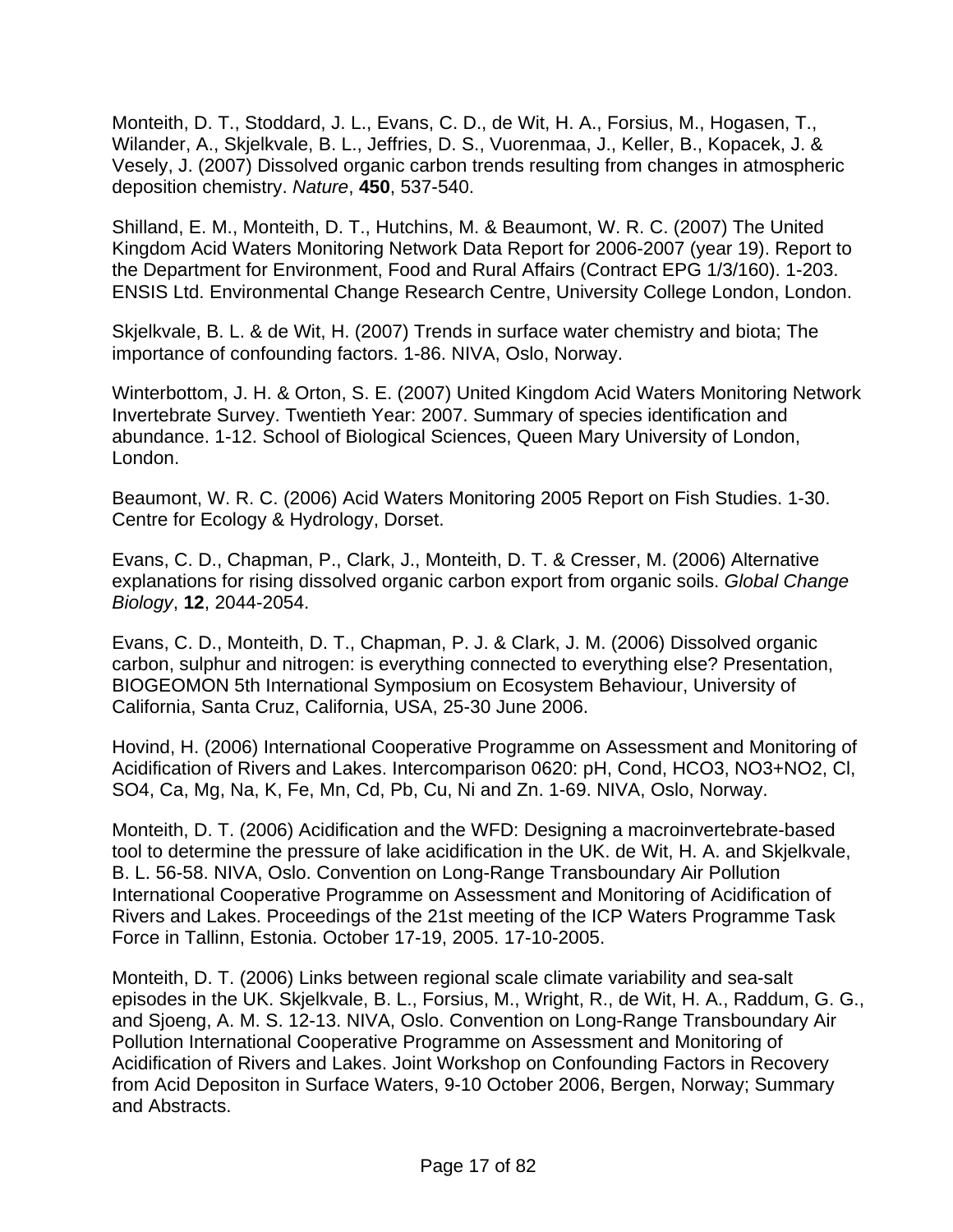Monteith, D. T., Stoddard, J. L., Evans, C. D., de Wit, H. A., Forsius, M., Hogasen, T., Jeffries, D. S., Kopacek, J., Skjelkvale, B. L., Vesely, J. & Wilander, A. (2006) An International Assessment of Temporal Trends in Dissolved Organic Carbon and Likely Drivers. Presentation, American Society of Limnology and Oceanography Summer Conference. Victoria, British Columbia, Canada, 4-9 June 2006.

Shilland, E. M., Monteith, D. T., Bonjean, M. & Beaumont, W. R. C. (2006) The United Kingdom Acid Waters Monitoring Network Data Report for 2005-2006 (year 18). Report to the Department for Environment, Food and Rural Affairs (Contract EPG 1/3/160). 1-203. ENSIS Ltd. Environmental Change research Centre, University College London, London.

Shilland, E. M., Monteith, D. T. & Battarbee, R. W. (2006) Recovery of Acidified Waters in the United Kingdom. Evidence from the UK Acid Waters Monitoring Network. Special Theme - Restoration & Recovery of Fresh Waters. Poster. Freshwater Biological Association, FBA Annual Scientific Meeting 2006, Dorset.

Winterbottom, J. H. & Orton, S. E. (2006) United Kingdom Acid Waters Monitoring Network Invertebrate Survey. Nineteenth Year: 2006. Summary of species identification and abundance. 1-12. School of Biological Sciences, Queen Mary University of London, London.

Beaumont, W. R. C. (2005) Acid Waters Monitoring 2004 Report on Fish Studies. 1-27. Centre for Ecology & Hydrology, Dorset.

Cooper, D. M. (2005) Evidence of sulphur and nitrogen deposition signals at the United Kingdom Acid Waters Monitoring Network sites. *Environmental Pollution*, **137**, 41-54.

Curtis, C. J., Evans, C. D., Helliwell, R. C. & Monteith, D. T. (2005) Nitrate leaching as a confounding factor in chemical recovery from acidification in UK upland waters. *Environmental Pollution*, **137**, 73-82.

Davies, J. J. L., Jenkins, A., Monteith, D. T., Evans, C. D. & Cooper, D. M. (2005) Trends in surface water chemistry of acidified UK Freshwaters, 1988-2002. *Environmental Pollution*, **137**, 27-39.

Evans, C. D., Monteith, D. T. & Cooper, D. M. (2005) Long-term increases in surface water dissolved organic carbon: Observations, possible causes and environmental impacts. *Environmental Pollution*, **137**, 55-71.

Hovind, H. (2005) International Cooperative Programme on Assessment and Monitoring of Acidification of Rivers and Lakes. Intercomparison 0519: pH, Cond, HCO3, NO3+NO2, C1, SO4, Ca, Mg, Na, K, Fe, Mn, Cd, Pb, Cu, Ni, and Zn. 1-70. NIVA, Oslo, Norway.

Monteith, D. T. (2005) Chemical-biotic relationships observed on the UK Acid Waters Monitoring Network 1988-2003. de Wit, H. A. and Skjelkvale, B. L. 69-80. NIVA, Oslo. Convention on Long-Range Transboundary Air Pollution International Cooperative Programme on Assessment and Monitoring of Acidification of Rivers and Lakes.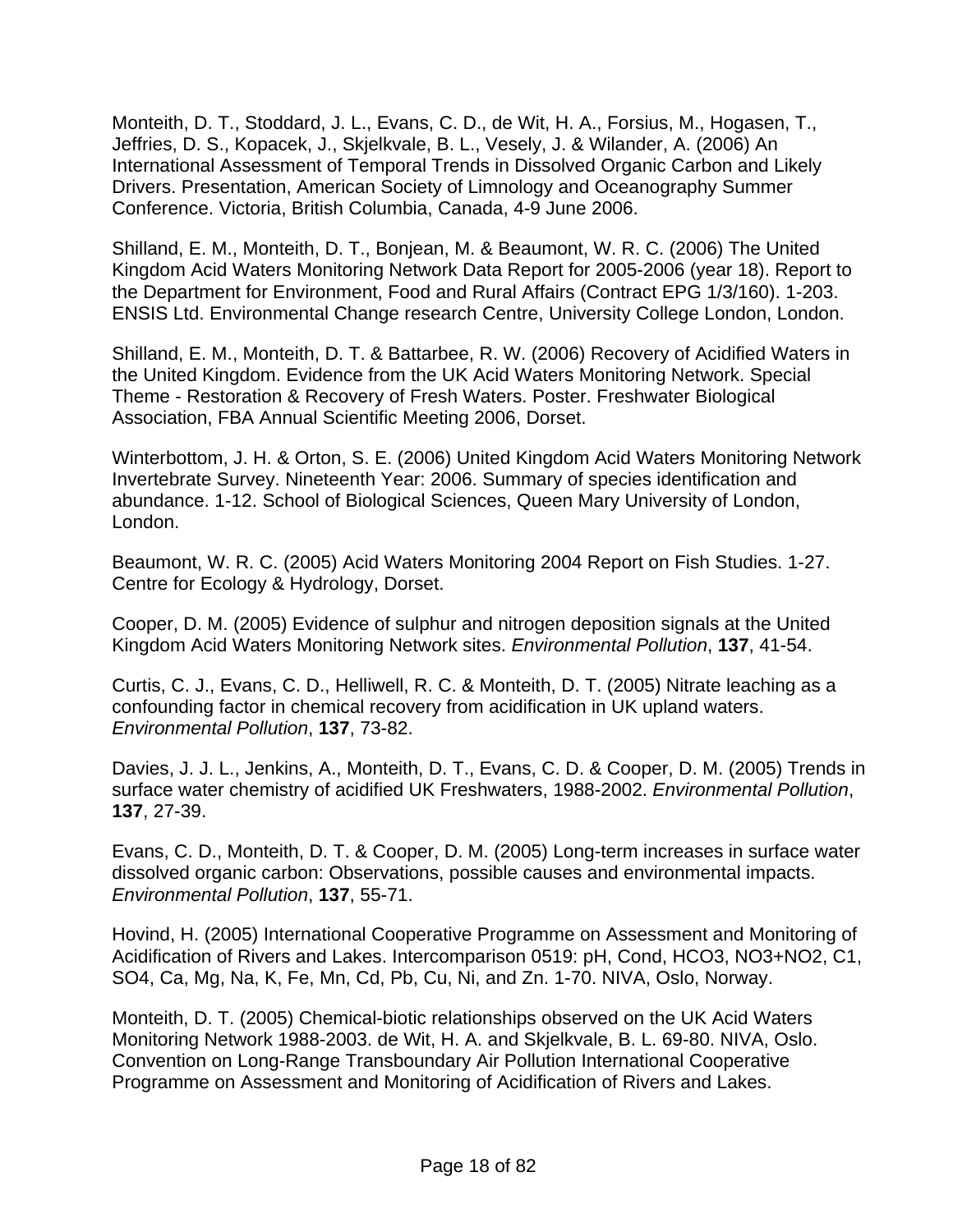Proceedings of the 20th meeting of the ICP Waters Programme Task Force in Falun, Sweden. October 18-20, 2004.

Monteith, D. T. (2005) The United Kingdom Acid Waters Monitoring Network: a review of the first 15 years and introduction to the special issue. *Environmental Pollution*, **137**, 3-13.

Monteith, D. T., Hildrew, A. G., Flower, R. J., Raven, P. J., Beaumont, W. R. B., Collen, P., Kreiser, A. M., Shilland, E. M. & Winterbottom, J. H. (2005) Biological responses to the chemical recovery of acidified fresh waters in the UK. *Environmental Pollution*, **137**, 83-101.

Monteith, D. T., Davies, J. J. L., Kreiser, A. M., Winterbottom, J. H. & Beaumont, W. R. B. (2005) Chemical and biological responses of acidified waters in the UK to acid emissions control: 1988–2003. Presentation at the Acid Rain 2005 conference, Prague, Czech Republic.

Monteith, D. T., Simpson, G. L., Chandler, R. E. & Evans, C. D. (2005) Partitioning the influences of hydrology, seasalts, temperature and acid deposition on the acidity of recovering lakes in the UK. Presentation at the Acid Rain 2005 conference, Prague, Czech Republic.

Neal, C., Neal, M., Reynolds, B., Maberly, S. C., May, L., Ferrier, R. C., Smith, J. & Parker, J. E. (2005) Silicon concentrations in UK surface waters. *Journal of Hydrology*, **304** , 75-93.

Rose, N. L. & Monteith, D. T. (2005) Temporal trends in spheroidal carbonaceous particle deposition derived from annual sediment traps and lake sediment cores and their relationship with non-marine sulphate. *Environmental Pollution*, **137**, 151-163.

Shilland, E. M., Monteith, D. T., Bonjean, M. & Beaumont, W. R. C. (2005) The United Kingdom Acid Waters Monitoring Network Data Report for 2004-2005 (year 17). Report to the Department for Environment, Food and Rural Affairs (Contract EPG 1/3/160). 1-188. ENSIS Ltd., London.

Simpson, G. L., Shilland, E. M., Winterbottom, J. H. & Keay, J. (2005) Defining reference conditions for acidified waters using a modern analogue approach. *Environmental Pollution*, **137**, 119-133.

Winterbottom, J. H., Orton, S. E. & Wilcock, H. R. (2005) United Kingdom Acid Waters Monitoring Network Invertebrate Survey. Eighteenth Year: 2005. Summary of species identification and abundance. 1-11. School of Biological Sciences, Queen Mary University of London, London.

Beaumont, W. R. C. (2004) Acid Waters Monitoring 2003 Report on Fish Studies. 1-27. Centre for Ecology & Hydrology, Dorset.

Curtis, C. J. & Simpson, G. L. (2004) Summary of research under Defra contract "Recovery of Acidified Waters in the UK" EPG/1/3/183. Final Report. ECRC Research Report No. 98, 1-362. Environmental Change Research Centre, UCL, London.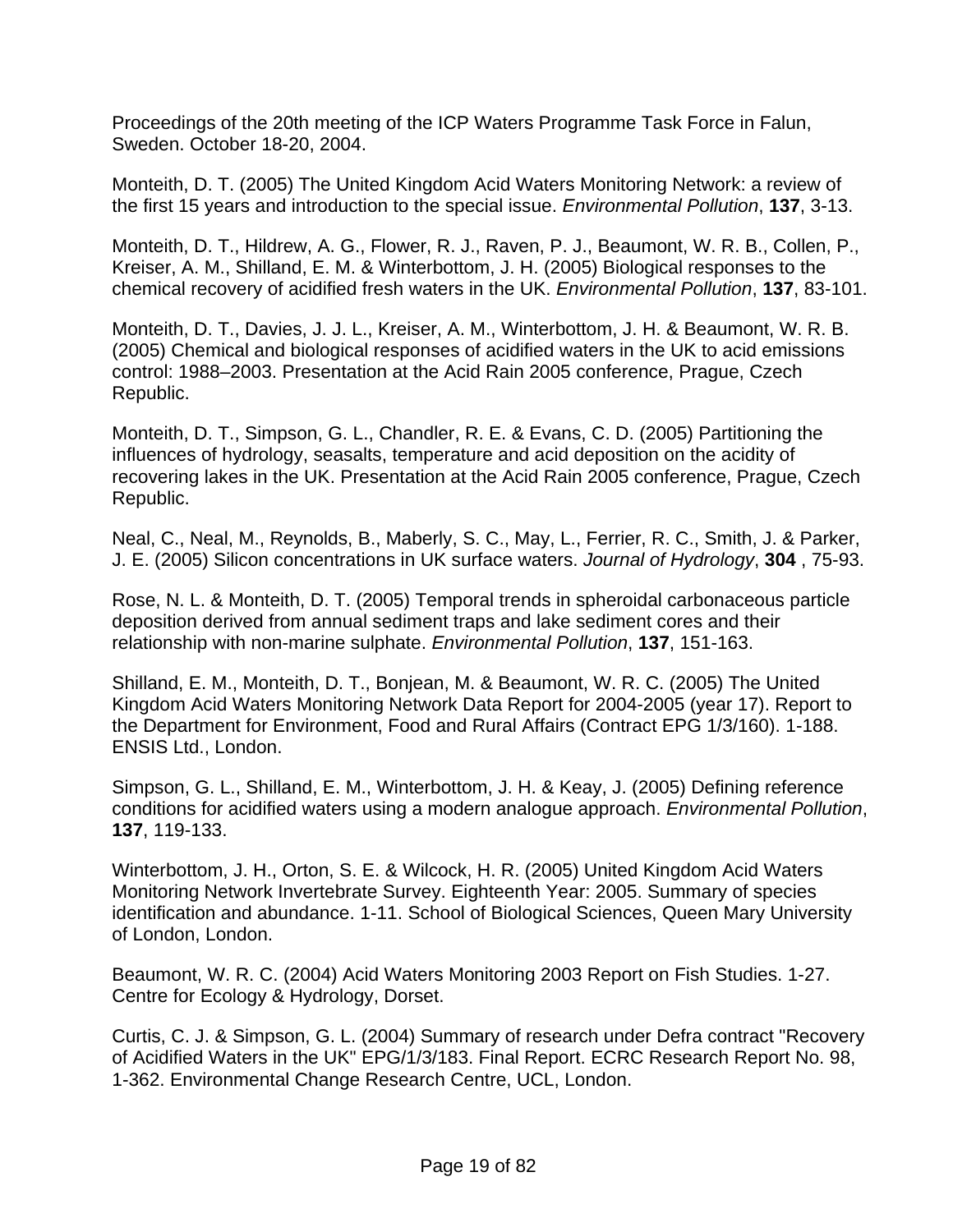Monteith, D. T. (2004) Evidence for the recovery of freshwater lakes and streams in the UK from acidification, based on the analysis of data from the UK Acid Waters Monitoring Network (1988-2003). Skjelkvale, B. L. 38-39. NIVA, Oslo. Convention on Long-Range Transboundary Air Pollution International Cooperative Programme on Assessment and Monitoring of Acidification of Rivers and Lakes. Proceedings of the 19th meeting of the ICP Waters Programme Task Force in Lugano, Switzerland. October 18-20, 2003.

Shilland, E. M., Monteith, D. T., Bonjean, M. & Beaumont, W. R. C. (2004) The United Kingdom Acid Waters Monitoring Network Data Report for 2003-2004 (year 16). Report to the Department for Environment, Food and Rural Affairs (Contract EPG 1/3/160). 1-188. ENSIS Ltd., London.

Winterbottom, J. H., Orton, S. E. & Wilcock, H. R. (2004) United Kingdom Acid Waters Monitoring Network Invertebrate Survey. Seventeenth Year: 2004. Summary of species identification and abundance. 1-11. School of Biological Sciences, Queen Mary University of London, London.

Beaumont, W. R. C. (2003) Acid Waters Monitoring 2002 Report on Fish Studies. 1-25. Centre for Ecology & Hydrology, Dorset.

Cooper, D. M. & Jenkins, A. (2003) Response of acid lakes in the UK to reductions in atmospheric deposition of sulfur. *Science of the Total Environment*, **313**, 91-100.

Neal, C., Neal, M., Davies, H. & Smith, J. (2003) Fluoride in UK rivers. *The Science of The Total Environment*, **314-316**, 209-231.

Shilland, E. M., Monteith, D. T., Smith, J. & Beaumont, W. R. C. (2003) The United Kingdom Acid Waters Monitoring Network Data Report for 2002-2003 (year 15). Report to the Department for Environment, Food and Rural Affairs (Contract EPG 1/3/160) and the Department of the Environment Northern Ireland (Contract CON 4/4 (38)). 1-178. ENSIS Ltd, London.

Winterbottom, J. H. & Orton, S. E. (2003) United Kingdom Acid Waters Monitoring Network Invertebrate Survey. Sixteenth Year: 2003. Summary of species identification and abundance. 1-11. School of Biological Sciences, Queen Mary University of London, London.

Beaumont, W. R. C. (2002) Acid Waters Monitoring 2001 Report on Fish Studies: Addendum. 1-8. Centre for Ecology & Hydrology, Dorset.

Beaumont, W. R. C. (2002) Acid Waters Monitoring 2001 Report on Fish Studies. 1-14. Centre for Ecology & Hydrology, Dorset.

Shilland, E. M., Monteith, D. T., Smith, J. & Beaumont, W. R. C. (2002) The United Kingdom Acid Waters Monitoring Network Data Report for 2001-2002 (year 14). Report to the Department for Environment, Food and Rural Affairs (Contract EPG 1/3/160) and the Department of the Environment Northern Ireland (Contract CON 4/4 (38)). 1-178. ENSIS Ltd, London.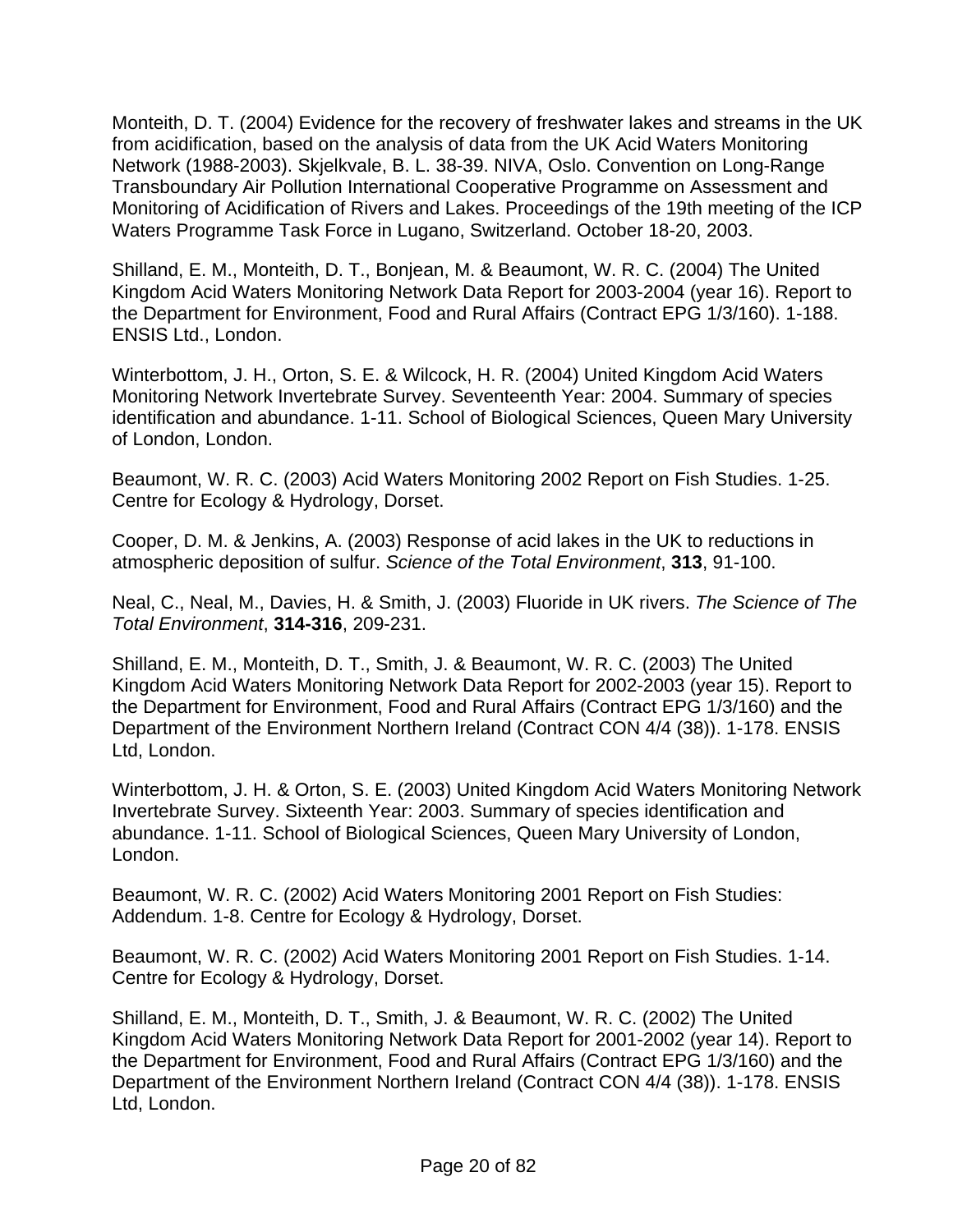Shilland, E. M., Monteith, D. T., Smith, J. & Beaumont, W. R. C. (2002) The United Kingdom Acid Waters Monitoring Network Data Report for 2000-2001 (year 13). Report to the Department for Environment, Food and Rural Affairs (Contract EPG 1/3/160) and the Department of the Environment Northern Ireland (Contract CON 4/4 (38)). 1-178. ENSIS Ltd, London.

Winterbottom, J. H. & Orton, S. E. (2002) United Kingdom Acid Waters Monitoring Network Invertebrate Survey. Fifteenth Year: 2002. Summary of species identification and abundance. 1-11. School of Biological Sciences, Queen Mary University of London, London.

Beaumont, W. R. C. & McDonnell, N. (2001) Acid Waters Monitoring 2000 Report on Fish Studies. 1-18. Centre for Ecology & Hydrology, Dorset.

CLAM. (2001) Summary of Research under DETR Contract "Acidification of freshwaters: the role of nitrogen and the prospects for recovery", EPG1/3/117. Curtis, C. J. and Simpson, G. Research Report No. 79. Environmental Change Research Centre, University College London, London.

Curtis, C. J. & Simpson, G. L. (2001) Summary of research under DETR contract "Acidification of freshwaters:the role of nitrogen and the prospects for recovery" EPG/1/3/117. Work package 2: Recovery. Research Report No. 79, 1-222. Environmental Change Research Centre, UCL, London.

Curtis, C. J. & Simpson, G. L. (2001) Summary of research under DETR contract "Acidification of freshwaters:the role of nitrogen and the prospects for recovery" EPG/1/3/117. Work package 1: Nitrogen. Research Report No. 79, 1-149. Environmental Change Research Centre, UCL, London.

Evans, C. D., Monteith, D. T. & Harriman, R. (2001) Long-term variability in the deposition of marine ions at west coast sites in the UK Acid Waters Monitoring Network: impacts on surface water chemistry and significance for trend determination. *The Science of The Total Environment*, **265**, 115-129.

Evans, C. D. & Monteith, D. T. (2001) Chemical trends at lakes and streams in the UK Acid Waters Monitoring Network, 1988-2000: Evidence for recent recovery at a national scale. *Hydrology and Earth System Sciences*, **5**, 351-366.

Evans, C. D., Cullen, J. M., Alewell, C., Kopacek, J., Marchetto, A., Moldan, F., Prechtel, A., Rogora, M., Vesely, J. & Wright, R. (2001) Recovery from acidification in European surface waters. *Hydrology and Earth System Sciences*, **5**, 283-297.

Jenkins, A. & Cullen, J. M. (2001) An Assessment of the potential impact of the Gothenburg Protocol on surface water chemistry using the dynamic MAGIC model at acid sensitive sites in the UK. *Hydrology and Earth System Sciences*, **5**, 529-541.

Monteith, D. T., Evans, C. D. & Patrick, S. (2001) Monitoring acid waters in the UK: 1988- 1998 Trends. *Water Air and Soil Pollution*, **130**, 1307-1312.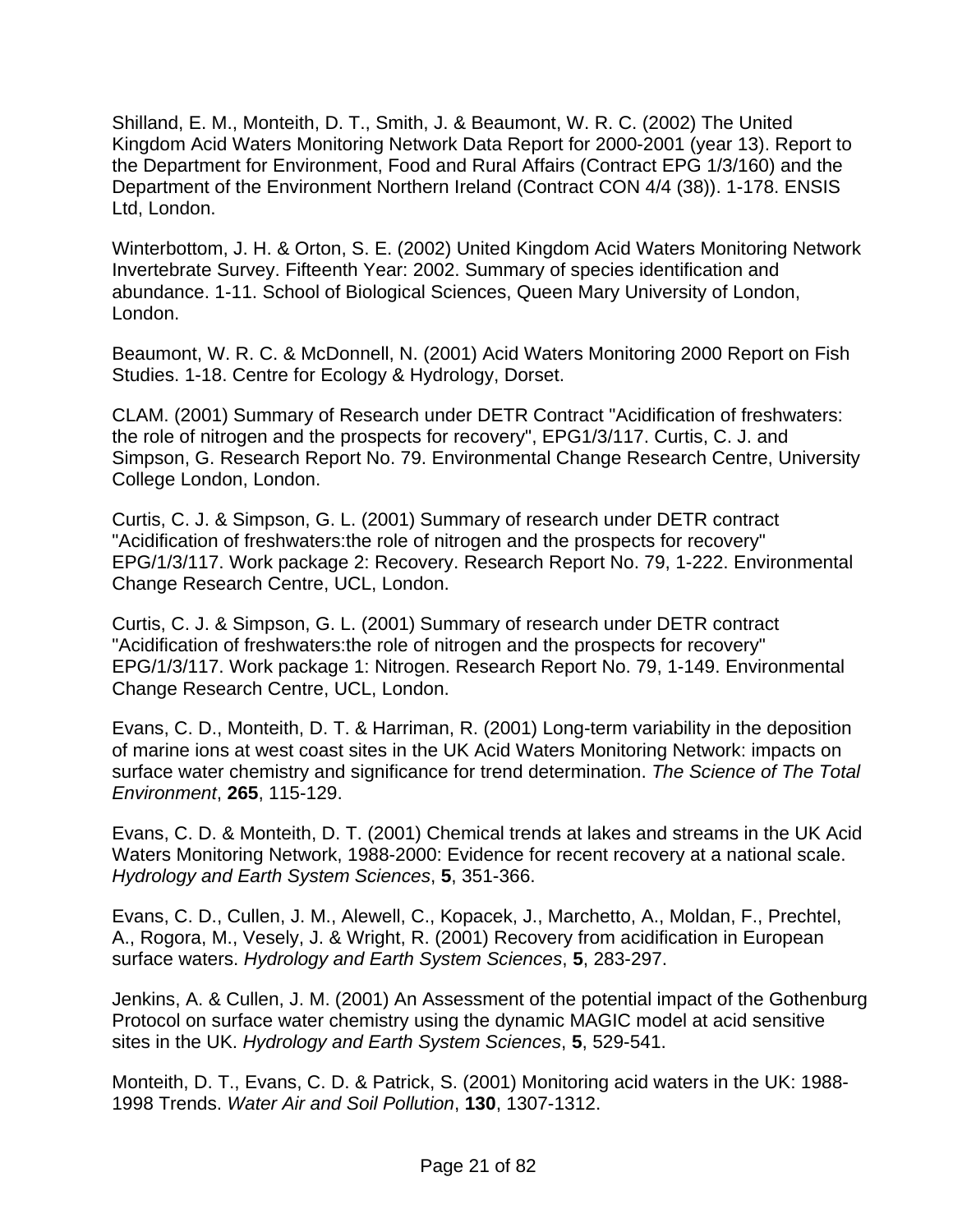Monteith, D. T. & Evans, C. D. (2001) United Kingdom Acid Waters Monitoring Network. 1- 24. Department of the Environment, Transport and the Regions, London.

NEGTAP. (2001) Transboundary Air Pollution: Acidification, Eutrophication and Ground-Level Ozone in the UK. 1-314. Department For Environment, Food and Rural Affairs (DEFRA), London.

Winterbottom, J. H. & Orton, S. (2001) United Kingdom Acid Waters Monitoring Network Invertebrate Survey. Fourteenth Year: 2001. Summary of species identification and abundance. 1-11. School of Biological Sciences, Queen Mary & Wesfield College (University of London), London.

Beaumont, W. R. C. & Ingram, A. (2000) Acid Waters Monitoring 1999 Report on Fish Studies. Centre for Ecology & Hydrology, Dorset.

Monteith, D. T. & Evans, C. D. (2000) United Kingdom Acid Waters Monitoring Network 10 Year Report. Analysis and Interpretation of Results, April 1988 - March 1998. Monteith, D. T. and Evans, C. D. 1-364. ENSIS Ltd, London.

Winterbottom, J. H. & Orton, S. (2000) United Kingdom Acid Waters Monitoring Network Invertebrate Survey. Thirteenth Year: 2000. Summary of species identification and abundance. 1-11. School of Biological Sciences, Queen Mary & Wesfield College (University of London), London.

Beaumont, W. R. C., Sturgess, P. & Pinder, A. (1999) Acid Waters Monitoring Report on Fish Studies 1988-1997. 1-129. Institute of Freshwater Ecology, Dorset.

Beaumont, W. R. C. & Sturgess, P. (1999) Acid Waters Monitoring 1998 Report on Fish Studies. 1-26. Institute of Freshwater Ecology, Dorset.

Curtis, C. J., Murlis, J., Battarbee, R. W., Bull, K., Campbell, G., Fowler, D., Jenkins, A., Monteith, D. T., Ormerod, S. & Reynolds, B. (1999) Acid deposition in the UK: a review of environmental damage and recovery prospects. NSCA Occasional Paper No.1, 1-28. National Society for Clean Air and Environmental Protection, Brighton.

Henderson, P. A. (1999) Atmospheric Deposition of Heavy Metals: an assessment of monitoring in the UK with reference to critical loads and forthcoming legislation. A scoping study produced for the Department of the Environment, Transport and the Regions (DETR) as part of the Critical LoadsAcidity and Metals programme (contract no. EPG 1/3/117 [AQ 17/8/307]). ENSIS Ltd. University College London, London.

Stevenson, R. (1999) COMMERCIALISATION OF SMALL HYDRO THROUGH COMMUNITY PARTICIPATION. 1-94. Dulas Ltd, for the Energy Technology Support Unit (ETSU) on behalf of the Department of Trade and Industry.

Winterbottom, J. H. & Orton, S. (1999) United Kingdom Acid Waters Monitoring Network Invertebrate Survey. Twelth Year: 1999. Summary of species identification and abundance.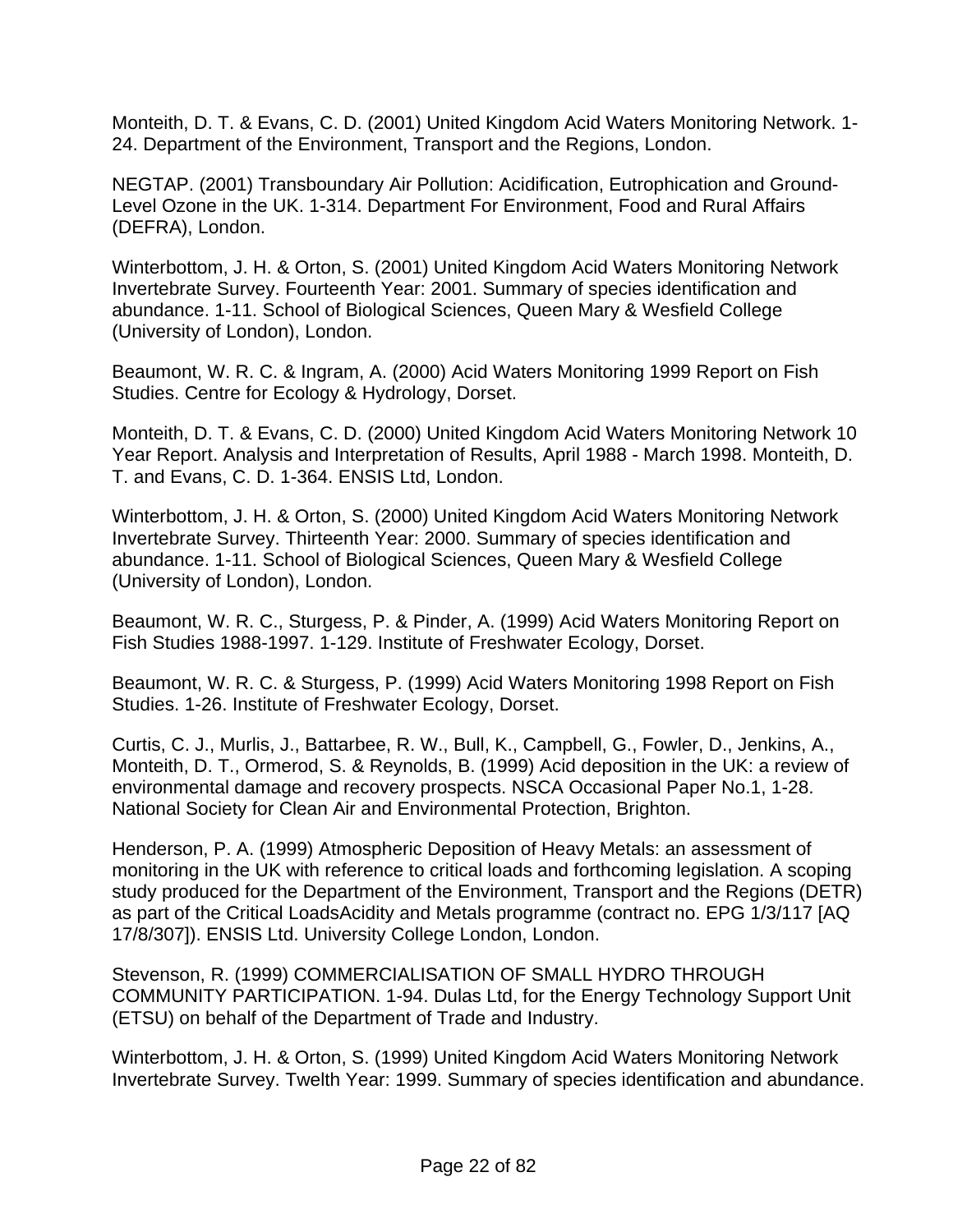1-10. School of Biological Sciences, Queen Mary & Wesfield College (University of London), London.

Beaumont, W. R. C. & Pinder, A. (1998) Acid Waters Monitoring 1997 Report on Fish Studies. 1-27. Centre for Ecology & Hydrology, Dorset.

Helliwell, R. C., Ferrier, R. C. & Jenkins, A. (1998) A two-layer application of the MAGIC model to predict the effects of land use scenarios and reductions in deposition on acid sensitive soils in the UK. *Hydrology and Earth System Sciences*, **2**, 497-507.

Jenkins, A., Helliwell, R. C., Swingewood, P. J., Sefton, C., Renshaw, M. & Ferrier, R. C. (1998) Will reduced sulphur emissions under the Second Sulphur Protocol lead to recovery of acid sensitive sites in UK? *Environmental Pollution*, **99**, 309-318.

Monteith, D. T., Evans, C. D., Beaumont, W. R. C. & Delinikajtis, C. (1998) The United Kingdom Acid Waters Monitoring Network Data Report for 1997-1998 (year 10). Report to the DETR and the DoE Northern Ireland. ENSIS Ltd, London.

Monteith, D. T., Renshaw, M. & Patrick, S. T. (1998) Monitoring the long term chemical and biological response to changing sulphur and nitrogen emissions of sensitive waters, United Kingdom. *Headwaters: Water Resources and Soil Conservation* 111-125.

Rose, N. L. & Harlock, S. (1998) The Spatial Distribution of Characterised Fly-Ash Particles and Trace Metals in Lake Sediments and Catchment Mosses in the United Kingdom. *Water, Air, & Soil Pollution*, **106**, 287-308.

Sefton, C. E. M. & Jenkins, A. (1998) A regional application of the MAGIC model in Wales: calibration and assessment of future recovery using a Monte-Carlo approach. *Hydrology and Earth System Sciences*, **2**, 521-531.

Winterbottom, J. H. & Orton, S. (1998) United Kingdom Acid Waters Monitoring Network Invertebrate Survey. Eleventh Year: 1998. Summary of species identification and abundance. 1-10. School of Biological Sciences, Queen Mary & Wesfield College (University of London), London.

Beaumont, W. R. C. & Bradley, D. C. (1997) Acid Waters Monitoring 1996 Report on Fish Studies. 1-36. Centre for Ecology & Hydrology, Dorset.

Monteith, D. T., Renshaw, M., Evans, C. D. & Patrick, S. T. (1997) The United Kingdom Acid Waters Monitoring Network Data Report for 1996-1997 (year 9). Report to the DoE and the DoE Northern Ireland. ENSIS Ltd, London.

Rose, N. L., Bird, D. J., Keohane, B., Harriman, R. & Battarbee, R. W. (1997) The analysis of trace metals in surface waters from Scotland and Wales. A Report to the DoE, Air Quality Division. Research Report No. 39. Environmental Change Research Centre, University College London, London.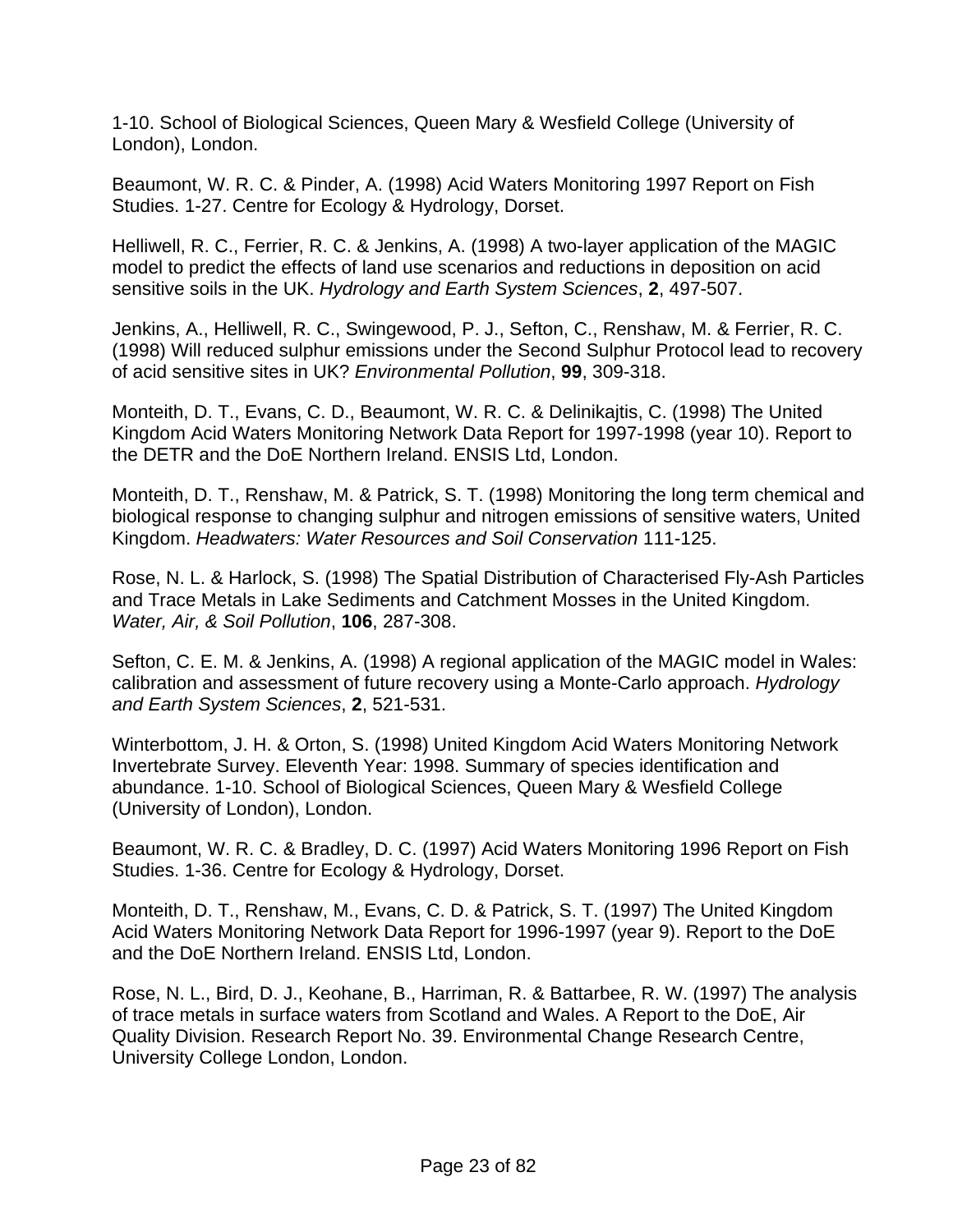Winterbottom, J. H. & Orton, S. (1997) United Kingdom Acid Waters Monitoring Network Invertebrate Survey. Tenth Year: 1997. Summary of species identification and abundance. 1-10. School of Biological Sciences, Queen Mary & Wesfield College (University of London), London.

Beaumont, W. R. C. (1996) Acid Waters Monitoring 1995 Report on Fish Studies. 1-25. Institute of Freshwater Ecology, Dorset.

Campbell, G. W. & Lee, D. S. (1996) Atmospheric deposition of sulphur and nitrogen species in the UK. *Freshwater Biology*, **36**, 151-167.

Jenkins, A., Boorman, D. & Renshaw, M. (1996) The UK acid waters monitoring network: An assessment of chemistry data, 1988-93. *Freshwater Biology*, **36**, 169-178.

Juggins, S., Flower, R. J. & Battarbee, R. W. (1996) Palaeolimnological evidence for recent chemical and biological changes in UK acid waters monitoring network sites. *Freshwater Biology*, **36**, 203-219.

Lancaster, J. & Patrick, S. (1996) The UK acid waters monitoring network: A preface. *Freshwater Biology*, **36**, 129-130.

Lancaster, J., Real, M., Juggins, S., Monteith, D. T., Flower, R. J. & Beaumont, W. R. C. (1996) Monitoring temporal changes in the biology of acid waters. *Freshwater Biology*, **36** , 179-201.

Monteith, D. T., Renshaw, M., Beaumont, W. R. C. & Patrick, S. T. (1996) The United Kingdom Acid Waters Monitoring Network Data Report for 1995-1996 (year 8). Report to the DoE and the DoE Northern Ireland. ENSIS Ltd, London.

Patrick, S., Battarbee, R. W. & Jenkins, A. (1996) Monitoring acid waters in the UK: An overview of the UK acid waters monitoring network and summary of the first interpretative exercise. *Freshwater Biology*, **36**, 131-150.

Winterbottom, J. H. & Orton, S. (1996) United Kingdom Acid Waters Monitoring Network Invertebrate Survey. Ninth Year: 1996. Summary of species identification and abundance. 1-10. School of Biological Sciences, Queen Mary & Wesfield College (University of London), London.

Beaumont, W. R. C. (1995) Acid Waters Monitoring 1994 Report on Fish Studies. 1-26. Institute of Freshwater Ecology, Dorset.

Jenkins, A., Campbell, G., Renshaw, M., Boorman, D., Stedman, J. & Patrick, S. (1995) Surface water acidification in the UK; Current status, recent trends and future predictions. *Water Air and Soil Pollution*, **85**, 565-570.

Monteith, D. T., Renshaw, M. & Beaumont, W. R. C. (1995) The United Kingdom Acid Waters Monitoring Network Data Report for 1994-1995 (year 7). Report to the DoE and the DoE Northern Ireland. ENSIS Ltd, London.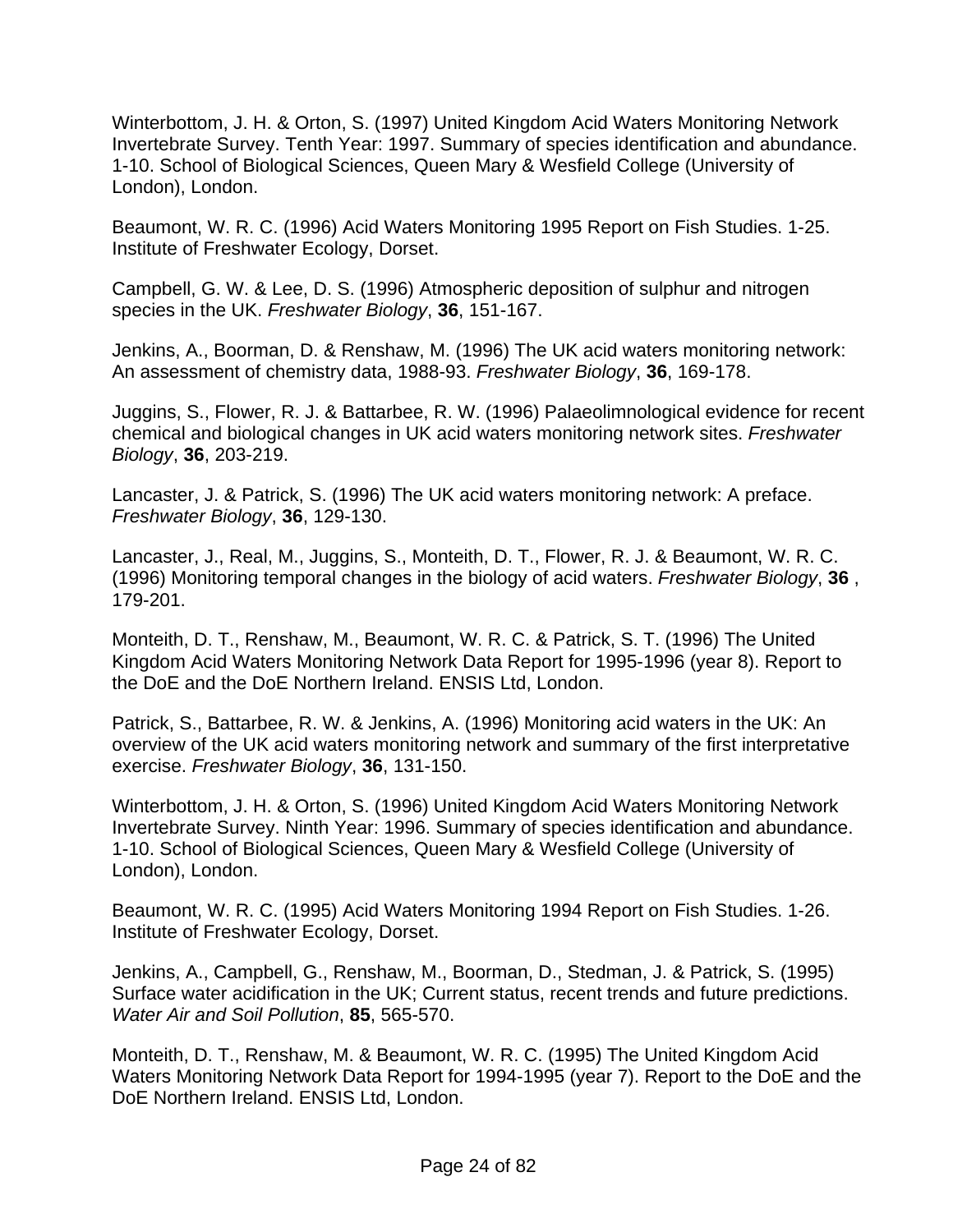Patrick, S. T., Monteith, D. T. & Jenkins, A. (1995) UK Acid Waters Monitoring Network: The first five years. Analysis and interpretation of results, April 1988 - March 1993. 1-320. ENSIS Publishing, London.

Rose, N. L., Harlock, S., Appleby, P. G. & Battarbee, R. W. (1995) Dating of recent lake sediments in the United Kingdom and Ireland using spheroidal carbonaceous particle (SCP) concentration profiles. *The Holocene*, **5**, 328-335.

Winterbottom, J. H. & Orton, S. (1995) United Kingdom Acid Waters Monitoring Network Invertebrate Survey. Eighth Year: 1995. Summary of species identification and abundance. 1-10. School of Biological Sciences, Queen Mary & Wesfield College (University of London), London.

Beaumont, W. R. C. & Miles, L. (1994) Acid Waters Monitoring 1993 Report on Fish Studies. 1-42. Institute of Freshwater Ecology, Dorset.

Monteith, D. T., Renshaw, M., Beaumont, W. R. C. & Patrick, S. T. (1994) The United Kingdom Acid Waters Monitoring Network Data Report for 1993-1994 (year 6). Report to the DoE and the DoE Northern Ireland. ENSIS Ltd, London.

Winterbottom, J. H. & Orton, S. (1994) United Kingdom Acid Waters Monitoring Network Invertebrate Survey. Seventh Year: 1994. Summary of species identification and abundance. 1-9. School of Biological Sciences, Queen Mary & Wesfield College (University of London), London.

Beaumont, W. R. C. (1993) Acid Waters Monitoring 1992 Report on Fish Studies. 1-18. Institute of Freshwater Ecology, Dorset.

Juggins, S., Shaw, C., Patrick, S. T., Monteith, D. T., Beaumont, W. R. C. & Reed, J. (1993) The United Kingdom Acid Waters Monitoring Network Data Report for 1992-1993 (year 5). Report to the DoE and the DoE Northern Ireland. ENSIS Ltd, London.

Lancaster, J., Winterbottom, J. H. & Orton, S. (1993) United Kingdom Acid Waters Monitoring Network Invertebrate Survey. Sixth Year: 1993. Summary of species identification and abundance. 1-9. School of Biological Sciences, Queen Mary & Westfield College (University of London), London.

Rose, N. L. (1-1-1993) An Assessment of the Potential of the United Kingdom Acid Waters Monitoring Network to Monitor the Impact of Atmospheric Trace metals and Persistent Organic Compounds on Freshwaters. 1-87. Environmental Change Research Centre, University College London, London. Research Papers No 9.

Beaumont, W. R. C. (1992) Acid Waters Monitoring 1991 Report on Fish Studies. 1-16. Institute of Freshwater Ecology, Dorset.

Juggins, S., Shaw, C., Patrick, S. T., Monteith, D. T., Beaumont, W. R. C. & Reed, J. (1992) The United Kingdom Acid Waters Monitoring Network Data Report for 1991-1992 (year 4). Report to the DoE and the DoE Northern Ireland. ENSIS Ltd, London.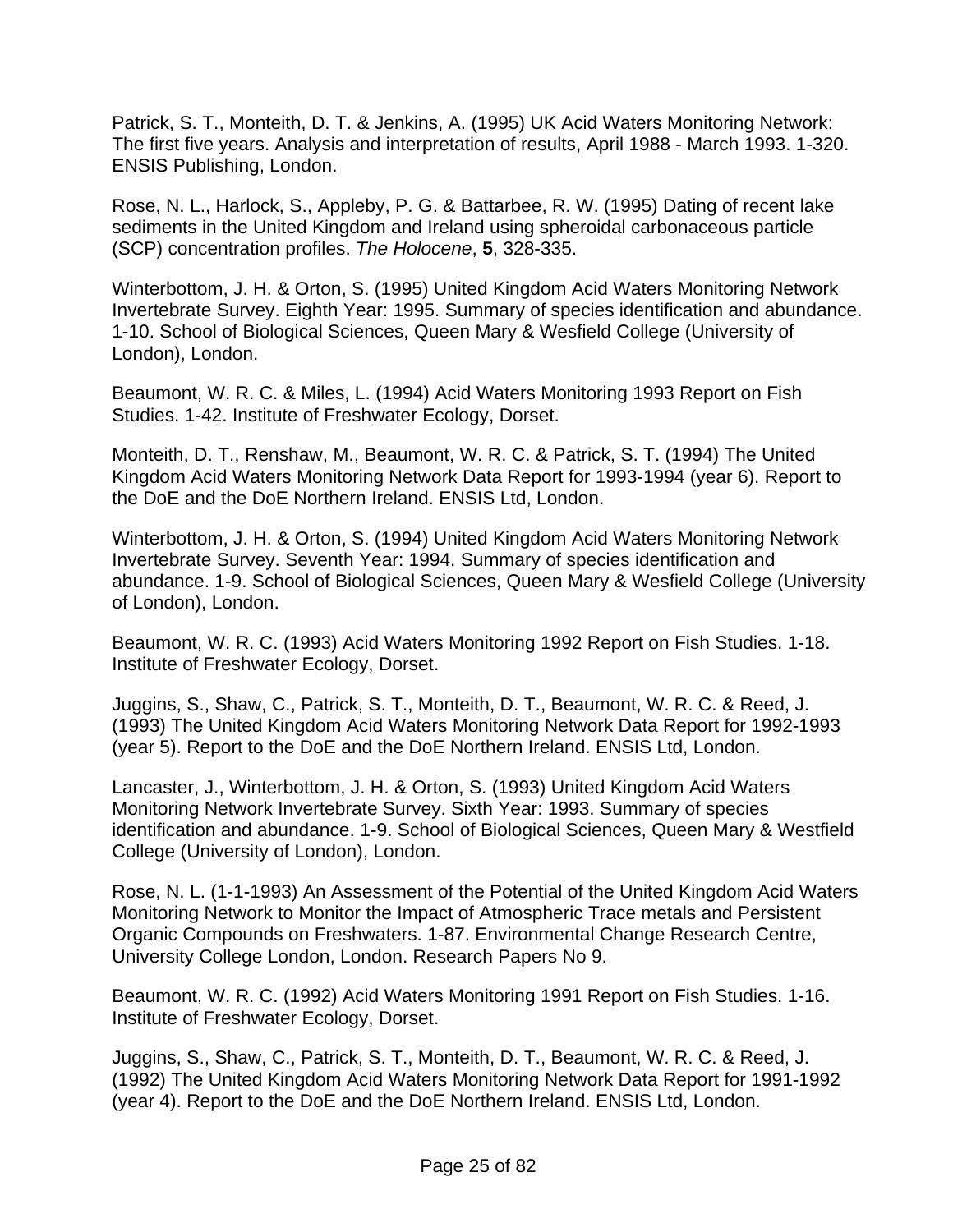Lancaster, J., Winterbottom, J. H. & Edmonds-Brown, V. (1992) United Kingdom Acid Waters Monitoring Network Invertebrate Survey. Fifth Year: 1992. Summary of species identification and abundance. 1-10. School of Biological Sciences, Queen Mary College (University of London), London.

Juggins, S., Waters, D., Patrick, S. T. & Beaumont, W. R. C. (1991) The United Kingdom Acid Waters Monitoring Network Data Report for 1990-1991 (year 3). Report to the DoE and the DoE Northern Ireland. 1-124. ENSIS Ltd, London.

Lancaster, J., Edmonds-Brown, V. & Winterbottom, J. H. (1991) United Kingdom Acid Waters Monitoring Network Invertebrate Survey. Fourth Year: 1991. Summary of species identification and abundance. 1-12. School of Biological Sciences, Queen Mary College (University of London), London.

Orange, A. (1991) A Lichen and Bryophyte Survey of RSPB Woodlands in the Mawddach Area. Department of Botany, National Museum of Wales: Report to Royal Society for the Protection of Birds.

Patrick, S. T., Waters, D., Juggins, S. & Jenkins, A. (1991) The United Kingdom Acid Waters Monitoring Network. Site descriptions and methodology report. 1-63. ENSIS Ltd, London.

Dobson, M. K., Edmonds-Brown, V. & Grodzinska, M. (1990) United Kingdom Acid Waters Monitoring Network Invertebrate Survey. Third Year: 1990. Summary of species identification and abundance. 1-15. School of Biological Sciences, Queen Mary College (University of London), London.

Juggins, S., Waters, D., Patrick, S. T., Jenkins, A. & Beaumont, W. R. C. (1990) The United Kingdom Acid Waters Monitoring Network Data Report for 1989-1990 (year 2). Report to the DoE. 1-101. ENSIS Ltd, London.

Round, F. E. (1990) Diatom Communities their Response to Changes in Acidity. *Philosophical Transactions of the Royal Society of London.Series B, Biological Sciences Palaeolimnology and Lake Acidification*, **327**, 243-249.

Dobson, M. K. & Ibbotson, A. (1989) United Kingdom Acid Waters Monitoring Network Invertebrate Survey. Second Year: 1989. Summary of species identification and abundance. 1-19. School of Biological Sciences, Queen Mary College (University of London), London.

Juggins, S., Watson, D., Waters, D., Patrick, S. T. & Jenkins, A. (1989) The United Kingdom Acid Waters Monitoring Network Introduction and Data Report for 1988-1989 (year 1). Report to the DoE. 1-91. ENSIS Ltd, London.

Battarbee, R. W., Anderson, N. J., Appleby, P. G., Flower, R. J., Fritz, S. C., Haworth, E. Y., Higgitt, S., Jones, V. J., Kreiser, A. M., Munro, M. A. R., Natkanski, J., Oldfield, F., Patrick, S. T., Raven, P. J., Richardson, N. G., Rippey, B. & Stevenson, A. C. (1988) Lake Acidification in the United Kingdom. 1-68. ENSIS Ltd, London.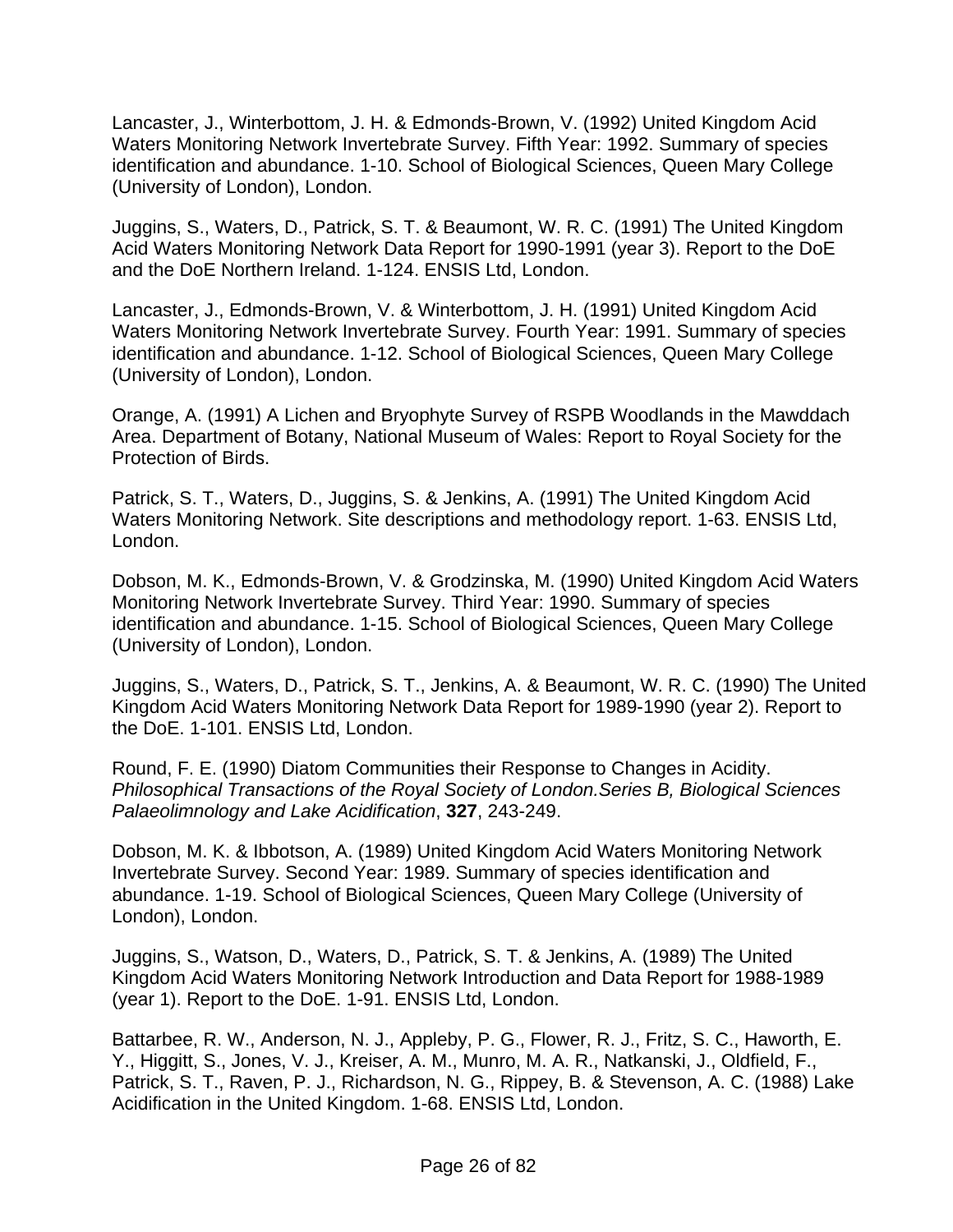Lancaster, J., Dobson, M. K. & Rundle, S. D. (1988) United Kingdom Acid Waters Monitoring Network Invertebrate Survey. Summary of species identification and abundance. 1-19. School of Biological Sciences, Queen Mary College (University of London), London.

Kreiser, A. M., Stevenson, A. C., Patrick, S. T., Rippey, B., Appleby, P. G., Oldfield, F., Darley, J., Higgitt, S., Battarbee, R. W. & Raven, P. J. (1987) Palaeoecological Evaluation of the recent Acidification of Welsh Lakes. 10, Llyn Cwm Mynach, Gwynedd. Patrick, S. T. and Stevenson, A. C. Research paper No. 27, 1-65. Palaeoecology Research Unit, University College London, London.

Ward, F. (1931) *The Lakes of Wales. A Guide for Anglers and Others*, Jenkins, London.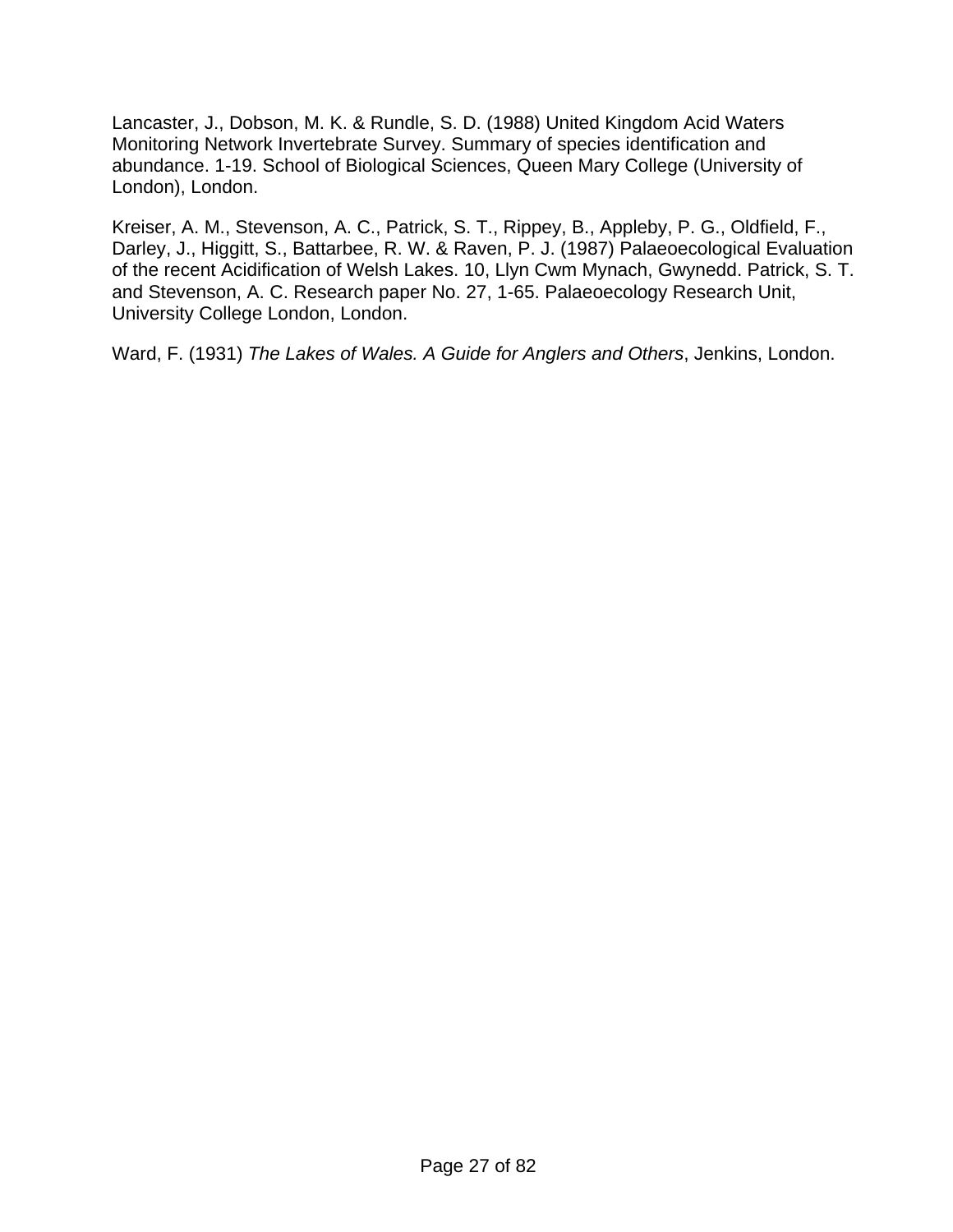## <span id="page-27-0"></span>**4 Afon Hafren**



**Figure 2 Afon Hafren biological survey section 4th July 2012** 

#### **4.1 Summary Overview**

Chemical and biological sample collection, analysis and data collation, quality control and archiving proceeded without any problems at Afon Hafren during the period from April 2012 to March 2013.

#### **4.2 Water Chemistry**

Samples were collected by CEH early every month throughout the period April 2012 to March 2013, delivered to the analytical laboratories on schedule and are in the process of being analysed, quality controlled and archived in the UKAWMN central chemistry database at CEH Lancaster.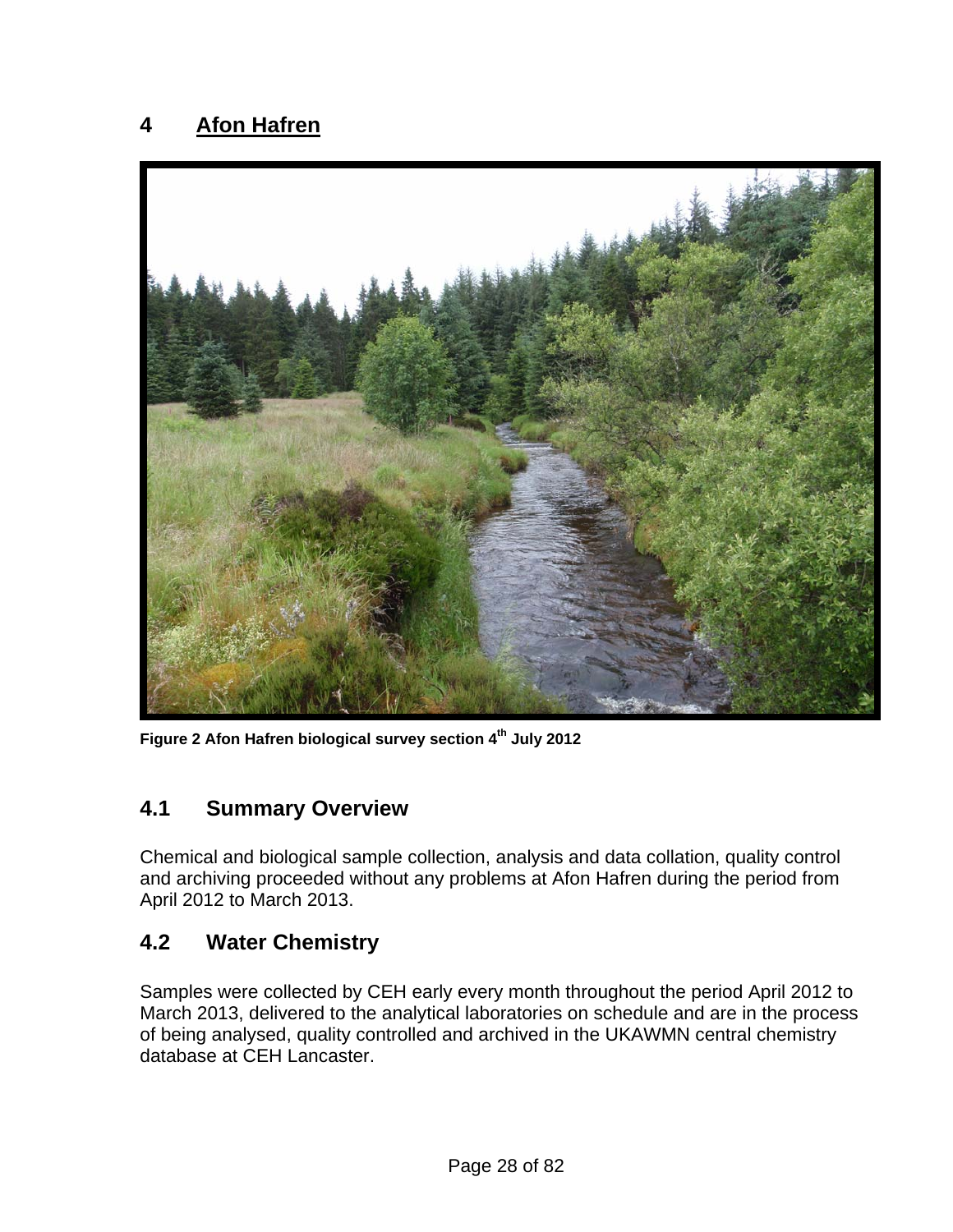## <span id="page-28-0"></span>**4.3 Thermistors**

The CEH thermistor at Afon Hafren functioned well throughout the period April 2012 to March 2013. Data up to early March 2013 have been downloaded, checked and archived in the central CEH temperature database.

# **4.4 Epilithic Diatoms**

Epilithic diatoms were retrieved by a team from ENSIS from three sampling points in the stream on the 4<sup>th</sup> of July 2012. The samples have been made into slides and are currently in the process of being analysed.

#### **4.5 Macroinvertebrates**

Aquatic macroinvertebrates were sampled on the  $18<sup>th</sup>$  April 2012 by a team from QMuL. Five 1 minute kick samples were performed. The samples were counted and the data sent to ENSIS Ltd. The data is in the process of being quality screened before being added to the UKAWMN biological database at ENSIS.

### **4.6 Fish**

Fish surveying was performed on the  $25<sup>th</sup>$  October 2012 by a team from the Game and Wildlife Conservation Trust. Unfortunately the field balance malfunctioned and the majority of fish could not be weighed. The data have been forwarded to ENSIS Ltd, quality screened and added to the UKAWMN biological database at ENSIS.

# **4.7 Aquatic Macrophytes**

Aquatic macrophytes were surveyed by a team from ENSIS on  $4<sup>th</sup>$  of July 2012. Percentage cover scores were recorded and data will be added to the ENSIS biological database after microscope confirmation of bryophyte identifications.

# **4.8 Data Management and Reporting**

No problems or hiatus occurred with the collation and transfer of data within methodological programmes, or to the UKAWMN databases, during the reporting period.

Work on the 2011-2012 annual report is underway and it should be uploaded to the AWMN web page in April 2013.

The UKAWMN website page detailing Afon Hafren can be found here: [http://awmn.defra.gov.uk/sites/site\\_17.php](http://awmn.defra.gov.uk/sites/site_17.php)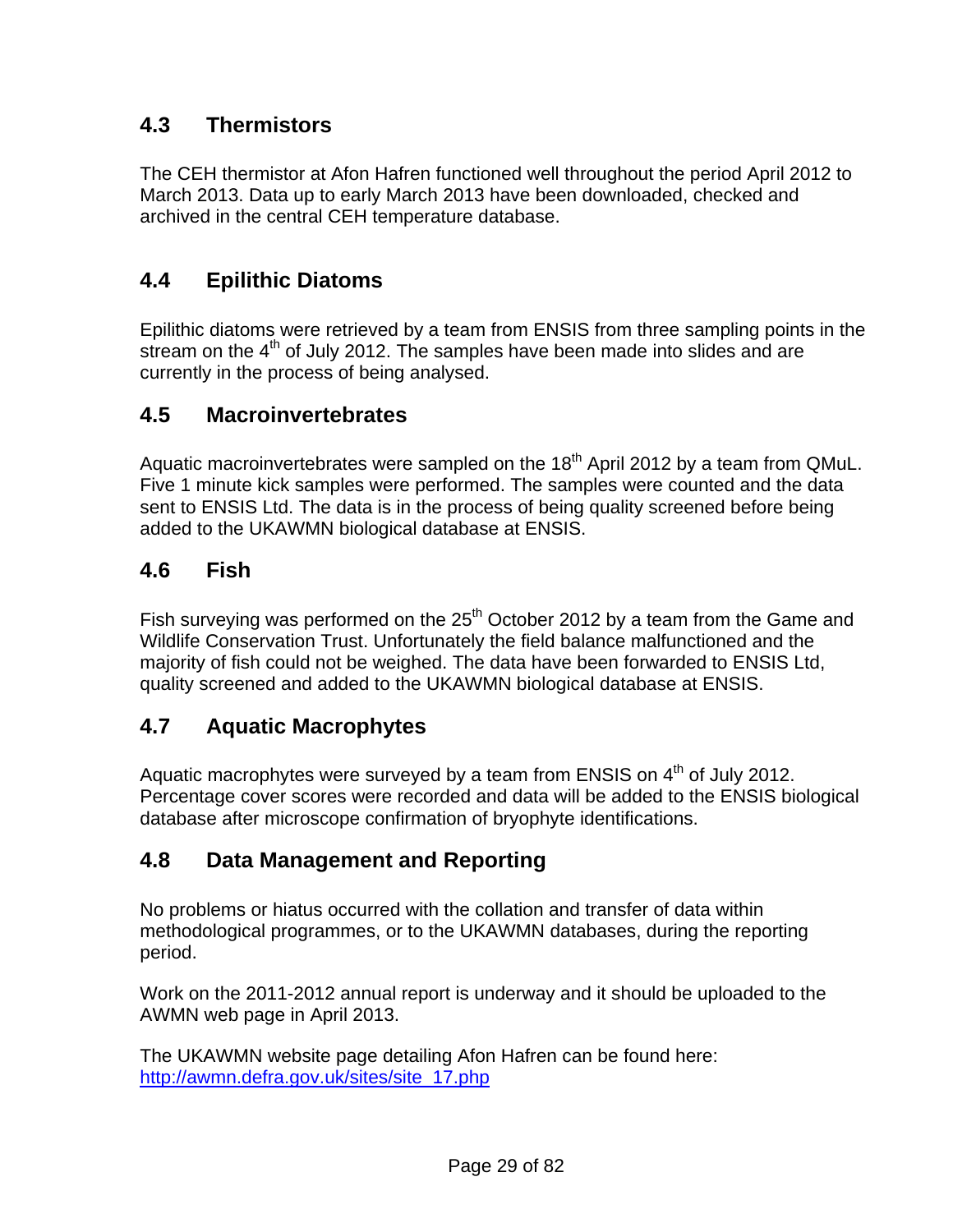<span id="page-29-0"></span>Further publications from the contract period utilizing UKAWMN data from Afon Hafren are detailed in section 4.9 below. Section 4.10 provides a bibliography for the site.

# **4.9 Afon Hafren Recent UKAWMN Output**

Holmberg, M., Vuorenmaa, J., Posch, M., Forsios, M., Lundin, L., Kleemola, S., Augustaitis, A., Beudert, B., de Wit, H. A., Dirnbock, T., Evans, C. D., Frey, J., Grandin, U., Indriksone, I., Kram, P., Pompei, E., Schulte-Bisping, H., Srybny, A. & Vana, M. (2013) Relationship between critical load exceedances and empirical impact indicators at Integrated Monitoring sites across Europe. *Ecological Indicators*, **24**, 256-265.

Shilland, E. M. (2013) 25 Years of the Acid Waters Monitoring Network in Wales. Marine and Freshwater Evidence Workshop, Countryside Council for Wales HQ, Bangor. February 20th 2013.

Allott, T. E. H., Evans, M., Rothwell, J., Evans, C. D., Monteith, D. T., Crouch, T., Walker, J., Shilland, E. M. & Battarbee, R. W. (2012) Peatlands and water quality: degradation, restoration and the Water Framework Directive. Reducing the cost of the Water Framework Directive through Payments for Water Services. Valuing Nature Network Meeting. Leeds. 9th May 2012.

Battarbee, R. W. (2012) Acid Rain and acid lakes: an update. Cirencester Science and Technology Society, Royal Agricultural Society, Cirencester, June 13th 2012.

Battarbee, R. W. & Shilland, E. M. (2012) The Acid Waters Monitoring Network. Defra BICCO-Net Start-up Meeting, Thetford. November 14th 2012.

Battarbee, R. W. & Shilland, E. M. (2012) Acid Waters Monitoring Network (AWMN) to Upland Waters Monitoring Network (UWMN): tracking water quality and biodiversity in the Uplands. Joint EA/NE/CCW Lakes Workshop, Birmingham. Dec 4th 2012.

Battarbee, R. W. (2012) Lake sediments and the Anthropocene. Chinese Academy of Sciences, Lanzhou. October 25th 2012.

Battarbee, R. W. (2012) Upland waters in the UK - plans for the future. West Midlands and North West England Freshwater Group, Bolton. 20th April 2012.

Battarbee, R. W., Evans, C. D., Shilland, E. M. & Monteith, D. T. (2012) An Upland Waters Monitoring Network for the UK. Tracking changes in water quality and biodiversity in upland streams and lakes across the UK. Joint British Ecological Society and IUCN UK Peatland Programme Symposium 2012. Investing in Peatlands - Demonstrating Success. Poster. Bangor University. 26-28th June 2012.

Battarbee, R. W. (2012) Lake sediments and the Anthropocene. University of Iceland, Reykjavik. November 9th 2012.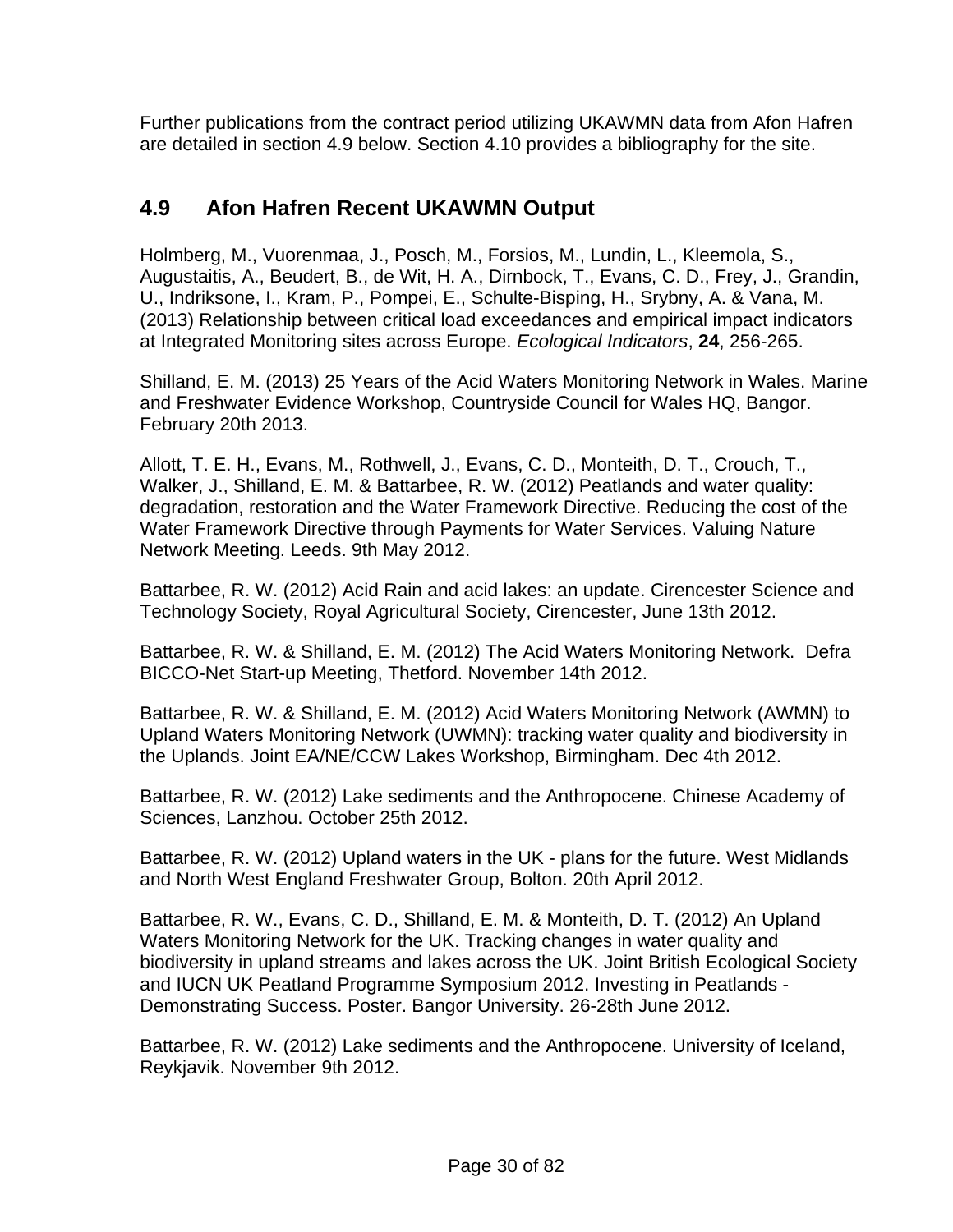Battarbee, R. W. (2012) Lake sediments and the Anthropocene. Chinese Academy of Sciences, Beijing. October 22nd 2012.

Battarbee, R. W. & Shilland, E. M. (2012) Acid Waters Monitoring Network to Upland Waters Monitoring Network: tracking water quality and biodiversity in the Uplands. Plenary 2. The FBA Annual Scientific Meeting 2012. Glasgow. 11th July 2012.

Battarbee, R. W. (2012) Lake sediments and the Anthropocene. Chinese Academy of Sciences, Nanjing. October 17th 2012.

Evans, C. D., Curtis, C. J., Monteith, D. T. & Reynolds, B. (2012) An Assessment of the Draft Forestry-Acidification Guide. Report to the Environment Agency. 1-18. Centre for Ecology and Hydrology, Bangor.

Layer, K., Hildrew, A. G. & Woodward, G. (2012) Grazing and detritivory in 20 stream food webs across a broad pH gradient. *Oecologia* 1-13.

Malcolm, I. A., Bacon, P., Middlemas, S., Fryer, R., Shilland, E. M. & Monteith, D. T. (2012) Relationships Between Hydrochemistry And The Presence Of Brown Trout (Salmo Trutta) In Headwater Streams Recovering From Acidification. 6th World Fisheries Congress: Sustainable Fisheries in a Changing World. Edinburgh, Scotland. 7th-11th May 2012.

RoTAP. (2012) Review of Transboundary Air Pollution: Acidification, Eutrophication,Ground Level Ozone and Heavy Metals in the UK. Contract Report to the Department for Environment, Food and Rural Affairs. 1-292. Centre for Ecology & Hydrology, Penicuik.

Shilland, E. M., Irvine, L., Malcolm, I. A., Marazzi, L., Panizzo, V. N. & Salgado, J. (2012) The United Kingdom Acid Waters Monitoring Network Data Report for 2010- 2011 (year 23). Report to the Department for Environment, Food and Rural Affairs (Contract EPG 1/3/160). 1-239. ENSIS Ltd. Environmental Change Research Centre, University College London, London.

Shilland, E. M., Irvine, L. & Malcolm, I. A. (2012) UK Acid Waters Monitoring Network (UKAWMN) - Contract 22 01 249 Llyn Cwm Mynach, Afon Hafren and Afon Gwy Annual Summary Progress Report April 2011 - March 2012. Report to the Welsh Government, Countryside Council for Wales and Environment Agency, Wales. 1-104. ENSIS Ltd, Environmental Change Research Centre, University College London, London.

Winterbottom, J. H. & Orton, S. E. (2012) United Kingdom Acid Waters Monitoring Network Invertebrate Survey. Twenty Fifth Year: 2012. Summary of species identification and abundance. 1-12. School of Biological Sciences, Queen Mary University of London, London.

Evans, C. D., Monteith, D. T., Simpson, G. L., Shilland, E. M., Curtis, C. J., Battarbee, R. W., Patrick, S. T., Reynolds, B. & Helliwell, R. C. (2011) The UK Acid Waters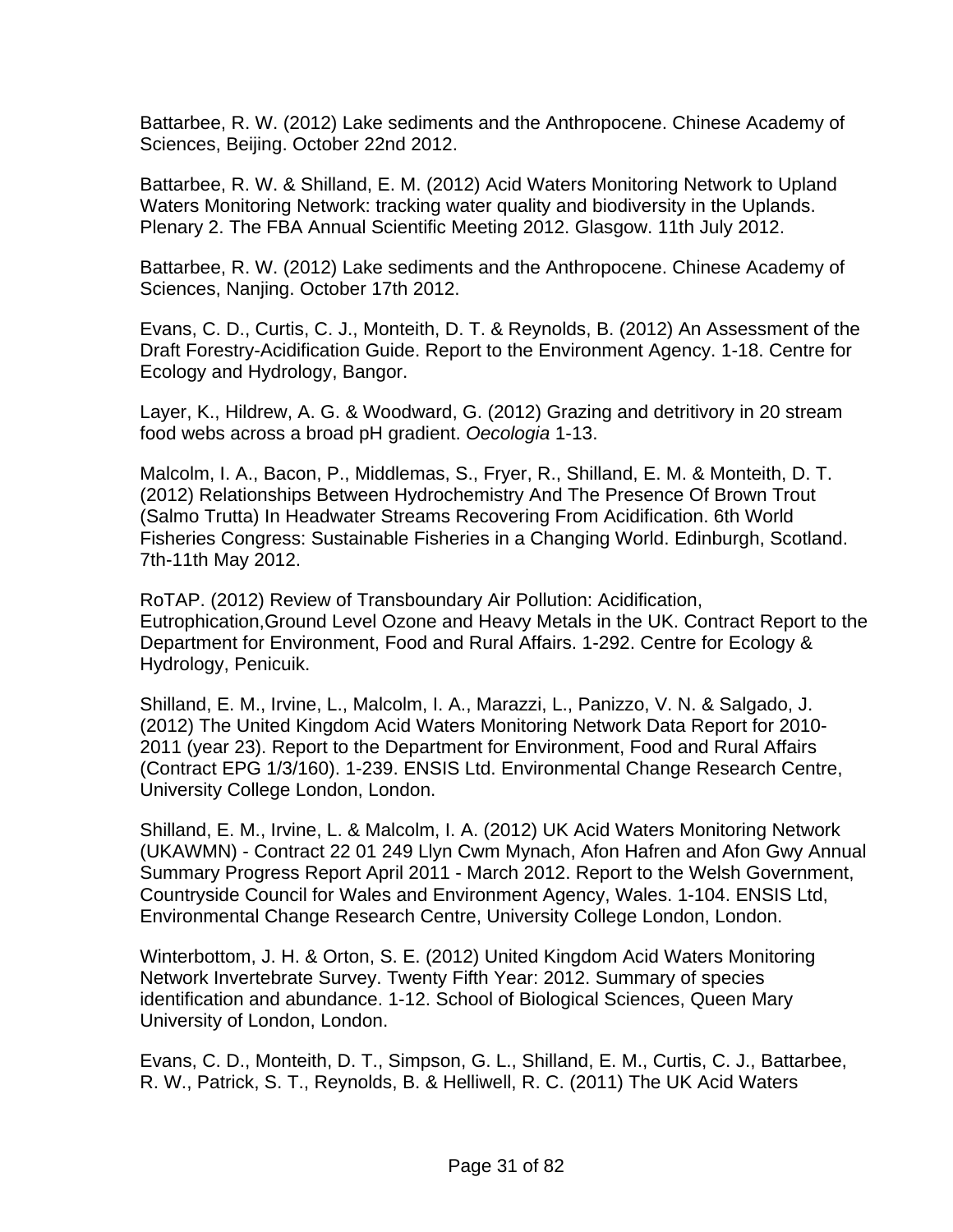Monitoring Network: (20 years of research in 20 minutes…). 19th ICP Integrated Monitoring Task Force Meeting. Rome, Italy. 4-6th May 2011.

Evans, C. D., Monteith, D. T., Fowler, D., Cape, J. N. & Brayshaw, S. (2011) Hydrochloric Acid: An Overlooked Driver of Environmental Change. *Environmental Science & Technology*, **45**, 1887-1894.

Fjellheim, A., Johannessen, A. & Svanevik Lndes, T. (2011) International Cooperative Programme on Assessment and Monitoring of Acidification of Rivers and Lakes. Biological intercalibration: Invertebrates 1511. 1-27. NIVA, Oslo, Norway.

Friberg, N., Bonada, N., Bradley, D. C., Dunbar, M. J., Edwards, F. K., Grey, J., Hayes, R. B., Hildrew, A. G., Lamouroux, N., Trimmer, M. & Woodward, G. (2011) Biomonitoring of Human Impacts in Freshwater Ecosystems: The Good, the Bad and the Ugly. *Advances in Ecological Research* 1-68.

Kernan, M., Battarbee, R. W., Curtis, C. J., Evans, C. D., Monteith, D. T., Shilland, E. M. & Simpson, G. L. (2011) Recovery of acidified lakes and streams in the UK, 1988-2009. 8th International Conference on Acid Deposition. Acid Rain 2011. Beijing, China. 15th-18th June 2011.

Neal, C., Rowland, P., Neal, M., Jarvie, H. P., Lawlor, A., Sleep, D. & Scholefield, P. (2011) Aluminium in UK rivers: a need for integrated research related to kinetic factors, colloidal transport, carbon and habitat. *Journal of Environmental Monitoring*, **13**, 2153- 2164.

Shilland, E. M., Irvine, L. & Malcolm, I. A. (2011) The United Kingdom Acid Waters Monitoring Network Data Report for 2009-2010 (year 22). Report to the Department for Environment, Food and Rural Affairs (Contract EPG 1/3/160). 1-237. ENSIS Ltd. Environmental Change Research Centre, University College London, London.

Shilland, E. M., Irvine, L. & Malcolm, I. A. (2011) UK Acid Waters Monitoring Network (UKAWMN) - Contract 22 01 249 Llyn Cwm Mynach, Afon Hafren and Afon Gwy Annual Summary Progress Report April 2010 - March 2011. Report to the Welsh Assembly Government, Countryside Council for Wales and Environment Agency, Wales. 1-94. ENSIS Ltd, Environmental Change Research Centre, University College London, London.

Smith, P., Ashmore, M., Black, H., Burgess, P., Evans, C. D., Hails, R., Potts, S., Quine, T. & Thomson, A. (2011) Regulating services. In: *The UK National Ecosystem Assessment Technical Report.*, 1-61, UNEP-WCMC, Cambridge.

Tipping, E. & Carter, H. T. (2011) Aluminium speciation in streams and lakes of the UK Acid Waters Monitoring Network, modelled with WHAM. *Science of the Total Environment*, **409**, 1550-1558.

Winterbottom, J. H. & Orton, S. E. (2011) United Kingdom Acid Waters Monitoring Network Invertebrate Survey. Twenty Fourth Year: 2011. Summary of species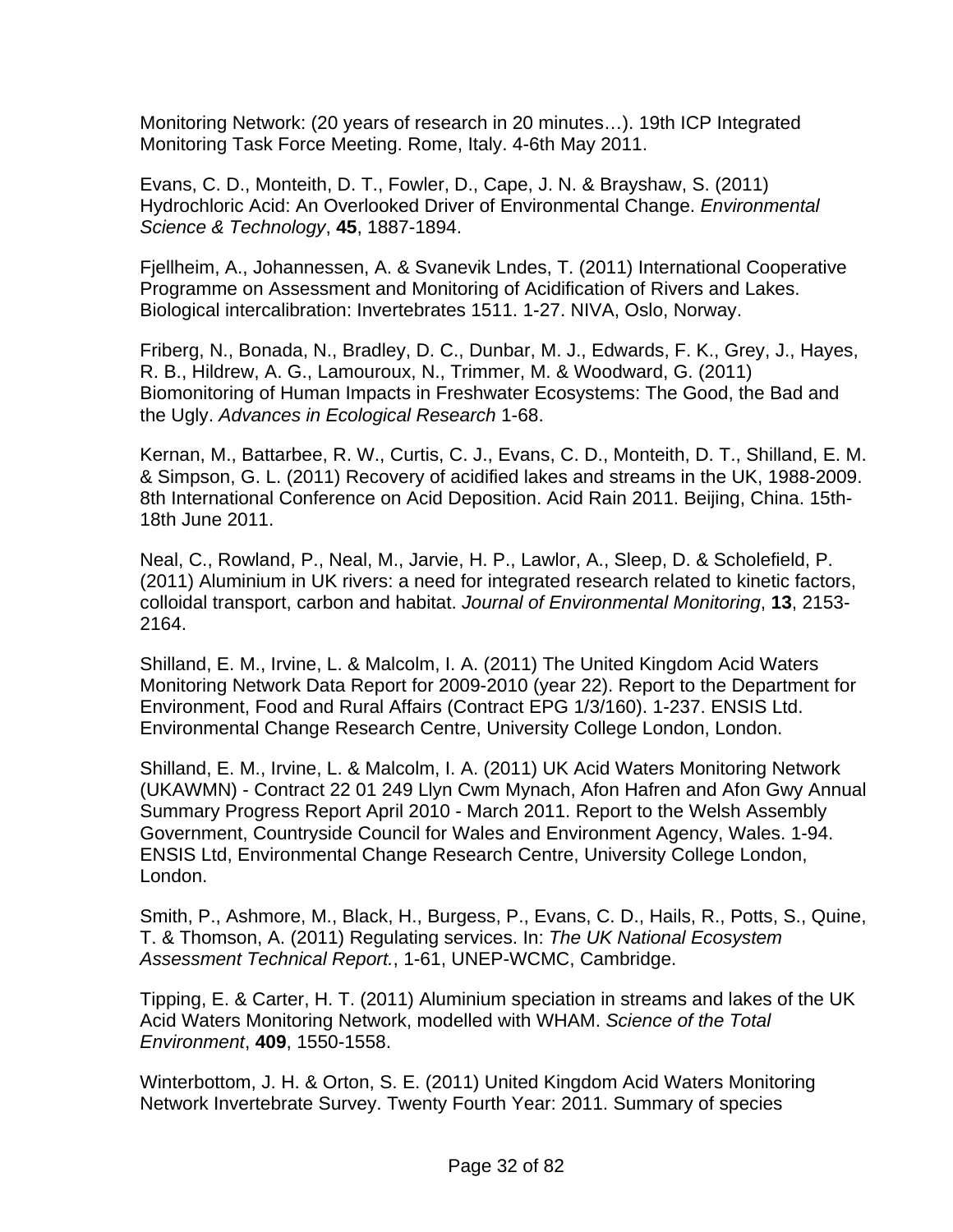<span id="page-32-0"></span>identification and abundance. 1-12. School of Biological Sciences, Queen Mary University of London, London.

# **4.10 Afon Hafren Bibliography**

Holmberg, M., Vuorenmaa, J., Posch, M., Forsios, M., Lundin, L., Kleemola, S., Augustaitis, A., Beudert, B., de Wit, H. A., Dirnbock, T., Evans, C. D., Frey, J., Grandin, U., Indriksone, I., Kram, P., Pompei, E., Schulte-Bisping, H., Srybny, A. & Vana, M. (2013) Relationship between critical load exceedances and empirical impact indicators at Integrated Monitoring sites across Europe. *Ecological Indicators*, **24**, 256-265.

Shilland, E. M. (2013) 25 Years of the Acid Waters Monitoring Network in Wales. Marine and Freshwater Evidence Workshop, Countryside Council for Wales HQ, Bangor. February 20th 2013.

Allott, T. E. H., Evans, M., Rothwell, J., Evans, C. D., Monteith, D. T., Crouch, T., Walker, J., Shilland, E. M. & Battarbee, R. W. (9-5-2012) Peatlands and water quality: degradation, restoration and the Water Framework Directive. Reducing the cost of the Water Framework Directive through Payments for Water Services. Valuing Nature Network Meeting. Leeds. 9th May 2012.

Battarbee, R. W. & Shilland, E. M. (2012) The Acid Waters Monitoring Network. Defra BICCO-Net Start-up Meeting, Thetford. November 14th 2012.

Battarbee, R. W. & Shilland, E. M. (2012) Acid Waters Monitoring Network (AWMN) to Upland Waters Monitoring Network (UWMN): tracking water quality and biodiversity in the Uplands. Joint EA/NE/CCW Lakes Workshop, Birmingham. Dec 4th 2012.

Battarbee, R. W. (2012) Upland waters in the UK - plans for the future. West Midlands and North West England Freshwater Group, Bolton. 20th April 2012.

Battarbee, R. W. (2012) Lake sediments and the Anthropocene. Chinese Academy of Sciences, Lanzhou. October 25th 2012.

Battarbee, R. W. (2012) Lake sediments and the Anthropocene. Chinese Academy of Sciences, Beijing. October 22nd 2012.

Battarbee, R. W. (2012) Lake sediments and the Anthropocene. University of Iceland, Reykjavik. November 9th 2012.

Battarbee, R. W. (2012) Lake sediments and the Anthropocene. Chinese Academy of Sciences, Nanjing. October 17th 2012.

Battarbee, R. W. & Shilland, E. M. (2012) Acid Waters Monitoring Network to Upland Waters Monitoring Network: tracking water quality and biodiversity in the Uplands. Plenary 2. The FBA Annual Scientific Meeting 2012. Glasgow. 11th July 2012.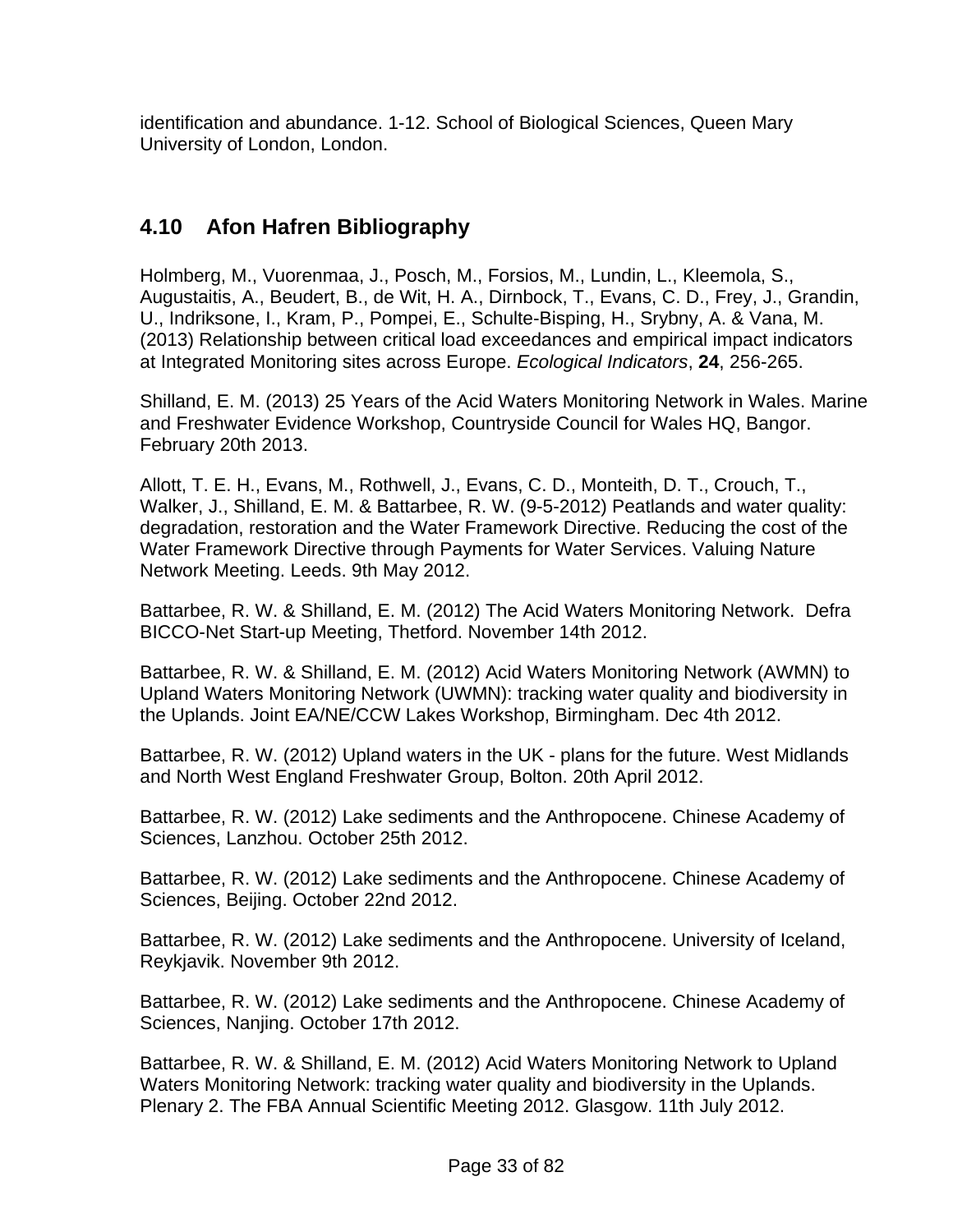Battarbee, R. W., Evans, C. D., Shilland, E. M. & Monteith, D. T. (2012) An Upland Waters Monitoring Network for the UK. Tracking changes in water quality and biodiversity in upland streams and lakes across the UK. Joint British Ecological Society and IUCN UK Peatland Programme Symposium 2012. Investing in Peatlands - Demonstrating Success. Poster. Bangor University. 26-28th June 2012.

Battarbee, R. W. (2012) Acid Rain and acid lakes: an update. Cirencester Science and Technology Society, Royal Agricultural Society, Cirencester, June 13th 2012.

Evans, C. D., Curtis, C. J., Monteith, D. T. & Reynolds, B. (2012) An Assessment of the Draft Forestry-Acidification Guide. Report to the Environment Agency. 1-18. Centre for Ecology and Hydrology, Bangor.

Halliday, S. J., Wade, A. J., Skeffington, R. A., Neal, C., Reynolds, B., Rowland, P., Neal, M. & Norris, D. (2012) An analysis of long-term trends, seasonality and short-term dynamics in water quality data from Plynlimon, Wales. *Science of the Total Environment*, **434**, 186-200.

Layer, K., Hildrew, A. G. & Woodward, G. (2012) Grazing and detritivory in 20 stream food webs across a broad pH gradient. *Oecologia* 1-13.

Malcolm, I. A., Bacon, P., Middlemas, S., Fryer, R., Shilland, E. M. & Monteith, D. T. (2012) Relationships Between Hydrochemistry And The Presence Of Brown Trout (Salmo Trutta) In Headwater Streams Recovering From Acidification. 6th World Fisheries Congress: Sustainable Fisheries in a Changing World. Edinburgh, Scotland. 7th-11th May 2012.

Neal, C., Reynolds, B., Rowland, P., Norris, D., Kirchner, J. W., Neal, M., Sleep, D., Lawlor, A., Woods, C., Thacker, S., Guyatt, H., Vincent, C., Hockenhull, K., Wickham, H., Harman, S. & Armstrong, L. (2012) High-frequency water quality time series in precipitation and streamflow: From fragmentary signals to scientific challenge. *Science of the Total Environment*, **434**, 3-12.

Neal, C., Rowland, P. & Neal, M. (2012) Linking groundwaters of high CO2 to aluminium levels in rivers: the case for the upper Severn in mid-Wales. *Journal of Environmental Monitoring*, **14**, 34-40.

Robinson, M., Rodda, J. C. & Sutcliffe, J. V. (2012) Long-term environmental monitoring in the UK: origins and achievements of the Plynlimon catchment study. *Transactions of the Institute of British Geographers* no.

RoTAP. (2012) Review of Transboundary Air Pollution: Acidification, Eutrophication,Ground Level Ozone and Heavy Metals in the UK. Contract Report to the Department for Environment, Food and Rural Affairs. 1-292. Centre for Ecology & Hydrology, Penicuik.

Shilland, E. M., Irvine, L. & Malcolm, I. A. (2012) UK Acid Waters Monitoring Network (UKAWMN) - Contract 22 01 249 Llyn Cwm Mynach, Afon Hafren and Afon Gwy Annual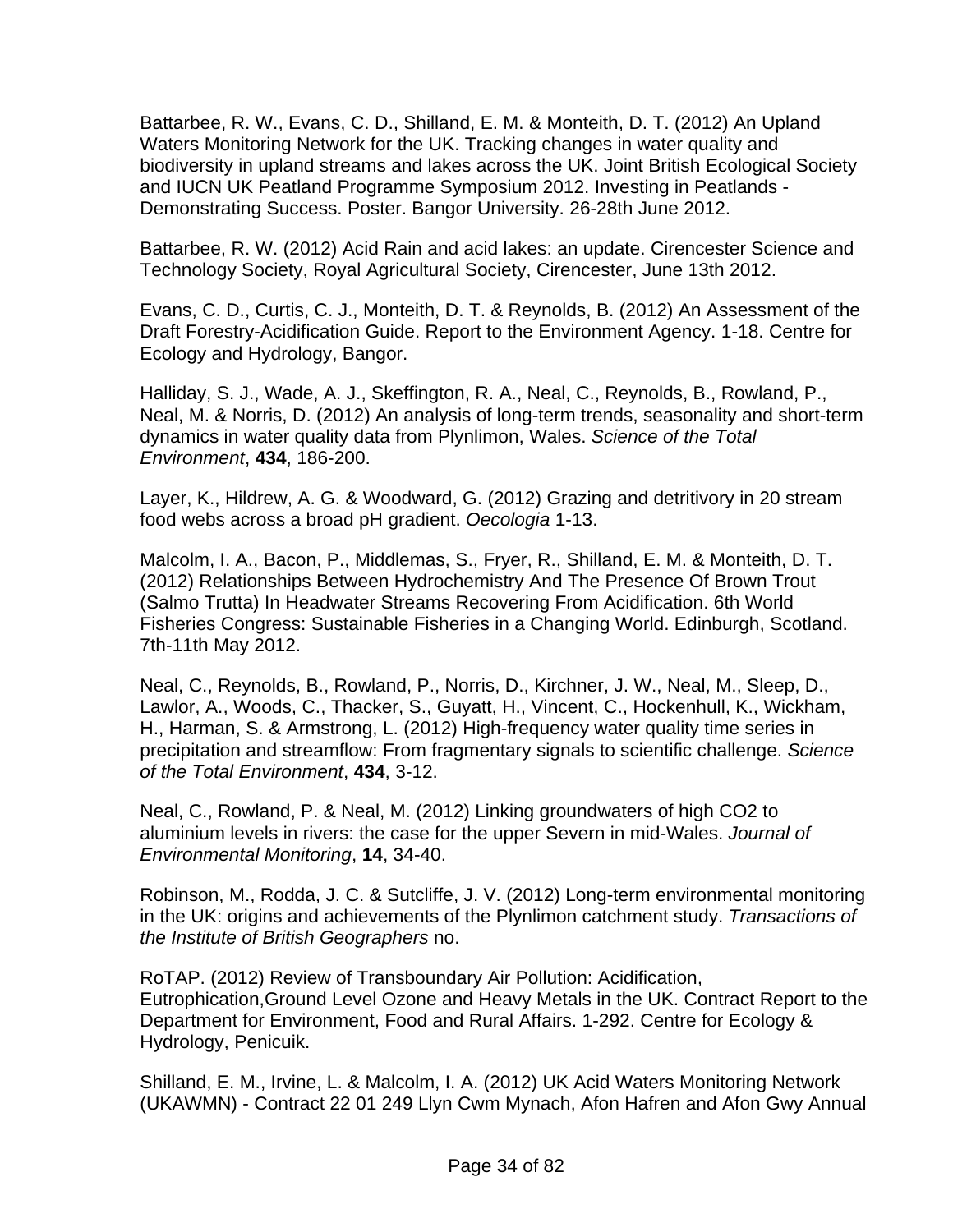Summary Progress Report April 2011 - March 2012. Report to the Welsh Government, Countryside Council for Wales and Environment Agency, Wales. 1-104. ENSIS Ltd, Environmental Change Research Centre, University College London, London.

Shilland, E. M., Irvine, L., Malcolm, I. A., Marazzi, L., Panizzo, V. N. & Salgado, J. (2012) The United Kingdom Acid Waters Monitoring Network Data Report for 2010- 2011 (year 23). Report to the Department for Environment, Food and Rural Affairs (Contract EPG 1/3/160). 1-239. ENSIS Ltd. Environmental Change Research Centre, University College London, London.

Winterbottom, J. H. & Orton, S. E. (2012) United Kingdom Acid Waters Monitoring Network Invertebrate Survey. Twenty Fifth Year: 2012. Summary of species identification and abundance. 1-12. School of Biological Sciences, Queen Mary University of London, London.

Evans, C. D., Monteith, D. T., Simpson, G. L., Shilland, E. M., Curtis, C. J., Battarbee, R. W., Patrick, S. T., Reynolds, B. & Helliwell, R. C. (2011) The UK Acid Waters Monitoring Network: (20 years of research in 20 minutes…). 19th ICP Integrated Monitoring Task Force Meeting. Rome, Italy. 4-6th May 2011.

Evans, C. D., Monteith, D. T., Fowler, D., Cape, J. N. & Brayshaw, S. (2011) Hydrochloric Acid: An Overlooked Driver of Environmental Change. *Environmental Science & Technology*, **45**, 1887-1894.

Fjellheim, A., Johannessen, A. & Svanevik Lndes, T. (2011) International Cooperative Programme on Assessment and Monitoring of Acidification of Rivers and Lakes. Biological intercalibration: Invertebrates 1511. 1-27. NIVA, Oslo, Norway.

Friberg, N., Bonada, N., Bradley, D. C., Dunbar, M. J., Edwards, F. K., Grey, J., Hayes, R. B., Hildrew, A. G., Lamouroux, N., Trimmer, M. & Woodward, G. (2011) Biomonitoring of Human Impacts in Freshwater Ecosystems: The Good, the Bad and the Ugly. *Advances in Ecological Research* 1-68.

Kernan, M., Battarbee, R. W., Curtis, C. J., Evans, C. D., Monteith, D. T., Shilland, E. M. & Simpson, G. L. (2011) Recovery of acidified lakes and streams in the UK, 1988-2009. 8th International Conference on Acid Deposition. Acid Rain 2011. Beijing, China. 15th-18th June 2011.

Neal, C., Rowland, P., Neal, M., Jarvie, H. P., Lawlor, A., Sleep, D. & Scholefield, P. (2011) Aluminium in UK rivers: a need for integrated research related to kinetic factors, colloidal transport, carbon and habitat. *Journal of Environmental Monitoring*, **13**, 2153- 2164.

Neal, C., Reynolds, B., Norris, D., Kirchner, J. W., Neal, M., Rowland, P., Wickham, H., Harman, S., Armstrong, L., Sleep, D., Lawlor, A. J., Woods, C., Williams, B., Fry, M., Newton, G. & Wright, D. (2011) Three decades of water quality measurements from the Upper Severn experimental catchments at Plynlimon, Wales: an openly accessible data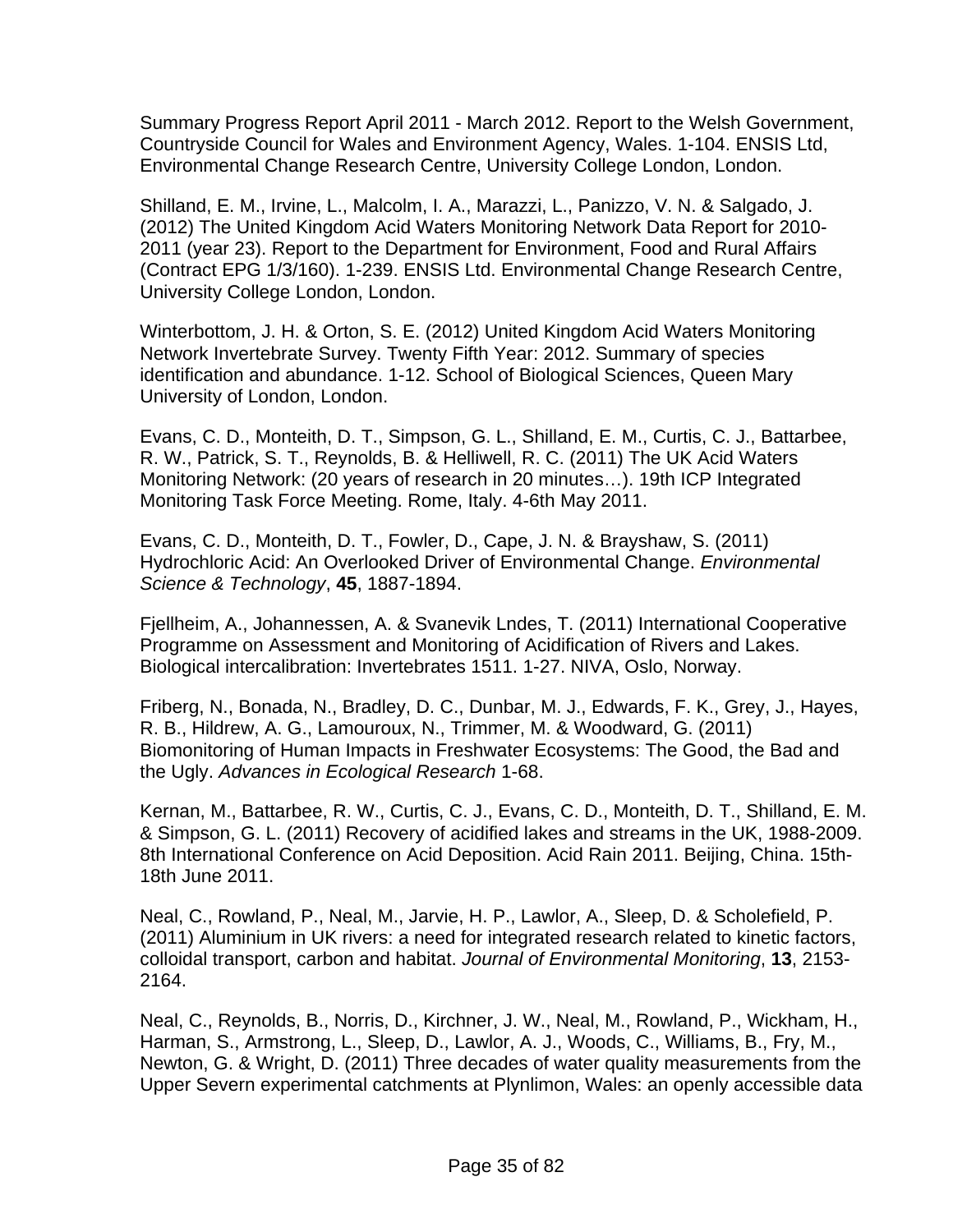resource for research, modelling, environmental management and education. *Hydrological Processes*, **25**, 3818-3830.

Rowland, A. P., Neal, C., Reynolds, B., Jarvie, H. P., Sleep, D., Lawlor, A. J. & Neal, M. (2011) The biogeochemistry of arsenic in a remote UK upland site: trends in rainfall and runoff, and comparisons with urban rivers. *J.Environ.Monit.*, **13**, 1255-1263.

Shilland, E. M., Irvine, L. & Malcolm, I. A. (2011) UK Acid Waters Monitoring Network (UKAWMN) - Contract 22 01 249 Llyn Cwm Mynach, Afon Hafren and Afon Gwy Annual Summary Progress Report April 2010 - March 2011. Report to the Welsh Assembly Government, Countryside Council for Wales and Environment Agency, Wales. 1-94. ENSIS Ltd, Environmental Change Research Centre, University College London, London.

Shilland, E. M., Irvine, L. & Malcolm, I. A. (2011) The United Kingdom Acid Waters Monitoring Network Data Report for 2009-2010 (year 22). Report to the Department for Environment, Food and Rural Affairs (Contract EPG 1/3/160). 1-237. ENSIS Ltd. Environmental Change Research Centre, University College London, London.

Smith, P., Ashmore, M., Black, H., Burgess, P., Evans, C. D., Hails, R., Potts, S., Quine, T. & Thomson, A. (2011) Regulating services. In: *The UK National Ecosystem Assessment Technical Report.*, 1-61, UNEP-WCMC, Cambridge.

Tipping, E. & Carter, H. T. (2011) Aluminium speciation in streams and lakes of the UK Acid Waters Monitoring Network, modelled with WHAM. *Science of the Total Environment*, **409**, 1550-1558.

Winterbottom, J. H. & Orton, S. E. (2011) United Kingdom Acid Waters Monitoring Network Invertebrate Survey. Twenty Fourth Year: 2011. Summary of species identification and abundance. 1-12. School of Biological Sciences, Queen Mary University of London, London.

Battarbee, R. W., Kernan, M., Monteith, D. T. & Curtis, C. J. (2010) Summary and Recommendations. In: *UK Acid Waters Monitoring Network 20 Year Interpretative Report*, 279-293, ENSIS Ltd, Environmental Change Research Centre, University College London, London.

Battarbee, R. W., Shilland, E. M. & Monteith, D. T. (2010) Tracking the biodiversity response of upland waters to environmental change: the value of the UK Acid Waters Monitoring Network. Presentation. Beyond 2010: strategies for understanding and responding to long-term trends in UK biodiversity. Natural History Museum, London, UK. 16-17 November 2010.

Battarbee, R. W. (2010) Are our acidified upland waters recovering? Freshwater Biological Association News (No. 52. Winter 2010), 4-5. The Freshwater Biological Association, Ambleside.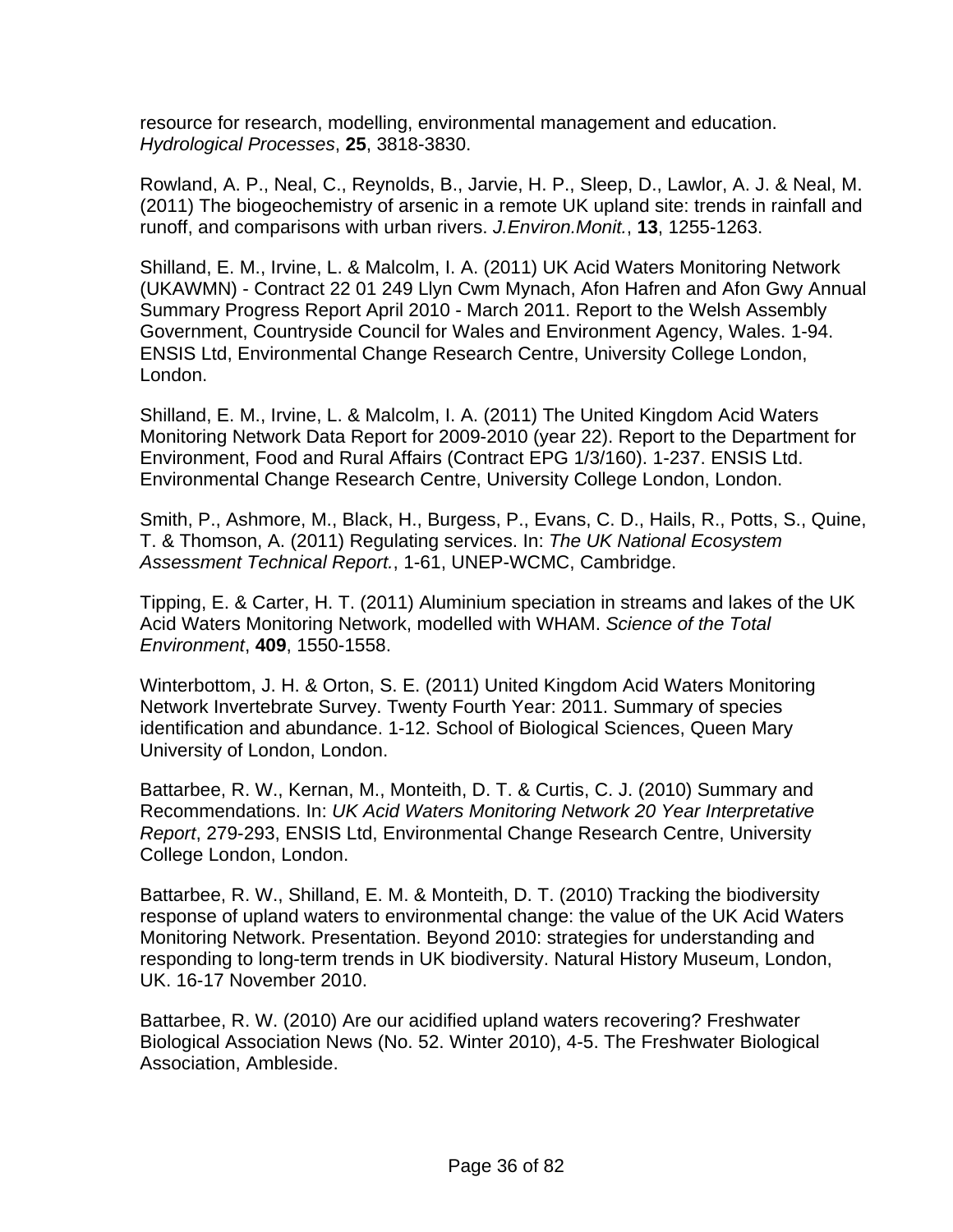Curtis, C. J. & Simpson, G. L. (2010) Acid Deposition Trends at AWMN Sites. In: *UK Acid Waters Monitoring Network 20 Year Interpretative Report*, 31-52, ENSIS Ltd, Environmental Change Research Centre, University College London, London.

Curtis, C. J., Battarbee, R. W., Heliwell, R., Flower, R. J., Simpson, G. L., Monteith, D. T., Shilland, E. M., Aherne, J. & MacDougall, G. (2010) Recovery Progress: Reference Conditions and Restoration Targets. In: *UK Acid Waters Monitoring Network 20 Year Interpretative Report*, 206-237, ENSIS Ltd, Environmental Change Research Centre, University College London, London.

Curtis, C. J., Battarbee, R. W., Shilland, E. M., Simpson, G. L., Kernan, M. R. & Monteith, D. T. (2010) The UK Acid Waters Monitoring Network: 20 Year Interpretive Report – a brief summary. Skjelkvåle, B. L., de Wit, H., and Jeffries, D. Convention on Long-Range Transboundary Air Pollution International Cooperative Programme on Assessment and Monitoring of Acidification of Rivers and Lakes. Proceedings of the 25th Meeting of the ICP Waters Task Force in Burlington, Canada, October 19-21 2009, 29-35. NIVA, Oslo, Norway. NIVA Report No. 5995-2010.

Evans, C. D., Cooper, D. M., Monteith, D. T., Helliwell, R. C., Moldan, F., Hall, J. R., Rowe, E. C. & Cosby, B. J. (2010) Linking monitoring and modelling: can long-term datasets be used more effectively as a basis for large-scale prediction? *Biogeochemistry*, **101**, 211-227.

Flower, R. J., Simpson, G. L., Kreiser, A. M., Yang, H., Shilland, E. M. & Battarbee, R. W. (2010) Epilithic Diatoms. In: *UK Acid Waters Monitoring Network 20 Year Interpretative Report*, 97-111, ENSIS Ltd, Environmental Change Research Centre, University College London, London.

Godsey, S. E., Aas, W., Clair, T. A., de Wit, H. A., Fernandez, I. J., Kahl, J. S., Malcolm, I. A., Neal, C., Neal, M., Nelson, S. J., Norton, S. A., Palucis, M. C., Skjelkvale, B. L., Soulsby, C., Tetzlaff, D. & Kirchner, J. W. (2010) Generality of fractal 1/f scaling in catchment tracer time series, and its implications for catchment travel time distributions. *Hydrological Processes*, **24**, 1660-1671.

Hildrew, A. G., Winterbottom, J. H., Orton, S., Murphy, J., Simpson, G. L. & Shilland, E. M. (2010) Macroinvertebrates. In: *UK Acid Waters Monitoring Network 20 Year Interpretative Report*, 126-139, ENSIS Ltd, Environmental Change Research Centre, University College London, London.

Kernan, M., Monteith, D. T., Battarbee, R. W., Curtis, C. J., Shilland, E. M. & Simpson, G. L. (2010) Introduction. In: *UK Acid Waters Monitoring Network 20 Year Interpretative Report*, 23-30, ENSIS Ltd, Environmental Change Research Centre, University College London, London.

Kernan, M., Battarbee, R. W., Curtis, C. J., Monteith, D. T.& Shilland, E. M. (2010) *UK Acid Waters Monitoring Network 20 Year Interpretative Report*, 1-483, ENSIS Ltd, Environmental Change Research Centre, University College London, London.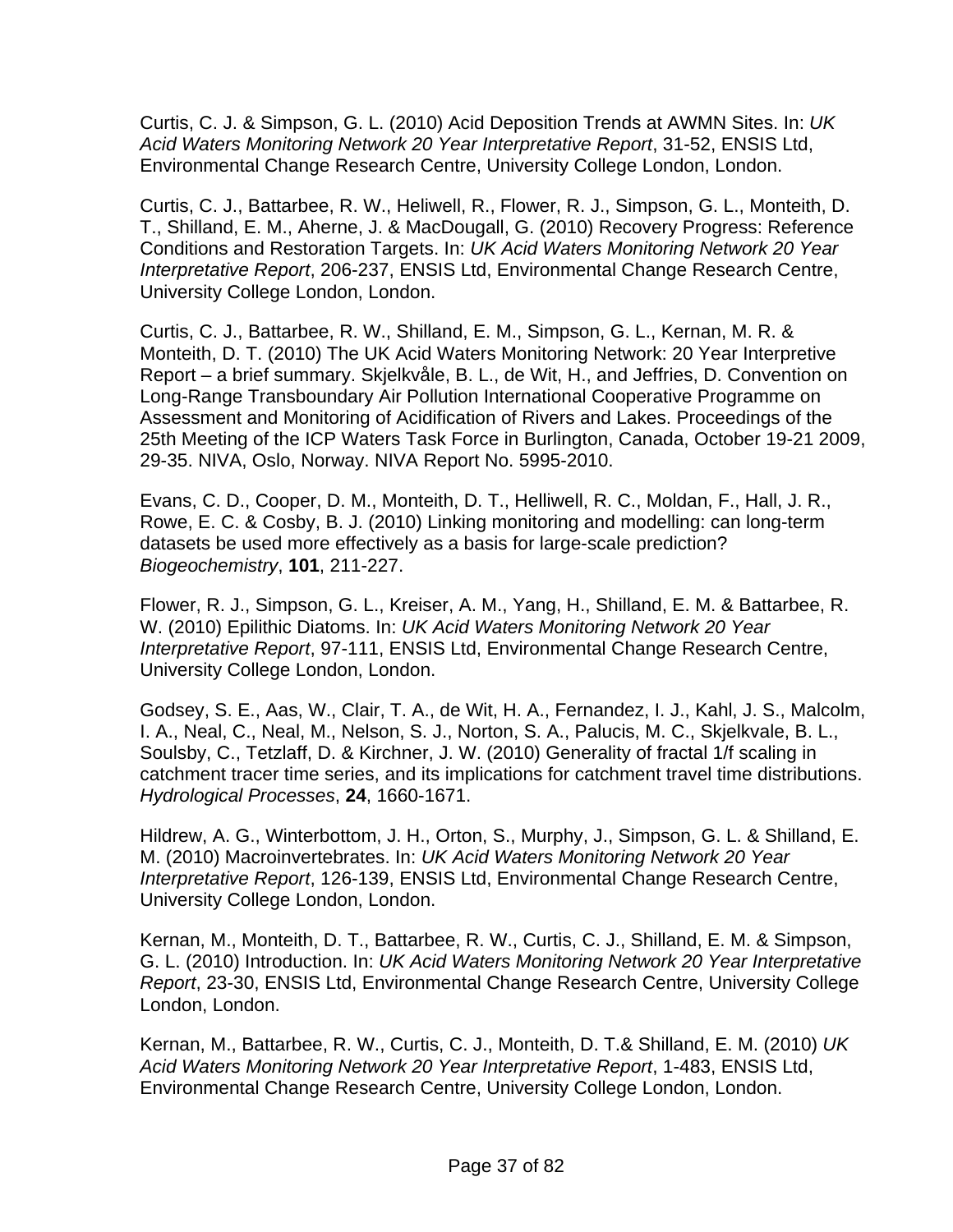Kleemola, S. & Forsius, M. (2010) 19th Annual Report 2010. Convention on Long-range Transboundary Air Pollution. International Cooperative Programme on Integrated Monitoring of Air Pollution Effects on Ecosystems. 15/2010, 1-49. Finnish Environment Institute, Helsinki.

Layer, K., Riede, J. O., Hildrew, A. G.& Woodward, G. (2010) *Food Web Structure and Stability in 20 Streams Across a Wide pH Gradient*, 265-299.

Malcolm, I. A., Bacon, P., Middlemas, S., Collen, P. & Shilland, E. M. (2010) Acid Waters and salmonid populations. Presentation. Workshop on Forestry and Acidification at Forest Research, Northern Research Station, Midlothian, Scotland. Tue 9 Nov 2010.

Malcolm, I. A., Bacon, P., Middlemas, S., Collen, P. & Shilland, E. M. (2010) Salmonid Fish Populations. In: *UK Acid Waters Monitoring Network 20 Year Interpretative Report*, 140-165, ENSIS Ltd, Environmental Change Research Centre, University College London, London.

Monteith, D. T., Evans, C. D., Malcolm, I. A., Simpson, G. L. & Curtis, C. J. (2010) Hydrochemical trends at UK Acid Waters Monitoring Network sites and associated Scottish sites. Presentation. Workshop on Forestry and Acidification at Forest Research, Northern Research Station, Midlothian, Scotland. Tue 9 Nov 2010.

Monteith, D. T., Evans, C., Simpson, G. L. & Curtis, C. J. (2010) Hydrochemistry. In: *UK Acid Waters Monitoring Network 20 Year Interpretative Report*, 53-96, ENSIS Ltd, Environmental Change Research Centre, University College London, London.

Neal, C., Robinson, M., Reynolds, B., Neal, M., Rowland, P., Grant, S., Norris, D., Williams, B., Sleep, D. & Lawlor, A. (2010) Hydrology and water quality of the headwaters of the River Severn: Stream acidity recovery and interactions with plantation forestry under an improving pollution climate. *Science of the Total Environment*, **408**, 5035-5051.

Rose, N. L. & Yang, H. (2010) Trace Metals. In: *UK Acid Waters Monitoring Network 20 Year Interpretative Report*, 166-205, ENSIS Ltd, Environmental Change Research Centre, University College London, London.

Shilland, E. M., Irvine, L. & Malcolm, I. A. (2010) UK Acid Waters Monitoring Network (UKAWMN) - Contract 22 01 249 Llyn Cwm Mynach, Afon Hafren and Afon Gwy Annual Summary Progress Report April 2009 - March 2010. Report to the Welsh Assembly Government, Countryside Council for Wales and Environment Agency, Wales. 1-73. ENSIS Ltd, Environmental Change Research Centre, University College London, London.

Shilland, E. M. & Monteith, D. T. (2010) Aquatic Macrophytes. In: *UK Acid Waters Monitoring Network 20 Year Interpretative Report*, 112-125, ENSIS Ltd, Environmental Change Research Centre, University College London, London.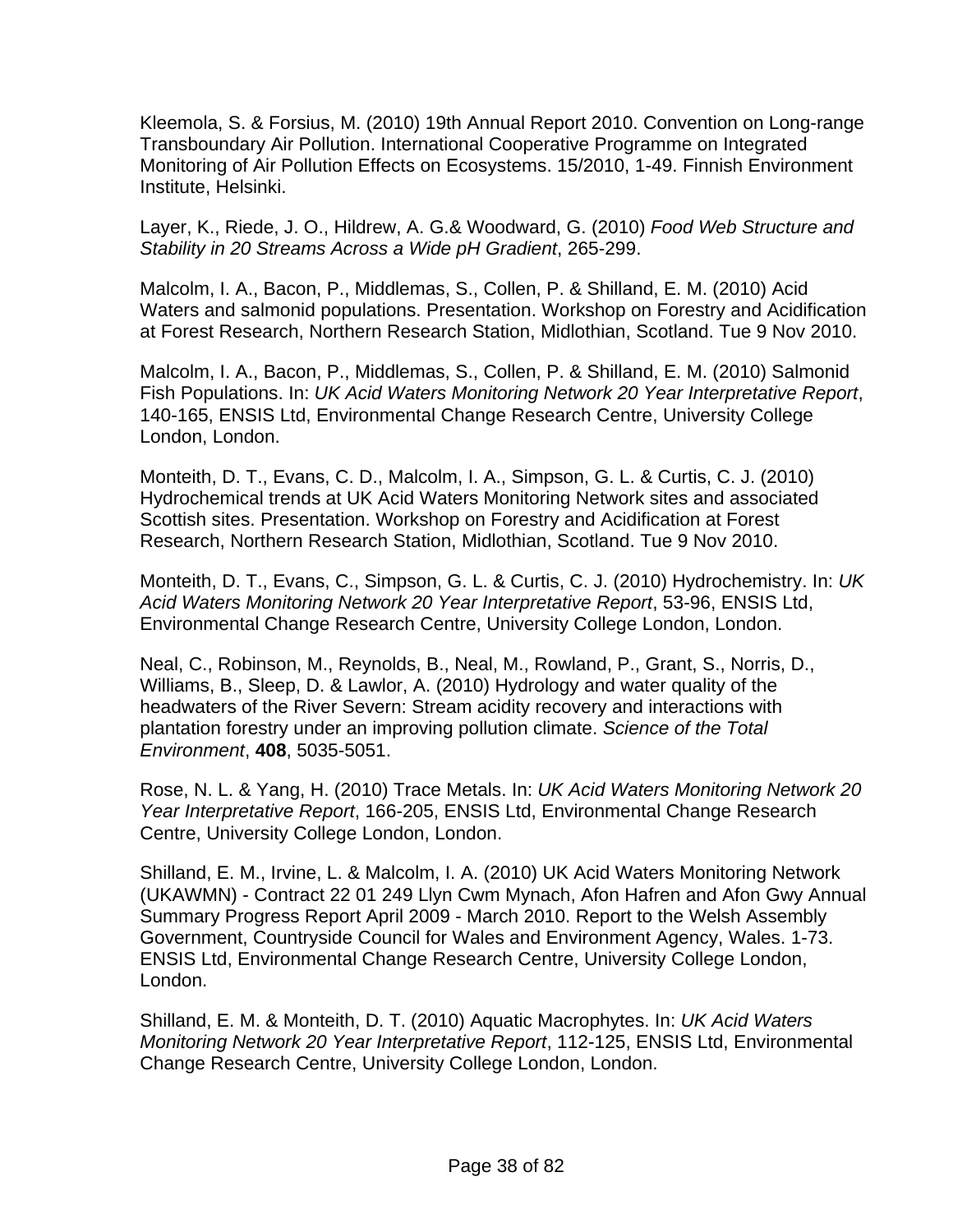Shilland, E. M., Irvine, L. & Malcolm, I. A. (2010) The United Kingdom Acid Waters Monitoring Network Data Report for 2008-2009 (year 21). Report to the Department for Environment, Food and Rural Affairs (Contract EPG 1/3/160). 1-237. ENSIS Ltd. Environmental Change Research Centre, University College London, London.

Shilland, E. M., Curtis, C. J. & Kernan, M. R. (2010) UK Acid Waters Monitoring Network (UKAWMN). Llyn Llagi, Llyn Cwm Mynach, Afon Hafren and Afon Gwy. Sites Summary Report. Report to the Countryside Council for Wales. 1-103. ENSIS Ltd, Environmental Change Research Centre, University College London, London.

Solheim, A. L., Austnes, K., Eriksen, T. E., Siefert, I. & Holen, S. (2010) Climate change impacts on water quality and biodiversity. Background Report for EEA European Environment State and Outlook Report 2010. ETC Water Technical Report 1/2010, 1- 68. European Topic Centre on Water, Prague.

Winterbottom, J. H. & Orton, S. E. (2010) United Kingdom Acid Waters Monitoring Network Invertebrate Survey. Twenty Third Year: 2010. Summary of species identification and abundance. 1-12. School of Biological Sciences, Queen Mary University of London, London.

Wright, R. F., Aherne, J., Bishop, K., Dillon, P. J., Erlandsson, M., Evans, C. D., Forsius, M., Hardekopf, D. W., Helliwell, R. C., Hruska, J., Hutchins, M., Kaste, O., Kopacek, J., Kram, P., Laudon, H., Moldan, F., Rogora, M., Sjoeng, A. M. S. & de Wit, H. A. (2010) Interaction of Climate Change and Acid Deposition. In: *Climate Change Impacts on Freshwater Ecosystems*, 152-179, Wiley-Blackwell.

Evans, C. D., Cooper, D. M., Helliwell, R. C., Aherne, J., Moldan, F., Hall, J. R., Rowe, E. C., Monteith, D. T., Moldan, F. & Cosby, B. J. (2009) Removing the disconnect between maps and time series: can long-term monitoring data be used more effectively as a basis for model upscaling? BIOGEOMON 6th International Symposium on Ecosystem Behaviour, University of Helsinki, Finland, 29 June - 3 July 2009.

Fjellheim, A. (2009) International Cooperative Programme on Assessment and Monitoring of Acidification of Rivers and Lakes. Biological intercalibration: Invertebrates 1309. 1-32. NIVA, Oslo, Norway.

Hildrew, A. G. (2009) *Sustained Research on Stream Communities: A Model System and The Comparative Approach*, 175-312, Elsevier Academic Press Inc, San Diego.

Hovind, H. (2009) International Cooperative Programme on Assessment and Monitoring of Acidification of Rivers and Lakes. Intercomparison 0923: pH, Cond, HCO3, NO3-N, Cl, SO4, Ca, Mg, Na, K, TOC, Al, Fe, Mn, Cd, Pb, Cu, Ni, and Zn. 1-73. NIVA, Oslo, Norway.

Monteith, D. T. (2009) Recovery from acidification in the UK: reversing into uncharted waters? Presentation. Gordon Conference; Catchment Science: Interactions of Hydrology, Biology & Geochemistry. Thresholds, Tipping Points and Non-Linearity: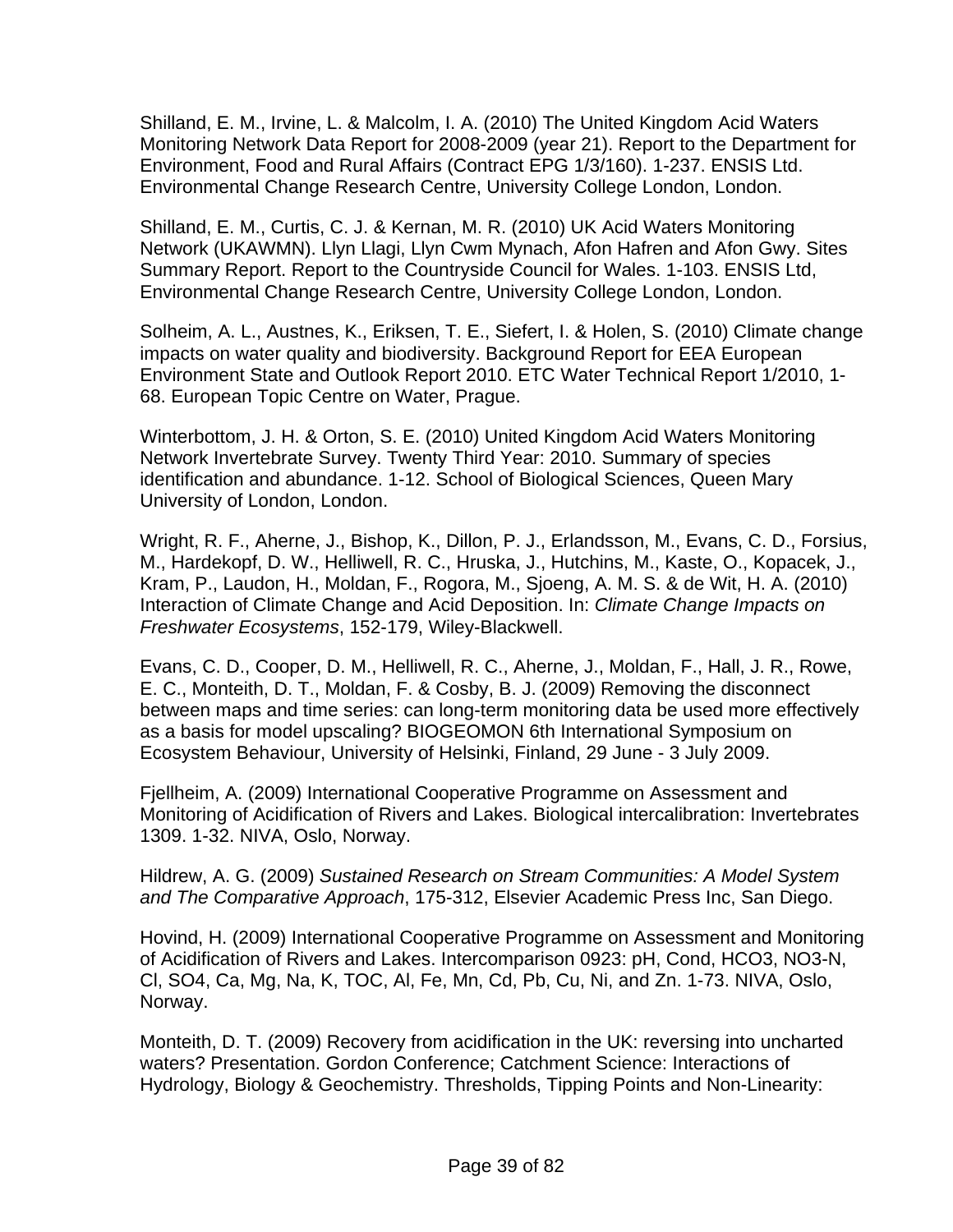Integrated Catchment Science for the 21st Century. Proctor Academy. Andover, NH, USA. July 12-17, 2009.

Monteith, D. T. (2009) DOC losses: UK losses in an international context. Presentation, Inaugural Carbon Landscapes and Drainage (CLAD) meeting. Glasgow University, Glasgow, Scotland. 20 - 22 October 2009.

Shilland, E. M., Monteith, D. T. & Hutchins, M. (2009) The United Kingdom Acid Waters Monitoring Network Data Report for 2007-2008 (year 20). Report to the Department for Environment, Food and Rural Affairs (Contract EPG 1/3/160). 1-205. ENSIS Ltd. Environmental Change Research Centre, University College London, London.

Shilland, E. M. & Hutchins, M. (2009) UK Acid Waters Monitoring Network (UKAWMN) - Contract 22 01 249 Llyn Cwm Mynach, Afon Hafren and Afon Gwy Annual Summary Progress Report April 2008 - March 2009. Report to the Welsh Assembly Government, Countryside Council for Wales and Environment Agency, Wales. 1-61. ENSIS Ltd, Environmental Change Research Centre, University College London, London.

WFD-UKTAG. (2009) UKTAG River Assessment Methods Benthic Invertebrate Fauna. Scottish Acid Water Indicator Community (SAWIC). 1-20. Water Framework Directive - United Kingdom Advisory Group (WFD-UKTAG), SNIFFER, Edinburgh, Scotland.

Winterbottom, J. H. & Orton, S. E. (2009) United Kingdom Acid Waters Monitoring Network Invertebrate Survey. Twenty Second Year: 2009. Summary of species identification and abundance. 1-12. School of Biological Sciences, Queen Mary University of London, London.

Evans, C. D., Monteith, D. T., Reynolds, B. & Clark, J. M. (2008) Buffering of recovery from acidification by organic acids. *Science of the Total Environment*, **404**, 316-325.

Gardner, M. J. (2008) Long-term proficiency testing for the UK Acid Waters Monitoring Network. *Accreditation and Quality Assurance: Journal for Quality, Comparability and Reliability in Chemical Measurement*, **13**, 255-260.

Monteith, D. T. (2008) An update of the state of chemical and biological recovery in the UK (1988-2006). de Wit, H. A., Skjelkvale, B. L., and Jenssen, M. T. S. 19-23. NIVA, Oslo. Convention on Long-Range Transboundary Air Pollution International Cooperative Programme on Assessment and Monitoring of Acidification of Rivers and Lakes. Proceedings of the 23 rd meeting of the ICP Waters Programme Task Force in Nancy, France, October 8 - 10, 2007.

Neal, C., Lofts, S., Evans, C. D., Reynolds, B., Tipping, E. & Neal, M. (2008) Increasing iron concentrations in UK upland waters. *Aquatic Geochemistry*, **14**, 263-288.

NERC. (2008) Clear to brown: upland waters return to natural state. NERC Annual Review 2007-2008 , 11. Natural Environment Research Council, Polaris House, North Star Avenue, Swindon.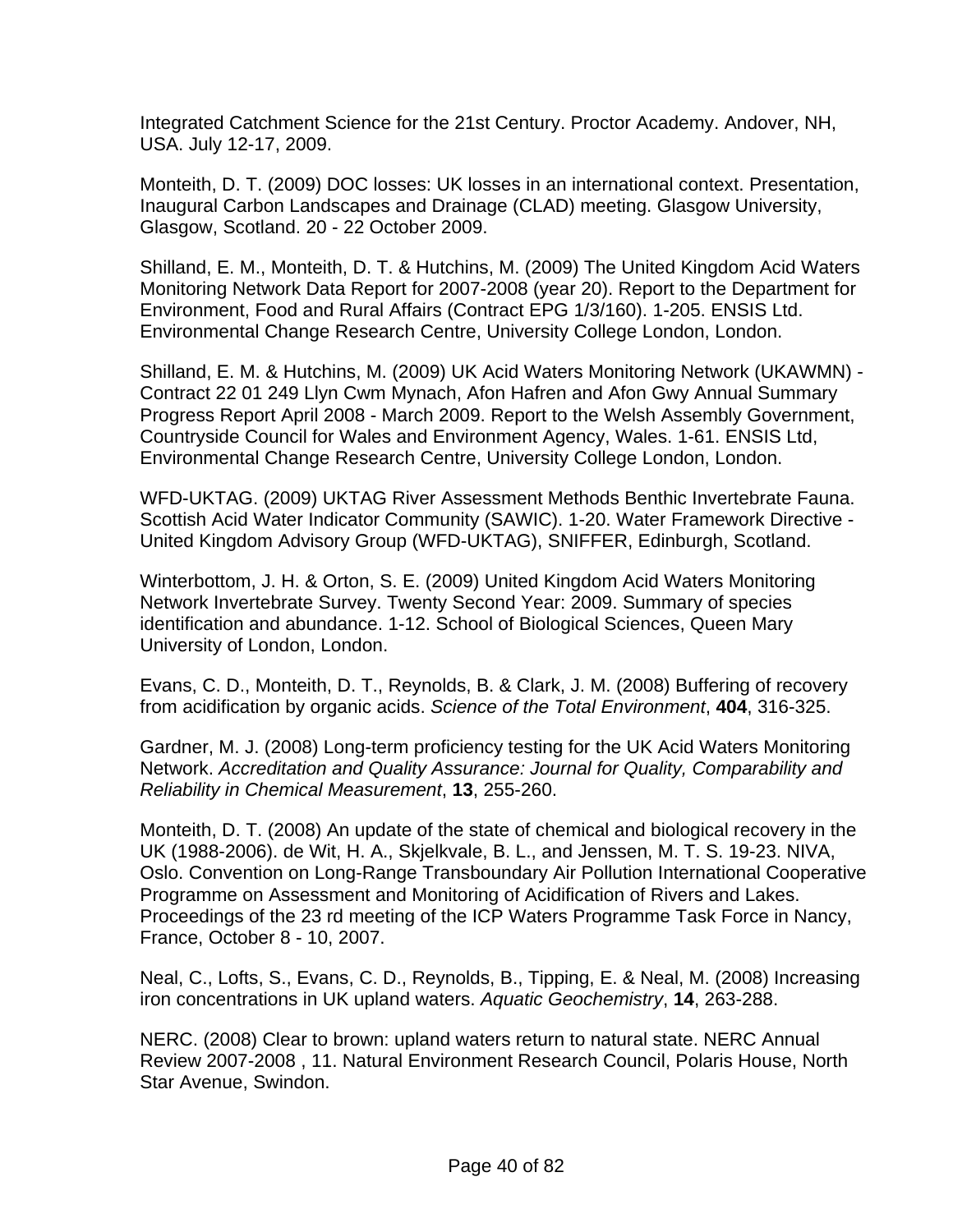Skjelkvale, B. L. & de Wit, H. A. (2008) ICP Waters. 20 year with monitoring effects of long-range transboundary air pollution on surface waters in Europe and North America. NIVA Report SNO: 5684-2008, 1-55. Norwegian Institute for Water Research, Oslo, Norway.

Winterbottom, J. H. & Orton, S. E. (2008) United Kingdom Acid Waters Monitoring Network Invertebrate Survey. Twenty First Year: 2008. Summary of species identification and abundance. 1-12. School of Biological Sciences, Queen Mary University of London, London.

Beaumont, W. R. C. (2007) Acid Waters Monitoring 2006 Report on Fish Studies. 1-34. Centre for Ecology & Hydrology, Dorset.

Curtis, C. J. & Simpson, G. L. (2007) Freshwater Umbrella - The effect of nitrogen deposition and climate change on freshwaters in the UK. Report to DEFRA under contract CPEA17. ECRC Research Report 115. ENSIS Ltd. University College London, London.

Evans, C. D., Monteith, D. T., Wright, R. & Clark, J. (2007) Issues affecting upland water quality: Climate change, acidity, nitrogen and water colour. Kernan, M. R., Battarbee, R. W., and Binney, H. A. 21-25. ENSIS Publishing, University College London, London, London. Climate Change and Aquatic Ecosystems in the UK.

Evans, C. D., Hall, J. R., Rowe, E. C., Aherne, J., Helliwell, R. C., Jenkins, A., Hutchins, M., Cosby, J., Smart, S., Howard, D., Norris, D., Coull, M. C., Lilly, A., Bonjean, M. C., Broughton, R., O'Hanlon, S., Heywood, E. & Ullyett, J. (2007) Critical Loads and Dynamic Modelling Final Report. Report to the Department of the Environment, Food and Rural Affairs under Contract No. CPEA 19. 1-53. Centre for Ecology and Hydrology, Bangor, Wales.

Hovind, H. (2007) International Cooperative Programme on Assessment and Monitoring of Acidification of Rivers and Lakes. Intercomparison 0721: pH, Cond, HCO3, NO3-N, C1, SO4, Ca, Mg, Na, K, Fe, Mn, Cd, Pb, Cu, Ni, and Zn. 1-68. NIVA, Oslo, Norway.

Marc, V. & Robinson, M. (2007) The long-term water balance (1972-2004) of upland forestry and grassland at Plynlimon, mid-Wales. *Hydrology and Earth System Sciences*, **11**, 44-60.

Monteith, D. T., Stoddard, J. L., Evans, C. D., de Wit, H. A., Forsius, M., Hogasen, T., Wilander, A., Skjelkvale, B. L., Jeffries, D. S., Vuorenmaa, J., Keller, B., Kopacek, J. & Vesely, J. (2007) Dissolved organic carbon trends resulting from changes in atmospheric deposition chemistry. *Nature*, **450**, 537-540.

Monteith, D. T., Stoddard, J. L., Evans, C. D., de Wit, H., Forsius, M., Hogasen, T., Jeffries, D. S., Kopacek, J., Skjelkvale, B. L., Vesely, J., Vuorenmaa, J. & Wilander, A. (2007) Increases in DOC in remote lakes and rivers. A signal of climate change or a return to pre-acidification conditions? In: *Trends in surface water chemistry and biota; The importance of confounding factors*, 39-49, NIVA, Oslo, Norway.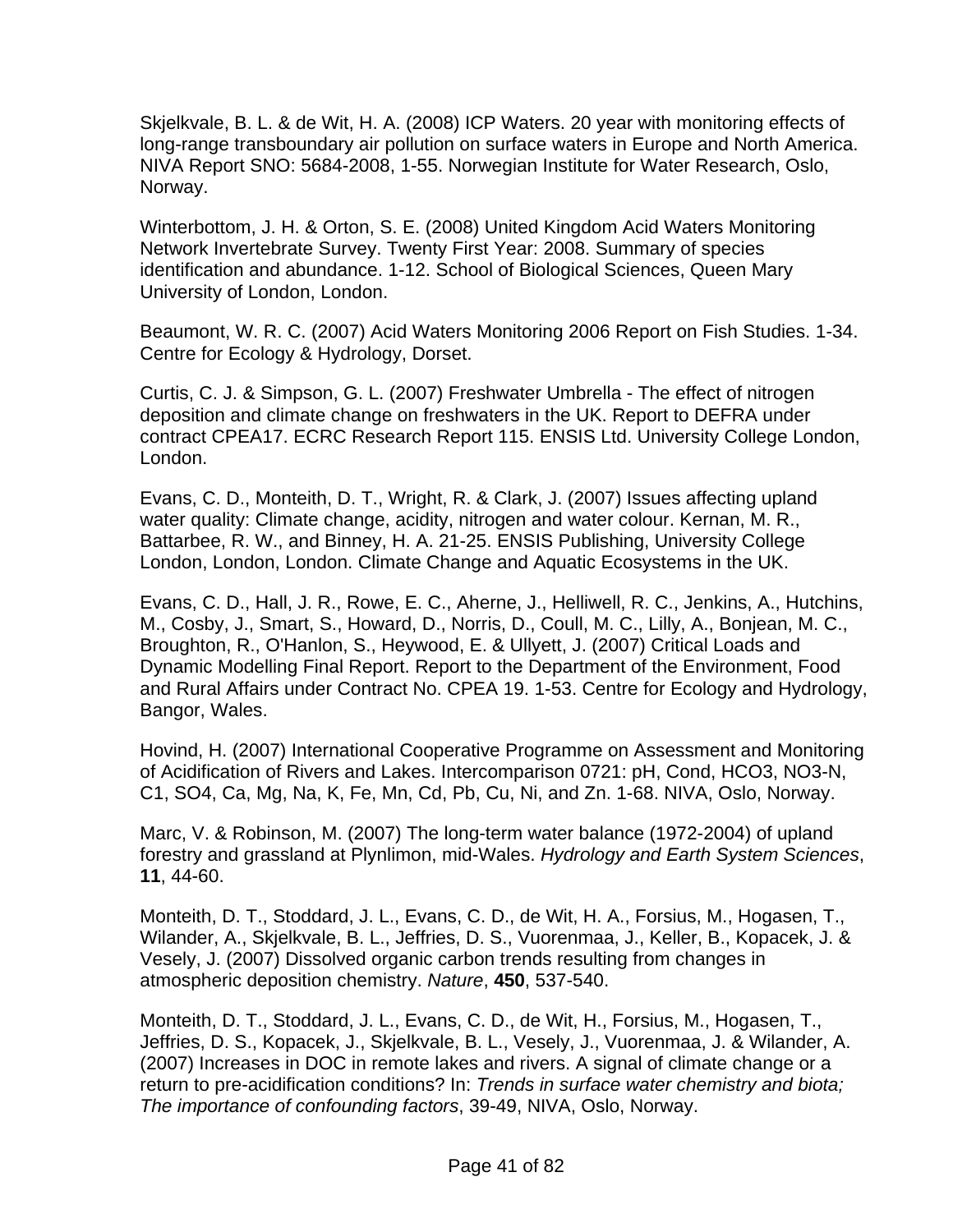Monteith, D. T. & Shilland, E. M. (2007) The United Kingdom Acid Waters Monitoring Network Assessment of the First 18 Years of Data. Data Summary Annex Accompanying Research Project Final Report. Report to the Department for Environment, Food and Rural Affairs (Contract EPG 1/3/160). 1-276. ENSIS Ltd. Environmental Change Research Centre, University College London, London.

Neal, C., Neal, M., Wickham, H., Hill, L. & Harman, S. (2007) Dissolved iodine in rainfall, cloud, stream and groundwater in the Plynlimon area of mid-Wales. *Hydrology and Earth System Sciences*, **11**, 283-293.

Neal, M., Neal, C., Wickham, H. & Harman, S. (2007) Determination of bromide, chloride, fluoride, nitrate and sulphate by ion chromatography: comparisons of methodologies for rainfall, cloud water and river waters at the Plynlimon catchments of mid-Wales. *Hydrology and Earth System Sciences*, **11**, 294-300.

Shand, P., Darbyshire, D. P. F., Gooddy, D. & Haria, A. H. (2007) Sr-87/Sr-86 as an indicator of flowpaths and weathering rates in the Plynlimon experimental catchments, Wales, UK. *Chemical Geology*, **236**, 247-265.

Shilland, E. M., Monteith, D. T., Hutchins, M. & Beaumont, W. R. C. (2007) The United Kingdom Acid Waters Monitoring Network Data Report for 2006-2007 (year 19). Report to the Department for Environment, Food and Rural Affairs (Contract EPG 1/3/160). 1- 203. ENSIS Ltd. Environmental Change Research Centre, University College London, London.

Skjelkvale, B. L. & de Wit, H. (2007) Trends in surface water chemistry and biota; The importance of confounding factors. 1-86. NIVA, Oslo, Norway.

Winterbottom, J. H. & Orton, S. E. (2007) United Kingdom Acid Waters Monitoring Network Invertebrate Survey. Twentieth Year: 2007. Summary of species identification and abundance. 1-12. School of Biological Sciences, Queen Mary University of London, London.

Beaumont, W. R. C. (2006) Acid Waters Monitoring 2005 Report on Fish Studies. 1-30. Centre for Ecology & Hydrology, Dorset.

Evans, C. D., Monteith, D. T., Chapman, P. J. & Clark, J. M. (2006) Dissolved organic carbon, sulphur and nitrogen: is everything connected to everything else? Presentation, BIOGEOMON 5th International Symposium on Ecosystem Behaviour, University of California, Santa Cruz, California, USA, 25-30 June 2006.

Haria, A. H. & Shand, P. (2006) Near-stream soil water-groundwater coupling in the headwaters of the Afon Hafren, Wales: Implications for surface water quality. *Journal of Hydrology*, **331**, 567-579.

Hovind, H. (2006) International Cooperative Programme on Assessment and Monitoring of Acidification of Rivers and Lakes. Intercomparison 0620: pH, Cond, HCO3,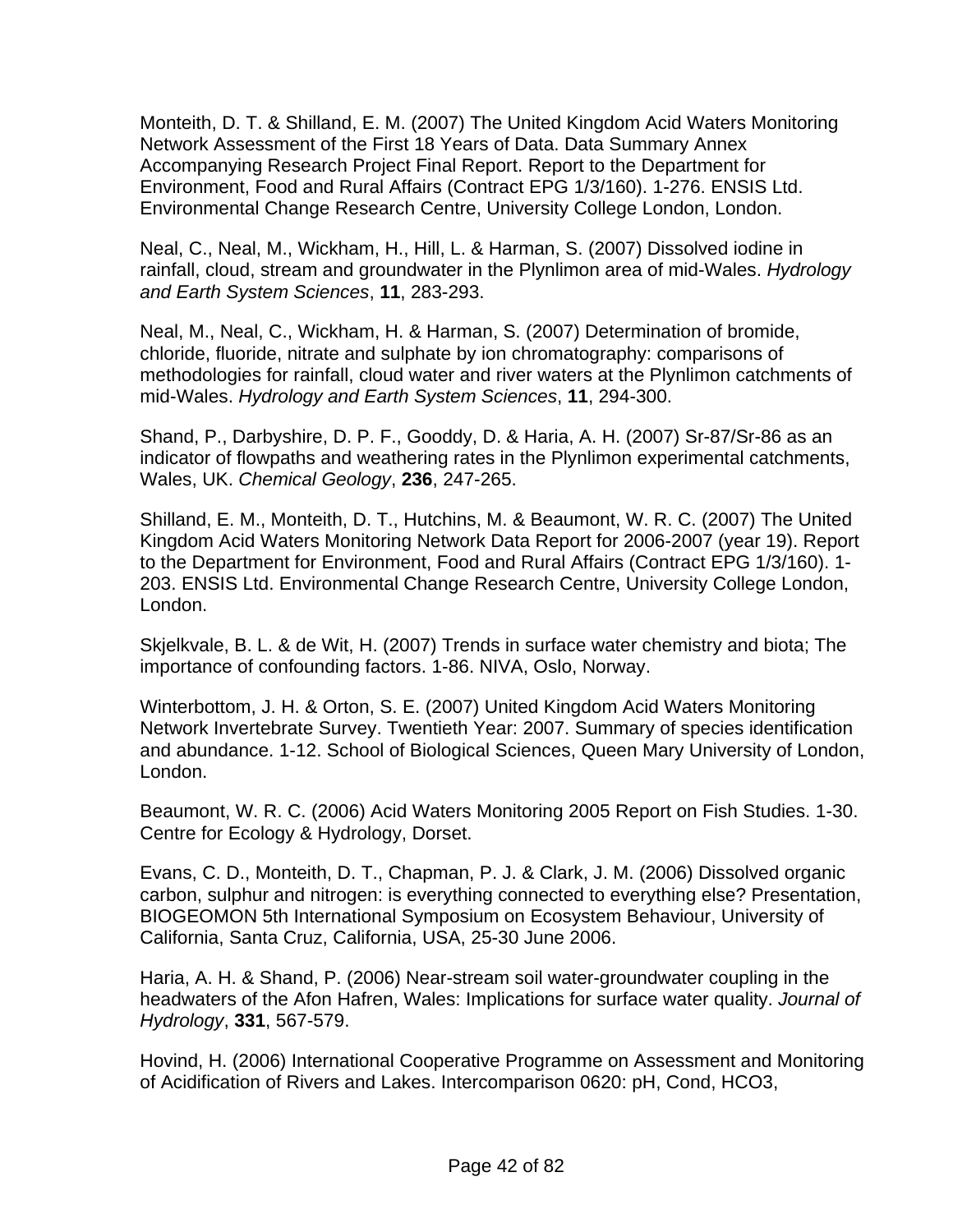NO3+NO2, Cl, SO4, Ca, Mg, Na, K, Fe, Mn, Cd, Pb, Cu, Ni and Zn. 1-69. NIVA, Oslo, Norway.

Monteith, D. T., Stoddard, J. L., Evans, C. D., de Wit, H. A., Forsius, M., Hogasen, T., Jeffries, D. S., Kopacek, J., Skjelkvale, B. L., Vesely, J. & Wilander, A. (2006) An International Assessment of Temporal Trends in Dissolved Organic Carbon and Likely Drivers. Presentation, American Society of Limnology and Oceanography Summer Conference. Victoria, British Columbia, Canada, 4-9 June 2006.

Monteith, D. T. (2006) Links between regional scale climate variability and sea-salt episodes in the UK. Skjelkvale, B. L., Forsius, M., Wright, R., de Wit, H. A., Raddum, G. G., and Sjoeng, A. M. S. 12-13. NIVA, Oslo. Convention on Long-Range Transboundary Air Pollution International Cooperative Programme on Assessment and Monitoring of Acidification of Rivers and Lakes. Joint Workshop on Confounding Factors in Recovery from Acid Depositon in Surface Waters, 9-10 October 2006, Bergen, Norway; Summary and Abstracts.

Monteith, D. T. (2006) Acidification and the WFD: Designing a macroinvertebrate-based tool to determine the pressure of lake acidification in the UK. de Wit, H. A. and Skjelkvale, B. L. 56-58. NIVA, Oslo. Convention on Long-Range Transboundary Air Pollution International Cooperative Programme on Assessment and Monitoring of Acidification of Rivers and Lakes. Proceedings of the 21st meeting of the ICP Waters Programme Task Force in Tallinn, Estonia. October 17-19, 2005.

Shilland, E. M., Monteith, D. T., Bonjean, M. & Beaumont, W. R. C. (2006) The United Kingdom Acid Waters Monitoring Network Data Report for 2005-2006 (year 18). Report to the Department for Environment, Food and Rural Affairs (Contract EPG 1/3/160). 1- 203. ENSIS Ltd. Environmental Change research Centre, University College London, London.

Shilland, E. M., Monteith, D. T. & Battarbee, R. W. (2006) Recovery of Acidified Waters in the United Kingdom. Evidence from the UK Acid Waters Monitoring Network. Special Theme - Restoration & Recovery of Fresh Waters. Poster. Freshwater Biological Association, FBA Annual Scientific Meeting 2006, Dorset.

Webb, B. W. & Crisp, D. T. (2006) Afforestation and stream temperature in a temperate maritime environment. *Hydrological Processes*, **20**, 51-66.

Winterbottom, J. H. & Orton, S. E. (2006) United Kingdom Acid Waters Monitoring Network Invertebrate Survey. Nineteenth Year: 2006. Summary of species identification and abundance. 1-12. School of Biological Sciences, Queen Mary University of London, London.

Beaumont, W. R. C. (2005) Acid Waters Monitoring 2004 Report on Fish Studies. 1-27. Centre for Ecology & Hydrology, Dorset.

Cooper, D. M. (2005) Evidence of sulphur and nitrogen deposition signals at the United Kingdom Acid Waters Monitoring Network sites. *Environmental Pollution*, **137**, 41-54.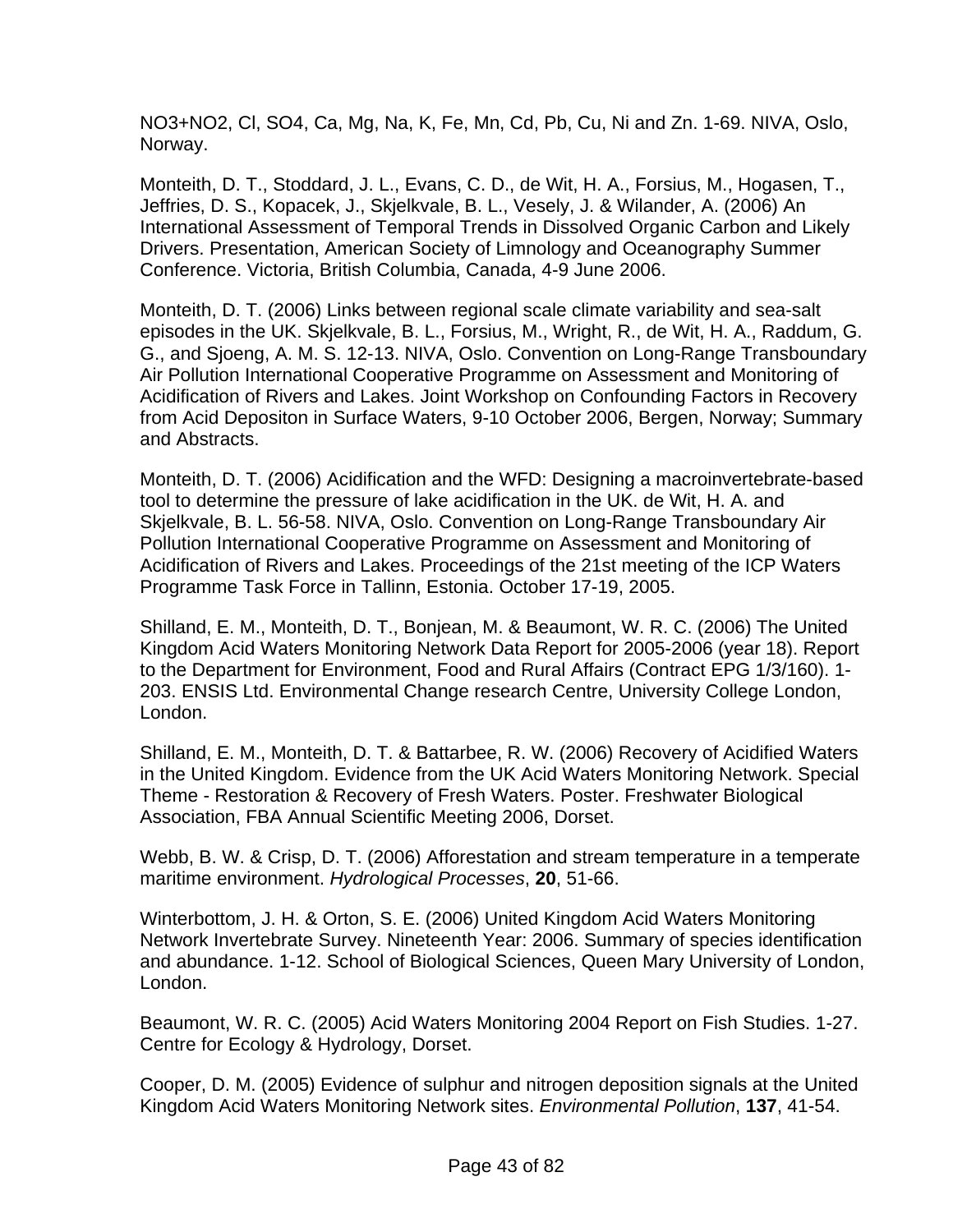Curtis, C. J., Evans, C. D., Helliwell, R. C. & Monteith, D. T. (2005) Nitrate leaching as a confounding factor in chemical recovery from acidification in UK upland waters. *Environmental Pollution*, **137**, 73-82.

Davies, J. J. L., Jenkins, A., Monteith, D. T., Evans, C. D. & Cooper, D. M. (2005) Trends in surface water chemistry of acidified UK Freshwaters, 1988-2002. *Environmental Pollution*, **137**, 27-39.

Evans, C. D., Monteith, D. T. & Cooper, D. M. (2005) Long-term increases in surface water dissolved organic carbon: Observations, possible causes and environmental impacts. *Environmental Pollution*, **137**, 55-71.

Hovind, H. (2005) International Cooperative Programme on Assessment and Monitoring of Acidification of Rivers and Lakes. Intercomparison 0519: pH, Cond, HCO3, NO3+NO2, C1, SO4, Ca, Mg, Na, K, Fe, Mn, Cd, Pb, Cu, Ni, and Zn. 1-70. NIVA, Oslo, Norway.

Ledger, M. E. & Hildrew, A. G. (2005) The ecology of acidification and recovery: changes in herbivore-algal food web linkages across a stream pH gradient. *Environmental Pollution*, **137**, 103-118.

Monteith, D. T., Simpson, G. L., Chandler, R. E. & Evans, C. D. (2005) Partitioning the influences of hydrology, seasalts, temperature and acid deposition on the acidity of recovering lakes in the UK. Presentation at the Acid Rain 2005 conference, Prague, Czech Republic.

Monteith, D. T. (2005) Chemical-biotic relationships observed on the UK Acid Waters Monitoring Network 1988-2003. de Wit, H. A. and Skjelkvale, B. L. 69-80. NIVA, Oslo. Convention on Long-Range Transboundary Air Pollution International Cooperative Programme on Assessment and Monitoring of Acidification of Rivers and Lakes. Proceedings of the 20th meeting of the ICP Waters Programme Task Force in Falun, Sweden. October 18-20, 2004.

Monteith, D. T., Davies, J. J. L., Kreiser, A. M., Winterbottom, J. H. & Beaumont, W. R. B. (2005) Chemical and biological responses of acidified waters in the UK to acid emissions control: 1988–2003. Presentation at the Acid Rain 2005 conference, Prague, Czech Republic.

Monteith, D. T. (2005) The United Kingdom Acid Waters Monitoring Network: a review of the first 15 years and introduction to the special issue. *Environmental Pollution*, **137**, 3-13.

Monteith, D. T., Hildrew, A. G., Flower, R. J., Raven, P. J., Beaumont, W. R. B., Collen, P., Kreiser, A. M., Shilland, E. M. & Winterbottom, J. H. (2005) Biological responses to the chemical recovery of acidified fresh waters in the UK. *Environmental Pollution*, **137**, 83-101.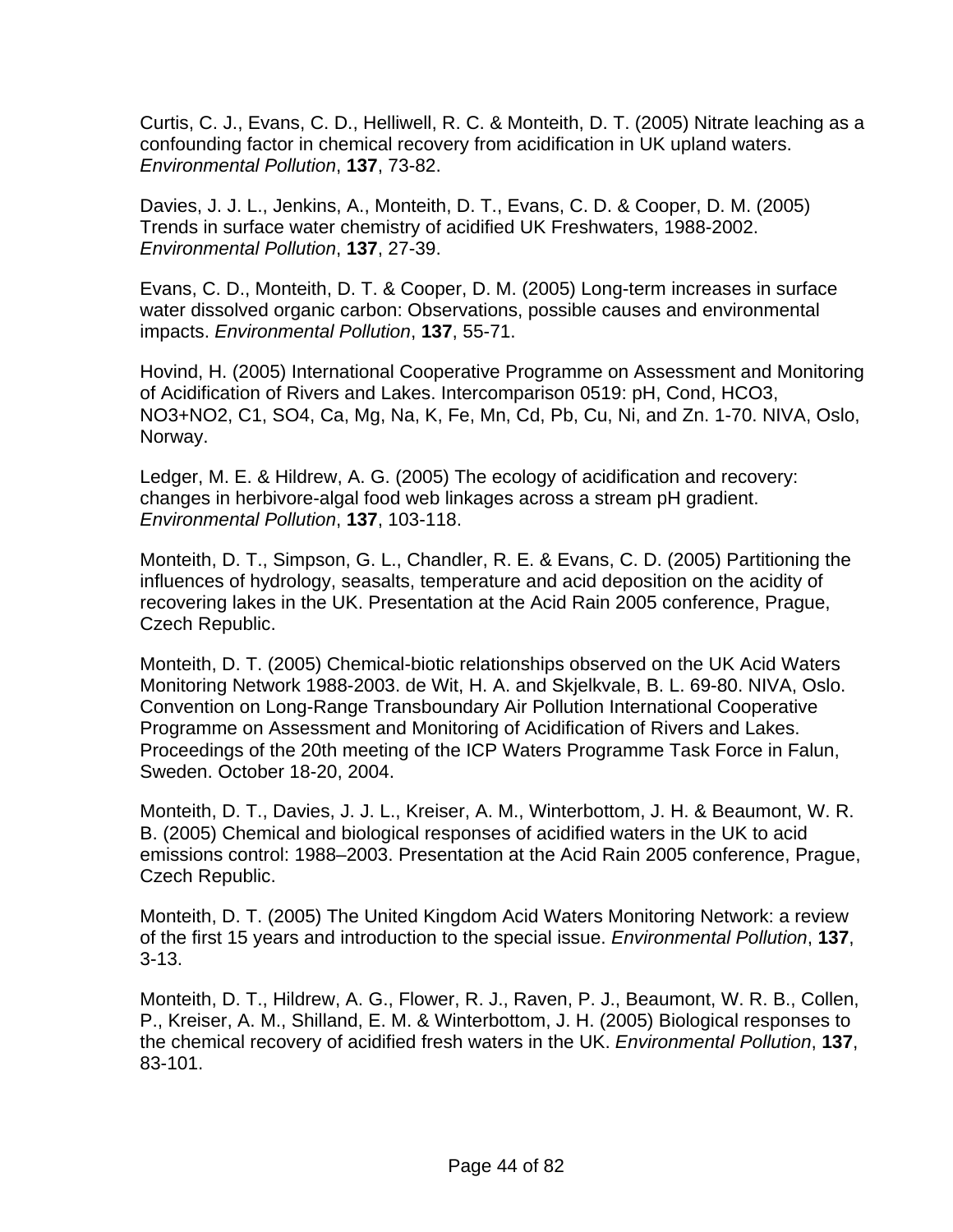Neal, C. (2005) Lanthanum, cerium, praseodymium and yttrium in waters in an upland acidic and acid sensitive environment, mid-Wales. *Hydrology and Earth System Sciences*, **9**, 645-656.

Neal, C., Neal, M., Reynolds, B., Maberly, S. C., May, L., Ferrier, R. C., Smith, J. & Parker, J. E. (2005) Silicon concentrations in UK surface waters. *Journal of Hydrology*, **304** , 75-93.

Neal, C., Robson, A. J., Neal, M. & Reynolds, B. (2005) Dissolved organic carbon for upland acidic and acid sensitive catchments in mid-Wales. *Journal of Hydrology*, **304**, 203-220.

Robinson, M. & Dupeyrat, A. (2005) Effects of commercial timber harvesting on streamflow regimes in the Plynlimon catchments, mid-Wales. *Hydrological Processes*, **19**, 1213-1226.

Shilland, E. M., Monteith, D. T., Bonjean, M. & Beaumont, W. R. C. (2005) The United Kingdom Acid Waters Monitoring Network Data Report for 2004-2005 (year 17). Report to the Department for Environment, Food and Rural Affairs (Contract EPG 1/3/160). 1- 188. ENSIS Ltd., London.

Winterbottom, J. H., Orton, S. E. & Wilcock, H. R. (2005) United Kingdom Acid Waters Monitoring Network Invertebrate Survey. Eighteenth Year: 2005. Summary of species identification and abundance. 1-11. School of Biological Sciences, Queen Mary University of London, London.

Beaumont, W. R. C. (2004) Acid Waters Monitoring 2003 Report on Fish Studies. 1-27. Centre for Ecology & Hydrology, Dorset.

Brandt, C., Robinson, M. & Finch, J. W. (2004) Anatomy of a catchment: the relation of physical attributes of the Plynlimon catchments to variations in hydrology and water status. *Hydrology and Earth System Sciences*, **8**, 345-354.

Curtis, C. J. & Simpson, G. L. (2004) Summary of research under Defra contract "Recovery of Acidified Waters in the UK" EPG/1/3/183. Final Report. ECRC Research Report No. 98, 1-362. Environmental Change Research Centre, UCL, London.

Haria, A. H. & Shand, P. (2004) Evidence for deep sub-surface flow routing in forested upland Wales: implications for contaminant transport and stream flow generation. *Hydrology and Earth System Sciences*, **8**, 334-344.

Hindar, A., Torseth, K., Henriksen, A. & Orsolini, Y. (2004) The Significance of the North Atlantic Oscillation (NAO) for Sea-Salt Episodes and Acidification-Related Effects in Norwegian Rivers. *Environmental Science & Technology*, **38**, 26-33.

Monteith, D. T. (2004) Evidence for the recovery of freshwater lakes and streams in the UK from acidification, based on the analysis of data from the UK Acid Waters Monitoring Network (1988-2003). Skjelkvale, B. L. 38-39. NIVA, Oslo. Convention on Long-Range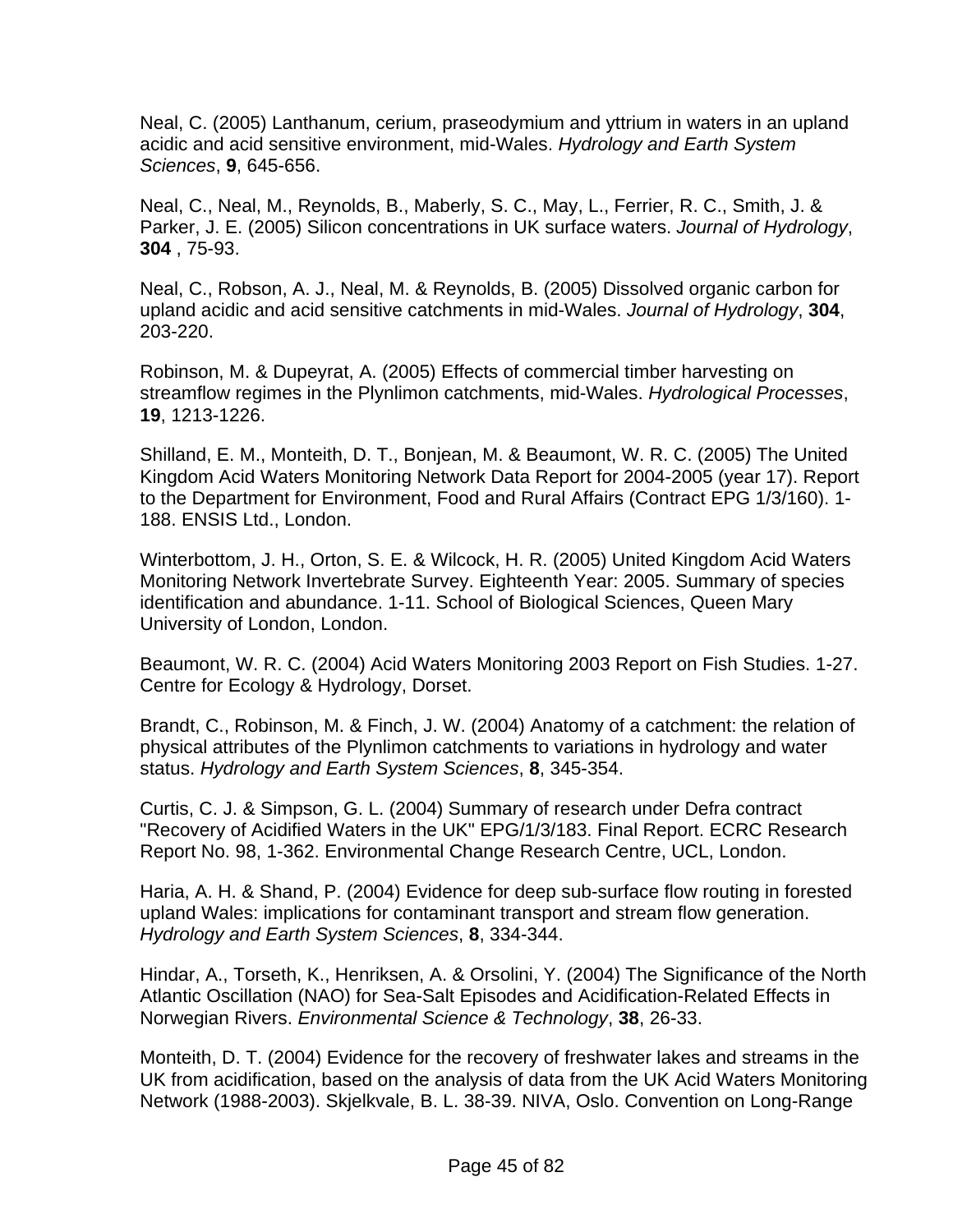Transboundary Air Pollution International Cooperative Programme on Assessment and Monitoring of Acidification of Rivers and Lakes. Proceedings of the 19th meeting of the ICP Waters Programme Task Force in Lugano, Switzerland. October 18-20, 2003.

Neal, C. (2004) The water quality functioning of the upper River Severn, Plynlimon, mid-Wales: issues of monitoring, process understanding and forestry. *Hydrology and Earth System Sciences*, **8**, 521-532.

Neal, C., Neal, M., Wickham, H., Hill, L., Reynolds, B. & Williams, B. (2004) The impact of conifer harvesting on stream water quality: the Afon Hafren, mid-Wales. *Hydrology and Earth System Sciences*, **8**, 503-520.

Ness, L., Neal, C., Davies, T. D. & Reynolds, B. (2004) Impacts of the North Atlantic Oscillation on stream water chemistry in mid-Wales. *Hydrology and Earth System Sciences*, **8**, 409-421.

Shilland, E. M., Monteith, D. T., Bonjean, M. & Beaumont, W. R. C. (2004) The United Kingdom Acid Waters Monitoring Network Data Report for 2003-2004 (year 16). Report to the Department for Environment, Food and Rural Affairs (Contract EPG 1/3/160). 1- 188. ENSIS Ltd., London.

Whitehead, P. G., Hill, T. J. & Neal, C. (2004) Impacts of forestry on nitrogen in upland and lowland catchments: a comparison of the River Severn at Plynlimon in mid-Wales and the Bedford Ouse in south-east England using the INCA Model. *Hydrology and Earth System Sciences*, **8**, 533-544.

Winterbottom, J. H., Orton, S. E. & Wilcock, H. R. (2004) United Kingdom Acid Waters Monitoring Network Invertebrate Survey. Seventeenth Year: 2004. Summary of species identification and abundance. 1-11. School of Biological Sciences, Queen Mary University of London, London.

Worrall, F., Harriman, R., Evans, C. D., Watts, C. D., Adamson, J., Neal, C., Tipping, E., Burt, T., Grieve, I., Monteith, D., Naden, P. S., Nisbet, T., Reynolds, B. & Stevens, P. (2004) Trends in dissolved organic carbon in UK rivers and lakes. *Biogeochemistry*, **70**, 369-402.

Beaumont, W. R. C. (2003) Acid Waters Monitoring 2002 Report on Fish Studies. 1-25. Centre for Ecology & Hydrology, Dorset.

Neal, C. (2003) Dissolved beryllium in rainfall, stream and shallow groundwaters in the Upper River Severn catchments, Plynlimon, mid Wales. *The Science of The Total Environment*, **314-316**, 171-184.

Neal, C., Neal, M., Davies, H. & Smith, J. (2003) Fluoride in UK rivers. *The Science of The Total Environment*, **314-316**, 209-231.

Neal, C., Reynolds, B., Neal, M., Hughes, S., Wickham, H., Hill, L., Rowland, P. & Pugh, B. (2003) Soluble reactive phosphorus levels in rainfall, cloud water, throughfall,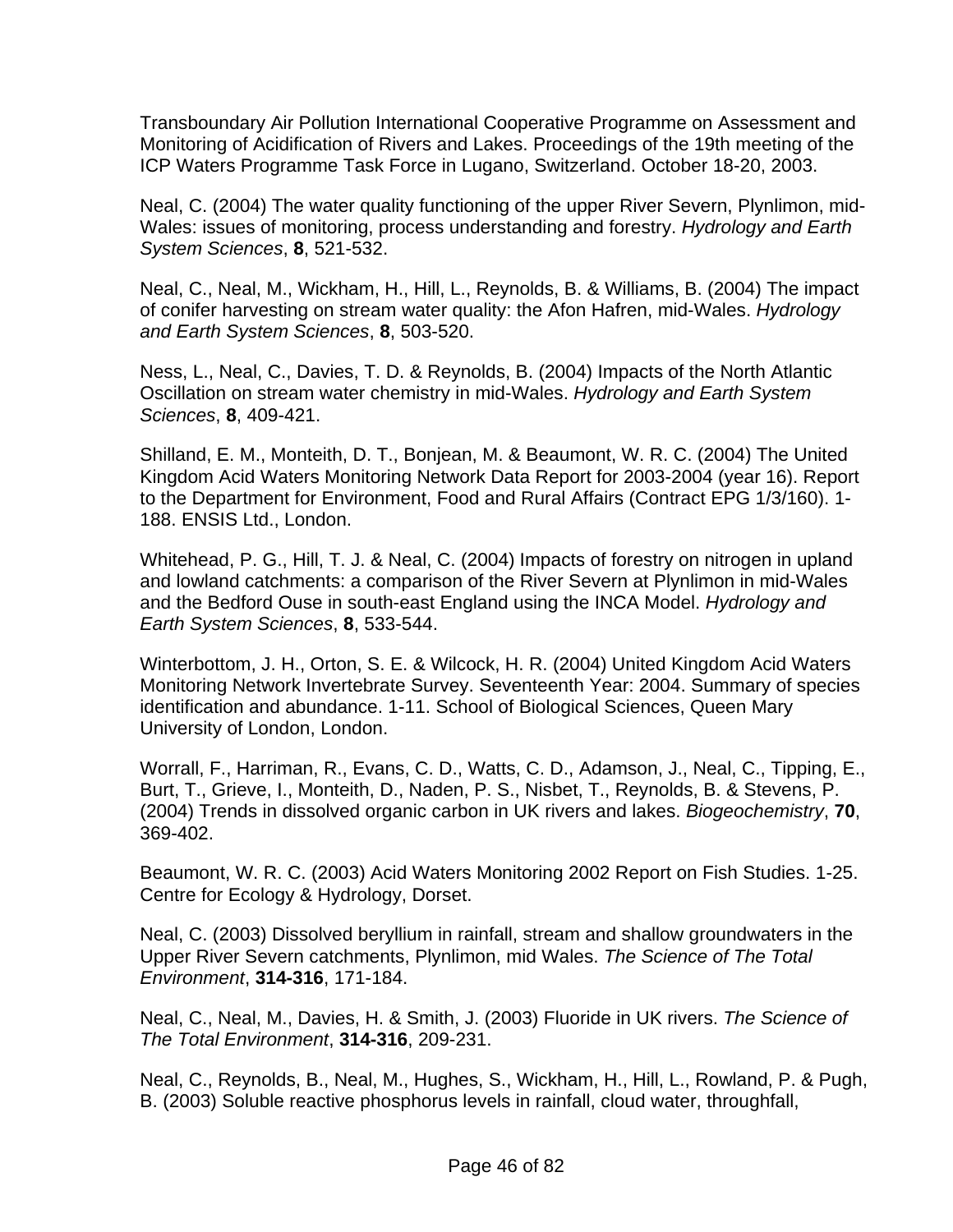stemflow, soil waters, stream waters and groundwaters for the Upper River Severn area, Plynlimon, mid Wales. *The Science of The Total Environment*, **314-316**, 99-120.

Neal, C., Reynolds, B., Neal, M., Hill, L., Wickham, H. & Pugh, B. (2003) Nitrogen in rainfall, cloud water, throughfall, stemflow, stream water and groundwater for the Plynlimon catchments of mid-Wales. *The Science of The Total Environment*, **314-316**, 121-151.

Shilland, E. M., Monteith, D. T., Smith, J. & Beaumont, W. R. C. (2003) The United Kingdom Acid Waters Monitoring Network Data Report for 2002-2003 (year 15). Report to the Department for Environment, Food and Rural Affairs (Contract EPG 1/3/160) and the Department of the Environment Northern Ireland (Contract CON 4/4 (38)). 1-178. ENSIS Ltd, London.

Winterbottom, J. H. & Orton, S. E. (2003) United Kingdom Acid Waters Monitoring Network Invertebrate Survey. Sixteenth Year: 2003. Summary of species identification and abundance. 1-11. School of Biological Sciences, Queen Mary University of London, London.

Beaumont, W. R. C. (2002) Acid Waters Monitoring 2001 Report on Fish Studies. 1-14. Centre for Ecology & Hydrology, Dorset.

Beaumont, W. R. C. (2002) Acid Waters Monitoring 2001 Report on Fish Studies: Addendum. 1-8. Centre for Ecology & Hydrology, Dorset.

Dawson, J. J. C., Billett, M. F., Neal, C. & Hill, S. (2002) A comparison of particulate, dissolved and gaseous carbon in two contrasting upland streams in the UK. *Journal of Hydrology*, **257**, 226-246.

Hill, T., Whitehead, P. & Neal, C. (2002) Modelling long-term stream acidification in the chemically heterogeneous Upper Severn catchment, Mid-Wales. *The Science of The Total Environment*, **286**, 215-232.

Shilland, E. M., Monteith, D. T., Smith, J. & Beaumont, W. R. C. (2002) The United Kingdom Acid Waters Monitoring Network Data Report for 2000-2001 (year 13). Report to the Department for Environment, Food and Rural Affairs (Contract EPG 1/3/160) and the Department of the Environment Northern Ireland (Contract CON 4/4 (38)). 1-178. ENSIS Ltd, London.

Shilland, E. M., Monteith, D. T., Smith, J. & Beaumont, W. R. C. (2002) The United Kingdom Acid Waters Monitoring Network Data Report for 2001-2002 (year 14). Report to the Department for Environment, Food and Rural Affairs (Contract EPG 1/3/160) and the Department of the Environment Northern Ireland (Contract CON 4/4 (38)). 1-178. ENSIS Ltd, London.

Winterbottom, J. H. & Orton, S. E. (2002) United Kingdom Acid Waters Monitoring Network Invertebrate Survey. Fifteenth Year: 2002. Summary of species identification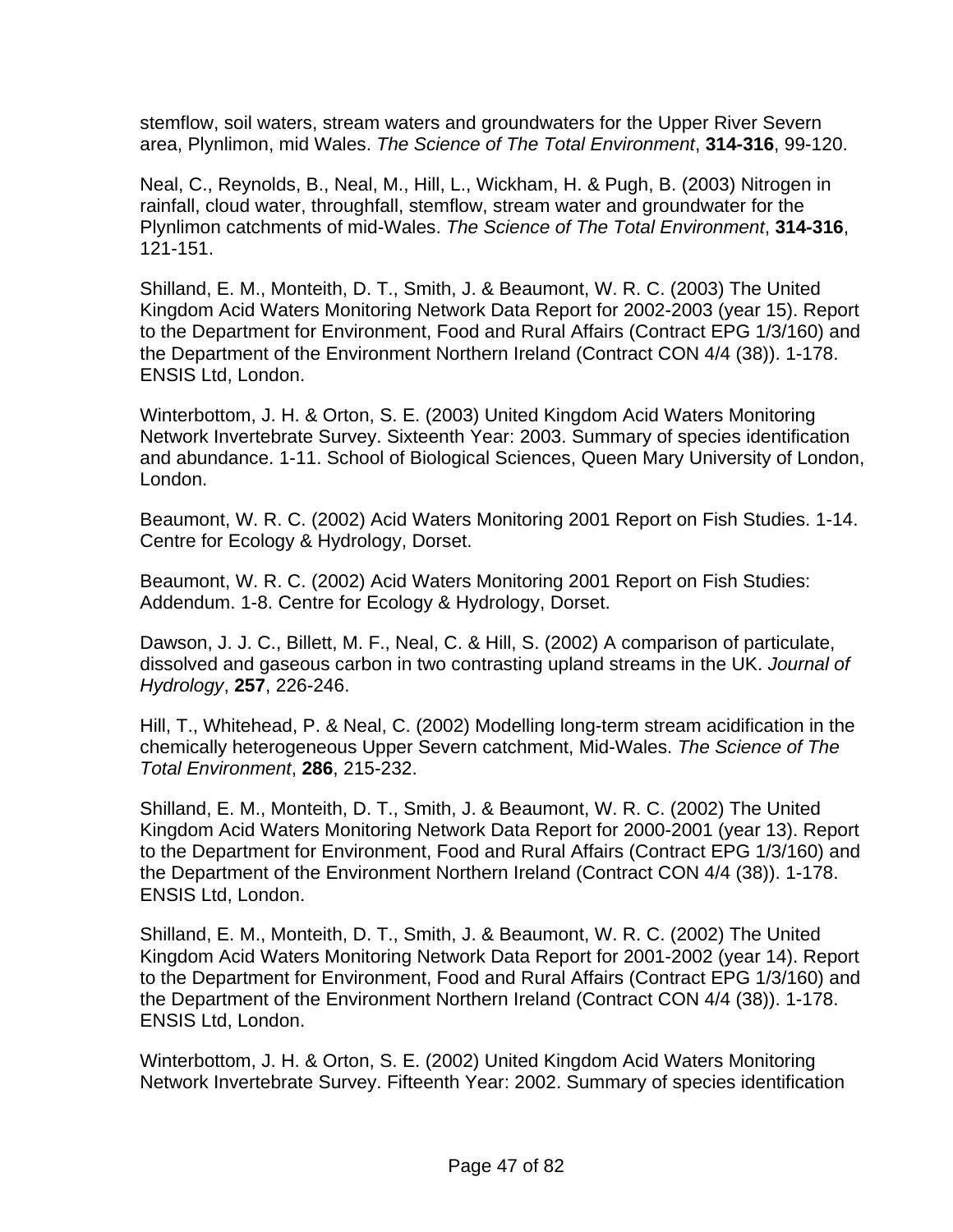and abundance. 1-11. School of Biological Sciences, Queen Mary University of London, London.

Beaumont, W. R. C. & McDonnell, N. (2001) Acid Waters Monitoring 2000 Report on Fish Studies. 1-18. Centre for Ecology & Hydrology, Dorset.

CLAM. (2001) Summary of Research under DETR Contract "Acidification of freshwaters: the role of nitrogen and the prospects for recovery", EPG1/3/117. Curtis, C. J. and Simpson, G. Research Report No. 79. Environmental Change Research Centre, University College London, London.

Curtis, C. J. & Simpson, G. L. (2001) Summary of research under DETR contract "Acidification of freshwaters:the role of nitrogen and the prospects for recovery" EPG/1/3/117. Work package 1: Nitrogen. Research Report No. 79, 1-149. Environmental Change Research Centre, UCL, London.

Curtis, C. J. & Simpson, G. L. (2001) Summary of research under DETR contract "Acidification of freshwaters:the role of nitrogen and the prospects for recovery" EPG/1/3/117. Work package 2: Recovery. Research Report No. 79, 1-222. Environmental Change Research Centre, UCL, London.

Evans, C. D. & Monteith, D. T. (2001) Chemical trends at lakes and streams in the UK Acid Waters Monitoring Network, 1988-2000: Evidence for recent recovery at a national scale. *Hydrology and Earth System Sciences*, **5**, 351-366.

Evans, C. D., Cullen, J. M., Alewell, C., Kopacek, J., Marchetto, A., Moldan, F., Prechtel, A., Rogora, M., Vesely, J. & Wright, R. (2001) Recovery from acidification in European surface waters. *Hydrology and Earth System Sciences*, **5**, 283-297.

Jenkins, A. & Cullen, J. M. (2001) An Assessment of the potential impact of the Gothenburg Protocol on surface water chemistry using the dynamic MAGIC model at acid sensitive sites in the UK. *Hydrology and Earth System Sciences*, **5**, 529-541.

Monteith, D. T. & Evans, C. D. (2001) United Kingdom Acid Waters Monitoring Network. 1-24. Department of the Environment, Transport and the Regions, London.

Monteith, D. T., Evans, C. D. & Patrick, S. (2001) Monitoring acid waters in the UK: 1988-1998 Trends. *Water Air and Soil Pollution*, **130**, 1307-1312.

Neal, C., Reynolds, B., Neal, M., Pugh, B., Hill, L. & Wickham, H. (2001) Long-term changes in the water quality of rainfall, cloud water and stream water for moorland, forested and clear-felled catchments at Plynlimon, mid-Wales. *Hydrology and Earth System Sciences*, **5**, 459-476.

NEGTAP. (2001) Transboundary Air Pollution: Acidification, Eutrophication and Ground-Level Ozone in the UK. 1-314. Department For Environment, Food and Rural Affairs (DEFRA), London.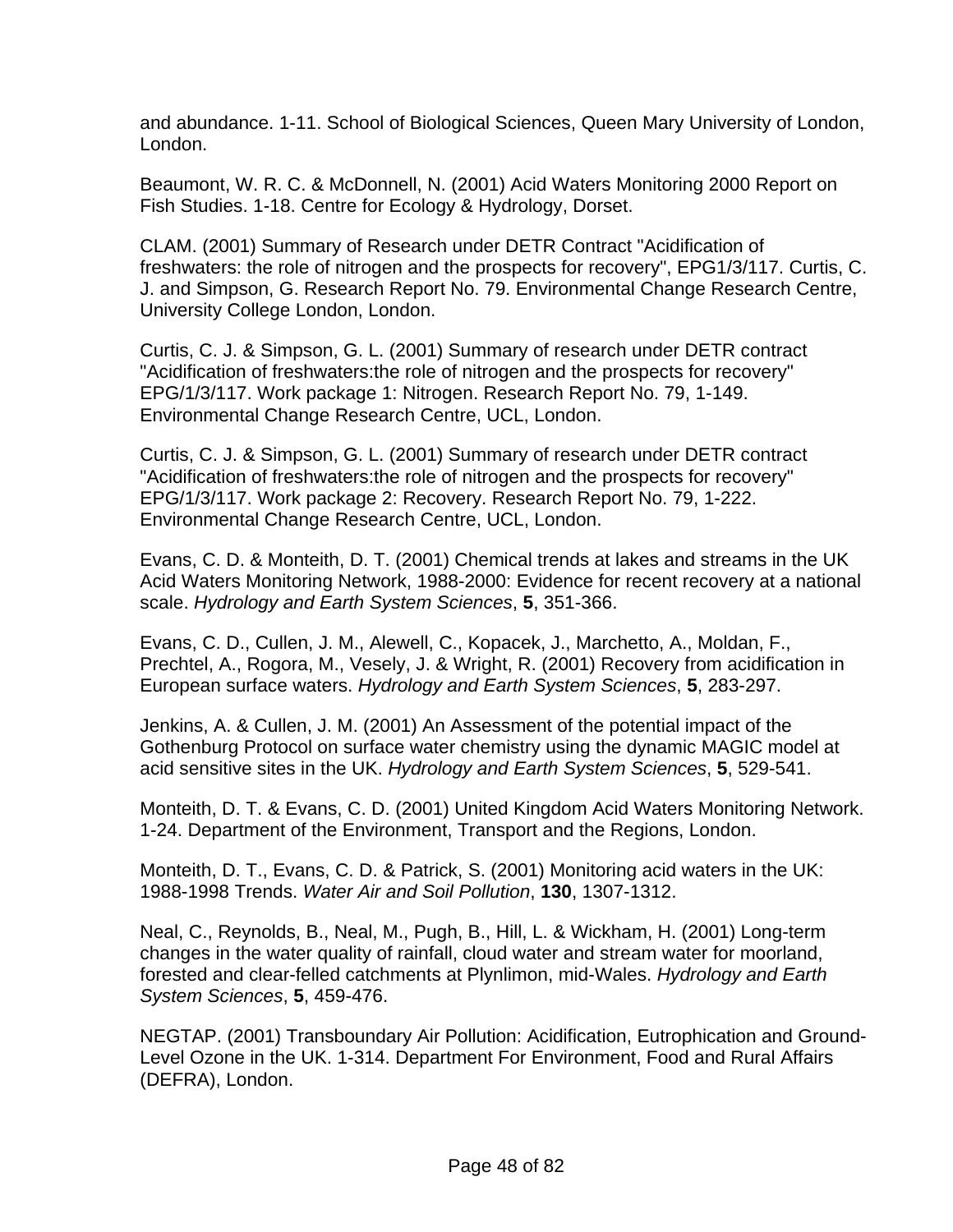Winterbottom, J. H. & Orton, S. (2001) United Kingdom Acid Waters Monitoring Network Invertebrate Survey. Fourteenth Year: 2001. Summary of species identification and abundance. 1-11. School of Biological Sciences, Queen Mary & Wesfield College (University of London), London.

Wright, R. F., Alewell, C., Cullen, J. M., Evans, C. D., Marchetto, A., Moldan, F., Prechtel, A. & Rogora, M. (2001) Trends in nitrogen deposition and leaching in acidsensitive streams in Europe. *Hydrology and Earth System Sciences*, **5**, 299-310.

Beaumont, W. R. C. & Ingram, A. (2000) Acid Waters Monitoring 1999 Report on Fish Studies. Centre for Ecology & Hydrology, Dorset.

Monteith, D. T. & Evans, C. D. (2000) United Kingdom Acid Waters Monitoring Network 10 Year Report. Analysis and Interpretation of Results, April 1988 - March 1998. Monteith, D. T. and Evans, C. D. 1-364. ENSIS Ltd, London.

Neal, C. & Kirchner, J. W. (2000) Sodium and chloride levels in rainfall, mist, streamwater and groundwater at the Plynlimon catchments, mid-Wales: inferences on hydrological and chemical controls. *Hydrology and Earth System Sciences*, **4**, 295-310.

Neal, C. (2000) The fractionation of the elements in river waters with respect to the continental crust: a UK perspective based on a river enrichment factor approach. *Hydrology and Earth System Sciences*, **4**, 499-509.

Neal, C., Neal, M. & Wickham, H. (2000) Phosphate measurement in natural waters: two examples of analytical problems associated with silica interference using phosphomolybdic acid methodologies. *The Science of The Total Environment*, **251-252**, 511-522.

Winterbottom, J. H. & Orton, S. (2000) United Kingdom Acid Waters Monitoring Network Invertebrate Survey. Thirteenth Year: 2000. Summary of species identification and abundance. 1-11. School of Biological Sciences, Queen Mary & Wesfield College (University of London), London.

Beaumont, W. R. C. & Sturgess, P. (1999) Acid Waters Monitoring 1998 Report on Fish Studies. 1-26. Institute of Freshwater Ecology, Dorset.

Beaumont, W. R. C., Sturgess, P. & Pinder, A. (1999) Acid Waters Monitoring Report on Fish Studies 1988-1997. 1-129. Institute of Freshwater Ecology, Dorset.

Curtis, C. J., Murlis, J., Battarbee, R. W., Bull, K., Campbell, G., Fowler, D., Jenkins, A., Monteith, D. T., Ormerod, S. & Reynolds, B. (1999) Acid deposition in the UK: a review of environmental damage and recovery prospects. NSCA Occasional Paper No.1, 1-28. National Society for Clean Air and Environmental Protection, Brighton.

Henderson, P. A. (1999) Atmospheric Deposition of Heavy Metals: an assessment of monitoring in the UK with reference to critical loads and forthcoming legislation. A scoping study produced for the Department of the Environment, Transport and the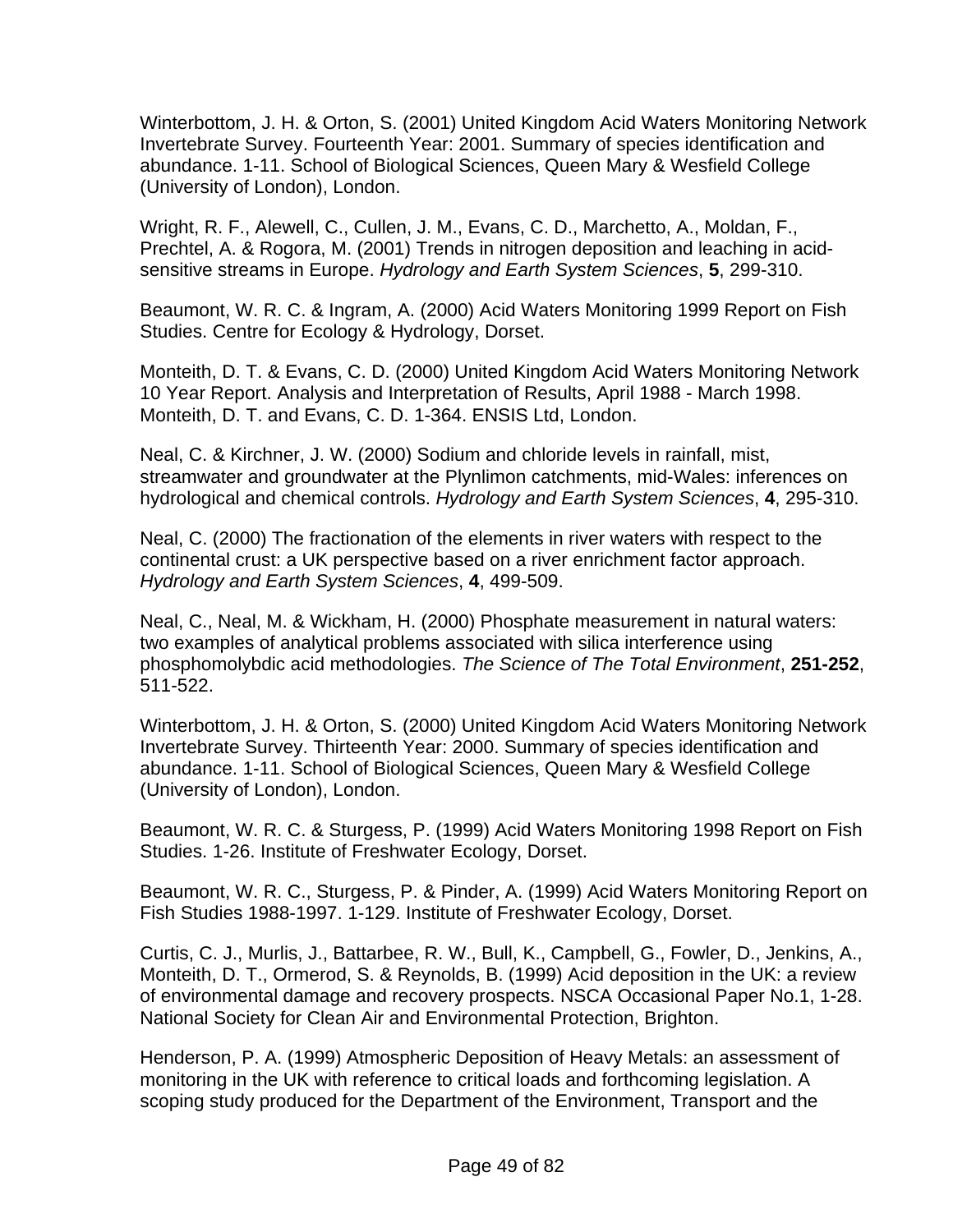Regions (DETR) as part of the Critical LoadsAcidity and Metals programme (contract no. EPG 1/3/117 [AQ 17/8/307]). ENSIS Ltd. University College London, London.

Kirby, C., Neal, C., Turner, H. & Moorhouse, P. (1999) A bibliography of hydrological, geomorphological, sedimentological, biological and hydrochemical references to the Institute of Hydrology experimental catchment studies in Plynlimon. *Hydrol.Earth Syst.Sci.*, **1**, 755-764.

Winterbottom, J. H. & Orton, S. (1999) United Kingdom Acid Waters Monitoring Network Invertebrate Survey. Twelth Year: 1999. Summary of species identification and abundance. 1-10. School of Biological Sciences, Queen Mary & Wesfield College (University of London), London.

Beaumont, W. R. C. & Pinder, A. (1998) Acid Waters Monitoring 1997 Report on Fish Studies. 1-27. Centre for Ecology & Hydrology, Dorset.

Helliwell, R. C., Ferrier, R. C. & Jenkins, A. (1998) A two-layer application of the MAGIC model to predict the effects of land use scenarios and reductions in deposition on acid sensitive soils in the UK. *Hydrology and Earth System Sciences*, **2**, 497-507.

Jenkins, A., Helliwell, R. C., Swingewood, P. J., Sefton, C., Renshaw, M. & Ferrier, R. C. (1998) Will reduced sulphur emissions under the Second Sulphur Protocol lead to recovery of acid sensitive sites in UK? *Environmental Pollution*, **99**, 309-318.

Monteith, D. T., Renshaw, M. & Patrick, S. T. (1998) Monitoring the long term chemical and biological response to changing sulphur and nitrogen emissions of sensitive waters, United Kingdom. *Headwaters: Water Resources and Soil Conservation* 111-125.

Monteith, D. T., Evans, C. D., Beaumont, W. R. C. & Delinikajtis, C. (1998) The United Kingdom Acid Waters Monitoring Network Data Report for 1997-1998 (year 10). Report to the DETR and the DoE Northern Ireland. ENSIS Ltd, London.

Neal, C., Reynolds, B., Adamson, J. K., Stevens, P. A., Neal, M., Harrow, M. & Hill, S. (1998) Analysis of the impacts of major anion variations on surface water acidity particularly with regard to conifer harvesting: Case studies from Wales and Northern England. *Hydrology and Earth System Sciences*, **2**, 303-322.

Sefton, C. E. M. & Jenkins, A. (1998) A regional application of the MAGIC model in Wales: calibration and assessment of future recovery using a Monte-Carlo approach. *Hydrology and Earth System Sciences*, **2**, 521-531.

Winterbottom, J. H. & Orton, S. (1998) United Kingdom Acid Waters Monitoring Network Invertebrate Survey. Eleventh Year: 1998. Summary of species identification and abundance. 1-10. School of Biological Sciences, Queen Mary & Wesfield College (University of London), London.

Beaumont, W. R. C. & Bradley, D. C. (1997) Acid Waters Monitoring 1996 Report on Fish Studies. 1-36. Centre for Ecology & Hydrology, Dorset.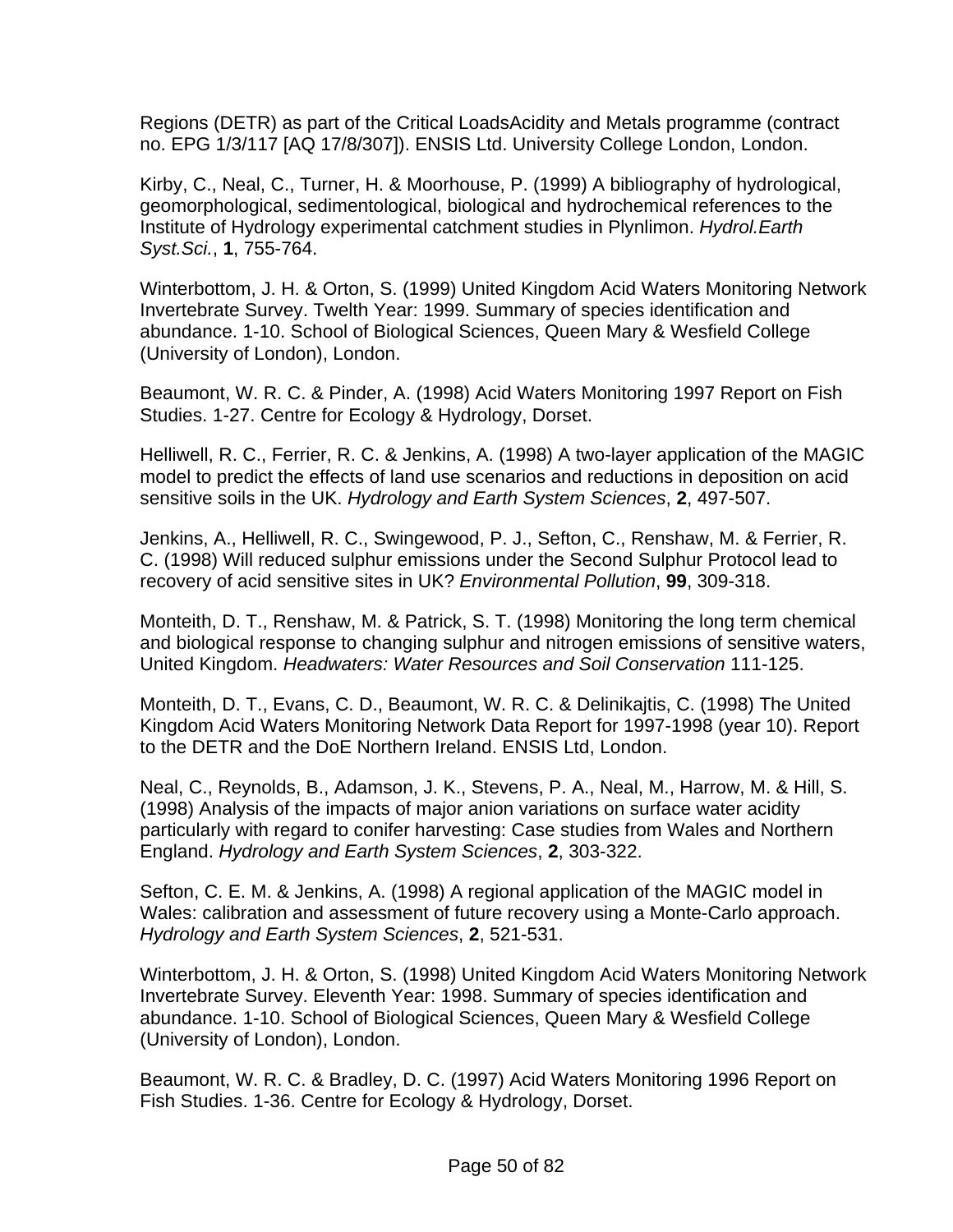Gee, J. H. R. & Smith, B. D. (1997) Benthic invertebrates in the headwaters of the Wye and Severn: effects of forestry and clear-felling. *Hydrology and Earth System Sciences*, **1**, 549-556.

Monteith, D. T., Renshaw, M., Evans, C. D. & Patrick, S. T. (1997) The United Kingdom Acid Waters Monitoring Network Data Report for 1996-1997 (year 9). Report to the DoE and the DoE Northern Ireland. ENSIS Ltd, London.

Reynolds, B., Fowler, D., Smith, R. I. & Hall, J. R. (1997) Atmospheric inputs and catchment solute fluxes for major ions in five Welsh upland catchments. *Journal of Hydrology*, **194**, 305-329.

Robertson, A. L., Lancaster, J., Belyea, L. R. & Hildrew, A. G. (1997) Hydraulic habitat and the assemblage structure of stream benthic microcrustacea. *Journal of the North American Benthological Society*, **16**, 562-575.

Winterbottom, J. H. & Orton, S. (1997) United Kingdom Acid Waters Monitoring Network Invertebrate Survey. Tenth Year: 1997. Summary of species identification and abundance. 1-10. School of Biological Sciences, Queen Mary & Wesfield College (University of London), London.

Beaumont, W. R. C. (1996) Acid Waters Monitoring 1995 Report on Fish Studies. 1-25. Institute of Freshwater Ecology, Dorset.

Campbell, G. W. & Lee, D. S. (1996) Atmospheric deposition of sulphur and nitrogen species in the UK. *Freshwater Biology*, **36**, 151-167.

Crisp, D. T. & Beaumont, W. R. C. (1996) The trout (Salmo trutta L.) populations of the headwaters of the Rivers Severn and Wye, mid-Wales, UK. *The Science of The Total Environment*, **177**, 113-123.

Jenkins, A., Boorman, D. & Renshaw, M. (1996) The UK acid waters monitoring network: An assessment of chemistry data, 1988-93. *Freshwater Biology*, **36**, 169-178.

Lancaster, J., Real, M., Juggins, S., Monteith, D. T., Flower, R. J. & Beaumont, W. R. C. (1996) Monitoring temporal changes in the biology of acid waters. *Freshwater Biology*, **36** , 179-201.

Lancaster, J. & Patrick, S. (1996) The UK acid waters monitoring network: A preface. *Freshwater Biology*, **36**, 129-130.

Monteith, D. T., Renshaw, M., Beaumont, W. R. C. & Patrick, S. T. (1996) The United Kingdom Acid Waters Monitoring Network Data Report for 1995-1996 (year 8). Report to the DoE and the DoE Northern Ireland. ENSIS Ltd, London.

Neal, C., Smith, C. J., Jeffery, H. A., Harrow, M. & Neal, M. (1996) Dissolved chromium pollution in rainfall and surface waters in mid-Wales during the mid-1980s. *The Science of The Total Environment*, **188**, 127-138.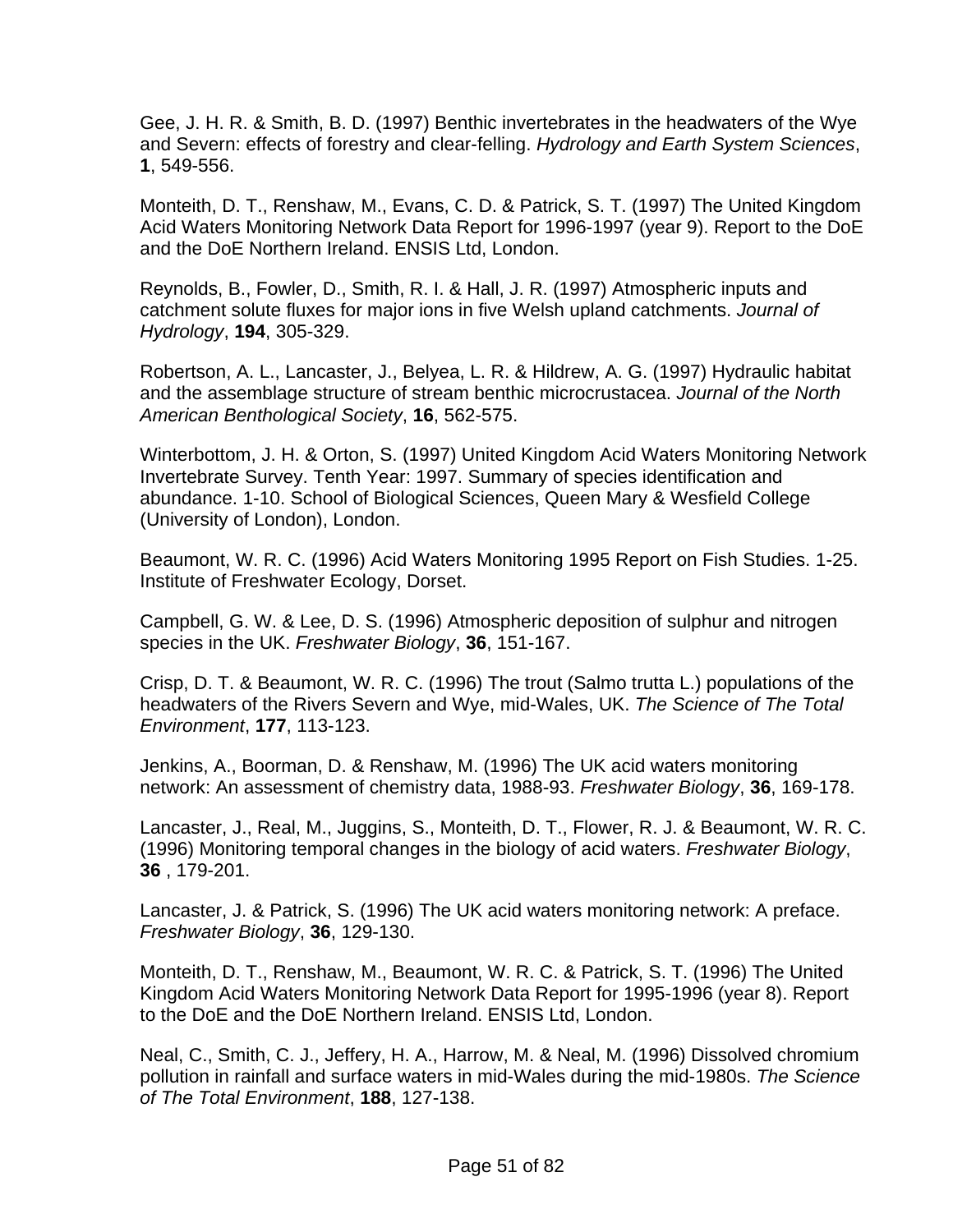Patrick, S., Battarbee, R. W. & Jenkins, A. (1996) Monitoring acid waters in the UK: An overview of the UK acid waters monitoring network and summary of the first interpretative exercise. *Freshwater Biology*, **36**, 131-150.

Winterbottom, J. H. & Orton, S. (1996) United Kingdom Acid Waters Monitoring Network Invertebrate Survey. Ninth Year: 1996. Summary of species identification and abundance. 1-10. School of Biological Sciences, Queen Mary & Wesfield College (University of London), London.

Battarbee, R. W., Allott, T. E. H., Bull, K., Christie, A. E. G., Curtis, C. J., Flower, R. J., Hall, J. R., Harriman, R., Jenkins, A., Juggins, S., Kreiser, A. M., Metcalfe, S. E., Ormerod, S. J. & Patrick, S. T. (1995) Critical Loads of Acid Deposition for United Kingdom Freshwaters. Critical Loads Advisory Group. Sub group Report on Freshwaters. 1-80. Institute of Terrestrial Ecology (Edinburgh Research Station), Penicuik.

Beaumont, W. R. C. (1995) Acid Waters Monitoring 1994 Report on Fish Studies. 1-26. Institute of Freshwater Ecology, Dorset.

Jenkins, A., Campbell, G., Renshaw, M., Boorman, D., Stedman, J. & Patrick, S. (1995) Surface water acidification in the UK; Current status, recent trends and future predictions. *Water Air and Soil Pollution*, **85**, 565-570.

Jenkins, A. (1995) Freshwater Recovery and Future Trends. Battarbee, R. W. 61-67. ENSIS Ltd, London. Acid Rain and Its Impact: The Critical Loads Debate. 17-9-1993.

Monteith, D. T., Renshaw, M. & Beaumont, W. R. C. (1995) The United Kingdom Acid Waters Monitoring Network Data Report for 1994-1995 (year 7). Report to the DoE and the DoE Northern Ireland. ENSIS Ltd, London.

Neal, C. (1995) Aluminium speciation variations in an acidic upland stream draining the Hafren spruce forest, Plynlimon, Mid-Wales. *Journal of Hydrology*, **164**, 39-51.

Patrick, S. T., Monteith, D. T. & Jenkins, A. (1995) UK Acid Waters Monitoring Network: The first five years. Analysis and interpretation of results, April 1988 - March 1993. 1- 320. ENSIS Publishing, London.

Winterbottom, J. H. & Orton, S. (1995) United Kingdom Acid Waters Monitoring Network Invertebrate Survey. Eighth Year: 1995. Summary of species identification and abundance. 1-10. School of Biological Sciences, Queen Mary & Wesfield College (University of London), London.

Beaumont, W. R. C. & Miles, L. (1994) Acid Waters Monitoring 1993 Report on Fish Studies. 1-42. Institute of Freshwater Ecology, Dorset.

Monteith, D. T., Renshaw, M., Beaumont, W. R. C. & Patrick, S. T. (1994) The United Kingdom Acid Waters Monitoring Network Data Report for 1993-1994 (year 6). Report to the DoE and the DoE Northern Ireland. ENSIS Ltd, London.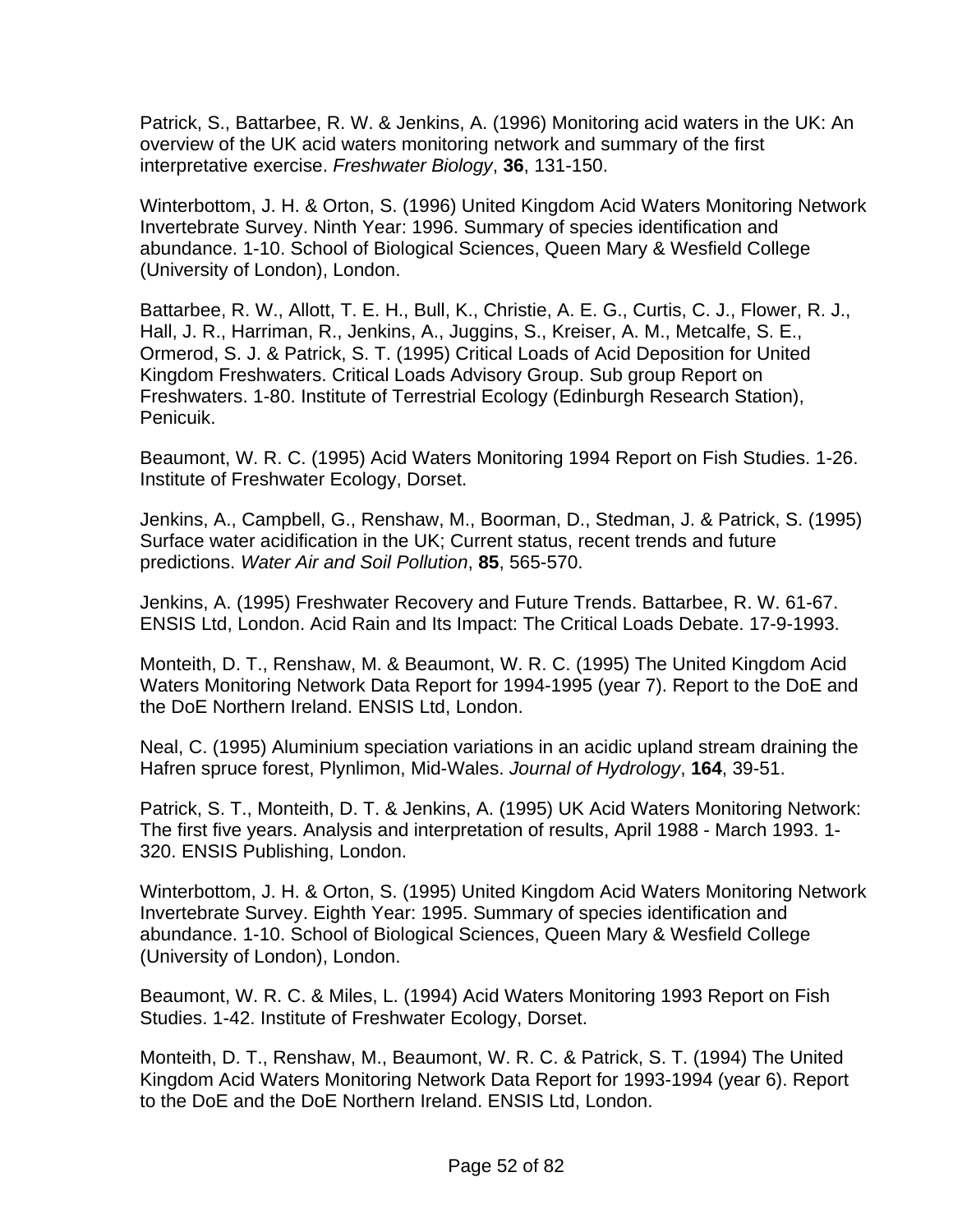Sloan, W. T., Jenkins, A. & Eatherall, A. (1994) A Simple-Model of Stream Nitrate Concentrations in Forested and Deforested Catchments in Mid-Wales. *Journal of Hydrology*, **158**, 61-78.

Winterbottom, J. H. & Orton, S. (1994) United Kingdom Acid Waters Monitoring Network Invertebrate Survey. Seventh Year: 1994. Summary of species identification and abundance. 1-9. School of Biological Sciences, Queen Mary & Wesfield College (University of London), London.

Beaumont, W. R. C. (1993) Acid Waters Monitoring 1992 Report on Fish Studies. 1-18. Institute of Freshwater Ecology, Dorset.

Juggins, S., Shaw, C., Patrick, S. T., Monteith, D. T., Beaumont, W. R. C. & Reed, J. (1993) The United Kingdom Acid Waters Monitoring Network Data Report for 1992- 1993 (year 5). Report to the DoE and the DoE Northern Ireland. ENSIS Ltd, London.

Lancaster, J. & Hildrew, A. G. (1993) Characterizing In-Stream Flow Refugia. *Canadian Journal of Fisheries and Aquatic Sciences*, **50**, 1663-1675.

Lancaster, J., Winterbottom, J. H. & Orton, S. (1993) United Kingdom Acid Waters Monitoring Network Invertebrate Survey. Sixth Year: 1993. Summary of species identification and abundance. 1-9. School of Biological Sciences, Queen Mary & Westfield College (University of London), London.

Orange, A. (1993) Effects of Channel Liming on the Bryophytes and Lichens of the Upper River Severn. Department of Botany, National Museum of Wales: Report to National Rivers Authority.

Robson, A. J., Neal, C., Hill, S. & Smith, C. J. (1993) Linking Variations in Short-Term and Medium-Term Stream Chemistry to Rainfall Inputs - Some Observations at Plynlimon, Mid-Wales. *Journal of Hydrology*, **144**, 291-310.

Rose, N. L. (1-1-1993) An Assessment of the Potential of the United Kingdom Acid Waters Monitoring Network to Monitor the Impact of Atmospheric Trace metals and Persistent Organic Compounds on Freshwaters. 1-87. Environmental Change Research Centre, University College London, London. Research Papers No 9.

Beaumont, W. R. C. (1992) Acid Waters Monitoring 1991 Report on Fish Studies. 1-16. Institute of Freshwater Ecology, Dorset.

Juggins, S., Shaw, C., Patrick, S. T., Monteith, D. T., Beaumont, W. R. C. & Reed, J. (1992) The United Kingdom Acid Waters Monitoring Network Data Report for 1991- 1992 (year 4). Report to the DoE and the DoE Northern Ireland. ENSIS Ltd, London.

Lancaster, J., Winterbottom, J. H. & Edmonds-Brown, V. (1992) United Kingdom Acid Waters Monitoring Network Invertebrate Survey. Fifth Year: 1992. Summary of species identification and abundance. 1-10. School of Biological Sciences, Queen Mary College (University of London), London.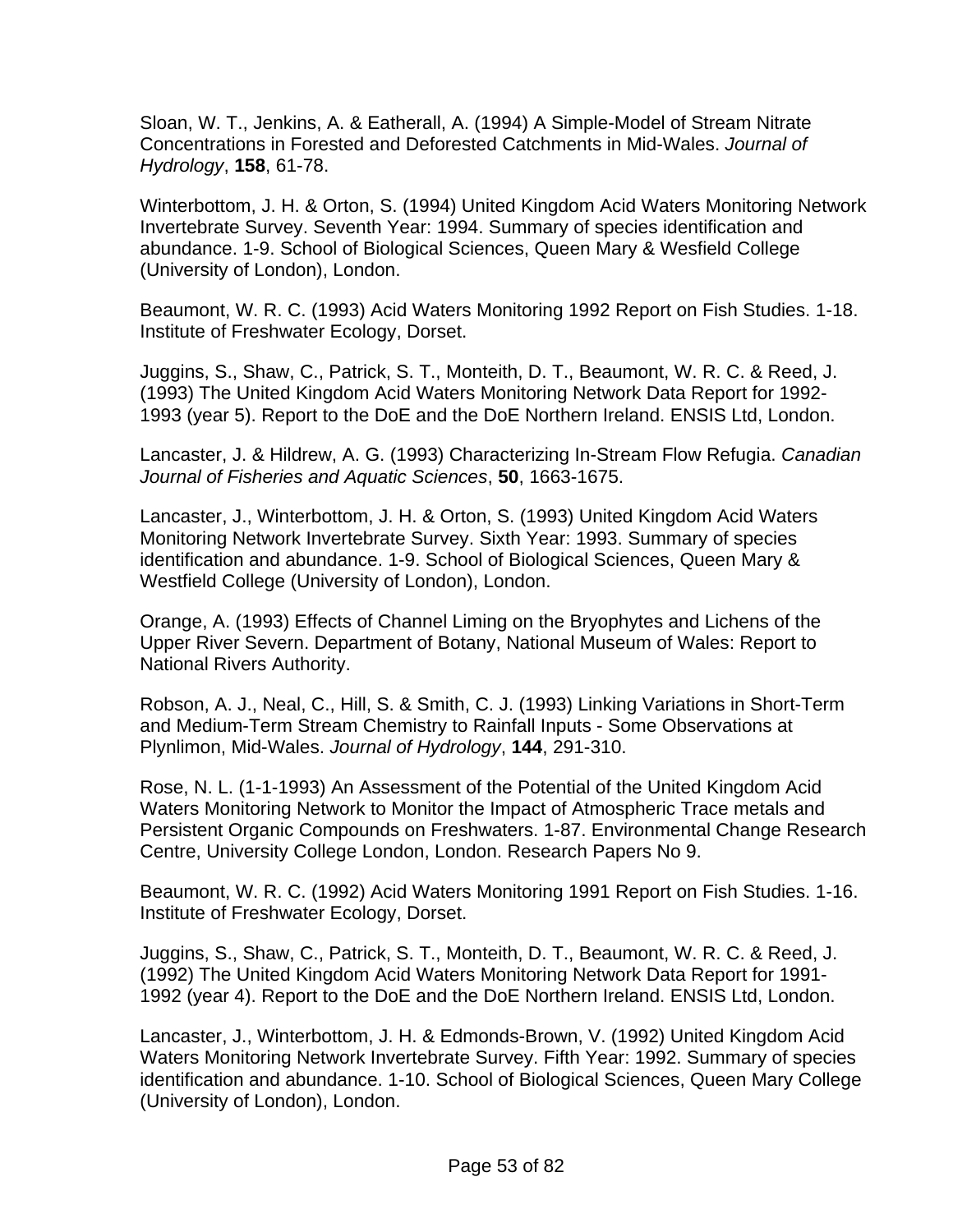Neal, C., Jeffery, H. A., Conway, T., Ryland, G. P., Smith, C. J., Neal, M. & Norton, S. A. (1992) Beryllium Concentrations in Rainfall, Stemflow, Throughfall, Mist and Stream Waters for An Upland Acidified Area of Mid-Wales. *Journal of Hydrology*, **136**, 33-49.

Juggins, S., Waters, D., Patrick, S. T. & Beaumont, W. R. C. (1991) The United Kingdom Acid Waters Monitoring Network Data Report for 1990-1991 (year 3). Report to the DoE and the DoE Northern Ireland. 1-124. ENSIS Ltd, London.

Kirby, C., Newson, M. D. & Gilman, K. (1991) Plynlimon research: The first two decades. Report Number 109, 1-197. Institute of Hydrology, Wallington, Oxfordshire.

Lancaster, J., Edmonds-Brown, V. & Winterbottom, J. H. (1991) United Kingdom Acid Waters Monitoring Network Invertebrate Survey. Fourth Year: 1991. Summary of species identification and abundance. 1-12. School of Biological Sciences, Queen Mary College (University of London), London.

Patrick, S. T., Waters, D., Juggins, S. & Jenkins, A. (1991) The United Kingdom Acid Waters Monitoring Network. Site descriptions and methodology report. 1-63. ENSIS Ltd, London.

Christopher, C. N., Smith, J., Walls, J., Billingham, P., Hill, S. & Neal, M. (1990) Hydrogeochemical Variations in Hafren Forest Stream Waters Mid-Wales Uk. *Journal of Hydrology (Amsterdam)*, **116**, 185-200.

Dobson, M. K., Edmonds-Brown, V. & Grodzinska, M. (1990) United Kingdom Acid Waters Monitoring Network Invertebrate Survey. Third Year: 1990. Summary of species identification and abundance. 1-15. School of Biological Sciences, Queen Mary College (University of London), London.

Juggins, S., Waters, D., Patrick, S. T., Jenkins, A. & Beaumont, W. R. C. (1990) The United Kingdom Acid Waters Monitoring Network Data Report for 1989-1990 (year 2). Report to the DoE. 1-101. ENSIS Ltd, London.

Neal, C. & Rosier, P. T. W. (1990) Chemical Studies of Chloride and Stable Oxygen Isotopes in 2 Conifer Afforested and Moorland Sites in the British Uplands. *Journal of Hydrology*, **115**, 269-283.

Neal, C., Smith, C. J., Walls, J., Billingham, P., Hill, S. & Neal, M. (1990) Comments on the Hydrochemical Regulation of the Halogen Elements in Rainfall, Stemflow, Throughfall and Stream Waters at An Acidic Forested Area in Mid-Wales. *Science of the Total Environment*, **91**, 1-11.

Neal, C., Robson, A. & Smith, C. J. (1990) Acid Neutralization Capacity Variations for the Hafren Forest Stream, Mid-Wales - Inferences for Hydrological Processes. *Journal of Hydrology*, **121**, 85-101.

Dobson, M. K. & Ibbotson, A. (1989) United Kingdom Acid Waters Monitoring Network Invertebrate Survey. Second Year: 1989. Summary of species identification and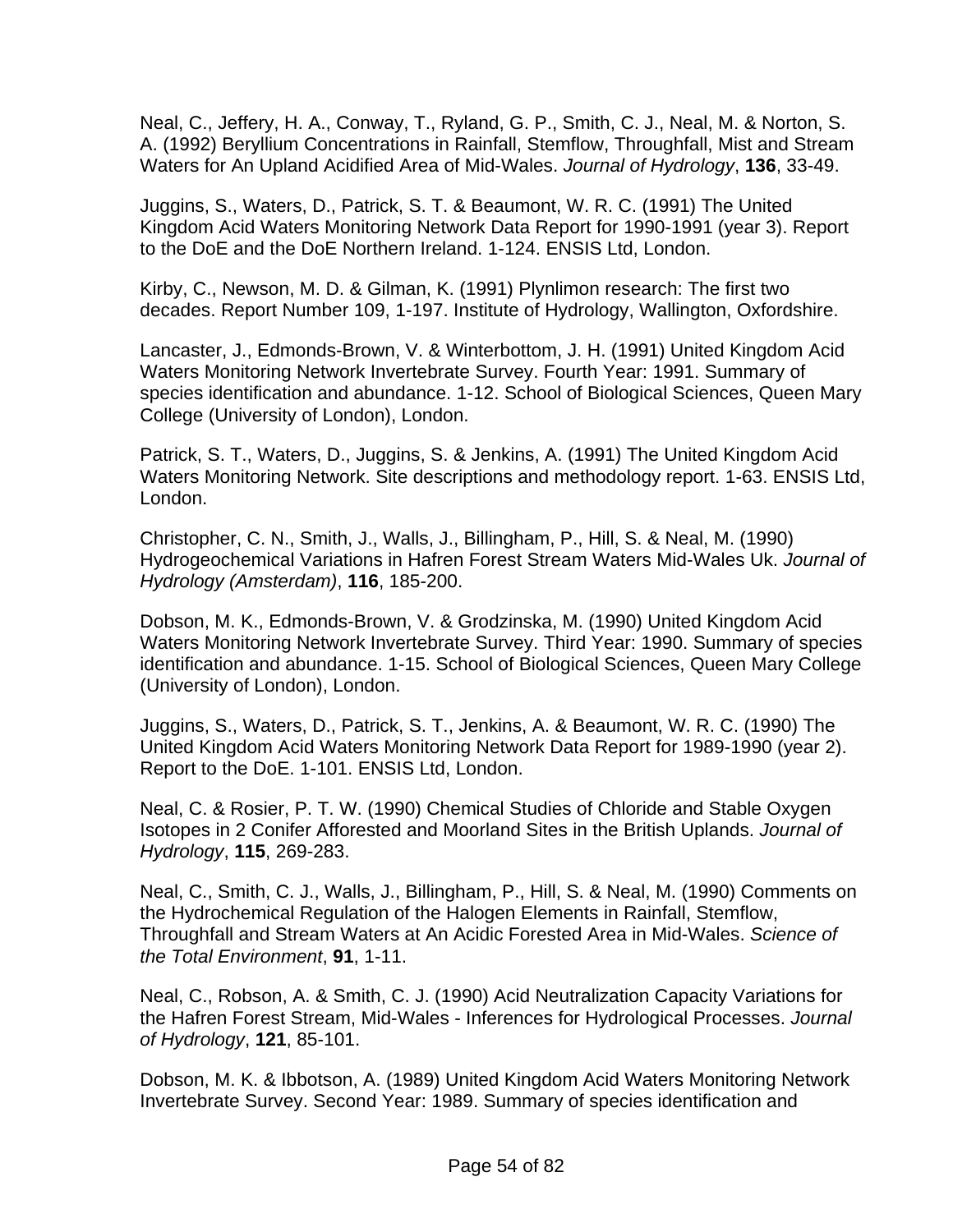abundance. 1-19. School of Biological Sciences, Queen Mary College (University of London), London.

Juggins, S., Watson, D., Waters, D., Patrick, S. T. & Jenkins, A. (1989) The United Kingdom Acid Waters Monitoring Network Introduction and Data Report for 1988-1989 (year 1). Report to the DoE. 1-91. ENSIS Ltd, London.

Neal, C., Reynolds, B., Stevens, P. & Hornung, M. (1989) Hydrogeochemical controls for inorganic aluminium in acidic stream and soil waters at two upland catchments in Wales. *Journal of Hydrology*, **106**, 155-175.

Lancaster, J., Dobson, M. K. & Rundle, S. D. (1988) United Kingdom Acid Waters Monitoring Network Invertebrate Survey. Summary of species identification and abundance. 1-19. School of Biological Sciences, Queen Mary College (University of London), London.

Neal, C. (1988) Determination of Dissolved Co2 in Upland Streamwater. *Journal of Hydrology*, **99**, 127-142.

Neal, C. (1988) Rho-Co2 Variations in Streamwaters Draining An Acidic and Acid Sensitive Spruce Forested Catchment in Mid-Wales. *Science of the Total Environment*, **76**, 279-283.

Neal, C. & Williams, R. J. (1988) Towards Establishing Aluminum Hydroxy Silicate Solubility Relationships for Natural-Waters. *Journal of Hydrology*, **97**, 347-352.

Crisp, D. T., Cubby, P. R. & Robson, S. (1980) A Survey of Fish Populations in the Streams of the Plynlimon Experimental Catchments. Report to Institute of Hydrology. 1- 8. Freshwater Biological Association, Teesdale Unit, Barnard Castle.

Newson, M. (1980) The geomorphological effectiveness of floods – a contribution stimulated by two recent events in mid-wales. *Earth Surface Processes*, **5**, 1-16.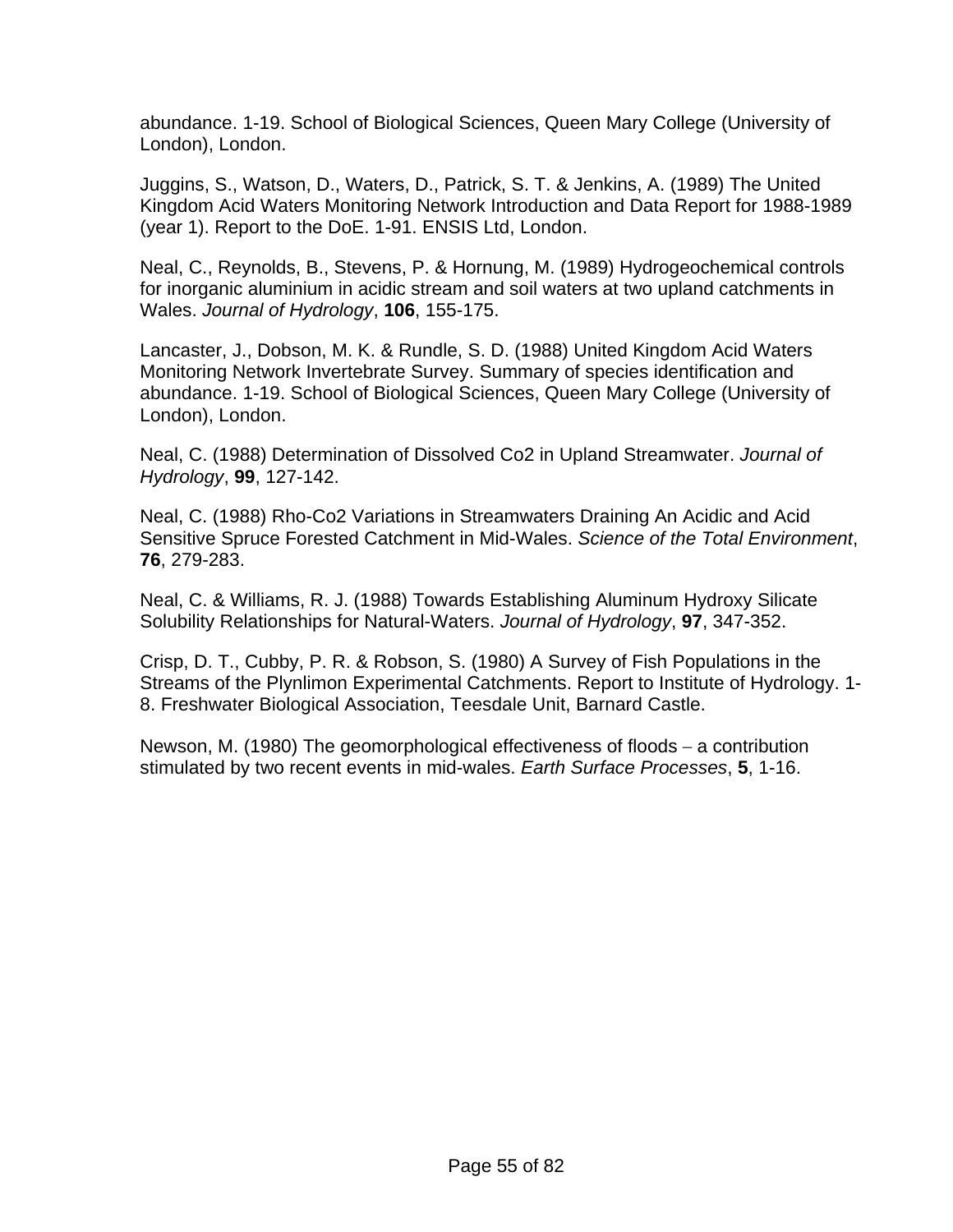#### **5 Afon Gwy**



**Figure 3 Afon Gwy biological survey section 4th July 2012** 

#### **5.1 Summary Overview**

Chemical and biological sample collection, analysis and data collation, quality control and archiving proceeded without any problems at Afon Gwy during the period from April 2012 to March 2013.

#### **5.2 Water Chemistry**

Samples were collected by CEH early every month throughout the period April 2012 to March 2013, delivered to the analytical laboratories on schedule and are in the process of being analysed, quality controlled and archived in the UKAWMN central chemistry database at CEH Lancaster.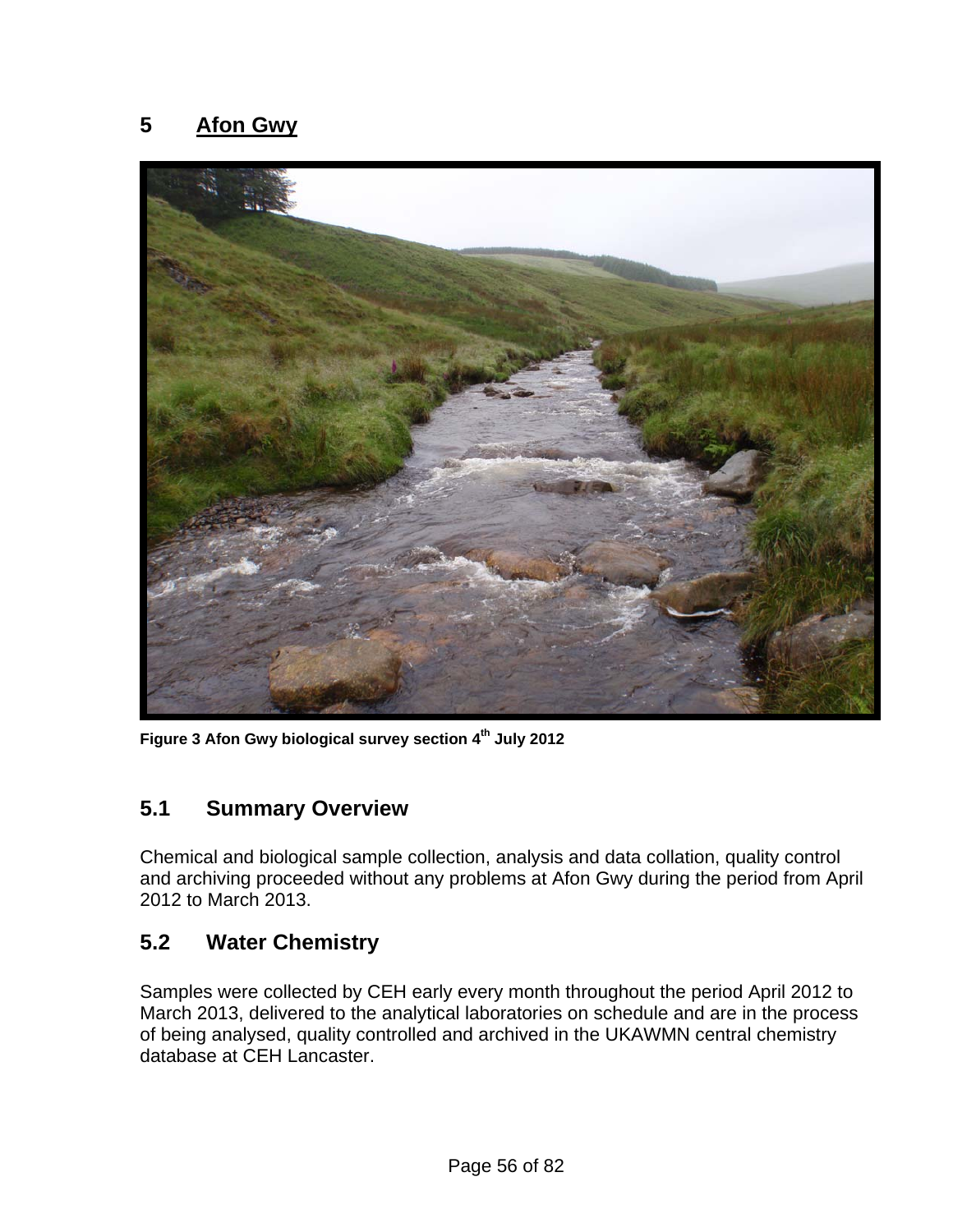## **5.3 Thermistors**

A thermistor, supplied by Marine Scotland, was downloaded and replaced on  $4<sup>th</sup>$  of July 2012 by a team from ENSIS Ltd. It had functioned well during the previous year and the data were added to the ENSIS thermistor water temperature database.

# **5.4 Epilithic Diatoms**

Epilithic diatoms were retrieved by a team from ENSIS from three sampling points in the stream on the  $4<sup>th</sup>$  of July 2012. The samples have been made into slides and are currently in the process of being analysed.

#### **5.5 Macroinvertebrates**

Aquatic macroinvertebrates were sampled on the  $18<sup>th</sup>$  April 2012 by a team from QMuL. Five 1 minute kick samples were performed. The samples were counted and the data sent to ENSIS Ltd. The data is in the process of being quality screened before being added to the UKAWMN biological database at ENSIS.

## **5.6 Fish**

Fish surveying was performed on the  $26<sup>th</sup>$  October 2012 by a team from the Game and Wildlife Conservation Trust. The data have been forwarded to ENSIS Ltd, quality screened and added to the UKAWMN biological database at ENSIS

## **5.7 Aquatic Macrophytes**

Aquatic macrophytes were surveyed by a team from ENSIS on  $4<sup>th</sup>$  of July. Percentage cover scores were recorded and data will be added to the ENSIS biological database after microscope confirmation of bryophyte identifications.

## **5.8 Data Management and Reporting**

No problems or hiatus occurred with the collation and transfer of data within methodological programmes, or to the UKAWMN databases, during the reporting period.

Work on the 2011-2012 annual report is underway and it should be uploaded to the AWMN web page in April 2013.

The UKAWMN website page detailing Afon Gwy can be found here: [http://awmn.defra.gov.uk/sites/site\\_18.php](http://awmn.defra.gov.uk/sites/site_18.php)

Further publications from the contract period utilizing UKAWMN data from Afon Gwy are detailed in section 5.9 below. Section 5.10 provides a bibliography for the site.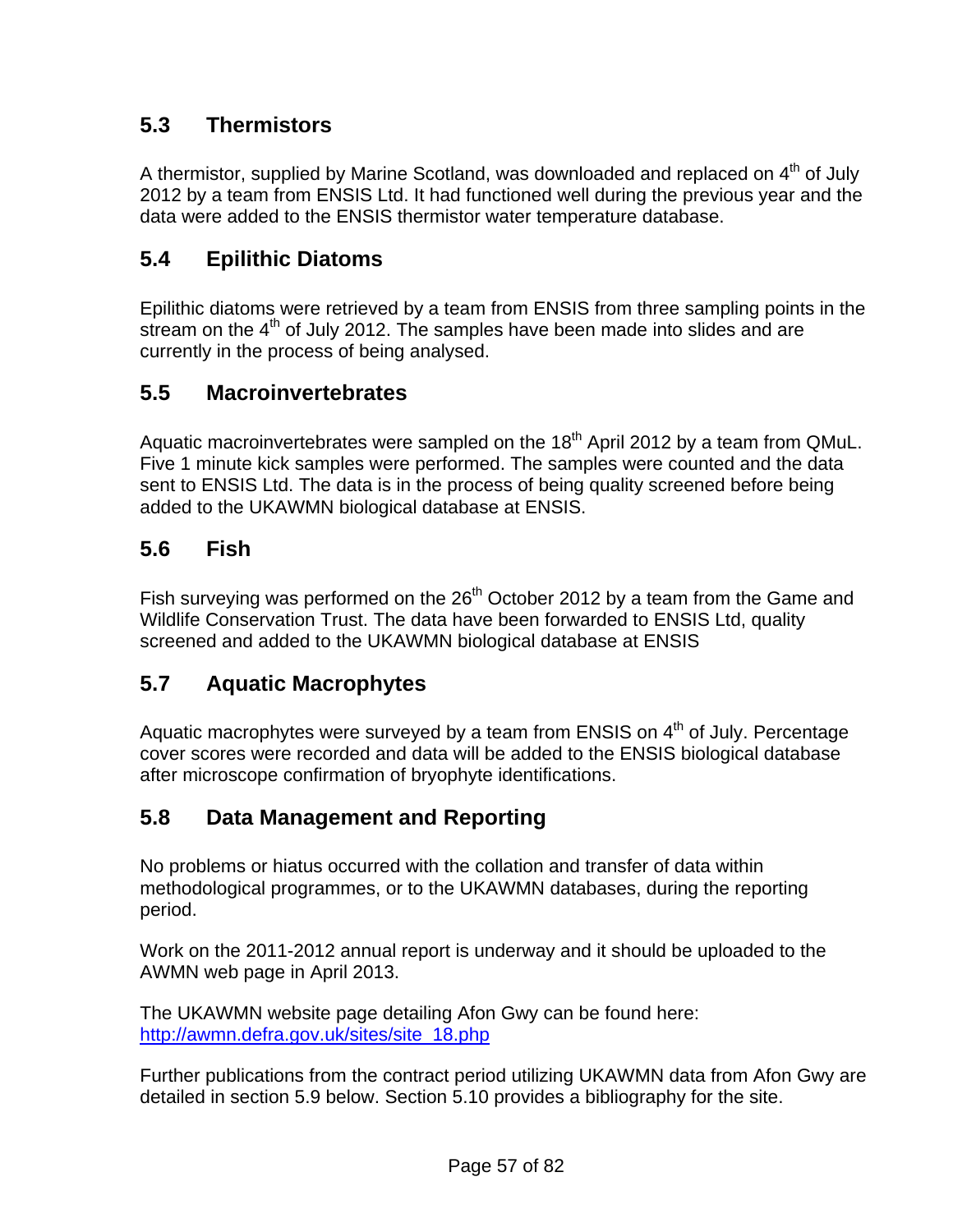#### **5.9 Afon Gwy Recent UKAWMN Output**

Shilland, E. M. (2013) 25 Years of the Acid Waters Monitoring Network in Wales. Marine and Freshwater Evidence Workshop, Countryside Council for Wales HQ, Bangor. February 20th 2013.

Allott, T. E. H., Evans, M., Rothwell, J., Evans, C. D., Monteith, D. T., Crouch, T., Walker, J., Shilland, E. M. & Battarbee, R. W. (2012) Peatlands and water quality: degradation, restoration and the Water Framework Directive. Reducing the cost of the Water Framework Directive through Payments for Water Services. Valuing Nature Network Meeting. Leeds. 9th May 2012.

Battarbee, R. W. (2012) Acid Rain and acid lakes: an update. Cirencester Science and Technology Society, Royal Agricultural Society, Cirencester, June 13th 2012.

Battarbee, R. W. & Shilland, E. M. (2012) Acid Waters Monitoring Network to Upland Waters Monitoring Network: tracking water quality and biodiversity in the Uplands. Plenary 2. The FBA Annual Scientific Meeting 2012. Glasgow. 11th July 2012.

Battarbee, R. W. (2012) Lake sediments and the Anthropocene. Chinese Academy of Sciences, Beijing. October 22nd 2012.

Battarbee, R. W. & Shilland, E. M. (2012) Acid Waters Monitoring Network (AWMN) to Upland Waters Monitoring Network (UWMN): tracking water quality and biodiversity in the Uplands. Joint EA/NE/CCW Lakes Workshop, Birmingham. Dec 4th 2012.

Battarbee, R. W. (2012) Upland waters in the UK - plans for the future. West Midlands and North West England Freshwater Group, Bolton. 20th April 2012.

Battarbee, R. W. (2012) Lake sediments and the Anthropocene. Chinese Academy of Sciences, Lanzhou. October 25th 2012.

Battarbee, R. W. & Shilland, E. M. (2012) The Acid Waters Monitoring Network. Defra BICCO-Net Start-up Meeting, Thetford. November 14th 2012.

Battarbee, R. W. (2012) Lake sediments and the Anthropocene. University of Iceland, Reykjavik. November 9th 2012.

Battarbee, R. W. (2012) Lake sediments and the Anthropocene. Chinese Academy of Sciences, Nanjing. October 17th 2012.

Battarbee, R. W., Evans, C. D., Shilland, E. M. & Monteith, D. T. (2012) An Upland Waters Monitoring Network for the UK. Tracking changes in water quality and biodiversity in upland streams and lakes across the UK. Joint British Ecological Society and IUCN UK Peatland Programme Symposium 2012. Investing in Peatlands - Demonstrating Success. Poster. Bangor University. 26-28th June 2012.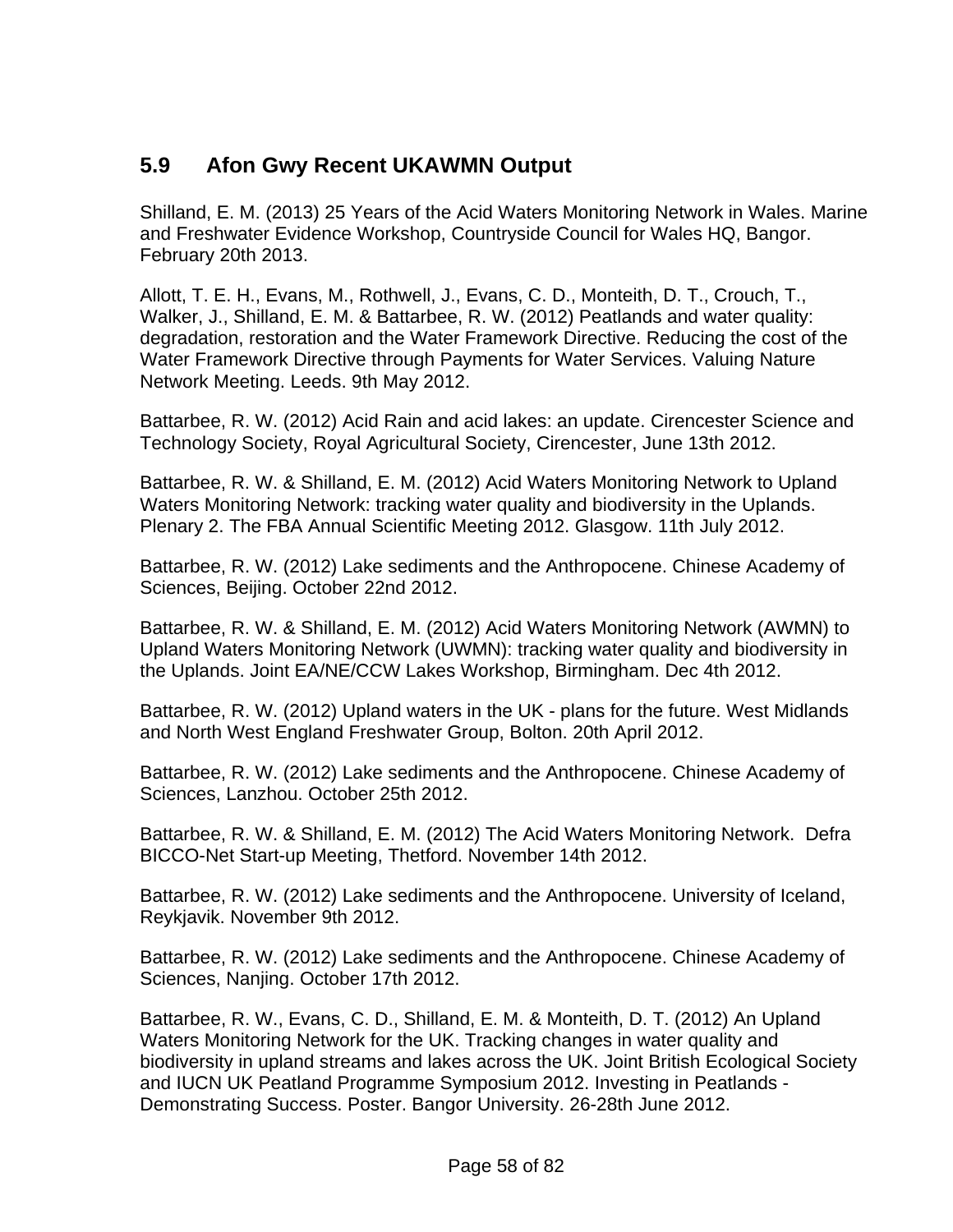Curtis, C. J., Heaton, T. H., Simpson, G. L., Evans, C. D., Shilland, J. & Turner, S. D. (2012) Dominance of biologically produced nitrate in upland waters of Great Britain indicated by stable isotopes. *Biogeochemistry*, **111**, 535-554.

Evans, C. D., Curtis, C. J., Monteith, D. T. & Reynolds, B. (2012) An Assessment of the Draft Forestry-Acidification Guide. Report to the Environment Agency. 1-18. Centre for Ecology and Hydrology, Bangor.

Evans, C. D., Jones, T. G., Burden, A., Ostle, N., Zielinski, P., Cooper, M. D. A., Peacock, M., Clark, J. M., Oulehle, F., Cooper, D. & Freeman, C. (2012) Acidity controls on dissolved organic carbon mobility in organic soils. *Global Change Biology*, **18**, 3317- 3331.

Layer, K., Hildrew, A. G. & Woodward, G. (2012) Grazing and detritivory in 20 stream food webs across a broad pH gradient. *Oecologia* 1-13.

Malcolm, I. A., Bacon, P., Middlemas, S., Fryer, R., Shilland, E. M. & Monteith, D. T. (2012) Relationships Between Hydrochemistry And The Presence Of Brown Trout (Salmo Trutta) In Headwater Streams Recovering From Acidification. 6th World Fisheries Congress: Sustainable Fisheries in a Changing World. Edinburgh, Scotland. 7th-11th May 2012.

RoTAP. (2012) Review of Transboundary Air Pollution: Acidification, Eutrophication,Ground Level Ozone and Heavy Metals in the UK. Contract Report to the Department for Environment, Food and Rural Affairs. 1-292. Centre for Ecology & Hydrology, Penicuik.

Shilland, E. M., Irvine, L. & Malcolm, I. A. (2012) UK Acid Waters Monitoring Network (UKAWMN) - Contract 22 01 249 Llyn Cwm Mynach, Afon Hafren and Afon Gwy Annual Summary Progress Report April 2011 - March 2012. Report to the Welsh Government, Countryside Council for Wales and Environment Agency, Wales. 1-104. ENSIS Ltd, Environmental Change Research Centre, University College London, London.

Shilland, E. M., Irvine, L., Malcolm, I. A., Marazzi, L., Panizzo, V. N. & Salgado, J. (2012) The United Kingdom Acid Waters Monitoring Network Data Report for 2010- 2011 (year 23). Report to the Department for Environment, Food and Rural Affairs (Contract EPG 1/3/160). 1-239. ENSIS Ltd. Environmental Change Research Centre, University College London, London.

Winterbottom, J. H. & Orton, S. E. (2012) United Kingdom Acid Waters Monitoring Network Invertebrate Survey. Twenty Fifth Year: 2012. Summary of species identification and abundance. 1-12. School of Biological Sciences, Queen Mary University of London, London.

Curtis, C., Heaton, T., Simpson, G., Evans, C., Shilland, J. & Turner, S. (2011) Dominance of biologically produced nitrate in upland waters of Great Britain indicated by stable isotopes. *Biogeochemistry* 1-20.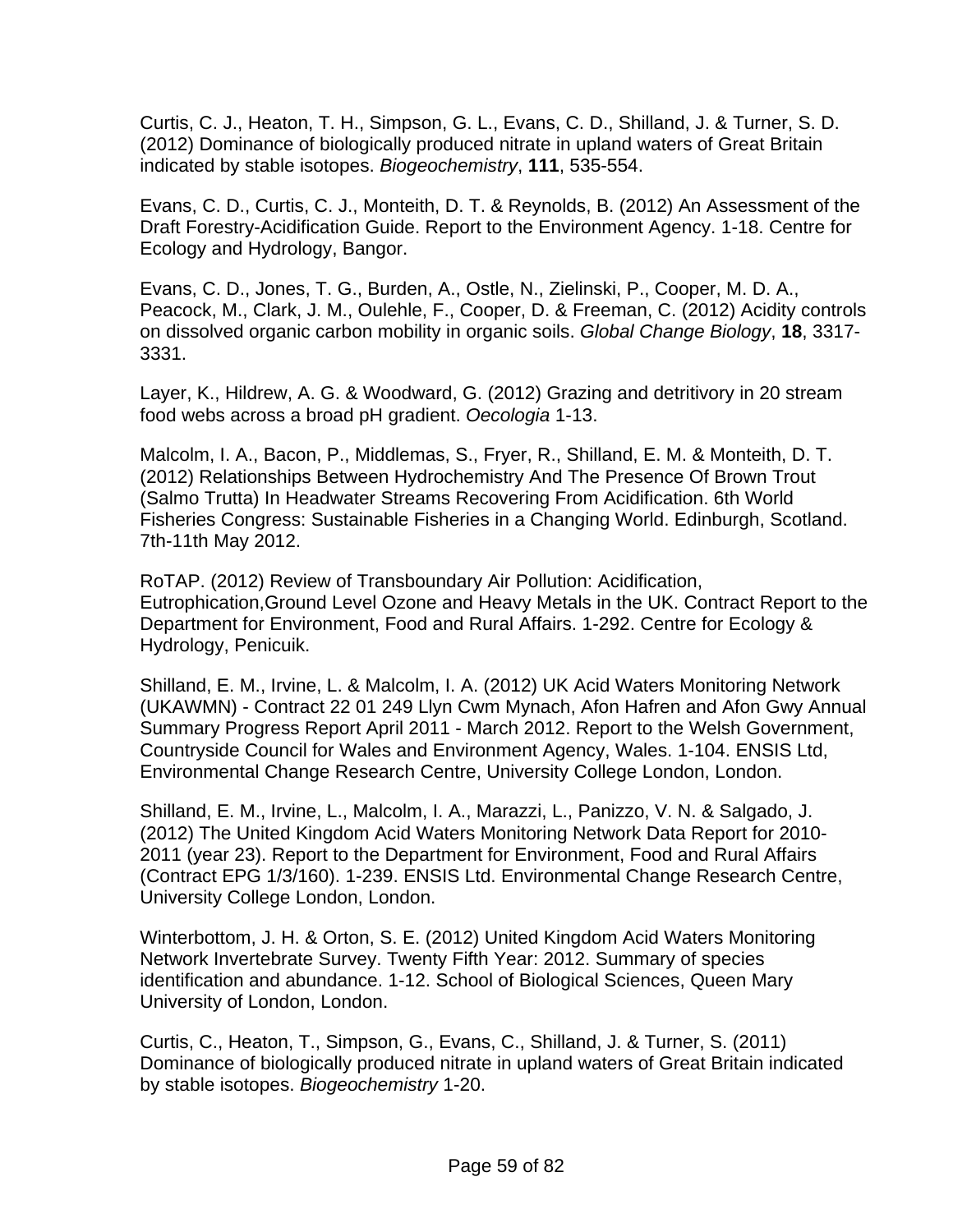Evans, C. D., Monteith, D. T., Simpson, G. L., Shilland, E. M., Curtis, C. J., Battarbee, R. W., Patrick, S. T., Reynolds, B. & Helliwell, R. C. (2011) The UK Acid Waters Monitoring Network: (20 years of research in 20 minutes…). 19th ICP Integrated Monitoring Task Force Meeting. Rome, Italy. 4-6th May 2011.

Evans, C. D., Monteith, D. T., Fowler, D., Cape, J. N. & Brayshaw, S. (2011) Hydrochloric Acid: An Overlooked Driver of Environmental Change. *Environmental Science & Technology*, **45**, 1887-1894.

Fjellheim, A., Johannessen, A. & Svanevik Lndes, T. (2011) International Cooperative Programme on Assessment and Monitoring of Acidification of Rivers and Lakes. Biological intercalibration: Invertebrates 1511. 1-27. NIVA, Oslo, Norway.

Friberg, N., Bonada, N., Bradley, D. C., Dunbar, M. J., Edwards, F. K., Grey, J., Hayes, R. B., Hildrew, A. G., Lamouroux, N., Trimmer, M. & Woodward, G. (2011) Biomonitoring of Human Impacts in Freshwater Ecosystems: The Good, the Bad and the Ugly. *Advances in Ecological Research* 1-68.

Kernan, M., Battarbee, R. W., Curtis, C. J., Evans, C. D., Monteith, D. T., Shilland, E. M. & Simpson, G. L. (2011) Recovery of acidified lakes and streams in the UK, 1988-2009. 8th International Conference on Acid Deposition. Acid Rain 2011. Beijing, China. 15th-18th June 2011.

Neal, C., Rowland, P., Neal, M., Jarvie, H. P., Lawlor, A., Sleep, D. & Scholefield, P. (2011) Aluminium in UK rivers: a need for integrated research related to kinetic factors, colloidal transport, carbon and habitat. *Journal of Environmental Monitoring*, **13**, 2153- 2164.

Shilland, E. M., Irvine, L. & Malcolm, I. A. (2011) UK Acid Waters Monitoring Network (UKAWMN) - Contract 22 01 249 Llyn Cwm Mynach, Afon Hafren and Afon Gwy Annual Summary Progress Report April 2010 - March 2011. Report to the Welsh Assembly Government, Countryside Council for Wales and Environment Agency, Wales. 1-94. ENSIS Ltd, Environmental Change Research Centre, University College London, London.

Shilland, E. M., Irvine, L. & Malcolm, I. A. (2011) The United Kingdom Acid Waters Monitoring Network Data Report for 2009-2010 (year 22). Report to the Department for Environment, Food and Rural Affairs (Contract EPG 1/3/160). 1-237. ENSIS Ltd. Environmental Change Research Centre, University College London, London.

Smith, P., Ashmore, M., Black, H., Burgess, P., Evans, C. D., Hails, R., Potts, S., Quine, T. & Thomson, A. (2011) Regulating services. In: *The UK National Ecosystem Assessment Technical Report.*, 1-61, UNEP-WCMC, Cambridge.

Tipping, E. & Carter, H. T. (2011) Aluminium speciation in streams and lakes of the UK Acid Waters Monitoring Network, modelled with WHAM. *Science of the Total Environment*, **409**, 1550-1558.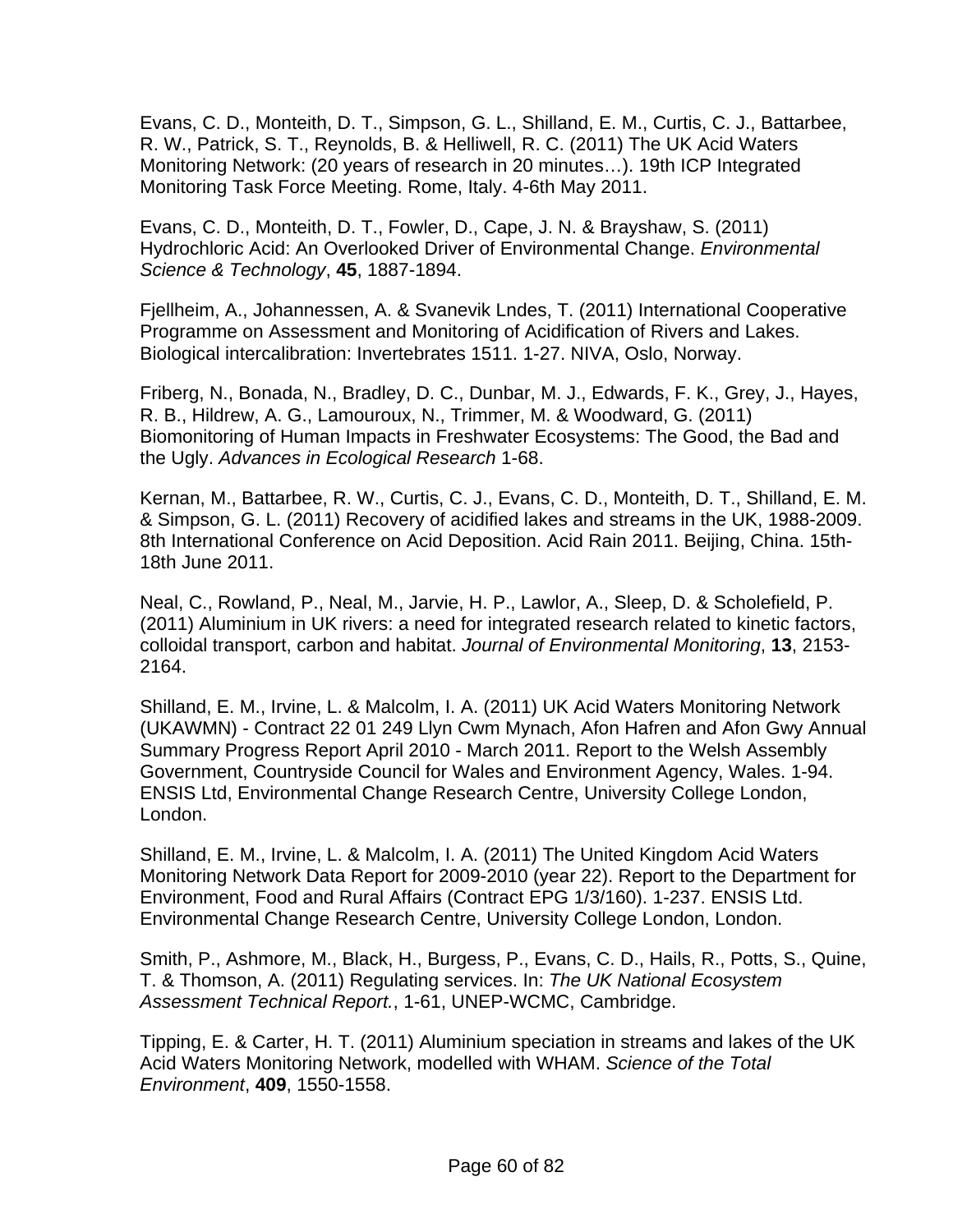Winterbottom, J. H. & Orton, S. E. (2011) United Kingdom Acid Waters Monitoring Network Invertebrate Survey. Twenty Fourth Year: 2011. Summary of species identification and abundance. 1-12. School of Biological Sciences, Queen Mary University of London, London.

# **5.10 Afon Gwy Bibliography**

Shilland, E. M. (2013) 25 Years of the Acid Waters Monitoring Network in Wales. Marine and Freshwater Evidence Workshop, Countryside Council for Wales HQ, Bangor. February 20th 2013.

Allott, T. E. H., Evans, M., Rothwell, J., Evans, C. D., Monteith, D. T., Crouch, T., Walker, J., Shilland, E. M. & Battarbee, R. W. (2012) Peatlands and water quality: degradation, restoration and the Water Framework Directive. Reducing the cost of the Water Framework Directive through Payments for Water Services. Valuing Nature Network Meeting. Leeds. 9th May 2012.

Battarbee, R. W. & Shilland, E. M. (2012) The Acid Waters Monitoring Network. Defra BICCO-Net Start-up Meeting, Thetford. November 14th 2012.

Battarbee, R. W. (2012) Acid Rain and acid lakes: an update. Cirencester Science and Technology Society, Royal Agricultural Society, Cirencester, June 13th 2012.

Battarbee, R. W., Evans, C. D., Shilland, E. M. & Monteith, D. T. (2012) An Upland Waters Monitoring Network for the UK. Tracking changes in water quality and biodiversity in upland streams and lakes across the UK. Joint British Ecological Society and IUCN UK Peatland Programme Symposium 2012. Investing in Peatlands - Demonstrating Success. Poster. Bangor University. 26-28th June 2012.

Battarbee, R. W. (2012) Lake sediments and the Anthropocene. University of Iceland, Reykjavik. November 9th 2012.

Battarbee, R. W. (2012) Lake sediments and the Anthropocene. Chinese Academy of Sciences, Nanjing. October 17th 2012.

Battarbee, R. W. (2012) Lake sediments and the Anthropocene. Chinese Academy of Sciences, Lanzhou. October 25th 2012.

Battarbee, R. W. & Shilland, E. M. (2012) Acid Waters Monitoring Network to Upland Waters Monitoring Network: tracking water quality and biodiversity in the Uplands. Plenary 2. The FBA Annual Scientific Meeting 2012. Glasgow. 11th July 2012.

Battarbee, R. W. (2012) Upland waters in the UK - plans for the future. West Midlands and North West England Freshwater Group, Bolton. 20th April 2012.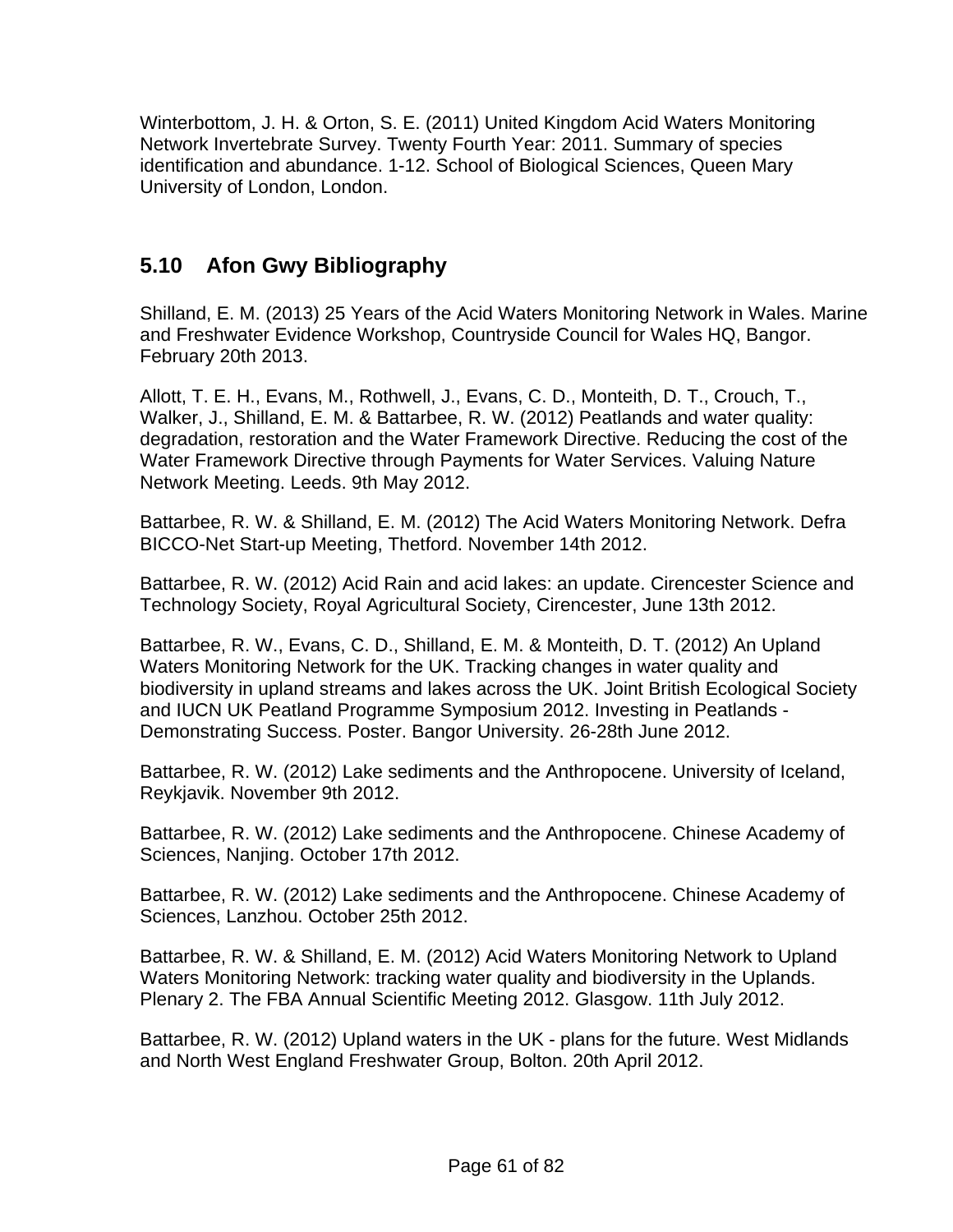Battarbee, R. W. & Shilland, E. M. (2012) Acid Waters Monitoring Network (AWMN) to Upland Waters Monitoring Network (UWMN): tracking water quality and biodiversity in the Uplands. Joint EA/NE/CCW Lakes Workshop, Birmingham. Dec 4th 2012.

Battarbee, R. W. (2012) Lake sediments and the Anthropocene. Chinese Academy of Sciences, Beijing. October 22nd 2012.

Clark, J. M., Heinemeyer, A., Martin, P. & Bottrell, S. H. (2012) Processes controlling DOC in pore water during simulated drought cycles in six different UK peats. *Biogeochemistry*, **109**, 253-270.

Curtis, C. J., Heaton, T. H., Simpson, G. L., Evans, C. D., Shilland, J. & Turner, S. D. (2012) Dominance of biologically produced nitrate in upland waters of Great Britain indicated by stable isotopes. *Biogeochemistry*, **111**, 535-554.

Evans, C. D., Curtis, C. J., Monteith, D. T. & Reynolds, B. (2012) An Assessment of the Draft Forestry-Acidification Guide. Report to the Environment Agency. 1-18. Centre for Ecology and Hydrology, Bangor.

Evans, C. D., Jones, T. G., Burden, A., Ostle, N., Zielinski, P., Cooper, M. D. A., Peacock, M., Clark, J. M., Oulehle, F., Cooper, D. & Freeman, C. (2012) Acidity controls on dissolved organic carbon mobility in organic soils. *Global Change Biology*, **18**, 3317- 3331.

Layer, K., Hildrew, A. G. & Woodward, G. (2012) Grazing and detritivory in 20 stream food webs across a broad pH gradient. *Oecologia* 1-13.

Malcolm, I. A., Bacon, P., Middlemas, S., Fryer, R., Shilland, E. M. & Monteith, D. T. (2012) Relationships Between Hydrochemistry And The Presence Of Brown Trout (Salmo Trutta) In Headwater Streams Recovering From Acidification. 6th World Fisheries Congress: Sustainable Fisheries in a Changing World. Edinburgh, Scotland. 7th-11th May 2012.

Robinson, M., Rodda, J. C. & Sutcliffe, J. V. (2012) Long-term environmental monitoring in the UK: origins and achievements of the Plynlimon catchment study. *Transactions of the Institute of British Geographers* no.

RoTAP. (2012) Review of Transboundary Air Pollution: Acidification, Eutrophication,Ground Level Ozone and Heavy Metals in the UK. Contract Report to the Department for Environment, Food and Rural Affairs. 1-292. Centre for Ecology & Hydrology, Penicuik.

Shilland, E. M., Irvine, L., Malcolm, I. A., Marazzi, L., Panizzo, V. N. & Salgado, J. (2012) The United Kingdom Acid Waters Monitoring Network Data Report for 2010- 2011 (year 23). Report to the Department for Environment, Food and Rural Affairs (Contract EPG 1/3/160). 1-239. ENSIS Ltd. Environmental Change Research Centre, University College London, London.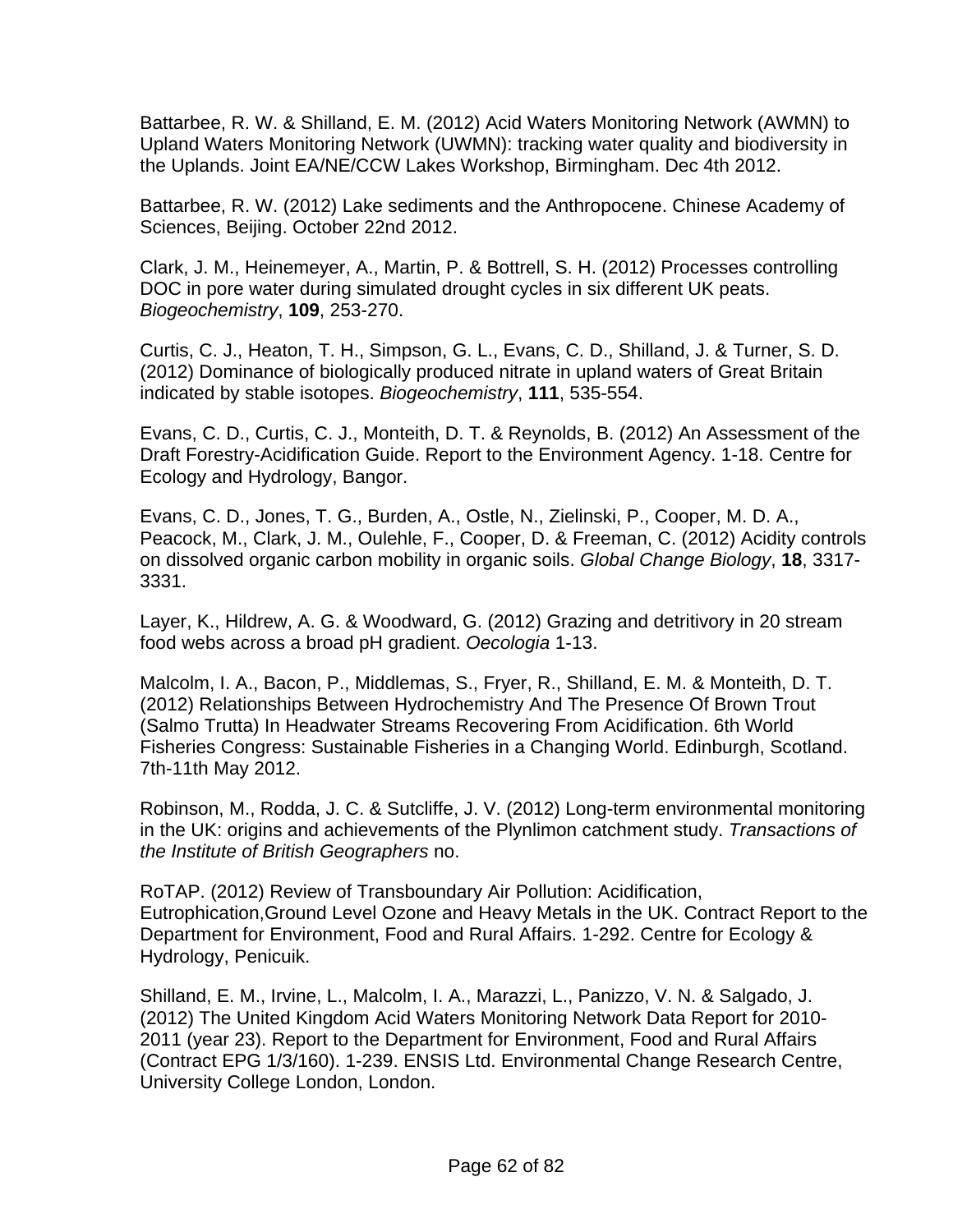Shilland, E. M., Irvine, L. & Malcolm, I. A. (2012) UK Acid Waters Monitoring Network (UKAWMN) - Contract 22 01 249 Llyn Cwm Mynach, Afon Hafren and Afon Gwy Annual Summary Progress Report April 2011 - March 2012. Report to the Welsh Government, Countryside Council for Wales and Environment Agency, Wales. 1-104. ENSIS Ltd, Environmental Change Research Centre, University College London, London.

Winterbottom, J. H. & Orton, S. E. (2012) United Kingdom Acid Waters Monitoring Network Invertebrate Survey. Twenty Fifth Year: 2012. Summary of species identification and abundance. 1-12. School of Biological Sciences, Queen Mary University of London, London.

Curtis, C., Heaton, T., Simpson, G., Evans, C., Shilland, J. & Turner, S. (2011) Dominance of biologically produced nitrate in upland waters of Great Britain indicated by stable isotopes. *Biogeochemistry* 1-20.

Evans, C. D., Monteith, D. T., Simpson, G. L., Shilland, E. M., Curtis, C. J., Battarbee, R. W., Patrick, S. T., Reynolds, B. & Helliwell, R. C. (2011) The UK Acid Waters Monitoring Network: (20 years of research in 20 minutes…). 19th ICP Integrated Monitoring Task Force Meeting. Rome, Italy. 4-6th May 2011.

Evans, C. D., Monteith, D. T., Fowler, D., Cape, J. N. & Brayshaw, S. (2011) Hydrochloric Acid: An Overlooked Driver of Environmental Change. *Environmental Science & Technology*, **45**, 1887-1894.

Fjellheim, A., Johannessen, A. & Svanevik Lndes, T. (2011) International Cooperative Programme on Assessment and Monitoring of Acidification of Rivers and Lakes. Biological intercalibration: Invertebrates 1511. 1-27. NIVA, Oslo, Norway.

Friberg, N., Bonada, N., Bradley, D. C., Dunbar, M. J., Edwards, F. K., Grey, J., Hayes, R. B., Hildrew, A. G., Lamouroux, N., Trimmer, M. & Woodward, G. (2011) Biomonitoring of Human Impacts in Freshwater Ecosystems: The Good, the Bad and the Ugly. *Advances in Ecological Research* 1-68.

Kernan, M., Battarbee, R. W., Curtis, C. J., Evans, C. D., Monteith, D. T., Shilland, E. M. & Simpson, G. L. (2011) Recovery of acidified lakes and streams in the UK, 1988-2009. 8th International Conference on Acid Deposition. Acid Rain 2011. Beijing, China. 15th-18th June 2011.

Neal, C., Rowland, P., Neal, M., Jarvie, H. P., Lawlor, A., Sleep, D. & Scholefield, P. (2011) Aluminium in UK rivers: a need for integrated research related to kinetic factors, colloidal transport, carbon and habitat. *Journal of Environmental Monitoring*, **13**, 2153- 2164.

Rowland, A. P., Neal, C., Reynolds, B., Jarvie, H. P., Sleep, D., Lawlor, A. J. & Neal, M. (2011) The biogeochemistry of arsenic in a remote UK upland site: trends in rainfall and runoff, and comparisons with urban rivers. *J.Environ.Monit.*, **13**, 1255-1263.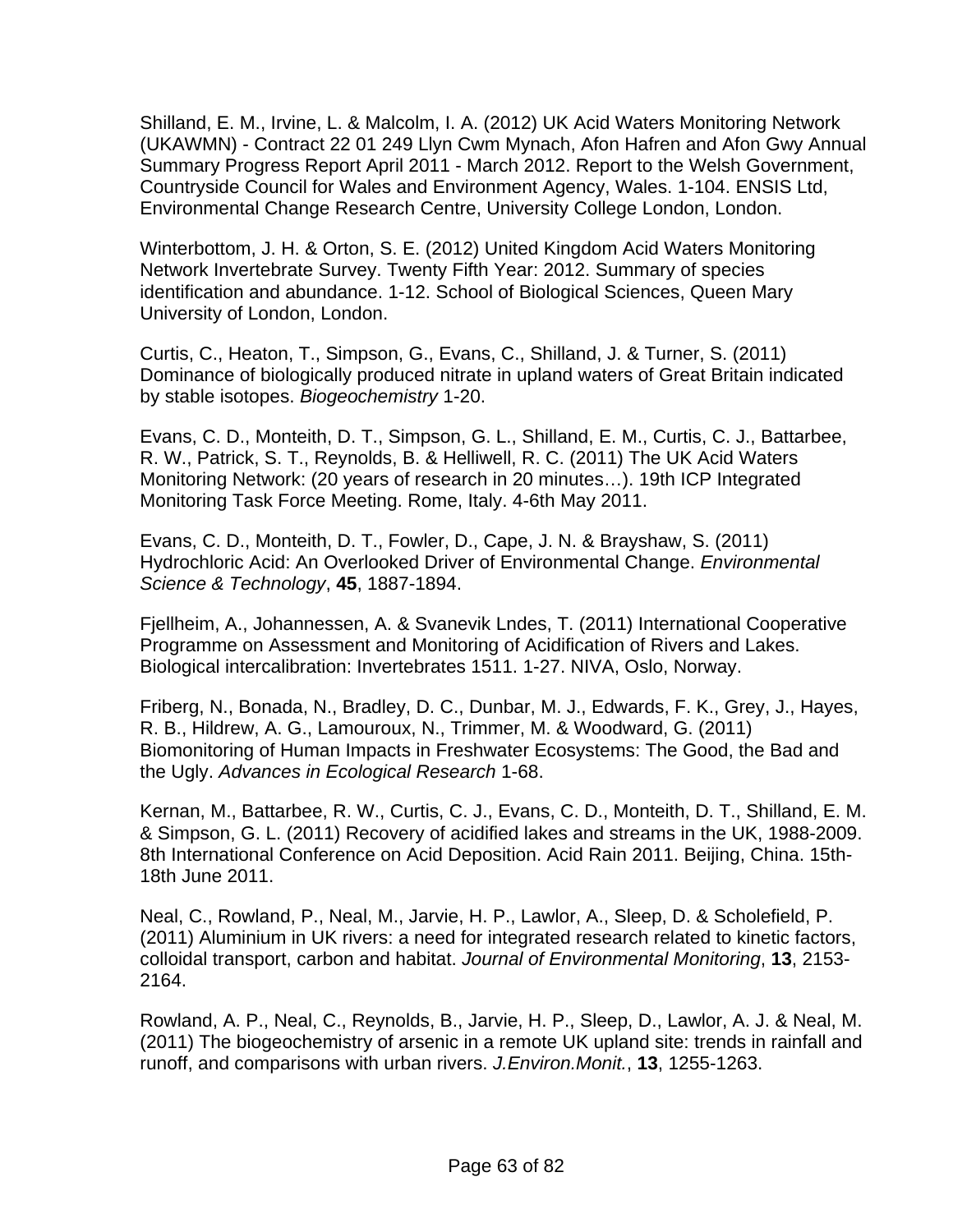Shilland, E. M., Irvine, L. & Malcolm, I. A. (2011) UK Acid Waters Monitoring Network (UKAWMN) - Contract 22 01 249 Llyn Cwm Mynach, Afon Hafren and Afon Gwy Annual Summary Progress Report April 2010 - March 2011. Report to the Welsh Assembly Government, Countryside Council for Wales and Environment Agency, Wales. 1-94. ENSIS Ltd, Environmental Change Research Centre, University College London, London.

Shilland, E. M., Irvine, L. & Malcolm, I. A. (2011) The United Kingdom Acid Waters Monitoring Network Data Report for 2009-2010 (year 22). Report to the Department for Environment, Food and Rural Affairs (Contract EPG 1/3/160). 1-237. ENSIS Ltd. Environmental Change Research Centre, University College London, London.

Smith, P., Ashmore, M., Black, H., Burgess, P., Evans, C. D., Hails, R., Potts, S., Quine, T. & Thomson, A. (2011) Regulating services. In: *The UK National Ecosystem Assessment Technical Report.*, 1-61, UNEP-WCMC, Cambridge.

Tipping, E. & Carter, H. T. (2011) Aluminium speciation in streams and lakes of the UK Acid Waters Monitoring Network, modelled with WHAM. *Science of the Total Environment*, **409**, 1550-1558.

Winterbottom, J. H. & Orton, S. E. (2011) United Kingdom Acid Waters Monitoring Network Invertebrate Survey. Twenty Fourth Year: 2011. Summary of species identification and abundance. 1-12. School of Biological Sciences, Queen Mary University of London, London.

Battarbee, R. W. (2010) Are our acidified upland waters recovering? Freshwater Biological Association News (No. 52. Winter 2010), 4-5. The Freshwater Biological Association, Ambleside.

Battarbee, R. W., Shilland, E. M. & Monteith, D. T. (2010) Tracking the biodiversity response of upland waters to environmental change: the value of the UK Acid Waters Monitoring Network. Presentation. Beyond 2010: strategies for understanding and responding to long-term trends in UK biodiversity. Natural History Museum, London, UK. 16-17 November 2010.

Battarbee, R. W., Kernan, M., Monteith, D. T. & Curtis, C. J. (2010) Summary and Recommendations. In: *UK Acid Waters Monitoring Network 20 Year Interpretative Report*, 279-293, ENSIS Ltd, Environmental Change Research Centre, University College London, London.

Curtis, C. J. & Simpson, G. L. (2010) Acid Deposition Trends at AWMN Sites. In: *UK Acid Waters Monitoring Network 20 Year Interpretative Report*, 31-52, ENSIS Ltd, Environmental Change Research Centre, University College London, London.

Curtis, C. J., Battarbee, R. W., Heliwell, R., Flower, R. J., Simpson, G. L., Monteith, D. T., Shilland, E. M., Aherne, J. & MacDougall, G. (2010) Recovery Progress: Reference Conditions and Restoration Targets. In: *UK Acid Waters Monitoring Network 20 Year*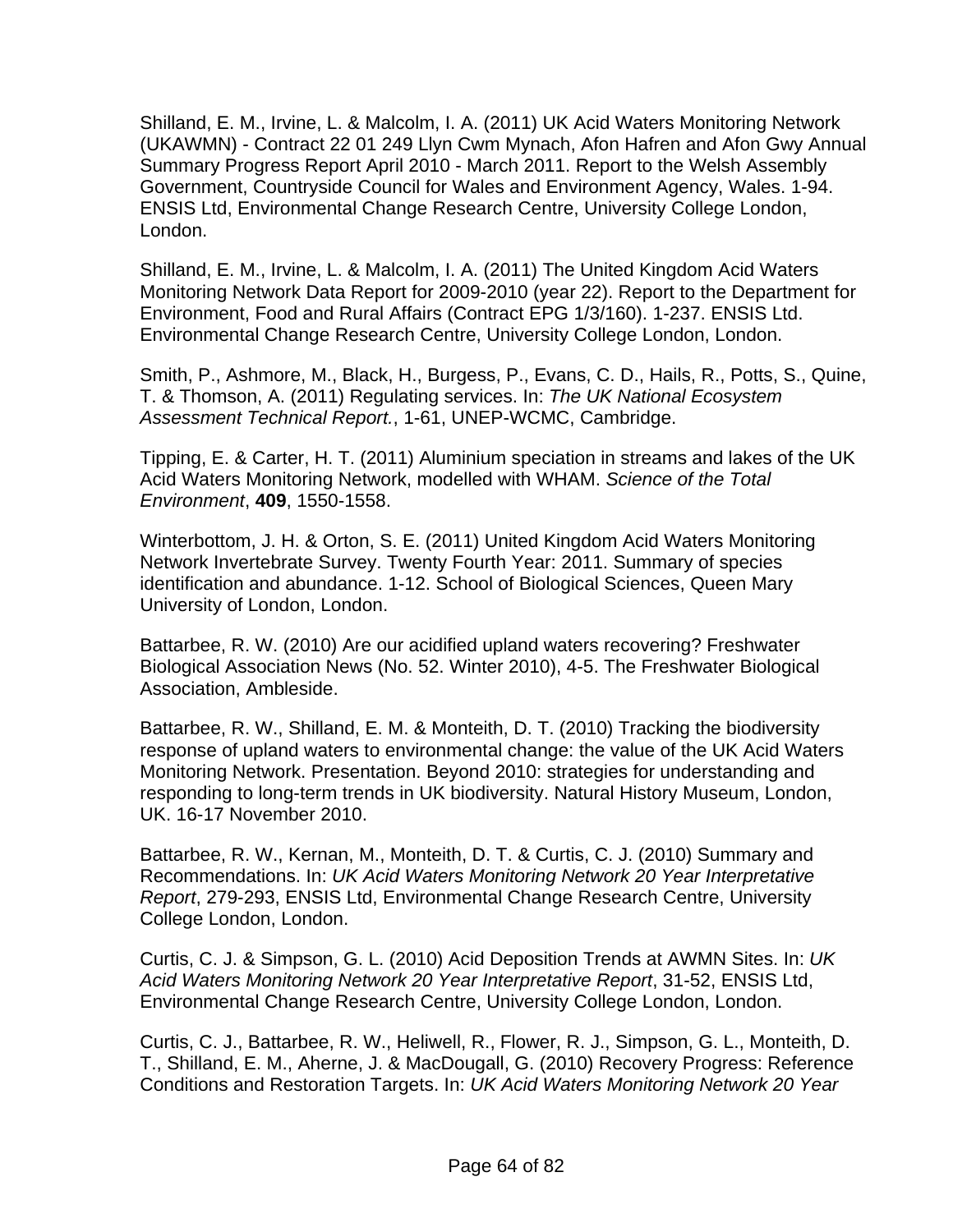*Interpretative Report*, 206-237, ENSIS Ltd, Environmental Change Research Centre, University College London, London.

Curtis, C. J., Battarbee, R. W., Shilland, E. M., Simpson, G. L., Kernan, M. R. & Monteith, D. T. (2010) The UK Acid Waters Monitoring Network: 20 Year Interpretive Report – a brief summary. Skjelkvåle, B. L., de Wit, H., and Jeffries, D. Convention on Long-Range Transboundary Air Pollution International Cooperative Programme on Assessment and Monitoring of Acidification of Rivers and Lakes. Proceedings of the 25th Meeting of the ICP Waters Task Force in Burlington, Canada, October 19-21 2009, 29-35. NIVA, Oslo, Norway. NIVA Report No. 5995-2010.

Evans, C. D., Cooper, D. M., Monteith, D. T., Helliwell, R. C., Moldan, F., Hall, J. R., Rowe, E. C. & Cosby, B. J. (2010) Linking monitoring and modelling: can long-term datasets be used more effectively as a basis for large-scale prediction? *Biogeochemistry*, **101**, 211-227.

Flower, R. J., Simpson, G. L., Kreiser, A. M., Yang, H., Shilland, E. M. & Battarbee, R. W. (2010) Epilithic Diatoms. In: *UK Acid Waters Monitoring Network 20 Year Interpretative Report*, 97-111, ENSIS Ltd, Environmental Change Research Centre, University College London, London.

Hildrew, A. G., Winterbottom, J. H., Orton, S., Murphy, J., Simpson, G. L. & Shilland, E. M. (2010) Macroinvertebrates. In: *UK Acid Waters Monitoring Network 20 Year Interpretative Report*, 126-139, ENSIS Ltd, Environmental Change Research Centre, University College London, London.

Kernan, M., Monteith, D. T., Battarbee, R. W., Curtis, C. J., Shilland, E. M. & Simpson, G. L. (2010) Introduction. In: *UK Acid Waters Monitoring Network 20 Year Interpretative Report*, 23-30, ENSIS Ltd, Environmental Change Research Centre, University College London, London.

Kernan, M., Battarbee, R. W., Curtis, C. J., Monteith, D. T.& Shilland, E. M. (2010) *UK Acid Waters Monitoring Network 20 Year Interpretative Report*, 1-483, ENSIS Ltd, Environmental Change Research Centre, University College London, London.

Layer, K., Riede, J. O., Hildrew, A. G.& Woodward, G. (2010) *Food Web Structure and Stability in 20 Streams Across a Wide pH Gradient*, 265-299.

Malcolm, I. A., Bacon, P., Middlemas, S., Collen, P. & Shilland, E. M. (2010) Salmonid Fish Populations. In: *UK Acid Waters Monitoring Network 20 Year Interpretative Report*, 140-165, ENSIS Ltd, Environmental Change Research Centre, University College London, London.

Malcolm, I. A., Bacon, P., Middlemas, S., Collen, P. & Shilland, E. M. (2010) Acid Waters and salmonid populations. Presentation. Workshop on Forestry and Acidification at Forest Research, Northern Research Station, Midlothian, Scotland. Tue 9 Nov 2010.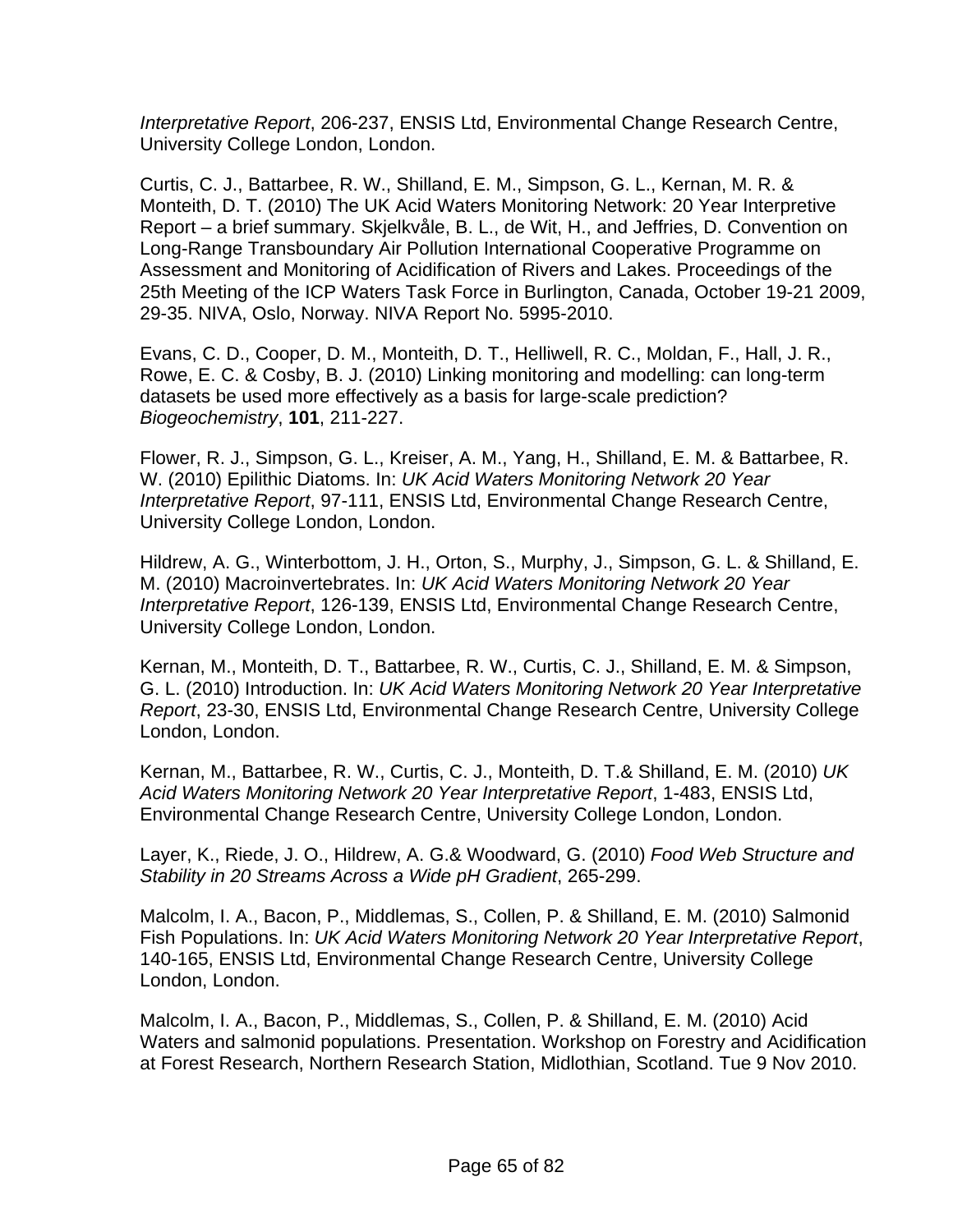Monteith, D. T., Evans, C. D., Malcolm, I. A., Simpson, G. L. & Curtis, C. J. (2010) Hydrochemical trends at UK Acid Waters Monitoring Network sites and associated Scottish sites. Presentation. Workshop on Forestry and Acidification at Forest Research, Northern Research Station, Midlothian, Scotland. Tue 9 Nov 2010.

Monteith, D. T., Evans, C., Simpson, G. L. & Curtis, C. J. (2010) Hydrochemistry. In: *UK Acid Waters Monitoring Network 20 Year Interpretative Report*, 53-96, ENSIS Ltd, Environmental Change Research Centre, University College London, London.

Neal, C., Robinson, M., Reynolds, B., Neal, M., Rowland, P., Grant, S., Norris, D., Williams, B., Sleep, D. & Lawlor, A. (2010) Hydrology and water quality of the headwaters of the River Severn: Stream acidity recovery and interactions with plantation forestry under an improving pollution climate. *Science of the Total Environment*, **408**, 5035-5051.

Rose, N. L. & Yang, H. (2010) Trace Metals. In: *UK Acid Waters Monitoring Network 20 Year Interpretative Report*, 166-205, ENSIS Ltd, Environmental Change Research Centre, University College London, London.

Shilland, E. M., Irvine, L. & Malcolm, I. A. (2010) The United Kingdom Acid Waters Monitoring Network Data Report for 2008-2009 (year 21). Report to the Department for Environment, Food and Rural Affairs (Contract EPG 1/3/160). 1-237. ENSIS Ltd. Environmental Change Research Centre, University College London, London.

Shilland, E. M. & Monteith, D. T. (2010) Aquatic Macrophytes. In: *UK Acid Waters Monitoring Network 20 Year Interpretative Report*, 112-125, ENSIS Ltd, Environmental Change Research Centre, University College London, London.

Shilland, E. M., Curtis, C. J. & Kernan, M. R. (2010) UK Acid Waters Monitoring Network (UKAWMN). Llyn Llagi, Llyn Cwm Mynach, Afon Hafren and Afon Gwy. Sites Summary Report. Report to the Countryside Council for Wales. 1-103. ENSIS Ltd, Environmental Change Research Centre, University College London, London.

Shilland, E. M., Irvine, L. & Malcolm, I. A. (2010) UK Acid Waters Monitoring Network (UKAWMN) - Contract 22 01 249 Llyn Cwm Mynach, Afon Hafren and Afon Gwy Annual Summary Progress Report April 2009 - March 2010. Report to the Welsh Assembly Government, Countryside Council for Wales and Environment Agency, Wales. 1-73. ENSIS Ltd, Environmental Change Research Centre, University College London, London.

Solheim, A. L., Austnes, K., Eriksen, T. E., Siefert, I. & Holen, S. (2010) Climate change impacts on water quality and biodiversity. Background Report for EEA European Environment State and Outlook Report 2010. ETC Water Technical Report 1/2010, 1- 68. European Topic Centre on Water, Prague.

Winterbottom, J. H. & Orton, S. E. (2010) United Kingdom Acid Waters Monitoring Network Invertebrate Survey. Twenty Third Year: 2010. Summary of species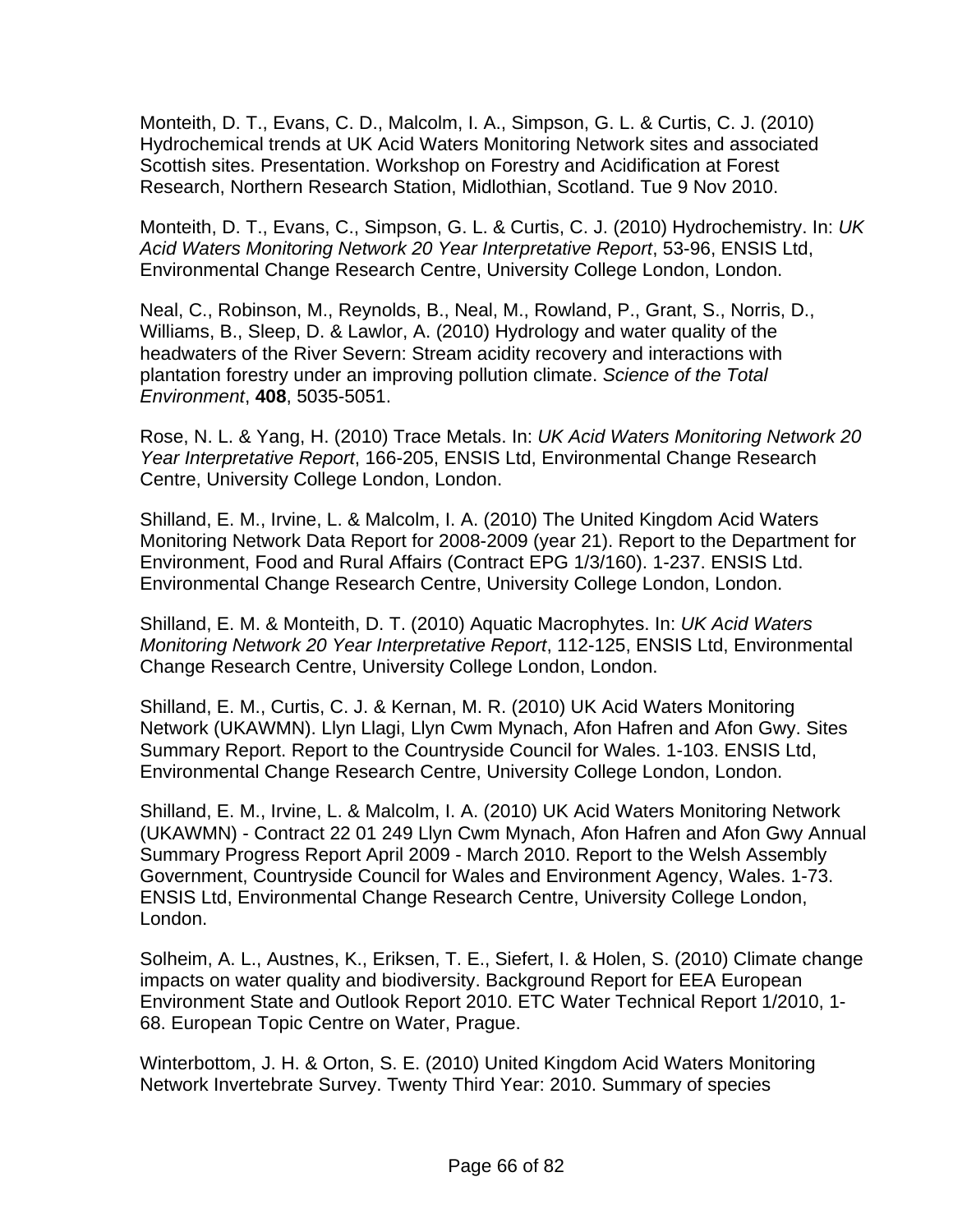identification and abundance. 1-12. School of Biological Sciences, Queen Mary University of London, London.

Wright, R. F., Aherne, J., Bishop, K., Dillon, P. J., Erlandsson, M., Evans, C. D., Forsius, M., Hardekopf, D. W., Helliwell, R. C., Hruska, J., Hutchins, M., Kaste, O., Kopacek, J., Kram, P., Laudon, H., Moldan, F., Rogora, M., Sjoeng, A. M. S. & de Wit, H. A. (2010) Interaction of Climate Change and Acid Deposition. In: *Climate Change Impacts on Freshwater Ecosystems*, 152-179, Wiley-Blackwell.

Evans, C. D., Cooper, D. M., Helliwell, R. C., Aherne, J., Moldan, F., Hall, J. R., Rowe, E. C., Monteith, D. T., Moldan, F. & Cosby, B. J. (2009) Removing the disconnect between maps and time series: can long-term monitoring data be used more effectively as a basis for model upscaling? BIOGEOMON 6th International Symposium on Ecosystem Behaviour, University of Helsinki, Finland, 29 June - 3 July 2009.

Fjellheim, A. (2009) International Cooperative Programme on Assessment and Monitoring of Acidification of Rivers and Lakes. Biological intercalibration: Invertebrates 1309. 1-32. NIVA, Oslo, Norway.

Hildrew, A. G. (2009) *Sustained Research on Stream Communities: A Model System and The Comparative Approach*, 175-312, Elsevier Academic Press Inc, San Diego.

Hovind, H. (2009) International Cooperative Programme on Assessment and Monitoring of Acidification of Rivers and Lakes. Intercomparison 0923: pH, Cond, HCO3, NO3-N, Cl, SO4, Ca, Mg, Na, K, TOC, Al, Fe, Mn, Cd, Pb, Cu, Ni, and Zn. 1-73. NIVA, Oslo, Norway.

Monteith, D. T. (2009) DOC losses: UK losses in an international context. Presentation, Inaugural Carbon Landscapes and Drainage (CLAD) meeting. Glasgow University, Glasgow, Scotland. 20 - 22 October 2009.

Monteith, D. T. (2009) Recovery from acidification in the UK: reversing into uncharted waters? Presentation. Gordon Conference; Catchment Science: Interactions of Hydrology, Biology & Geochemistry. Thresholds, Tipping Points and Non-Linearity: Integrated Catchment Science for the 21st Century. Proctor Academy. Andover, NH, USA. July 12-17, 2009.

Shilland, E. M. & Hutchins, M. (2009) UK Acid Waters Monitoring Network (UKAWMN) - Contract 22 01 249 Llyn Cwm Mynach, Afon Hafren and Afon Gwy Annual Summary Progress Report April 2008 - March 2009. Report to the Welsh Assembly Government, Countryside Council for Wales and Environment Agency, Wales. 1-61. ENSIS Ltd, Environmental Change Research Centre, University College London, London.

Shilland, E. M., Monteith, D. T. & Hutchins, M. (2009) The United Kingdom Acid Waters Monitoring Network Data Report for 2007-2008 (year 20). Report to the Department for Environment, Food and Rural Affairs (Contract EPG 1/3/160). 1-205. ENSIS Ltd. Environmental Change Research Centre, University College London, London.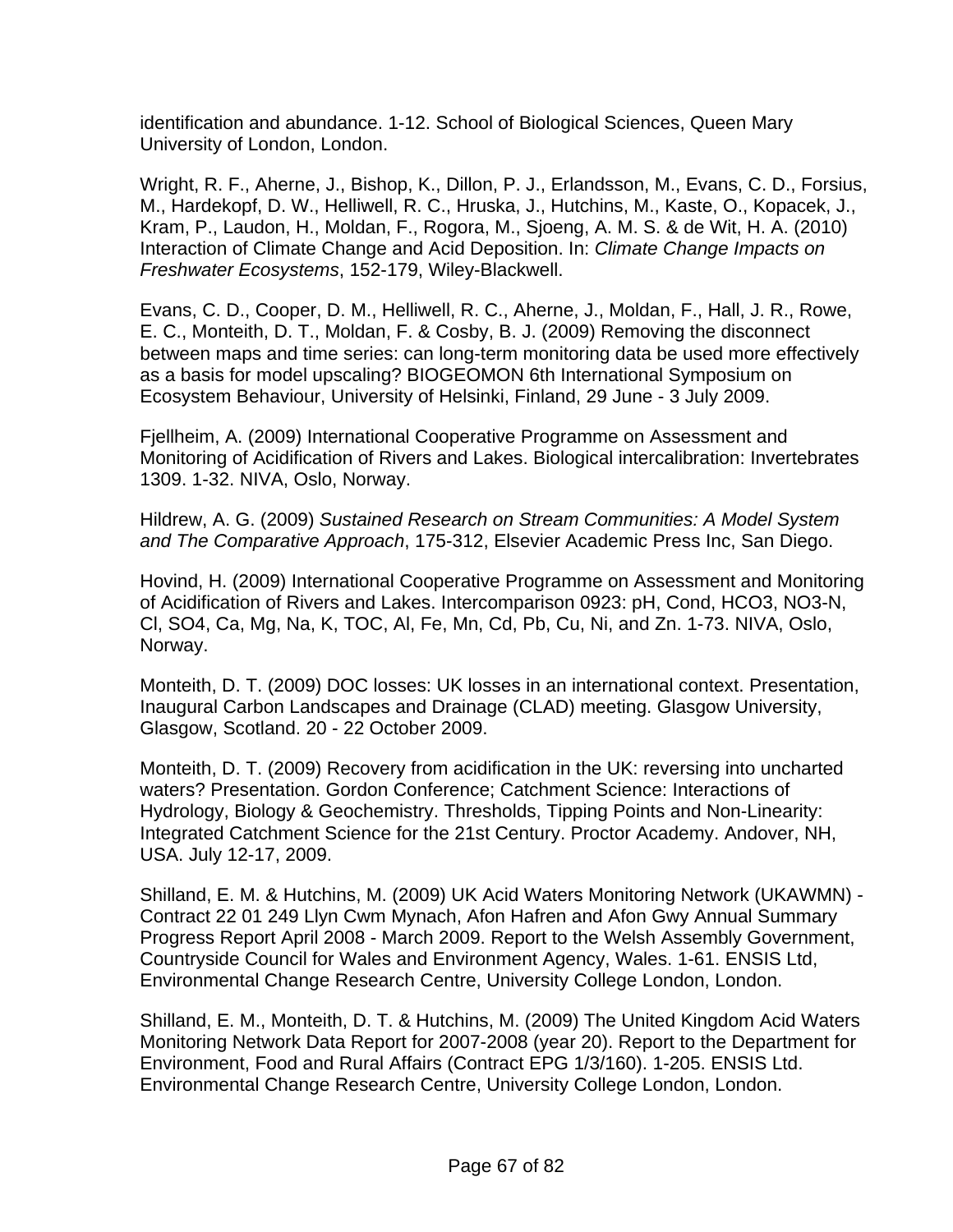WFD-UKTAG. (2009) UKTAG River Assessment Methods Benthic Invertebrate Fauna. Scottish Acid Water Indicator Community (SAWIC). 1-20. Water Framework Directive - United Kingdom Advisory Group (WFD-UKTAG), SNIFFER, Edinburgh, Scotland.

Winterbottom, J. H. & Orton, S. E. (2009) United Kingdom Acid Waters Monitoring Network Invertebrate Survey. Twenty Second Year: 2009. Summary of species identification and abundance. 1-12. School of Biological Sciences, Queen Mary University of London, London.

Chapman, P. J., Clark, J. M., Reynolds, B. & Adamson, J. K. (2008) The influence of organic acids in relation to acid deposition in controlling the acidity of soil and stream waters on a seasonal basis. *Environmental Pollution*, **151**, 110-120.

Evans, C. D., Norris, D., Ostle, N., Grant, H., Rowe, E. C., Curtis, C. J. & Reynolds, B. (2008) Rapid immobilisation and leaching of wet-deposited nitrate in upland organic soils. *Environmental Pollution* , **156**, 636-643.

Evans, C. D., Monteith, D. T., Reynolds, B. & Clark, J. M. (2008) Buffering of recovery from acidification by organic acids. *Science of the Total Environment*, **404**, 316-325.

Evans, C. D., Reynolds, B., Hinton, C., Hughes, S., Norris, D., Grant, S. & Williams, B. (2008) Effects of decreasing acid deposition and climate change on acid extremes in an upland stream. *Hydrology and Earth System Sciences*, **12**, 337-351.

Gardner, M. J. (2008) Long-term proficiency testing for the UK Acid Waters Monitoring Network. *Accreditation and Quality Assurance: Journal for Quality, Comparability and Reliability in Chemical Measurement*, **13**, 255-260.

Lapworth, D. J., Shand, P., Abesser, C., Darling, W. G., Haria, A. H., Evans, C. D. & Reynolds, B. (2008) Groundwater nitrogen composition and transformation within a moorland catchment, mid-Wales. *Science of the Total Environment*, **390**, 241-254.

Monteith, D. T. (2008) An update of the state of chemical and biological recovery in the UK (1988-2006). de Wit, H. A., Skjelkvale, B. L., and Jenssen, M. T. S. 19-23. NIVA, Oslo. Convention on Long-Range Transboundary Air Pollution International Cooperative Programme on Assessment and Monitoring of Acidification of Rivers and Lakes. Proceedings of the 23 rd meeting of the ICP Waters Programme Task Force in Nancy, France, October 8 - 10, 2007. 8-10-2007.

Neal, C., Lofts, S., Evans, C. D., Reynolds, B., Tipping, E. & Neal, M. (2008) Increasing iron concentrations in UK upland waters. *Aquatic Geochemistry*, **14**, 263-288.

NERC. (2008) Clear to brown: upland waters return to natural state. NERC Annual Review 2007-2008 , 11. Natural Environment Research Council, Polaris House, North Star Avenue, Swindon.

Skjelkvale, B. L. & de Wit, H. A. (2008) ICP Waters. 20 year with monitoring effects of long-range transboundary air pollution on surface waters in Europe and North America.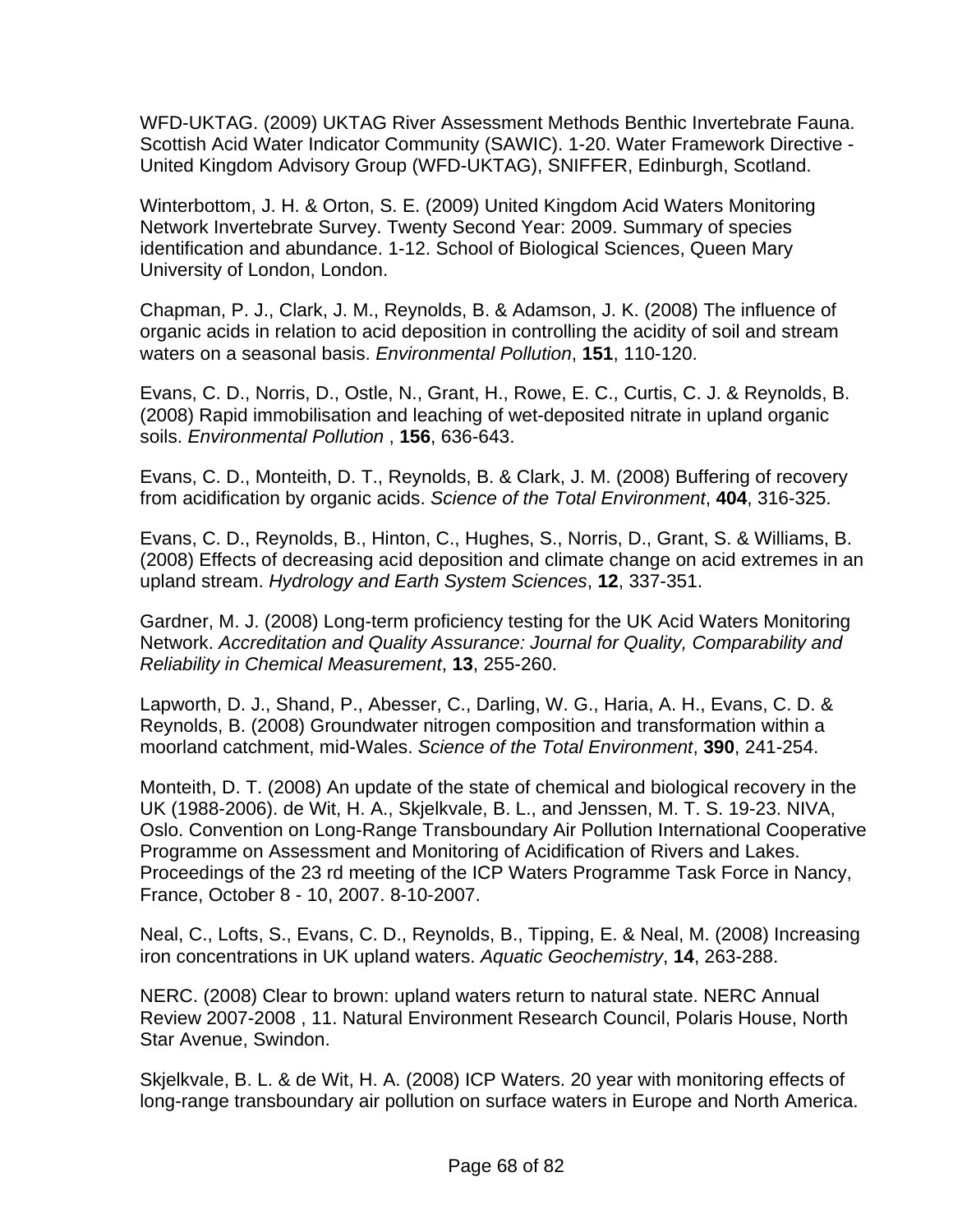NIVA Report SNO: 5684-2008, 1-55. Norwegian Institute for Water Research, Oslo, Norway.

Winterbottom, J. H. & Orton, S. E. (2008) United Kingdom Acid Waters Monitoring Network Invertebrate Survey. Twenty First Year: 2008. Summary of species identification and abundance. 1-12. School of Biological Sciences, Queen Mary University of London, London.

Beaumont, W. R. C. (2007) Acid Waters Monitoring 2006 Report on Fish Studies. 1-34. Centre for Ecology & Hydrology, Dorset.

Curtis, C. J. & Simpson, G. L. (2007) Freshwater Umbrella - The effect of nitrogen deposition and climate change on freshwaters in the UK. Report to DEFRA under contract CPEA17. ECRC Research Report 115. ENSIS Ltd. University College London, London.

Evans, C. D., Monteith, D. T., Wright, R. & Clark, J. (2007) Issues affecting upland water quality: Climate change, acidity, nitrogen and water colour. Kernan, M. R., Battarbee, R. W., and Binney, H. A. 21-25. ENSIS Publishing, University College London, London, London. Climate Change and Aquatic Ecosystems in the UK.

Evans, C. D., Hall, J. R., Rowe, E. C., Aherne, J., Helliwell, R. C., Jenkins, A., Hutchins, M., Cosby, J., Smart, S., Howard, D., Norris, D., Coull, M. C., Lilly, A., Bonjean, M. C., Broughton, R., O'Hanlon, S., Heywood, E. & Ullyett, J. (2007) Critical Loads and Dynamic Modelling Final Report. Report to the Department of the Environment, Food and Rural Affairs under Contract No. CPEA 19. 1-53. Centre for Ecology and Hydrology, Bangor, Wales.

Hovind, H. (2007) International Cooperative Programme on Assessment and Monitoring of Acidification of Rivers and Lakes. Intercomparison 0721: pH, Cond, HCO3, NO3-N, C1, SO4, Ca, Mg, Na, K, Fe, Mn, Cd, Pb, Cu, Ni, and Zn. 1-68. NIVA, Oslo, Norway.

Marc, V. & Robinson, M. (2007) The long-term water balance (1972-2004) of upland forestry and grassland at Plynlimon, mid-Wales. *Hydrology and Earth System Sciences*, **11**, 44-60.

Monteith, D. T. & Shilland, E. M. (2007) The United Kingdom Acid Waters Monitoring Network Assessment of the First 18 Years of Data. Data Summary Annex Accompanying Research Project Final Report. Report to the Department for Environment, Food and Rural Affairs (Contract EPG 1/3/160). 1-276. ENSIS Ltd. Environmental Change Research Centre, University College London, London.

Monteith, D. T., Stoddard, J. L., Evans, C. D., de Wit, H. A., Forsius, M., Hogasen, T., Wilander, A., Skjelkvale, B. L., Jeffries, D. S., Vuorenmaa, J., Keller, B., Kopacek, J. & Vesely, J. (2007) Dissolved organic carbon trends resulting from changes in atmospheric deposition chemistry. *Nature*, **450**, 537-540.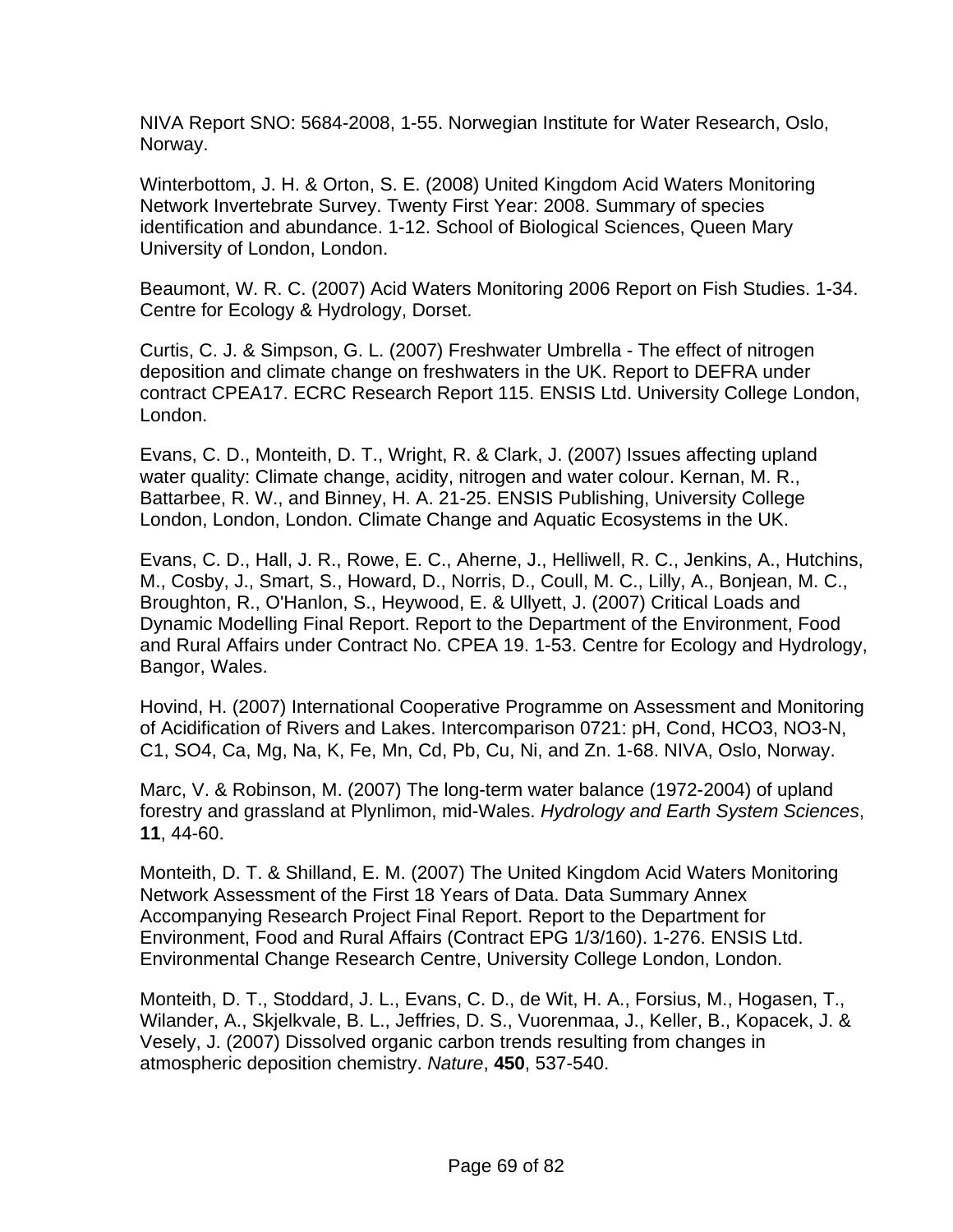Monteith, D. T., Stoddard, J. L., Evans, C. D., de Wit, H., Forsius, M., Hogasen, T., Jeffries, D. S., Kopacek, J., Skjelkvale, B. L., Vesely, J., Vuorenmaa, J. & Wilander, A. (2007) Increases in DOC in remote lakes and rivers. A signal of climate change or a return to pre-acidification conditions? In: *Trends in surface water chemistry and biota; The importance of confounding factors*, 39-49, NIVA, Oslo, Norway.

Shilland, E. M., Monteith, D. T., Hutchins, M. & Beaumont, W. R. C. (2007) The United Kingdom Acid Waters Monitoring Network Data Report for 2006-2007 (year 19). Report to the Department for Environment, Food and Rural Affairs (Contract EPG 1/3/160). 1- 203. ENSIS Ltd. Environmental Change Research Centre, University College London, London.

Skjelkvale, B. L. & de Wit, H. (2007) Trends in surface water chemistry and biota; The importance of confounding factors. 1-86. NIVA, Oslo, Norway.

Winterbottom, J. H. & Orton, S. E. (2007) United Kingdom Acid Waters Monitoring Network Invertebrate Survey. Twentieth Year: 2007. Summary of species identification and abundance. 1-12. School of Biological Sciences, Queen Mary University of London, London.

Beaumont, W. R. C. (2006) Acid Waters Monitoring 2005 Report on Fish Studies. 1-30. Centre for Ecology & Hydrology, Dorset.

Curtis, C. J., Evans, C. D., Heaton, T., Shilland, J., Simpson, G. L. & Turner, S. (2006) Nitrate pathways in upland ecosystems: isotopic tracing from deposition to surface waters. Presentation, BIOGEOMON 5th International Symposium on Ecosystem Behaviour, University of California, Santa Cruz, California, USA, 25-30 June 2006.

Curtis, C. J., Emmett, B. A., Reynolds, B. & Shilland, J. (2006) How important is N2O production in removing atmospherically deposited nitrogen from UK moorland catchments? *Soil Biology & Biochemistry*, **38**, 2081-2091.

Evans, C. D., Monteith, D. T., Chapman, P. J. & Clark, J. M. (2006) Dissolved organic carbon, sulphur and nitrogen: is everything connected to everything else? Presentation, BIOGEOMON 5th International Symposium on Ecosystem Behaviour, University of California, Santa Cruz, California, USA, 25-30 June 2006.

Hovind, H. (2006) International Cooperative Programme on Assessment and Monitoring of Acidification of Rivers and Lakes. Intercomparison 0620: pH, Cond, HCO3, NO3+NO2, Cl, SO4, Ca, Mg, Na, K, Fe, Mn, Cd, Pb, Cu, Ni and Zn. 1-69. NIVA, Oslo, Norway.

Monteith, D. T. (2006) Acidification and the WFD: Designing a macroinvertebrate-based tool to determine the pressure of lake acidification in the UK. de Wit, H. A. and Skjelkvale, B. L. 56-58. NIVA, Oslo. Convention on Long-Range Transboundary Air Pollution International Cooperative Programme on Assessment and Monitoring of Acidification of Rivers and Lakes. Proceedings of the 21st meeting of the ICP Waters Programme Task Force in Tallinn, Estonia. October 17-19, 2005.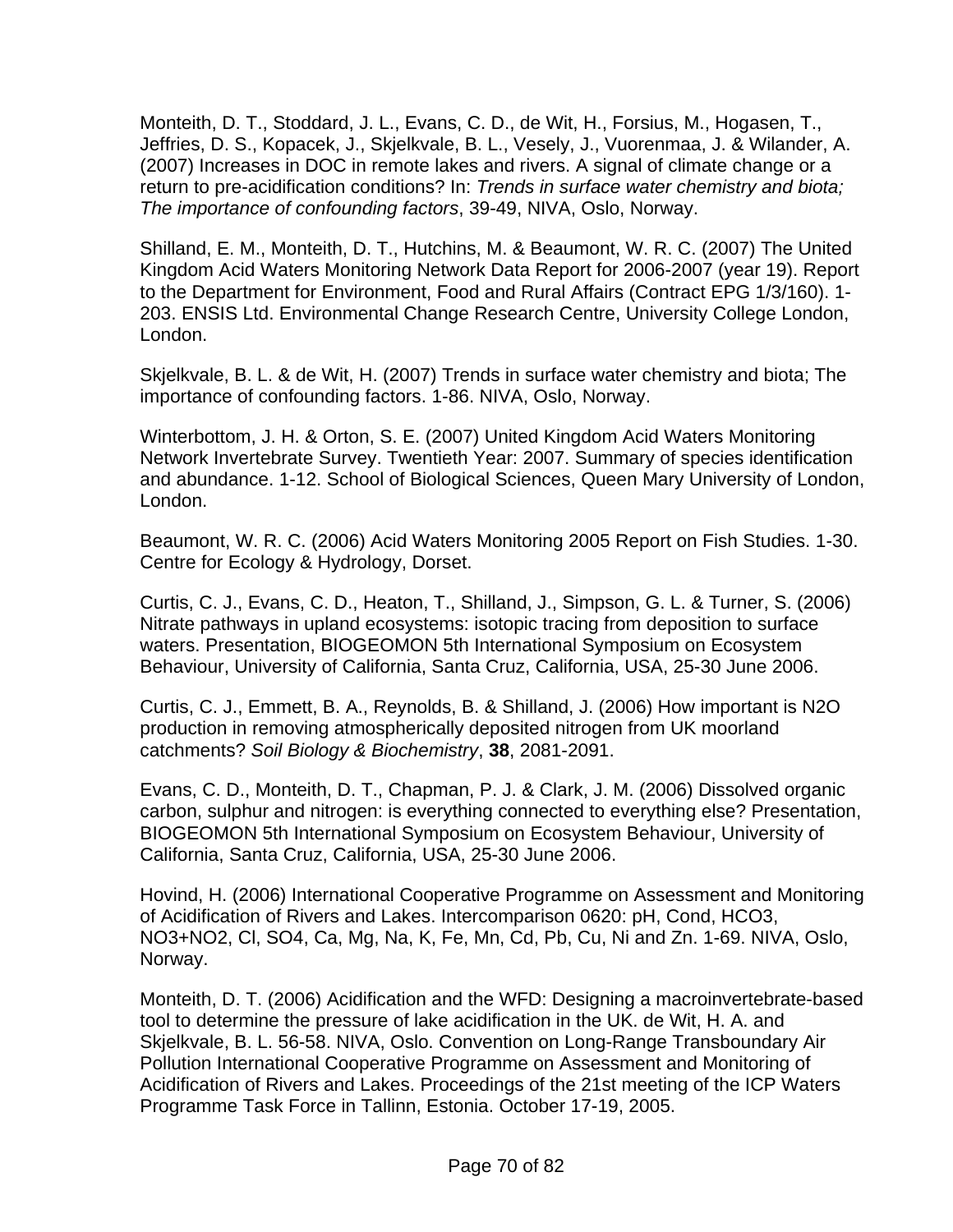Monteith, D. T., Stoddard, J. L., Evans, C. D., de Wit, H. A., Forsius, M., Hogasen, T., Jeffries, D. S., Kopacek, J., Skjelkvale, B. L., Vesely, J. & Wilander, A. (2006) An International Assessment of Temporal Trends in Dissolved Organic Carbon and Likely Drivers. Presentation, American Society of Limnology and Oceanography Summer Conference. Victoria, British Columbia, Canada, 4-9 June 2006.

Monteith, D. T. (2006) Links between regional scale climate variability and sea-salt episodes in the UK. Skjelkvale, B. L., Forsius, M., Wright, R., de Wit, H. A., Raddum, G. G., and Sjoeng, A. M. S. 12-13. NIVA, Oslo. Convention on Long-Range Transboundary Air Pollution International Cooperative Programme on Assessment and Monitoring of Acidification of Rivers and Lakes. Joint Workshop on Confounding Factors in Recovery from Acid Depositon in Surface Waters, 9-10 October 2006, Bergen, Norway; Summary and Abstracts.

Shilland, E. M., Monteith, D. T. & Battarbee, R. W. (2006) Recovery of Acidified Waters in the United Kingdom. Evidence from the UK Acid Waters Monitoring Network. Special Theme - Restoration & Recovery of Fresh Waters. Poster. Freshwater Biological Association, FBA Annual Scientific Meeting 2006, Dorset.

Shilland, E. M., Monteith, D. T., Bonjean, M. & Beaumont, W. R. C. (2006) The United Kingdom Acid Waters Monitoring Network Data Report for 2005-2006 (year 18). Report to the Department for Environment, Food and Rural Affairs (Contract EPG 1/3/160). 1- 203. ENSIS Ltd. Environmental Change research Centre, University College London, London.

Webb, B. W. & Crisp, D. T. (2006) Afforestation and stream temperature in a temperate maritime environment. *Hydrological Processes*, **20**, 51-66.

Winterbottom, J. H. & Orton, S. E. (2006) United Kingdom Acid Waters Monitoring Network Invertebrate Survey. Nineteenth Year: 2006. Summary of species identification and abundance. 1-12. School of Biological Sciences, Queen Mary University of London, London.

Wright, R. F., Aherne, J., Bishop, K., Camarero, L., Cosby, B. J., Erlandsson, M., Evans, C. D., Forsius, M., Hardekopf, D. W., Helliwell, R., Hruska, J., Jenkins, A., Kopacek, J., Moldan, F., Posch, M. & Rogora, M. (2006) Modelling the effect of climate change on recovery of acidified freshwaters: Relative sensitivity of individual processes in the MAGIC model. *Science of the Total Environment*, **365**, 154-166.

Beaumont, W. R. C. (2005) Acid Waters Monitoring 2004 Report on Fish Studies. 1-27. Centre for Ecology & Hydrology, Dorset.

Cooper, D. M. (2005) Evidence of sulphur and nitrogen deposition signals at the United Kingdom Acid Waters Monitoring Network sites. *Environmental Pollution*, **137**, 41-54.

Curtis, C. J., Evans, C. D., Helliwell, R. C. & Monteith, D. T. (2005) Nitrate leaching as a confounding factor in chemical recovery from acidification in UK upland waters. *Environmental Pollution*, **137**, 73-82.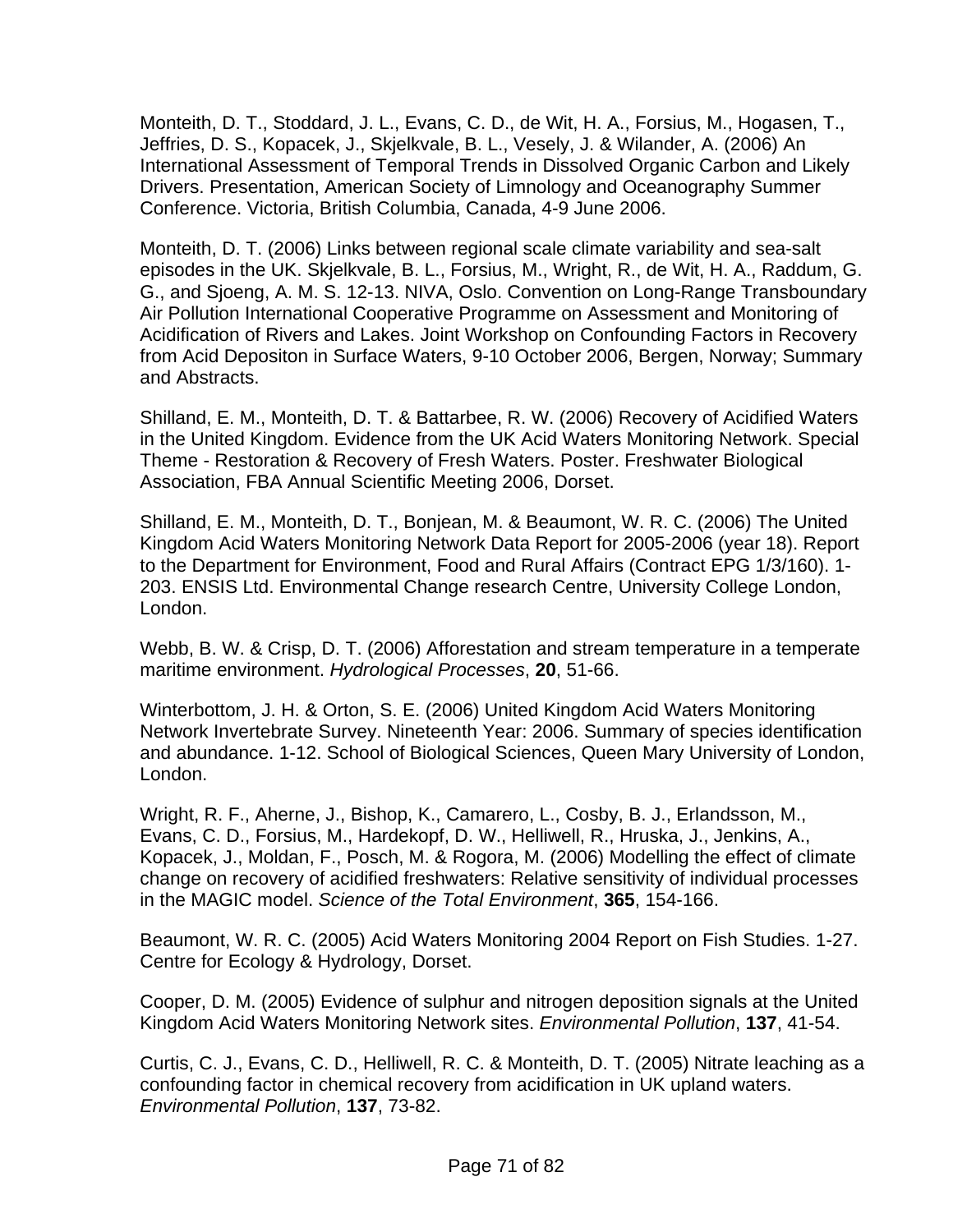Curtis, C. J., Emmett, B. A., Reynolds, B. & Shilland, J. (2005) What are the most important sinks for deposited nitrogen over one year in UK moorlands? Presentation at the Acid Rain 2005 conference, Prague, Czech Republic.

Davies, J. J. L., Jenkins, A., Monteith, D. T., Evans, C. D. & Cooper, D. M. (2005) Trends in surface water chemistry of acidified UK Freshwaters, 1988-2002. *Environmental Pollution*, **137**, 27-39.

Evans, C. D. (2005) Modelling the effects of climate change on an acidic upland stream. *Biogeochemistry*, **74**, 21-46.

Evans, C. D., Monteith, D. T. & Cooper, D. M. (2005) Long-term increases in surface water dissolved organic carbon: Observations, possible causes and environmental impacts. *Environmental Pollution*, **137**, 55-71.

Hovind, H. (2005) International Cooperative Programme on Assessment and Monitoring of Acidification of Rivers and Lakes. Intercomparison 0519: pH, Cond, HCO3, NO3+NO2, C1, SO4, Ca, Mg, Na, K, Fe, Mn, Cd, Pb, Cu, Ni, and Zn. 1-70. NIVA, Oslo, Norway.

Ledger, M. E. & Hildrew, A. G. (2005) The ecology of acidification and recovery: changes in herbivore-algal food web linkages across a stream pH gradient. *Environmental Pollution*, **137**, 103-118.

Monteith, D. T. (2005) The United Kingdom Acid Waters Monitoring Network: a review of the first 15 years and introduction to the special issue. *Environmental Pollution*, **137**, 3-13.

Monteith, D. T., Simpson, G. L., Chandler, R. E. & Evans, C. D. (2005) Partitioning the influences of hydrology, seasalts, temperature and acid deposition on the acidity of recovering lakes in the UK. Presentation at the Acid Rain 2005 conference, Prague, Czech Republic.

Monteith, D. T., Davies, J. J. L., Kreiser, A. M., Winterbottom, J. H. & Beaumont, W. R. B. (2005) Chemical and biological responses of acidified waters in the UK to acid emissions control: 1988–2003. Presentation at the Acid Rain 2005 conference, Prague, Czech Republic. 12-7-2005.

Monteith, D. T. (2005) Chemical-biotic relationships observed on the UK Acid Waters Monitoring Network 1988-2003. de Wit, H. A. and Skjelkvale, B. L. 69-80. NIVA, Oslo. Convention on Long-Range Transboundary Air Pollution International Cooperative Programme on Assessment and Monitoring of Acidification of Rivers and Lakes. Proceedings of the 20th meeting of the ICP Waters Programme Task Force in Falun, Sweden. October 18-20, 2004.

Monteith, D. T., Hildrew, A. G., Flower, R. J., Raven, P. J., Beaumont, W. R. B., Collen, P., Kreiser, A. M., Shilland, E. M. & Winterbottom, J. H. (2005) Biological responses to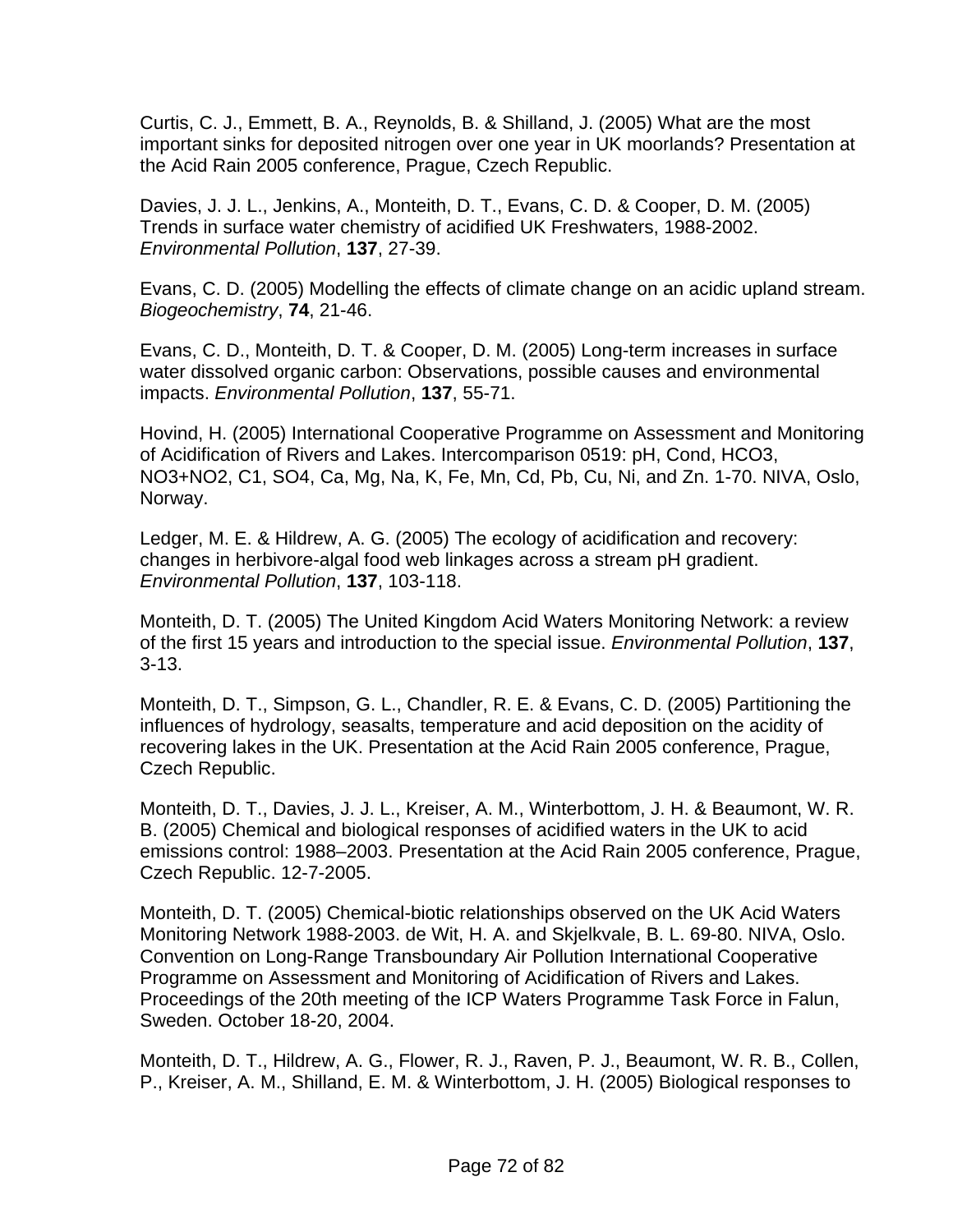the chemical recovery of acidified fresh waters in the UK. *Environmental Pollution*, **137**, 83-101.

Neal, C., Neal, M., Reynolds, B., Maberly, S. C., May, L., Ferrier, R. C., Smith, J. & Parker, J. E. (2005) Silicon concentrations in UK surface waters. *Journal of Hydrology*, **304** , 75-93.

Robinson, M. & Dupeyrat, A. (2005) Effects of commercial timber harvesting on streamflow regimes in the Plynlimon catchments, mid-Wales. *Hydrological Processes*, **19**, 1213-1226.

Shilland, E. M., Monteith, D. T., Bonjean, M. & Beaumont, W. R. C. (2005) The United Kingdom Acid Waters Monitoring Network Data Report for 2004-2005 (year 17). Report to the Department for Environment, Food and Rural Affairs (Contract EPG 1/3/160). 1- 188. ENSIS Ltd., London.

Winterbottom, J. H., Orton, S. E. & Wilcock, H. R. (2005) United Kingdom Acid Waters Monitoring Network Invertebrate Survey. Eighteenth Year: 2005. Summary of species identification and abundance. 1-11. School of Biological Sciences, Queen Mary University of London, London.

Beaumont, W. R. C. (2004) Acid Waters Monitoring 2003 Report on Fish Studies. 1-27. Centre for Ecology & Hydrology, Dorset.

Brandt, C., Robinson, M. & Finch, J. W. (2004) Anatomy of a catchment: the relation of physical attributes of the Plynlimon catchments to variations in hydrology and water status. *Hydrology and Earth System Sciences*, **8**, 345-354.

Curtis, C. J. & Simpson, G. L. (2004) Summary of research under Defra contract "Recovery of Acidified Waters in the UK" EPG/1/3/183. Final Report. ECRC Research Report No. 98, 1-362. Environmental Change Research Centre, UCL, London.

Evans, C. D., Reynolds, B., Curtis, C. J., Crook, H. D., Norris, D. & Brittain, S. A. (2004) A conceptual model of spatially heterogeneous nitrogen leaching from a Welsh moorland catchment. *Water, Air and Soil Pollution: Focus*, **4**, 97-105.

Monteith, D. T. (2004) Evidence for the recovery of freshwater lakes and streams in the UK from acidification, based on the analysis of data from the UK Acid Waters Monitoring Network (1988-2003). Skjelkvale, B. L. 38-39. NIVA, Oslo. Convention on Long-Range Transboundary Air Pollution International Cooperative Programme on Assessment and Monitoring of Acidification of Rivers and Lakes. Proceedings of the 19th meeting of the ICP Waters Programme Task Force in Lugano, Switzerland. October 18-20, 2003.

Neal, C. (2004) The water quality functioning of the upper River Severn, Plynlimon, mid-Wales: issues of monitoring, process understanding and forestry. *Hydrology and Earth System Sciences*, **8**, 521-532.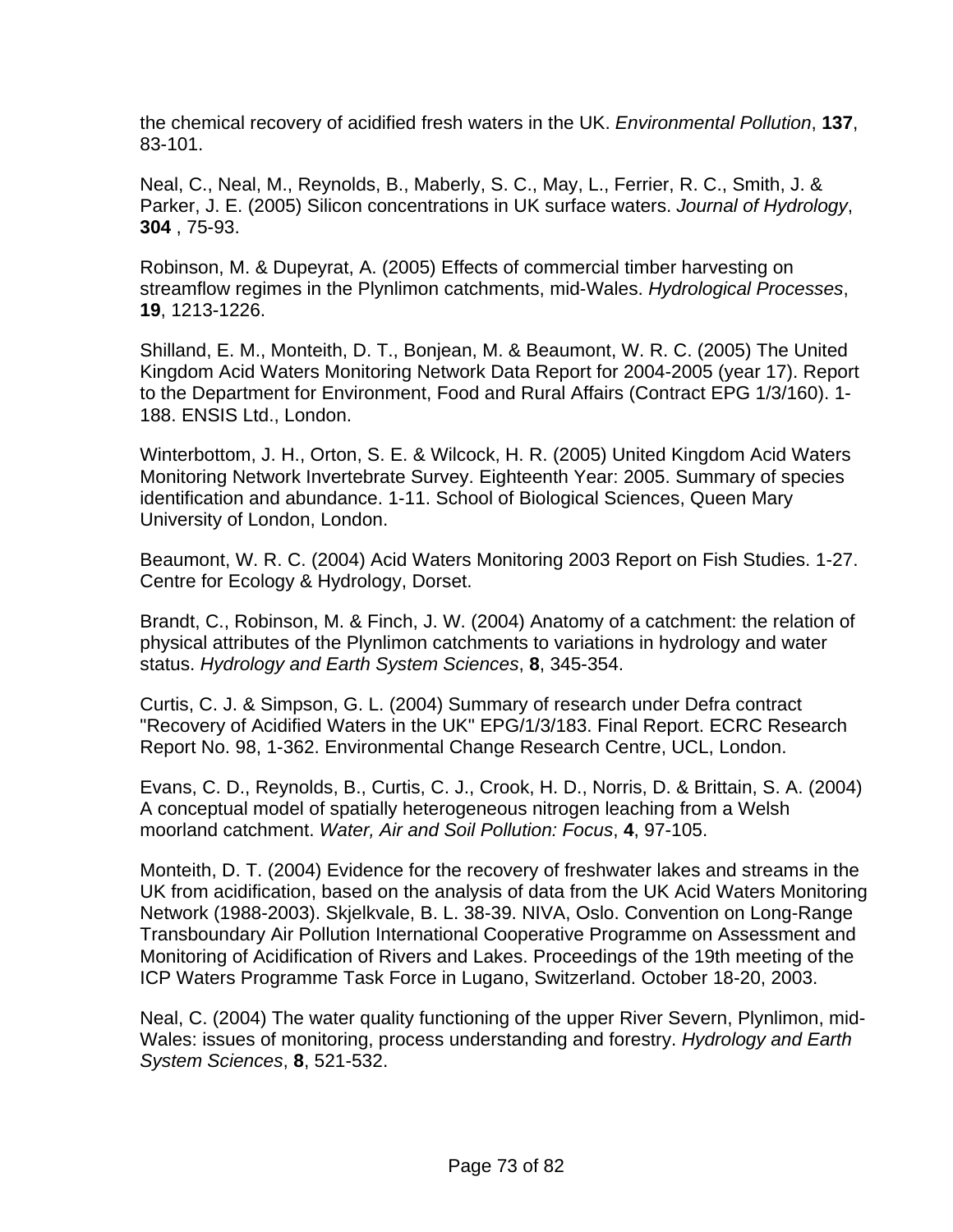Shilland, E. M., Monteith, D. T., Bonjean, M. & Beaumont, W. R. C. (2004) The United Kingdom Acid Waters Monitoring Network Data Report for 2003-2004 (year 16). Report to the Department for Environment, Food and Rural Affairs (Contract EPG 1/3/160). 1- 188. ENSIS Ltd., London.

Winterbottom, J. H., Orton, S. E. & Wilcock, H. R. (2004) United Kingdom Acid Waters Monitoring Network Invertebrate Survey. Seventeenth Year: 2004. Summary of species identification and abundance. 1-11. School of Biological Sciences, Queen Mary University of London, London.

Worrall, F., Harriman, R., Evans, C. D., Watts, C. D., Adamson, J., Neal, C., Tipping, E., Burt, T., Grieve, I., Monteith, D., Naden, P. S., Nisbet, T., Reynolds, B. & Stevens, P. (2004) Trends in dissolved organic carbon in UK rivers and lakes. *Biogeochemistry*, **70**, 369-402.

Beaumont, W. R. C. (2003) Acid Waters Monitoring 2002 Report on Fish Studies. 1-25. Centre for Ecology & Hydrology, Dorset.

Neal, C., Neal, M., Davies, H. & Smith, J. (2003) Fluoride in UK rivers. *The Science of The Total Environment*, **314-316**, 209-231.

Page, T., Beven, K. J., Freer, J. & Jenkins, A. (2003) Investigating the uncertainty in predicting responses to atmospheric deposition using the model of acidification of groundwater in catchments (MAGIC) within a generalised likelihood uncertainty estimation (GLUE) framework. *Water Air and Soil Pollution*, **142**, 71-94.

Shilland, E. M., Monteith, D. T., Smith, J. & Beaumont, W. R. C. (2003) The United Kingdom Acid Waters Monitoring Network Data Report for 2002-2003 (year 15). Report to the Department for Environment, Food and Rural Affairs (Contract EPG 1/3/160) and the Department of the Environment Northern Ireland (Contract CON 4/4 (38)). 1-178. ENSIS Ltd, London.

Winterbottom, J. H. & Orton, S. E. (2003) United Kingdom Acid Waters Monitoring Network Invertebrate Survey. Sixteenth Year: 2003. Summary of species identification and abundance. 1-11. School of Biological Sciences, Queen Mary University of London, London.

Beaumont, W. R. C. (2002) Acid Waters Monitoring 2001 Report on Fish Studies. 1-14. Centre for Ecology & Hydrology, Dorset.

Beaumont, W. R. C. (2002) Acid Waters Monitoring 2001 Report on Fish Studies: Addendum. 1-8. Centre for Ecology & Hydrology, Dorset.

Shilland, E. M., Monteith, D. T., Smith, J. & Beaumont, W. R. C. (2002) The United Kingdom Acid Waters Monitoring Network Data Report for 2000-2001 (year 13). Report to the Department for Environment, Food and Rural Affairs (Contract EPG 1/3/160) and the Department of the Environment Northern Ireland (Contract CON 4/4 (38)). 1-178. ENSIS Ltd, London.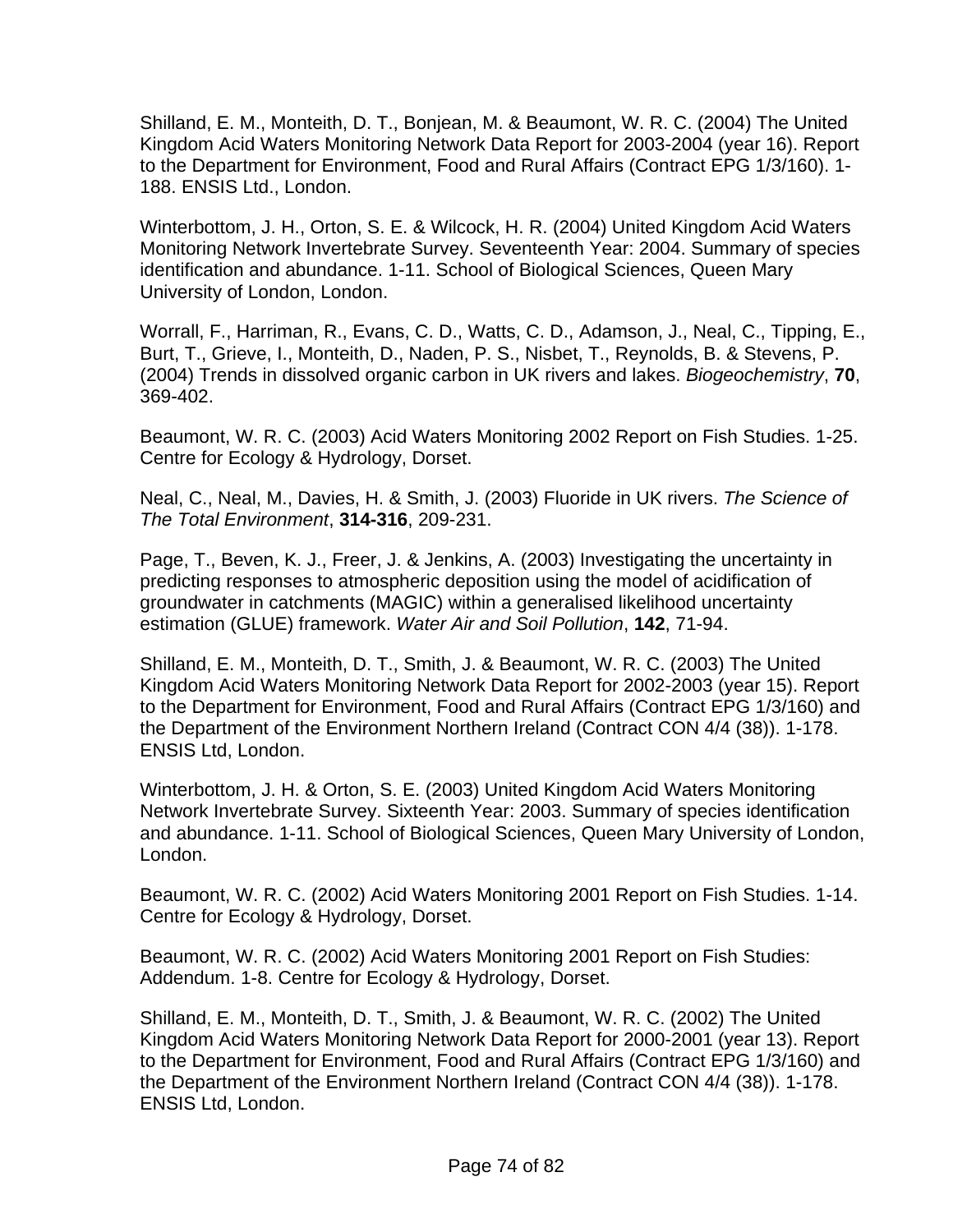Shilland, E. M., Monteith, D. T., Smith, J. & Beaumont, W. R. C. (2002) The United Kingdom Acid Waters Monitoring Network Data Report for 2001-2002 (year 14). Report to the Department for Environment, Food and Rural Affairs (Contract EPG 1/3/160) and the Department of the Environment Northern Ireland (Contract CON 4/4 (38)). 1-178. ENSIS Ltd, London.

Winterbottom, J. H. & Orton, S. E. (2002) United Kingdom Acid Waters Monitoring Network Invertebrate Survey. Fifteenth Year: 2002. Summary of species identification and abundance. 1-11. School of Biological Sciences, Queen Mary University of London, London.

Beaumont, W. R. C. & McDonnell, N. (2001) Acid Waters Monitoring 2000 Report on Fish Studies. 1-18. Centre for Ecology & Hydrology, Dorset.

CLAM. (2001) Summary of Research under DETR Contract "Acidification of freshwaters: the role of nitrogen and the prospects for recovery", EPG1/3/117. Curtis, C. J. and Simpson, G. Research Report No. 79. Environmental Change Research Centre, University College London, London.

Curtis, C. J. & Simpson, G. L. (2001) Summary of research under DETR contract "Acidification of freshwaters:the role of nitrogen and the prospects for recovery" EPG/1/3/117. Work package 2: Recovery. Research Report No. 79, 1-222. Environmental Change Research Centre, UCL, London.

Curtis, C. J. & Simpson, G. L. (2001) Summary of research under DETR contract "Acidification of freshwaters:the role of nitrogen and the prospects for recovery" EPG/1/3/117. Work package 1: Nitrogen. Research Report No. 79, 1-149. Environmental Change Research Centre, UCL, London.

Evans, C. D., Cullen, J. M., Alewell, C., Kopacek, J., Marchetto, A., Moldan, F., Prechtel, A., Rogora, M., Vesely, J. & Wright, R. (2001) Recovery from acidification in European surface waters. *Hydrology and Earth System Sciences*, **5**, 283-297.

Evans, C. D. & Monteith, D. T. (2001) Chemical trends at lakes and streams in the UK Acid Waters Monitoring Network, 1988-2000: Evidence for recent recovery at a national scale. *Hydrology and Earth System Sciences*, **5**, 351-366.

Hayman, G., Hasler, S., Vincent, K., Baker, S., Donovan, B., Smith, M., Davies, M., Sutton, M., Tang, Y. S., Dragosits, U., Love, L., Fowler, D., Sansom, L. & Page, H. (2001) Operation and Management of the UK Acid Deposition Monitoring Networks: Data Summary for 2000. 1-205. AEA Technology Plc, Culham, Oxon.

Hayman, G., Vincent, K., Hasler, S., Baker, S., Donovan, B., Smith, M., Sutton, M., Tang, Y. S., Dragosits, U., Love, L., Fowler, D., Sansom, L. & Page, H. (2001) Operation and Management of the UK Acid Deposition Monitoring Networks. 1-166. AEA Technology Plc, Culham, Oxon.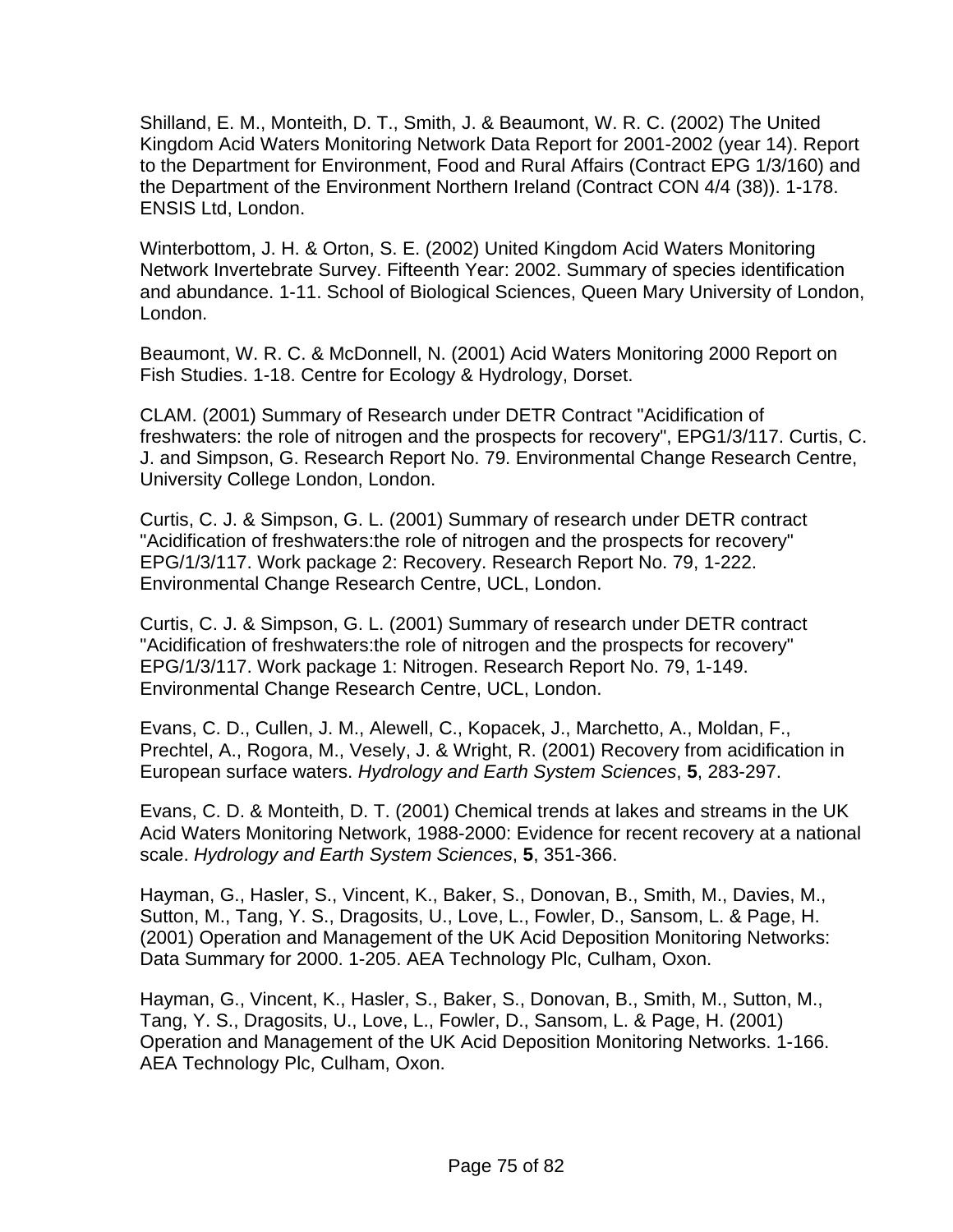Jenkins, A. & Cullen, J. M. (2001) An Assessment of the potential impact of the Gothenburg Protocol on surface water chemistry using the dynamic MAGIC model at acid sensitive sites in the UK. *Hydrology and Earth System Sciences*, **5**, 529-541.

Langan, S. J., Hodson, M. E., Bain, D. C., Hournung, M., Reynolds, B., Hall, J. R. & Johnston, L. (2001) The Role of Mineral Weathering Rate Determinations in Generating Uncertainties in the Calculation of Critical Loads of Acidity and their Exceedance. *Water, Air and Soil Pollution: Focus*, **1**, 299-312.

Monteith, D. T., Evans, C. D. & Patrick, S. (2001) Monitoring acid waters in the UK: 1988-1998 Trends. *Water Air and Soil Pollution*, **130**, 1307-1312.

Monteith, D. T. & Evans, C. D. (2001) United Kingdom Acid Waters Monitoring Network. 1-24. Department of the Environment, Transport and the Regions, London.

NEGTAP. (2001) Transboundary Air Pollution: Acidification, Eutrophication and Ground-Level Ozone in the UK. 1-314. Department For Environment, Food and Rural Affairs (DEFRA), London.

Winterbottom, J. H. & Orton, S. (2001) United Kingdom Acid Waters Monitoring Network Invertebrate Survey. Fourteenth Year: 2001. Summary of species identification and abundance. 1-11. School of Biological Sciences, Queen Mary & Wesfield College (University of London), London.

Wright, R. F., Alewell, C., Cullen, J. M., Evans, C. D., Marchetto, A., Moldan, F., Prechtel, A. & Rogora, M. (2001) Trends in nitrogen deposition and leaching in acidsensitive streams in Europe. *Hydrology and Earth System Sciences*, **5**, 299-310.

Beaumont, W. R. C. & Ingram, A. (2000) Acid Waters Monitoring 1999 Report on Fish Studies. Centre for Ecology & Hydrology, Dorset.

CLAM. (2000) Critical Loads of Acidity and Metals: Interim Report to the Department of Environment, Transport and the Regions (Contract no. EPG/1/3/117). Kernan, M. R. and Curtis, C. J. Research Report No. 64, 1-63. Environmental Change Research Centre, University College London, London.

Hayman, G., Vincent, K., Hasler, S., Baker, S., Donovan, B., Smith, M., Sansom, L. & Page, H. (2000) Acid Deposition Monitoring in the UK:1986 to 1998. 1-151. AEA Technology Plc, Culham, Oxon.

Monteith, D. T., Evans, C. D. & Reynolds, B. (2000) Are temporal variations in the nitrate content of UK upland freshwaters linked to the North Atlantic Oscillation? *Hydrological Processes*, **14**, 1745-1749.

Monteith, D. T. & Evans, C. D. (2000) United Kingdom Acid Waters Monitoring Network 10 Year Report. Analysis and Interpretation of Results, April 1988 - March 1998. Monteith, D. T. and Evans, C. D. 1-364. ENSIS Ltd, London.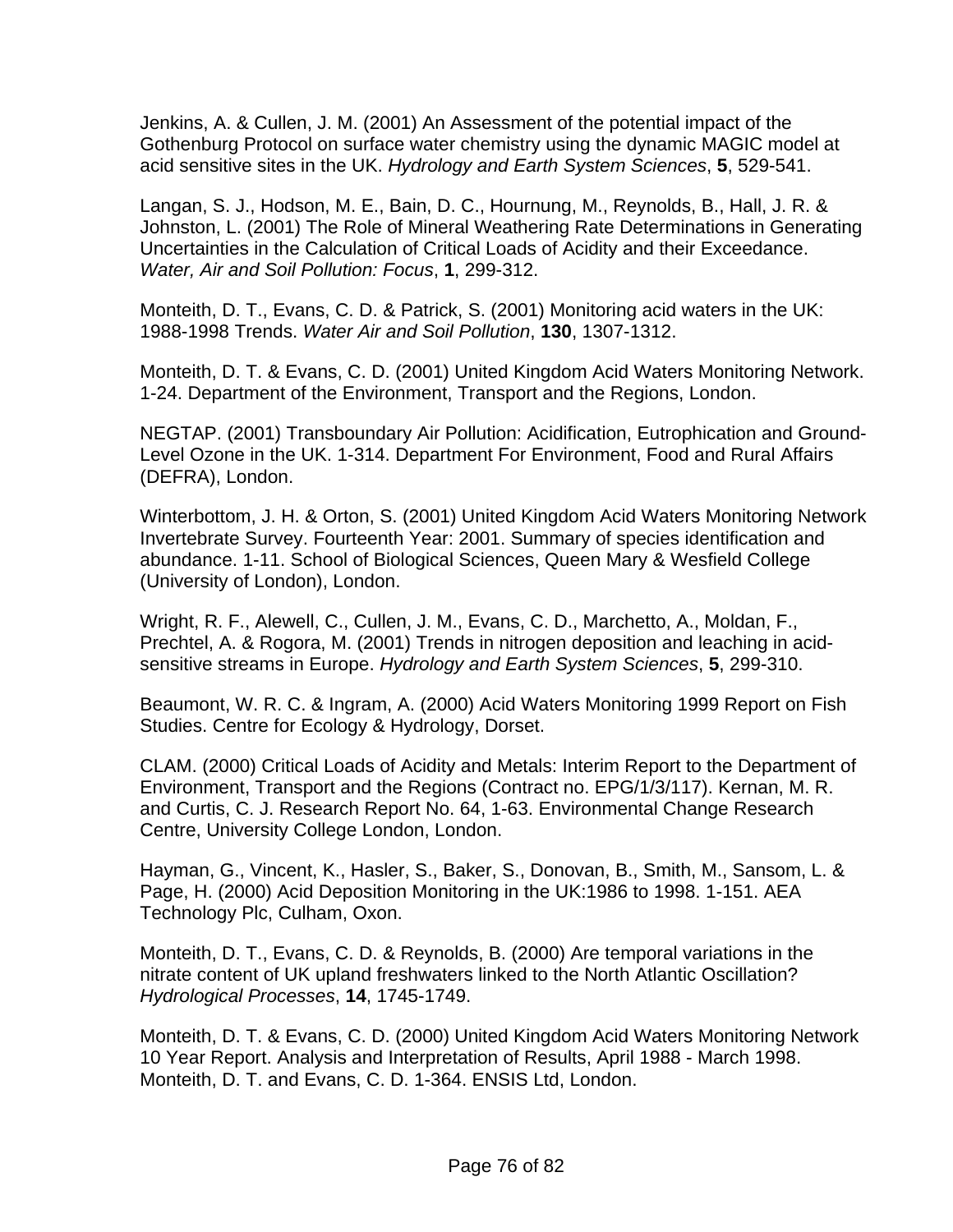Winterbottom, J. H. & Orton, S. (2000) United Kingdom Acid Waters Monitoring Network Invertebrate Survey. Thirteenth Year: 2000. Summary of species identification and abundance. 1-11. School of Biological Sciences, Queen Mary & Wesfield College (University of London), London.

Beaumont, W. R. C., Sturgess, P. & Pinder, A. (1999) Acid Waters Monitoring Report on Fish Studies 1988-1997. 1-129. Institute of Freshwater Ecology, Dorset.

Beaumont, W. R. C. & Sturgess, P. (1999) Acid Waters Monitoring 1998 Report on Fish Studies. 1-26. Institute of Freshwater Ecology, Dorset.

Curtis, C. J., Murlis, J., Battarbee, R. W., Bull, K., Campbell, G., Fowler, D., Jenkins, A., Monteith, D. T., Ormerod, S. & Reynolds, B. (1999) Acid deposition in the UK: a review of environmental damage and recovery prospects. NSCA Occasional Paper No.1, 1-28. National Society for Clean Air and Environmental Protection, Brighton.

Henderson, P. A. (1999) Atmospheric Deposition of Heavy Metals: an assessment of monitoring in the UK with reference to critical loads and forthcoming legislation. A scoping study produced for the Department of the Environment, Transport and the Regions (DETR) as part of the Critical LoadsAcidity and Metals programme (contract no. EPG 1/3/117 [AQ 17/8/307]). ENSIS Ltd. University College London, London.

Kirby, C., Neal, C., Turner, H. & Moorhouse, P. (1999) A bibliography of hydrological, geomorphological, sedimentological, biological and hydrochemical references to the Institute of Hydrology experimental catchment studies in Plynlimon. *Hydrol.Earth Syst.Sci.*, **1**, 755-764.

Winterbottom, J. H. & Orton, S. (1999) United Kingdom Acid Waters Monitoring Network Invertebrate Survey. Twelth Year: 1999. Summary of species identification and abundance. 1-10. School of Biological Sciences, Queen Mary & Wesfield College (University of London), London.

Beaumont, W. R. C. & Pinder, A. (1998) Acid Waters Monitoring 1997 Report on Fish Studies. 1-27. Centre for Ecology & Hydrology, Dorset.

Helliwell, R. C., Ferrier, R. C. & Jenkins, A. (1998) A two-layer application of the MAGIC model to predict the effects of land use scenarios and reductions in deposition on acid sensitive soils in the UK. *Hydrology and Earth System Sciences*, **2**, 497-507.

Jenkins, A., Helliwell, R. C., Swingewood, P. J., Sefton, C., Renshaw, M. & Ferrier, R. C. (1998) Will reduced sulphur emissions under the Second Sulphur Protocol lead to recovery of acid sensitive sites in UK? *Environmental Pollution*, **99**, 309-318.

Monteith, D. T., Renshaw, M. & Patrick, S. T. (1998) Monitoring the long term chemical and biological response to changing sulphur and nitrogen emissions of sensitive waters, United Kingdom. *Headwaters: Water Resources and Soil Conservation* 111-125.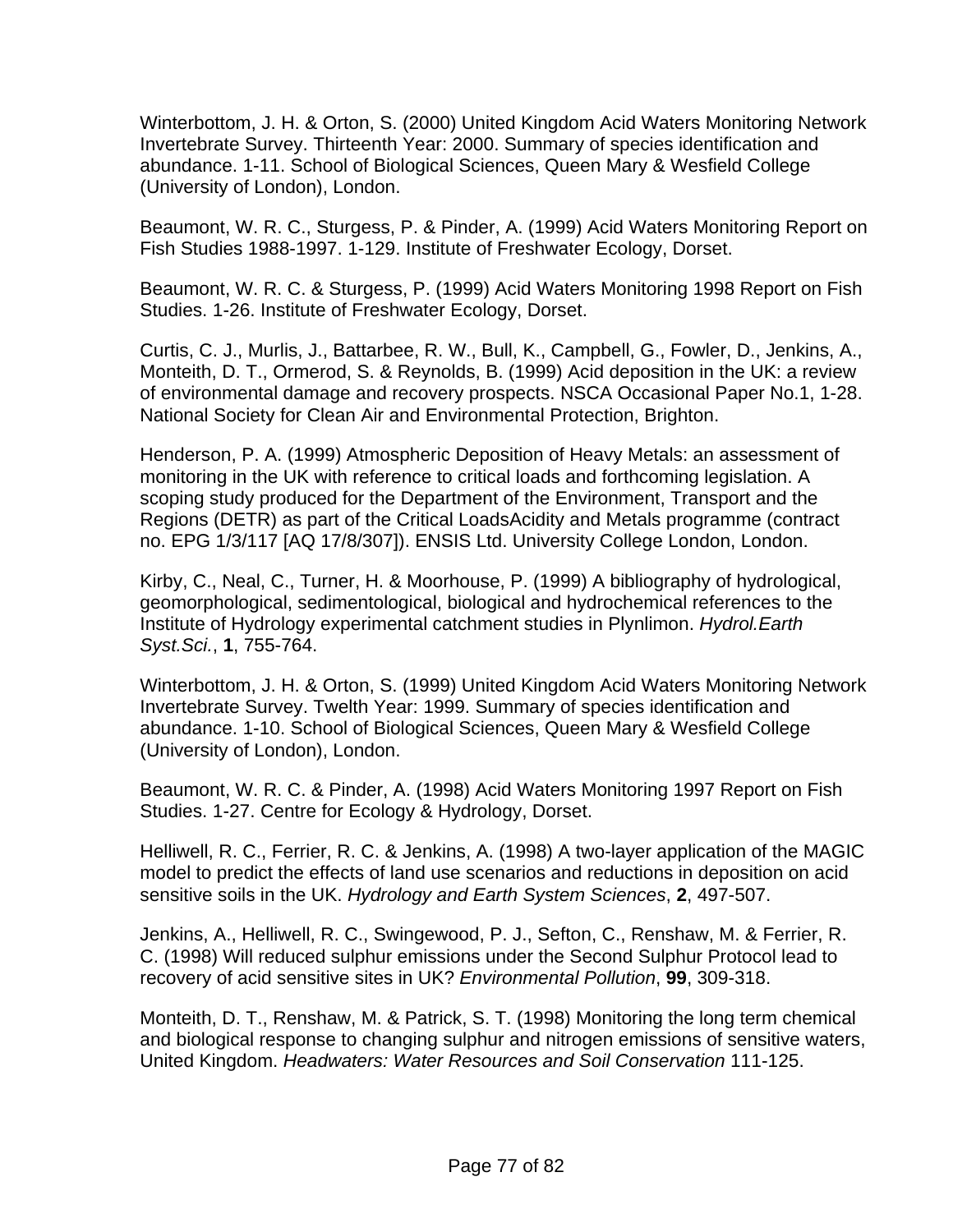Monteith, D. T., Evans, C. D., Beaumont, W. R. C. & Delinikajtis, C. (1998) The United Kingdom Acid Waters Monitoring Network Data Report for 1997-1998 (year 10). Report to the DETR and the DoE Northern Ireland. ENSIS Ltd, London.

Winterbottom, J. H. & Orton, S. (1998) United Kingdom Acid Waters Monitoring Network Invertebrate Survey. Eleventh Year: 1998. Summary of species identification and abundance. 1-10. School of Biological Sciences, Queen Mary & Wesfield College (University of London), London.

Beaumont, W. R. C. & Bradley, D. C. (1997) Acid Waters Monitoring 1996 Report on Fish Studies. 1-36. Centre for Ecology & Hydrology, Dorset.

Gee, J. H. R. & Smith, B. D. (1997) Benthic invertebrates in the headwaters of the Wye and Severn: effects of forestry and clear-felling. *Hydrology and Earth System Sciences*, **1**, 549-556.

Monteith, D. T., Renshaw, M., Evans, C. D. & Patrick, S. T. (1997) The United Kingdom Acid Waters Monitoring Network Data Report for 1996-1997 (year 9). Report to the DoE and the DoE Northern Ireland. ENSIS Ltd, London.

Reynolds, B., Fowler, D., Smith, R. I. & Hall, J. R. (1997) Atmospheric inputs and catchment solute fluxes for major ions in five Welsh upland catchments. *Journal of Hydrology*, **194**, 305-329.

Robertson, A. L., Lancaster, J., Belyea, L. R. & Hildrew, A. G. (1997) Hydraulic habitat and the assemblage structure of stream benthic microcrustacea. *Journal of the North American Benthological Society*, **16**, 562-575.

Winterbottom, J. H. & Orton, S. (1997) United Kingdom Acid Waters Monitoring Network Invertebrate Survey. Tenth Year: 1997. Summary of species identification and abundance. 1-10. School of Biological Sciences, Queen Mary & Wesfield College (University of London), London.

Beaumont, W. R. C. (1996) Acid Waters Monitoring 1995 Report on Fish Studies. 1-25. Institute of Freshwater Ecology, Dorset.

Campbell, G. W. & Lee, D. S. (1996) Atmospheric deposition of sulphur and nitrogen species in the UK. *Freshwater Biology*, **36**, 151-167.

Crisp, D. T. & Beaumont, W. R. C. (1996) The trout (Salmo trutta L.) populations of the headwaters of the Rivers Severn and Wye, mid-Wales, UK. *The Science of The Total Environment*, **177**, 113-123.

Forti, M. C., Neal, C. & Robson, A. J. (1996) Modelling the long-term changes in stream, soil and ground water chemistry for an acid moorland in the Welsh uplands: the influence of variations in chemical weathering. *The Science of The Total Environment*, **180**, 187-200.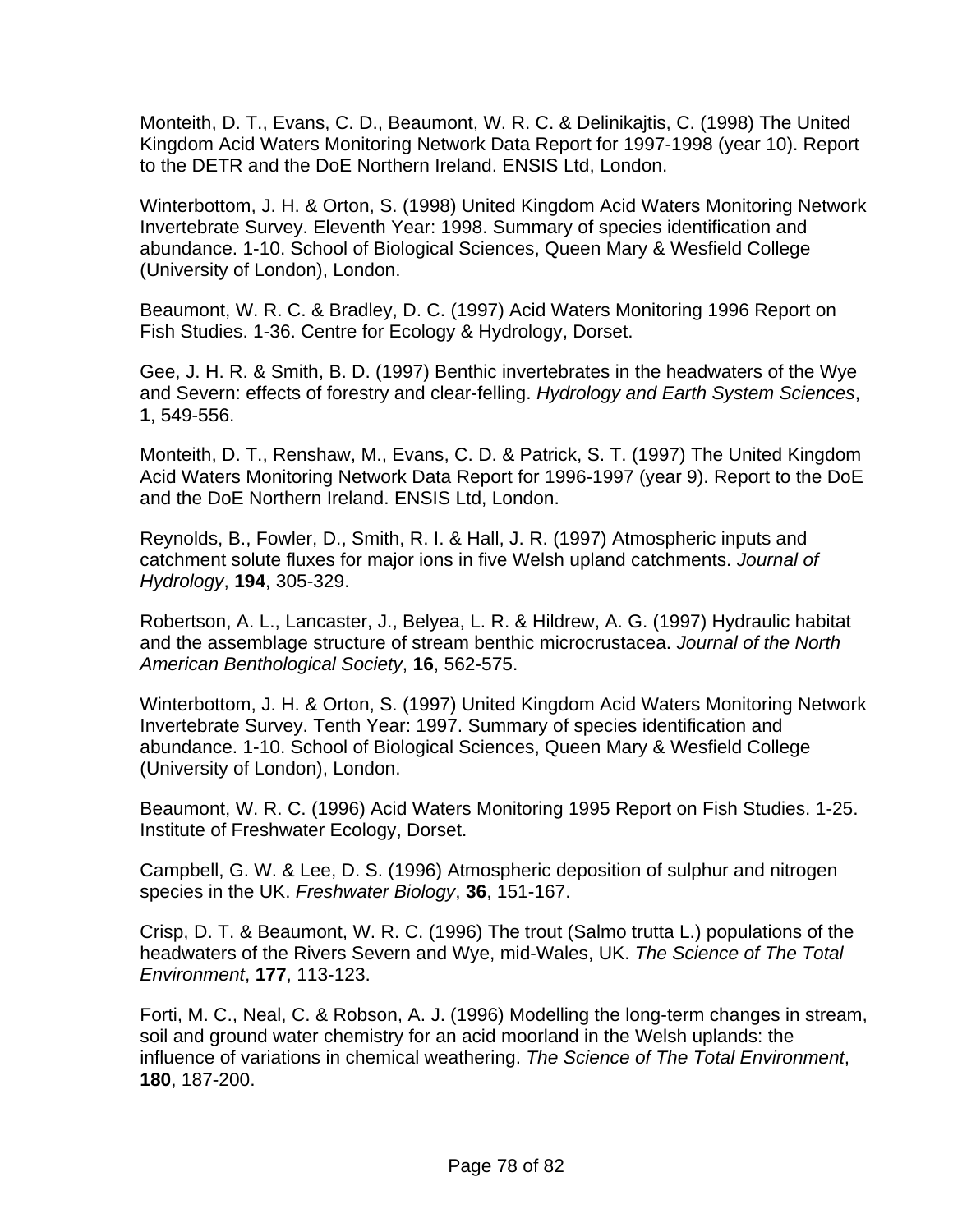Jenkins, A., Boorman, D. & Renshaw, M. (1996) The UK acid waters monitoring network: An assessment of chemistry data, 1988-93. *Freshwater Biology*, **36**, 169-178.

Lancaster, J. & Patrick, S. (1996) The UK acid waters monitoring network: A preface. *Freshwater Biology*, **36**, 129-130.

Lancaster, J., Real, M., Juggins, S., Monteith, D. T., Flower, R. J. & Beaumont, W. R. C. (1996) Monitoring temporal changes in the biology of acid waters. *Freshwater Biology*, **36** , 179-201.

Langan, S. J., Reynolds, B. & Bain, D. C. (1996) The calculation of base cation release from mineral weathering in soils derived from Palaeozoic greywackes and shales in upland UK. *Geoderma*, **69**, 275-285.

Monteith, D. T., Renshaw, M., Beaumont, W. R. C. & Patrick, S. T. (1996) The United Kingdom Acid Waters Monitoring Network Data Report for 1995-1996 (year 8). Report to the DoE and the DoE Northern Ireland. ENSIS Ltd, London.

Patrick, S., Battarbee, R. W. & Jenkins, A. (1996) Monitoring acid waters in the UK: An overview of the UK acid waters monitoring network and summary of the first interpretative exercise. *Freshwater Biology*, **36**, 131-150.

Sklash, M. G., Beven, K. J., Gilman, K. & Darling, W. G. (1996) Isotope studies of pipeflow at Plynlimon, Wales, UK. *Hydrological Processes*, **10**, 921-944.

Winterbottom, J. H. & Orton, S. (1996) United Kingdom Acid Waters Monitoring Network Invertebrate Survey. Ninth Year: 1996. Summary of species identification and abundance. 1-10. School of Biological Sciences, Queen Mary & Wesfield College (University of London), London.

Battarbee, R. W., Allott, T. E. H., Bull, K., Christie, A. E. G., Curtis, C. J., Flower, R. J., Hall, J. R., Harriman, R., Jenkins, A., Juggins, S., Kreiser, A. M., Metcalfe, S. E., Ormerod, S. J. & Patrick, S. T. (1995) Critical Loads of Acid Deposition for United Kingdom Freshwaters. Critical Loads Advisory Group. Sub group Report on Freshwaters. 1-80. Institute of Terrestrial Ecology (Edinburgh Research Station), Penicuik.

Beaumont, W. R. C. (1995) Acid Waters Monitoring 1994 Report on Fish Studies. 1-26. Institute of Freshwater Ecology, Dorset.

Jenkins, A. (1995) Freshwater Recovery and Future Trends. Battarbee, R. W. 61-67. ENSIS Ltd, London. Acid Rain and Its Impact: The Critical Loads Debate. 17-9-1993.

Monteith, D. T., Renshaw, M. & Beaumont, W. R. C. (1995) The United Kingdom Acid Waters Monitoring Network Data Report for 1994-1995 (year 7). Report to the DoE and the DoE Northern Ireland. ENSIS Ltd, London.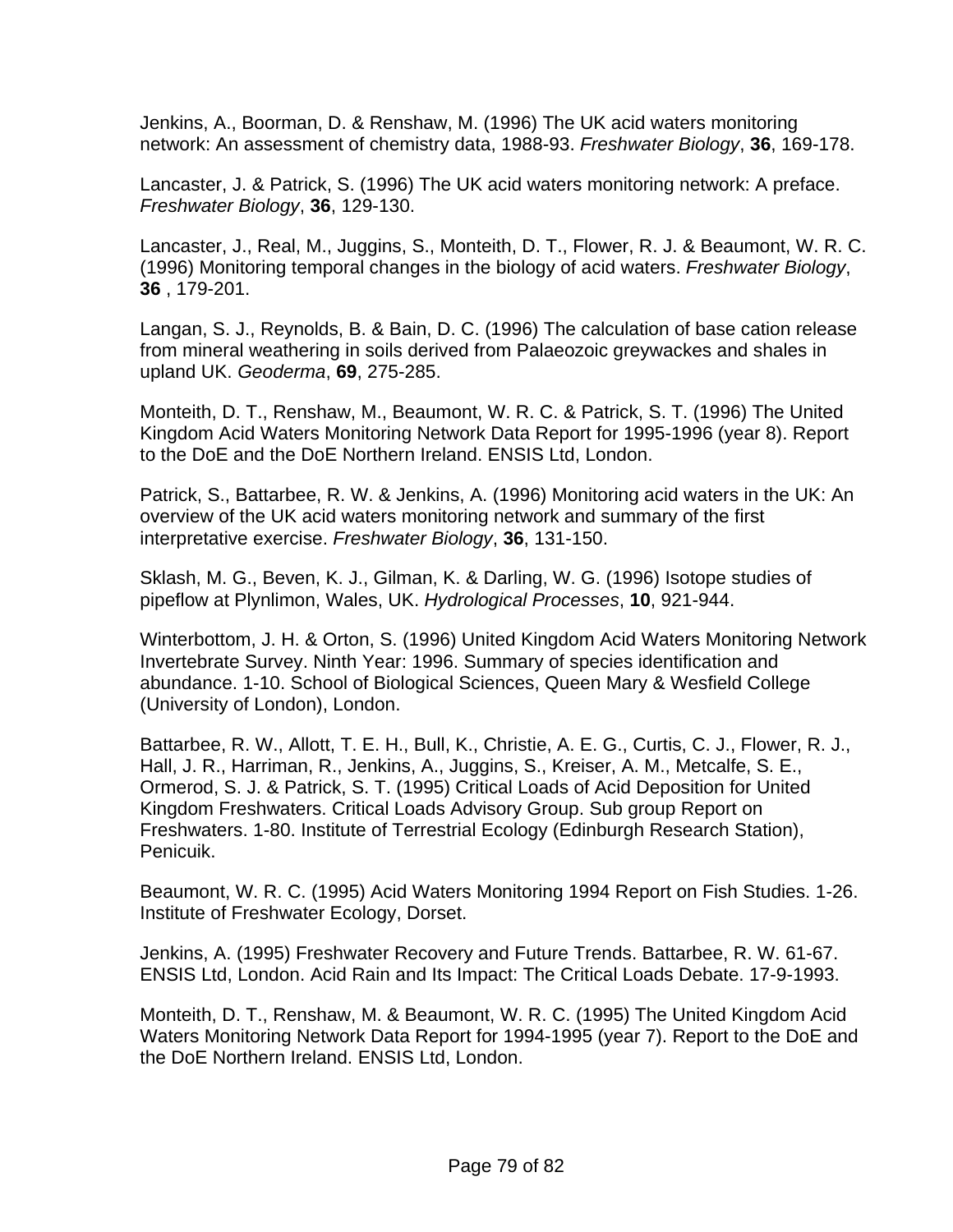Patrick, S. T., Monteith, D. T. & Jenkins, A. (1995) UK Acid Waters Monitoring Network: The first five years. Analysis and interpretation of results, April 1988 - March 1993. 1- 320. ENSIS Publishing, London.

Winterbottom, J. H. & Orton, S. (1995) United Kingdom Acid Waters Monitoring Network Invertebrate Survey. Eighth Year: 1995. Summary of species identification and abundance. 1-10. School of Biological Sciences, Queen Mary & Wesfield College (University of London), London.

Beaumont, W. R. C. & Miles, L. (1994) Acid Waters Monitoring 1993 Report on Fish Studies. 1-42. Institute of Freshwater Ecology, Dorset.

Monteith, D. T., Renshaw, M., Beaumont, W. R. C. & Patrick, S. T. (1994) The United Kingdom Acid Waters Monitoring Network Data Report for 1993-1994 (year 6). Report to the DoE and the DoE Northern Ireland. ENSIS Ltd, London.

Winterbottom, J. H. & Orton, S. (1994) United Kingdom Acid Waters Monitoring Network Invertebrate Survey. Seventh Year: 1994. Summary of species identification and abundance. 1-9. School of Biological Sciences, Queen Mary & Wesfield College (University of London), London.

Beaumont, W. R. C. (1993) Acid Waters Monitoring 1992 Report on Fish Studies. 1-18. Institute of Freshwater Ecology, Dorset.

Juggins, S., Shaw, C., Patrick, S. T., Monteith, D. T., Beaumont, W. R. C. & Reed, J. (1993) The United Kingdom Acid Waters Monitoring Network Data Report for 1992- 1993 (year 5). Report to the DoE and the DoE Northern Ireland. ENSIS Ltd, London.

Lancaster, J., Winterbottom, J. H. & Orton, S. (1993) United Kingdom Acid Waters Monitoring Network Invertebrate Survey. Sixth Year: 1993. Summary of species identification and abundance. 1-9. School of Biological Sciences, Queen Mary & Westfield College (University of London), London.

Lancaster, J. & Hildrew, A. G. (1993) Characterizing In-Stream Flow Refugia. *Canadian Journal of Fisheries and Aquatic Sciences*, **50**, 1663-1675.

Rose, N. L. (1-1-1993) An Assessment of the Potential of the United Kingdom Acid Waters Monitoring Network to Monitor the Impact of Atmospheric Trace metals and Persistent Organic Compounds on Freshwaters. 1-87. Environmental Change Research Centre, University College London, London. Research Papers No 9.

Beaumont, W. R. C. (1992) Acid Waters Monitoring 1991 Report on Fish Studies. 1-16. Institute of Freshwater Ecology, Dorset.

Beven, K. & Binley, A. (1992) The Future of Distributed Models - Model Calibration and Uncertainty Prediction. *Hydrological Processes*, **6**, 279-298.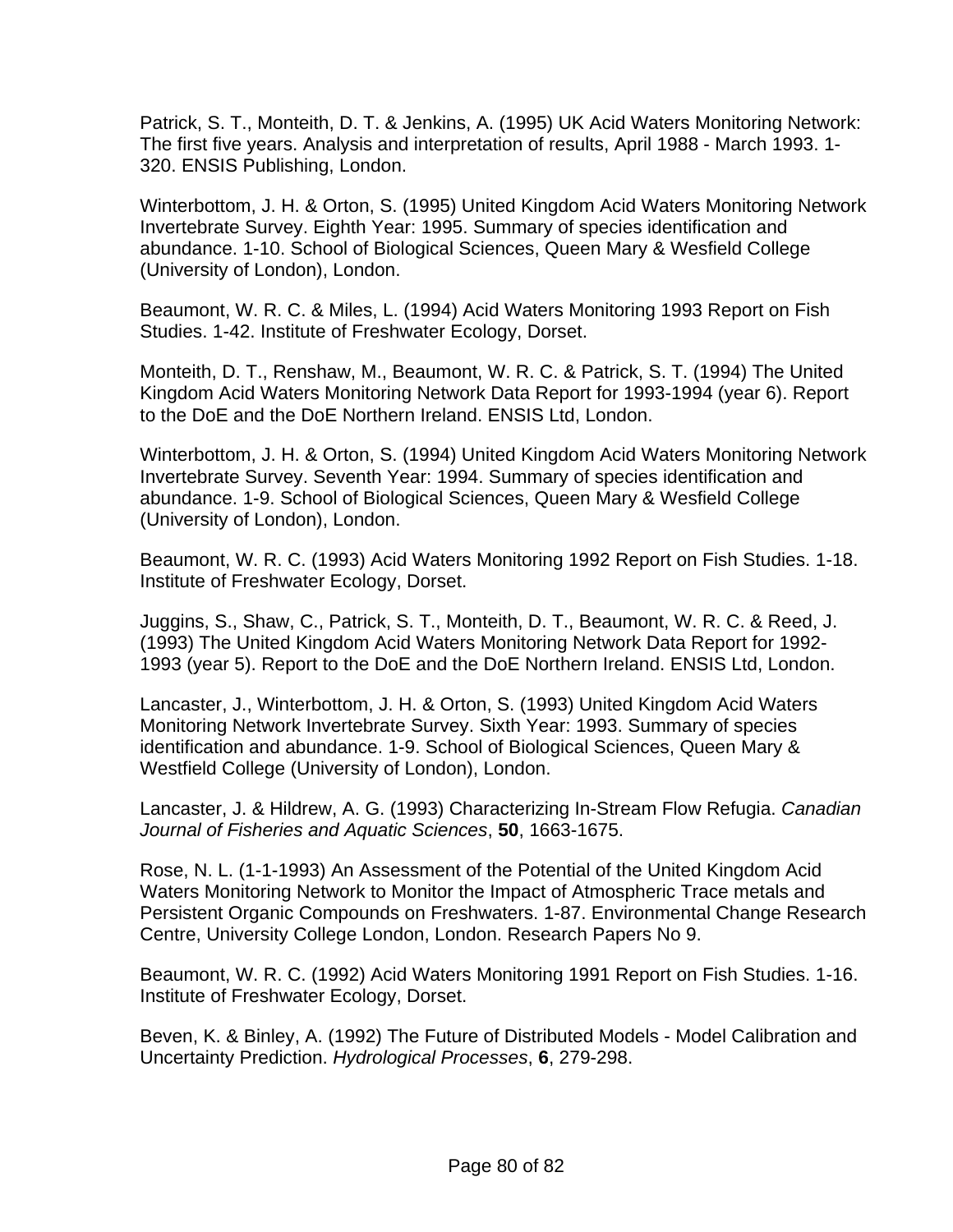Juggins, S., Shaw, C., Patrick, S. T., Monteith, D. T., Beaumont, W. R. C. & Reed, J. (1992) The United Kingdom Acid Waters Monitoring Network Data Report for 1991- 1992 (year 4). Report to the DoE and the DoE Northern Ireland. ENSIS Ltd, London.

Lancaster, J., Winterbottom, J. H. & Edmonds-Brown, V. (1992) United Kingdom Acid Waters Monitoring Network Invertebrate Survey. Fifth Year: 1992. Summary of species identification and abundance. 1-10. School of Biological Sciences, Queen Mary College (University of London), London.

Neal, C., Robson, A., Reynolds, B. & Jenkins, A. (1992) Prediction of Future Short-Term Stream Chemistry - A Modeling Approach. *Journal of Hydrology*, **130**, 87-103.

Juggins, S., Waters, D., Patrick, S. T. & Beaumont, W. R. C. (1991) The United Kingdom Acid Waters Monitoring Network Data Report for 1990-1991 (year 3). Report to the DoE and the DoE Northern Ireland. 1-124. ENSIS Ltd, London.

Kirby, C., Newson, M. D. & Gilman, K. (1991) Plynlimon research: The first two decades. Report Number 109, 1-197. Institute of Hydrology, Wallington, Oxfordshire.

Lancaster, J., Edmonds-Brown, V. & Winterbottom, J. H. (1991) United Kingdom Acid Waters Monitoring Network Invertebrate Survey. Fourth Year: 1991. Summary of species identification and abundance. 1-12. School of Biological Sciences, Queen Mary College (University of London), London.

Patrick, S. T., Waters, D., Juggins, S. & Jenkins, A. (1991) The United Kingdom Acid Waters Monitoring Network. Site descriptions and methodology report. 1-63. ENSIS Ltd, London.

Dobson, M. K., Edmonds-Brown, V. & Grodzinska, M. (1990) United Kingdom Acid Waters Monitoring Network Invertebrate Survey. Third Year: 1990. Summary of species identification and abundance. 1-15. School of Biological Sciences, Queen Mary College (University of London), London.

Juggins, S., Waters, D., Patrick, S. T., Jenkins, A. & Beaumont, W. R. C. (1990) The United Kingdom Acid Waters Monitoring Network Data Report for 1989-1990 (year 2). Report to the DoE. 1-101. ENSIS Ltd, London.

Dobson, M. K. & Ibbotson, A. (1989) United Kingdom Acid Waters Monitoring Network Invertebrate Survey. Second Year: 1989. Summary of species identification and abundance. 1-19. School of Biological Sciences, Queen Mary College (University of London), London.

Neal, C., Reynolds, B., Stevens, P. & Hornung, M. (1989) Hydrogeochemical controls for inorganic aluminium in acidic stream and soil waters at two upland catchments in Wales. *Journal of Hydrology*, **106**, 155-175.

Lancaster, J., Dobson, M. K. & Rundle, S. D. (1988) United Kingdom Acid Waters Monitoring Network Invertebrate Survey. Summary of species identification and